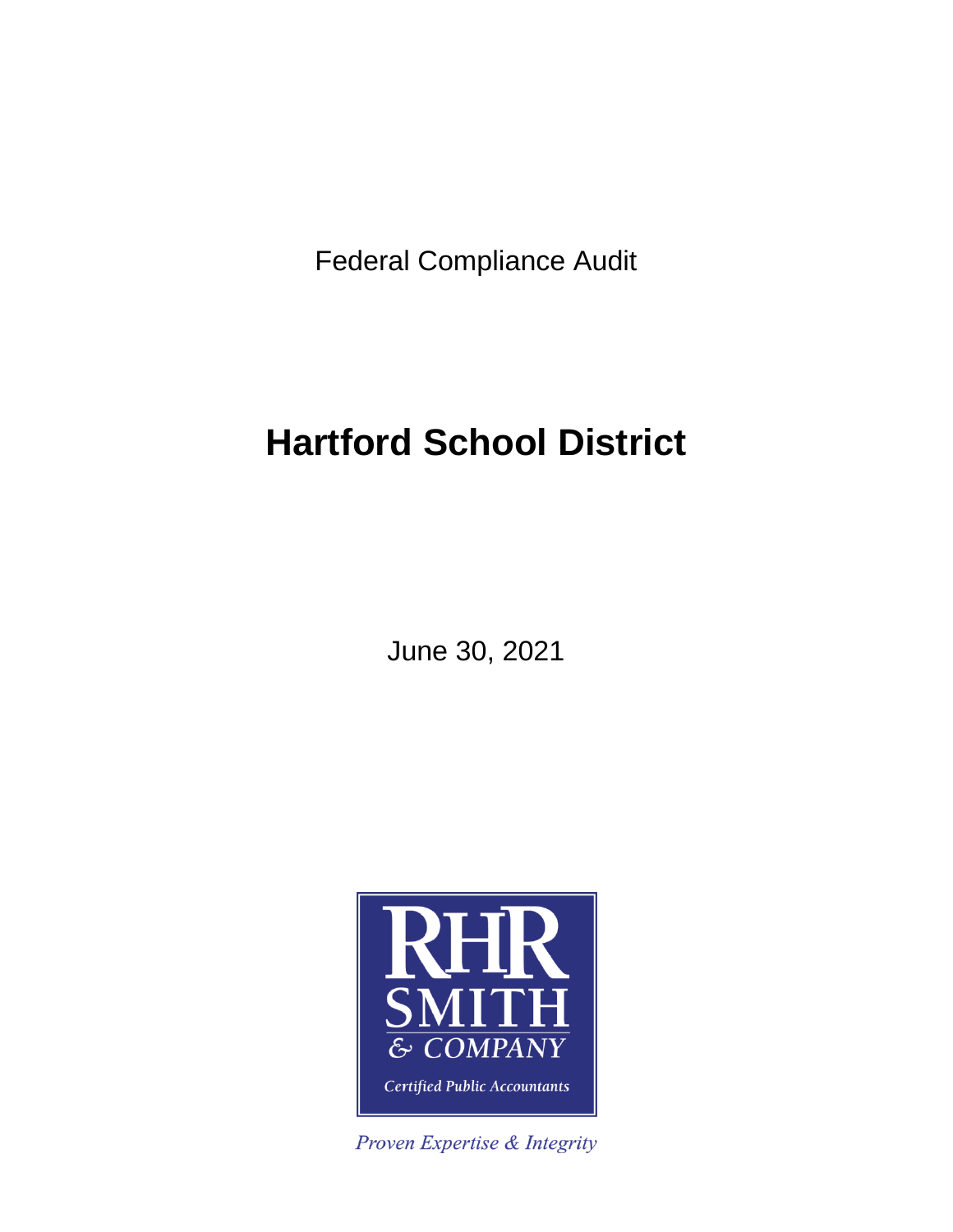# **CONTENTS**

# JUNE 30, 2021

| <b>INDEPENDENT AUDITORS' REPORT</b>                                                                                                                                       | $1 - 3$         |
|---------------------------------------------------------------------------------------------------------------------------------------------------------------------------|-----------------|
| <b>MANAGEMENT'S DISCUSSION AND ANALYSIS</b>                                                                                                                               | $4 - 12$        |
| <b>BASIC FINANCIAL STATEMENTS</b>                                                                                                                                         |                 |
| <b>GOVERNMENT-WIDE FINANCIAL STATEMENTS</b>                                                                                                                               |                 |
| STATEMENT A - STATEMENT OF NET POSITION                                                                                                                                   | 13 <sup>°</sup> |
| STATEMENT B - STATEMENT OF ACTIVITIES                                                                                                                                     | $14 - 15$       |
| <b>FUND FINANCIAL STATEMENTS</b>                                                                                                                                          |                 |
| STATEMENT C - BALANCE SHEET - GOVERNMENTAL FUNDS                                                                                                                          | 16 <sup>°</sup> |
| STATEMENT D - RECONCILIATION OF THE GOVERNMENTAL FUNDS<br>BALANCE SHEET TO THE STATEMENT OF NET POSITION                                                                  | 17              |
| STATEMENT E - STATEMENT OF REVENUES, EXPENDITURES AND<br>CHANGES IN FUND BALANCES - GOVERNMENTAL FUNDS                                                                    | 18              |
| STATEMENT F - RECONCILIATION OF THE STATEMENT OF REVENUES,<br>EXPENDITURES AND CHANGES IN FUND BALANCES OF<br>GOVERNMENTAL FUNDS TO THE STATEMENT OF<br><b>ACTIVITIES</b> | 19              |
| STATEMENT G - STATEMENT OF NET POSITION - PROPRIETARY FUNDS                                                                                                               | 20              |
| STATEMENT H - STATEMENT OF REVENUES, EXPENSES AND CHANGES<br>IN NET POSITION - PROPRIETARY FUNDS                                                                          | 21              |
| STATEMENT I - STATEMENT OF CASH FLOWS - PROPRIETARY FUNDS                                                                                                                 | 22              |
| STATEMENT J - STATEMENT OF NET POSITION - FIDUCIARY FUNDS                                                                                                                 | 23              |
| STATEMENT K - STATEMENT OF CHANGES IN NET POSITION - FIDUCIARY<br><b>FUNDS</b>                                                                                            | 24              |
| NOTES TO FINANCIAL STATEMENTS                                                                                                                                             | $25 - 59$       |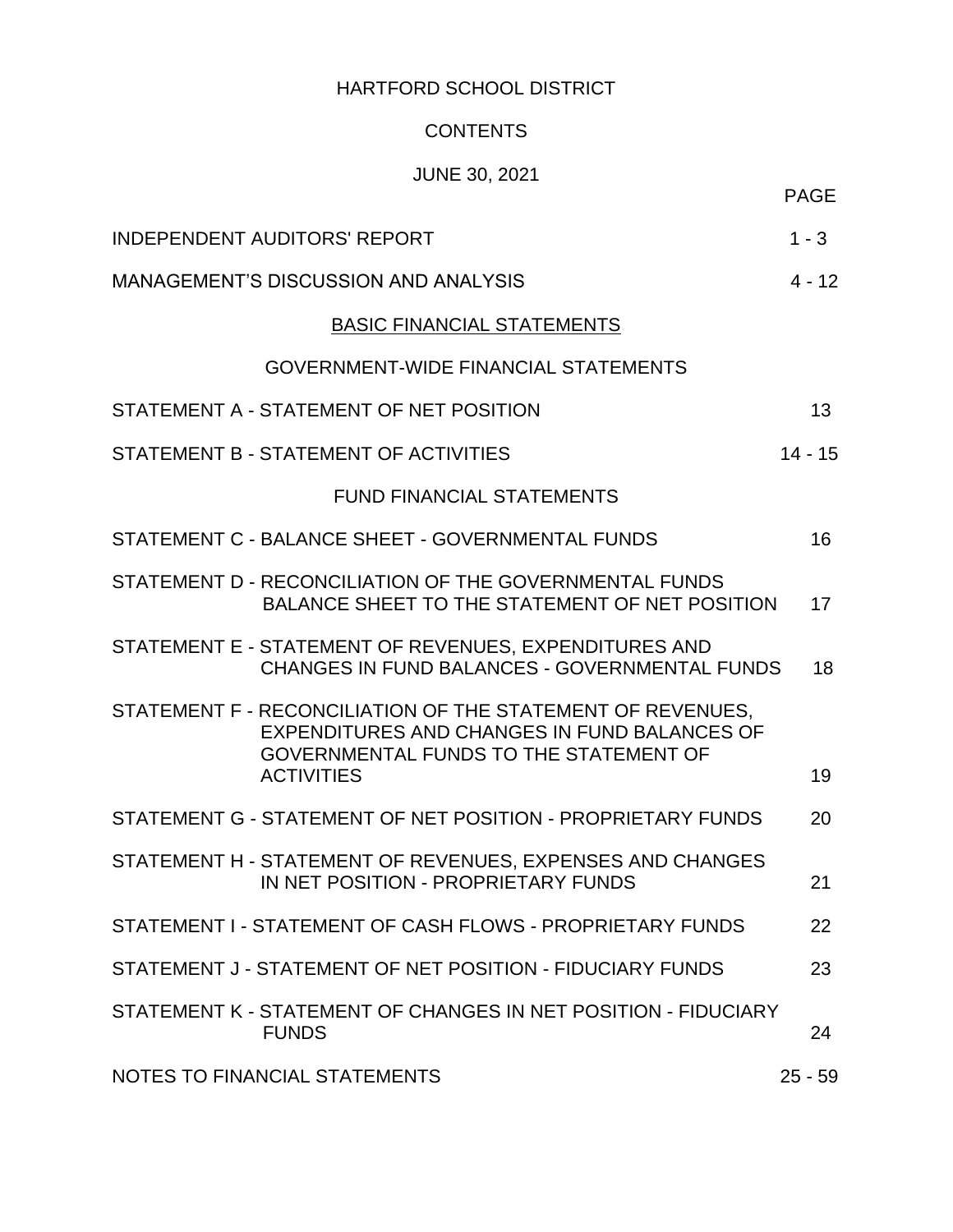# REQUIRED SUPPLEMENTARY INFORMATION

| REQUIRED SUPPLEMENTARY INFORMATION DESCRIPTION                                                                                                                                                                              | 60        |
|-----------------------------------------------------------------------------------------------------------------------------------------------------------------------------------------------------------------------------|-----------|
| SCHEDULE 1 - BUDGETARY COMPARISON SCHEDULE - BUDGETARY<br><b>BASIS - BUDGET AND ACTUAL - GENERAL FUND</b>                                                                                                                   | 61        |
| SCHEDULE 2 - SCHEDULE OF PROPORTIONATE SHARE OF THE NET<br><b>PENSION LIABILITY</b>                                                                                                                                         | 62        |
| SCHEDULE 3 - SCHEDULE OF CONTRIBUTIONS - PENSIONS                                                                                                                                                                           | 63        |
| SCHEDULE 4 - SCHEDULE OF CHANGES IN NET OPEB LIABILITY                                                                                                                                                                      | 64        |
| SCHEDULE 5 - SCHEDULE OF CHANGES IN NET OPEB LIABILITY AND<br><b>RELATED RATIOS</b>                                                                                                                                         | 65        |
| SCHEDULE 6 - SCHEDULE OF CONTRIBUTIONS - OPEB                                                                                                                                                                               | 66        |
| NOTES TO REQUIRED SUPPLEMENTARY INFORMATION                                                                                                                                                                                 | $67 - 68$ |
| OTHER SUPPLEMENTARY INFORMATION                                                                                                                                                                                             |           |
| OTHER SUPPLEMENTARY INFORMATION DESCRIPTION                                                                                                                                                                                 | 69        |
| SCHEDULE A - BUDGETARY COMPARISON SCHEDULE - BUDGETARY BASIS<br>- BUDGET AND ACTUAL - GENERAL FUND REVENUES                                                                                                                 | 70        |
| SCHEDULE B - SCHEDULE OF DEPARTMENTAL OPERATIONS -<br><b>GENERAL FUND</b>                                                                                                                                                   | 71        |
| SCHEDULE C - COMBINING SCHEDULE OF INCOME AND EXPENSES BY<br>PROGRAM - ENTERPRISE FUNDS - COLLABORATIVE FUNDS                                                                                                               | 72        |
| <b>FEDERAL COMPLIANCE</b>                                                                                                                                                                                                   |           |
| SCHEDULE OF EXPENDITURES OF FEDERAL AWARDS                                                                                                                                                                                  | $73 - 74$ |
| NOTES TO SCHEDULE OF EXPENDITURES OF FEDERAL AWARDS                                                                                                                                                                         | 75        |
| INDEPENDENT AUDITORS' REPORT ON INTERNAL CONTROL OVER<br>FINANCIAL REPORTING AND ON COMPLIANCE AND OTHER MATTERS<br>BASED ON AN AUDIT OF FINANCIAL STATEMENTS PERFORMED IN<br>ACCORDANCE WITH GOVERNMENT AUDITING STANDARDS | $76 - 77$ |
| <b>INDEPENDENT AUDITORS' REPORT ON COMPLIANCE FOR EACH MAJOR</b><br>PROGRAM AND ON INTERNAL CONTROL OVER COMPLIANCE<br><b>REQUIRED BY THE UNIFORM GUIDANCE</b>                                                              | $78 - 80$ |
| SCHEDULE OF FINDINGS AND QUESTIONED COSTS                                                                                                                                                                                   | 81        |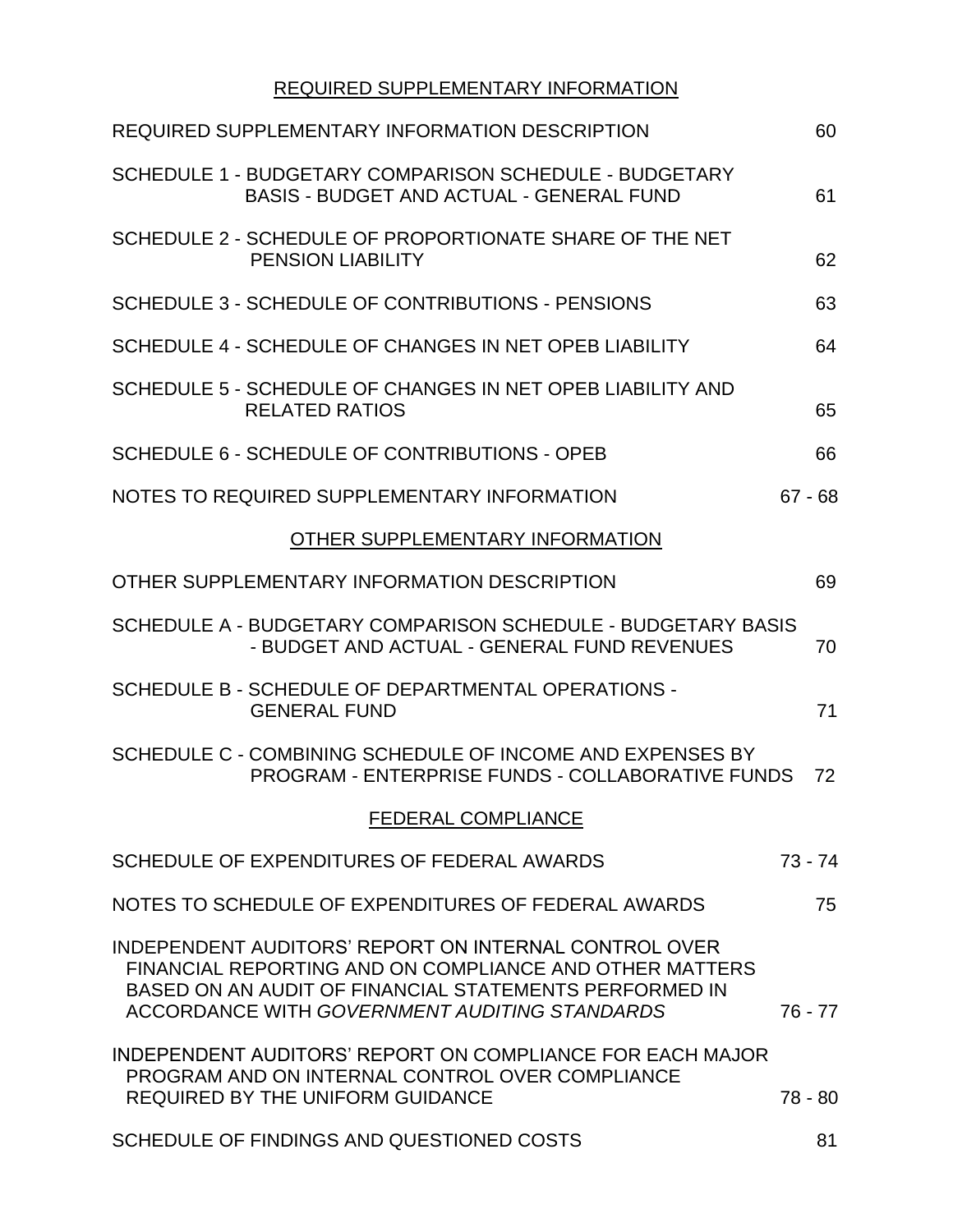

# INDEPENDENT AUDITORS' REPORT

School Board Hartford School District White River Junction, Vermont

### Report on the Financial Statements

We have audited the accompanying financial statements of the governmental activities, business-type activities, each major fund and the aggregate remaining fund information of the Hartford School District, as of and for the year ended June 30, 2021 and the related notes to the financial statements, which collectively comprise the Hartford School District's basic financial statements as listed in the table of contents.

#### Management's Responsibility for the Financial Statements

Management is responsible for the preparation and fair presentation of these financial statements in accordance with accounting principles generally accepted in the United States of America; this includes the design, implementation and maintenance of internal control relevant to the preparation and fair presentation of financial statements that are free from material misstatement, whether due to fraud or error.

### Auditors' Responsibility

Our responsibility is to express opinions on these financial statements based on our audit. We conducted our audit in accordance with auditing standards generally accepted in the United States of America and the standards applicable to financial audits contained in *Government Auditing Standards*, issued by the Comptroller General of the United States. Those standards require that we plan and perform the audit to obtain reasonable assurance about whether the financial statements are free of material misstatement.

An audit involves performing procedures to obtain audit evidence about the amounts and disclosures in the financial statements. The procedures selected depend on the auditor's judgment, including the assessment of the risks of material misstatement of the financial statements, whether due to fraud or error. In making those risk assessments, the auditor considers internal control relevant to the entity's preparation and fair presentation of the financial statements in order to design audit procedures that are appropriate in the circumstances, but not for the purpose of expressing an opinion on the

> 3 Old Orchard Road, Buxton, Maine 04093 Tel: (800) 300-7708 (207) 929-4606 Fax: (207) 929-4609 www.rhrsmith.com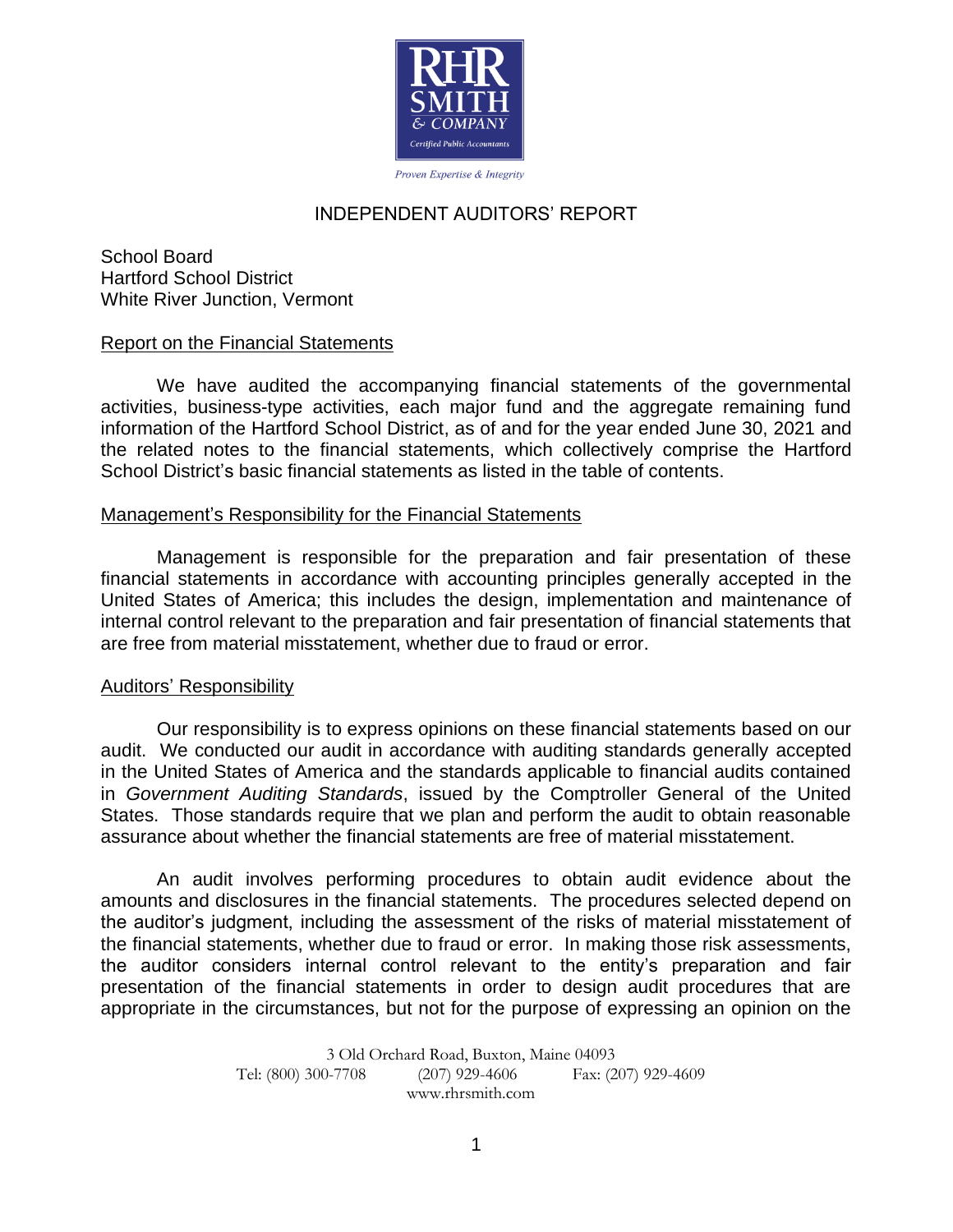effectiveness of the entity's internal control. Accordingly, we express no such opinion. An audit also includes evaluating the appropriateness of accounting policies used and the reasonableness of significant accounting estimates made by management, as well as evaluating the overall presentation of the financial statements.

We believe that the audit evidence we have obtained is sufficient and appropriate to provide a basis for our audit opinions.

### **Opinions**

In our opinion, the financial statements referred to above present fairly, in all material respects, the respective financial position of the governmental activities, businesstype activities, each major fund and the aggregate remaining fund information of the Hartford School District as of June 30, 2021 and the respective changes in financial position and where applicable, cash flows thereof for the year then ended in accordance with accounting principles generally accepted in the United States of America.

### Other Matters

### *Required Supplementary Information*

Accounting principles generally accepted in the United States of America require that the management's discussion and analysis, budgetary comparison information, pension and OPEB information on pages 4 through 12 and 61 through 68 be presented to supplement the basic financial statements. Such information, although not a part of the basic financial statements, is required by the Governmental Accounting Standards Board, who considers it to be an essential part of financial reporting for placing the basic financial statements in an appropriate operational, economic or historical context. We have applied certain limited procedures to the required supplementary information in accordance with auditing standards generally accepted in the United States of America, which consisted of inquiries of management about the methods of preparing the information and comparing the information for consistency with management's responses to our inquiries, the basic financial statements and other knowledge we obtained during our audit of the basic financial statements. We do not express an opinion or provide any assurance on the information because the limited procedures do not provide us with sufficient evidence to express an opinion or provide any assurance.

### *Other Information*

Our audit was conducted for the purpose of forming opinions on the financial statements that collectively comprise the Hartford School District's basic financial statements. The Budgetary Comparison Schedule - Budgetary Basis - Budget to Actual - General Fund Revenues, Schedule of Departmental Operations - General Fund and combining and individual nonmajor fund financial statements are presented for purposes of additional analysis and are not a required part of the basic financial statements. The schedule of expenditures of federal awards is presented for purposes of additional analysis as required by Title 2 U.S. *Code of Federal Regulations (CFR) Part 200, Uniform*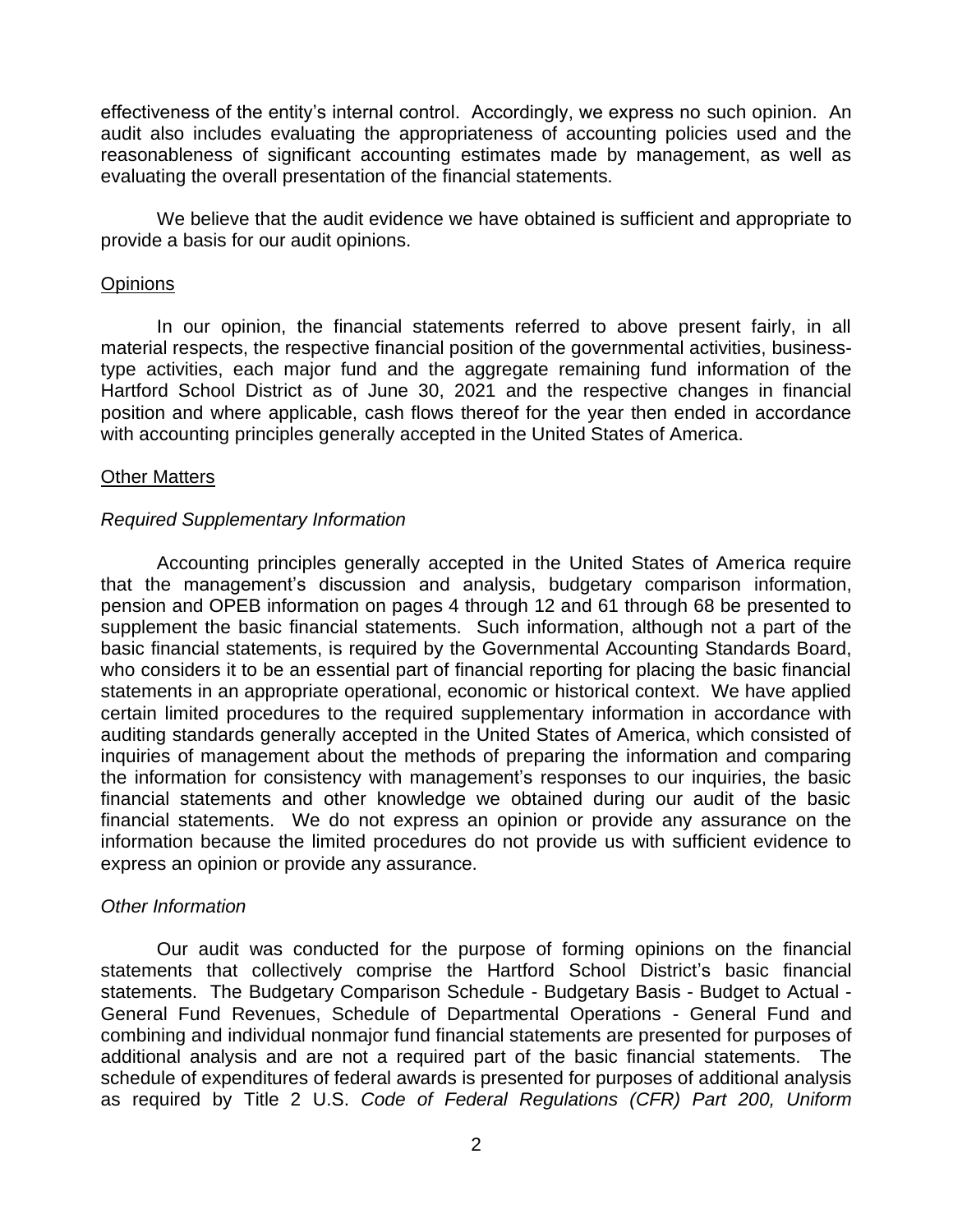*Administrative Requirements, Cost Principles and Audit Requirements for Federal Awards* and is also not a required part of the basic financial statements.

The Budgetary Comparison Schedule - Budgetary Basis - Budget to Actual - General Fund Revenues, Schedule of Departmental Operations - General Fund, combining and individual nonmajor fund financial statements and the schedule of expenditures of federal awards are the responsibility of management and were derived from and related directly to the underlying accounting and other records used to prepare the basic financial statements. Such information has been subjected to the auditing procedures applied in the audit of the basic financial statements and certain additional procedures, including comparing and reconciling such information directly to the underlying accounting and other records used to prepare the basic financial statements or to the basic financial statements themselves and other additional procedures in accordance with auditing standards generally accepted in the United States of America. In our opinion, the Budgetary Comparison Schedule - Budgetary Basis - Budget to Actual - General Fund Revenues, Schedule of Departmental Operations - General Fund, combining and individual nonmajor fund financial statements and the schedule of expenditures of federal awards are fairly stated, in all material respects, in relation to the basic financial statements as a whole.

#### Other Reporting Required by *Government Auditing Standards*

In accordance with *Government Auditing Standards*, we have also issued our report dated December 10, 2021, on our consideration of the Hartford School District's internal control over financial reporting and our tests of its compliance with certain provisions of laws, regulations, contracts and grants agreements and other matters. The purpose of that report is to describe the scope of our testing of internal control over financial reporting and compliance and the results of that testing and not to provide an opinion on internal control over financial reporting or on compliance. That report is an integral part of an audit performed in accordance with *Government Auditing Standards* in considering the Hartford School District's internal control over financial reporting and compliance.

RHR Smith & Company

Buxton, Maine Vermont Registration No. 092.0000697 December 10, 2021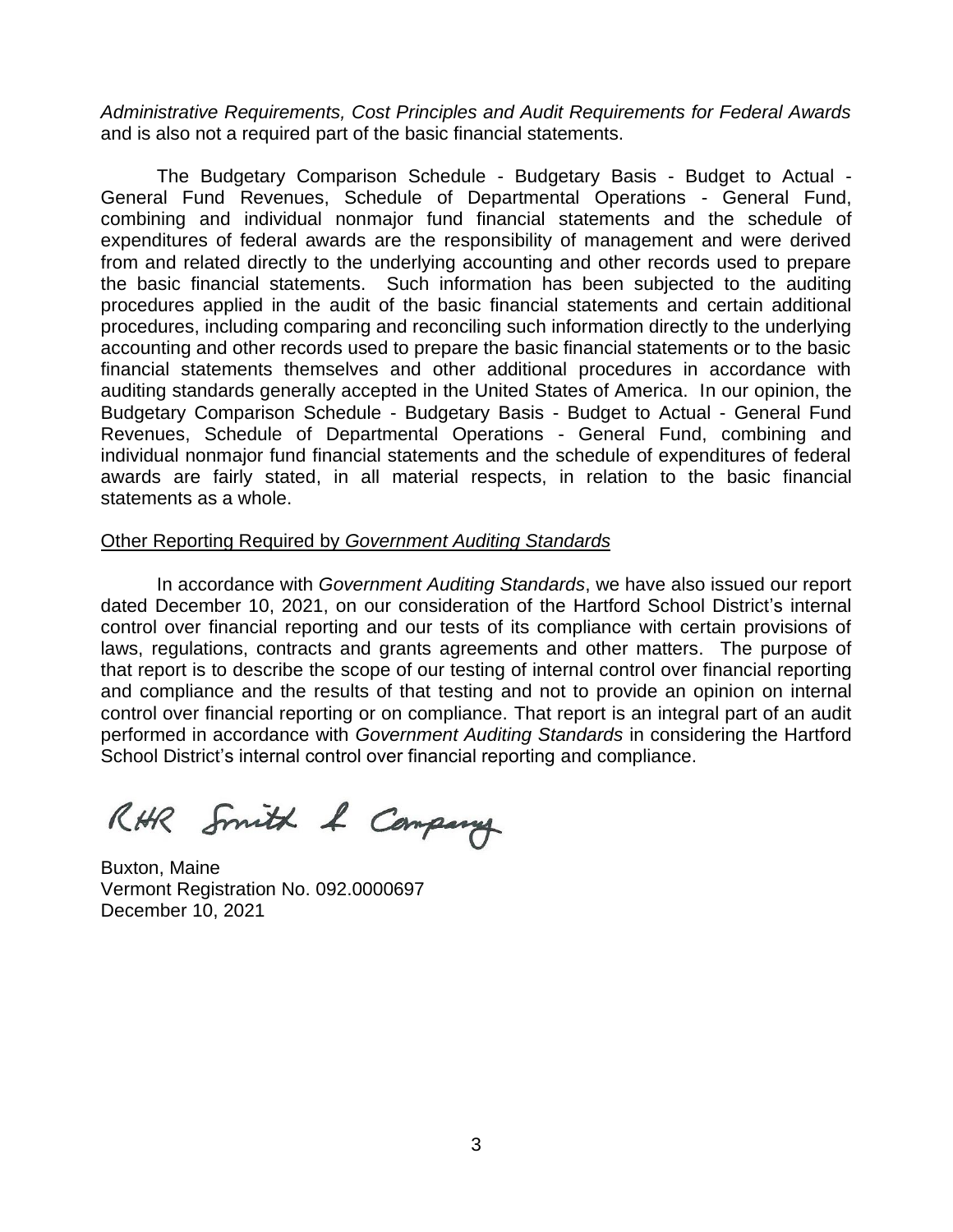### **REQUIRED SUPPLEMENTARY INFORMATION MANAGEMENT'S DISCUSSION AND ANALYSIS JUNE 30, 2021**

### **(UNAUDITED)**

The following management's discussion and analysis of the Hartford School District's financial performance provides an overview of the School District's financial activities for the fiscal year ended June 30, 2021. Please read it in conjunction with the Hartford School District's financial statements.

#### **Financial Statement Overview**

The School District's basic financial statements include the following components: 1) government-wide financial statements, 2) fund financial statements and 3) notes to the financial statements. This report also includes required supplementary information which consists of the general fund budgetary comparison schedule and pension and OPEB schedules and other supplementary information which includes combining and other schedules.

#### **Basic Financial Statements**

The basic financial statements include financial information in two differing views: the government-wide financial statements and the fund financial statements. These basic financial statements also include the notes to financial statements that explain in more detail certain information in the financial statements and also provide the user with the accounting policies used in the preparation of the financial statements.

#### **Government-Wide Financial Statements**

The government-wide financial statements provide a broad view of the School District's operations in a manner that is similar to private businesses. These statements provide both short-term as well as long-term information in regards to the School District's financial position. These financial statements are prepared using the accrual basis of accounting. This measurement focus takes into account all revenues and expenses associated with the fiscal year regardless of when cash is received or paid. The government-wide financial statements include the following two statements:

The Statement of Net Position - this statement presents all of the government's assets, deferred outflows of resources, liabilities and deferred inflows of resources with the difference being reported as net position.

The Statement of Activities - this statement presents information that shows how the government's net position changed during the period. All changes in net position are reported as soon as the underlying event giving rise to the change occurs, regardless of the timing of the related cash flows.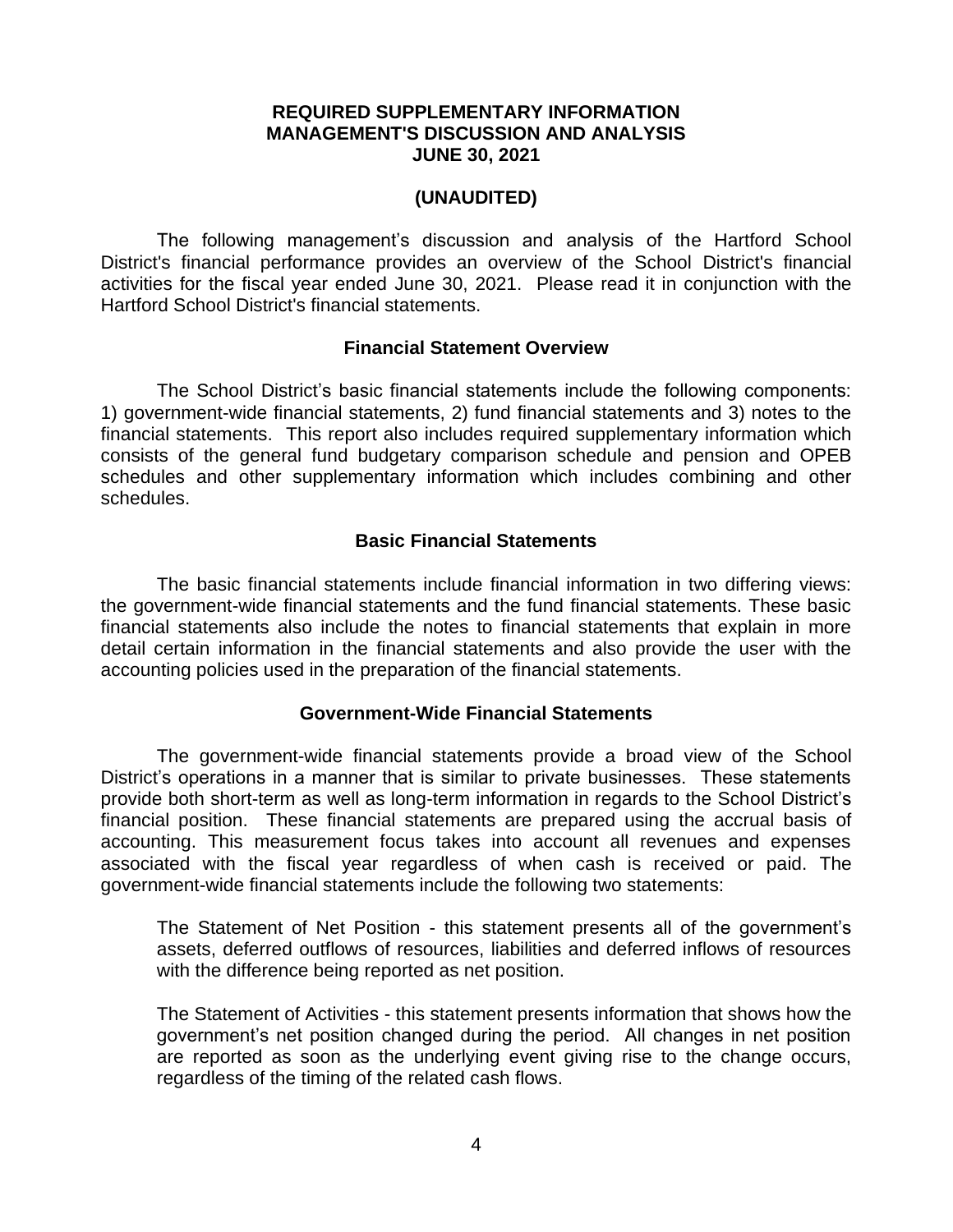Both of the above mentioned financial statements have separate columns for the two different types of School District activities. The types of activities presented for the School District are:

- *Governmental activities* The activities in this section are mostly supported by intergovernmental revenues (federal and state grants). Most of the School District's basic services are reported in governmental activities which include instructional program, instructional support, administration/other support, operations and maintenance, transportation, food service and program expenses.
- *Business-type activities* These activities are normally intended to recover all or a significant portion of their costs through user fees and/or charges to external users for goods and/or services. These activities for the Hartford School District include the vocational fund and collaborative fund.

### **Fund Financial Statements**

A fund is a grouping of related accounts that is used to maintain control over resources that have been segregated for specific activities or objectives. The School District, like other local governments, uses fund accounting to ensure and demonstrate compliance with financial related legal requirements. All of the funds of the School District can be classified into three categories: governmental funds, proprietary funds and fiduciary funds.

*Governmental funds*: Most of the basic services provided by the School District are financed through governmental funds. Governmental funds are used to account for essentially the same functions reported in governmental activities in the governmentwide financial statements. However, unlike the government-wide financial statements, the governmental fund financial statements focus on near-term inflows and outflows of spendable resources. They also focus on the balance of spendable resources available at the end of the fiscal year. Such information will be useful in evaluating the government's near-term financing requirements. This approach is known as the current financial resources measurement focus and the modified accrual basis of accounting. Under this approach, revenues are recorded when cash is received or when susceptible to accrual. Expenditures are recorded when liabilities are incurred and due. These statements provide a detailed short-term view of the School District's finances to assist in determining whether there will be adequate financial resources available to meet the current needs of the School District.

Because the focus of governmental funds is narrower than that of governmentwide financial statements, it is useful to compare the information presented for governmental funds with similar information presented for governmental activities in the government-wide financial statements. By doing so, readers may better understand the long-term impact of the government's near-term financing decisions. Both the governmental funds balance sheet and the governmental funds statement of revenues,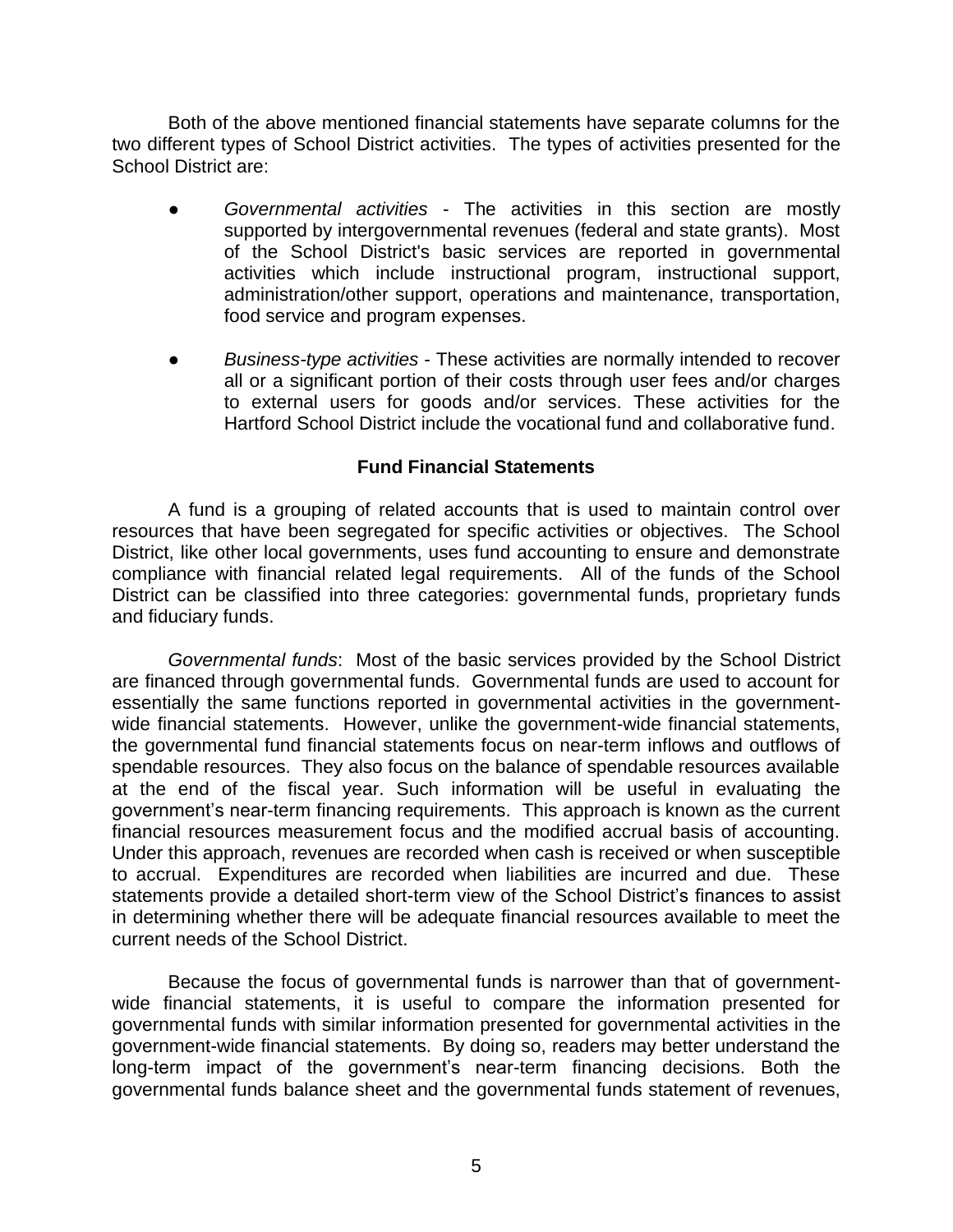expenditures and changes in fund balances provide a reconciliation to facilitate this comparison between governmental funds and governmental activities. These reconciliations are presented on the page immediately following each governmental fund financial statement.

The School District presents five columns in the governmental funds balance sheet and the governmental funds statement of revenues, expenditures and changes in fund balances. The School District's major funds are the general fund, the state and federal grants fund, local funds, the capital projects fund and the reserve fund. The School District does not have any nonmajor funds.

The general fund is the only fund for which the School District legally adopted a budget. The Budgetary Comparison Schedule - Budgetary Basis - Budget and Actual - General Fund provides a comparison of the original and final budget and the actual expenditures for the current year.

*Proprietary Funds:* The Hartford School District maintains two proprietary funds, the vocational fund and the collaborative fund. These funds are used to show activities that operate more like those of commercial enterprises. Proprietary funds provide the same type of information as the government-wide financial statements, only in more detail. Like the government-wide financial statements, proprietary fund financial statements use the accrual basis of accounting. No reconciliation is needed between the government-wide financial statements for business-type activities and the proprietary fund financial statements.

*Fiduciary Funds:* These funds are used to account for resources held for the benefit of parties outside the School District. These funds are not reflected in the government-wide statements because the resources of these funds are not available to support the School District's own programs. The accounting used for fiduciary funds is much like that of proprietary funds. They use the accrual basis of accounting.

### **Notes to the Financial Statements**

The notes provide additional information that is essential to a full understanding of the data provided in the Government-Wide and the Fund Financial Statements. The Notes to Financial Statements can be found following the Statement of Changes in Net Position - Fiduciary Funds.

### **Required Supplementary Information**

The basic financial statements are followed by a section of required supplementary information, which includes a Budgetary Comparison Schedule - Budgetary Basis - Budget and Actual - General Fund, a Schedule of Proportionate Share of the Net Pension Liability, a Schedule of Contributions - Pensions, a Schedule of Changes in Net OPEB Liability, a Schedule of Changes in Net OPEB Liability and Related Ratios and a Schedule of Contributions - OPEB.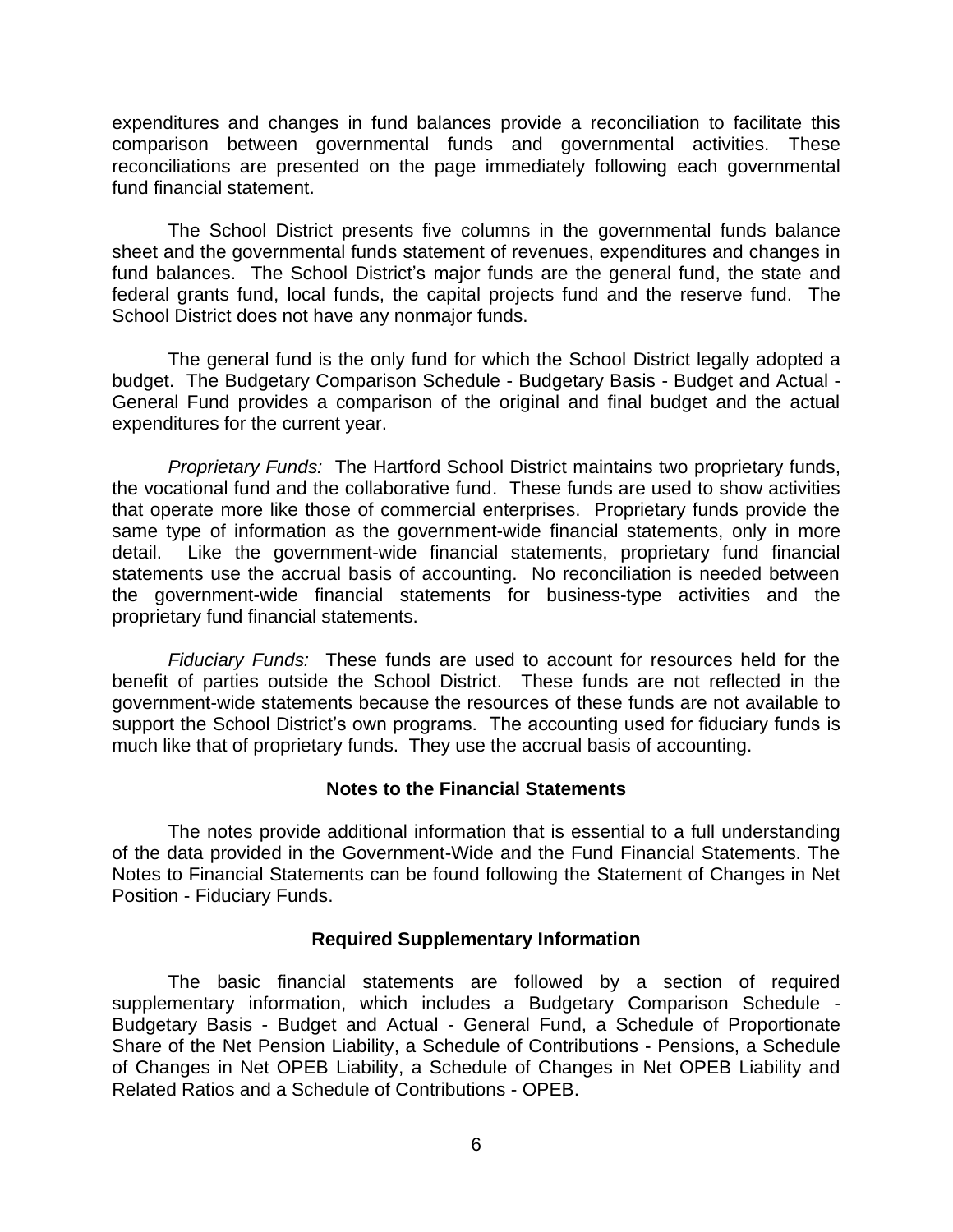#### **Other Supplementary Information**

Other supplementary information follows the required supplementary information. These combining and other schedules provide information in regards to nonmajor funds and other detailed budgetary information for the general fund.

#### **Government-Wide Financial Analysis**

Our analysis below focuses on the net position and changes in net position of the School District's governmental and business-type activities. The School District's total net position for governmental activities increased by \$571,899 from \$15,108,860 to \$15,680,759. The School District's total net position for business-type activities decreased by \$4,246 from \$208,836 to \$204,590.

Unrestricted net position - the part of net position that can be used to finance day-to-day operations without constraints established by debt covenants, enabling legislation or other legal requirements - increased for governmental activities to a balance of \$4,326,783 at the end of this year. The business-type activities do not have any unrestricted net position as of the fiscal year end and did not in the previous year.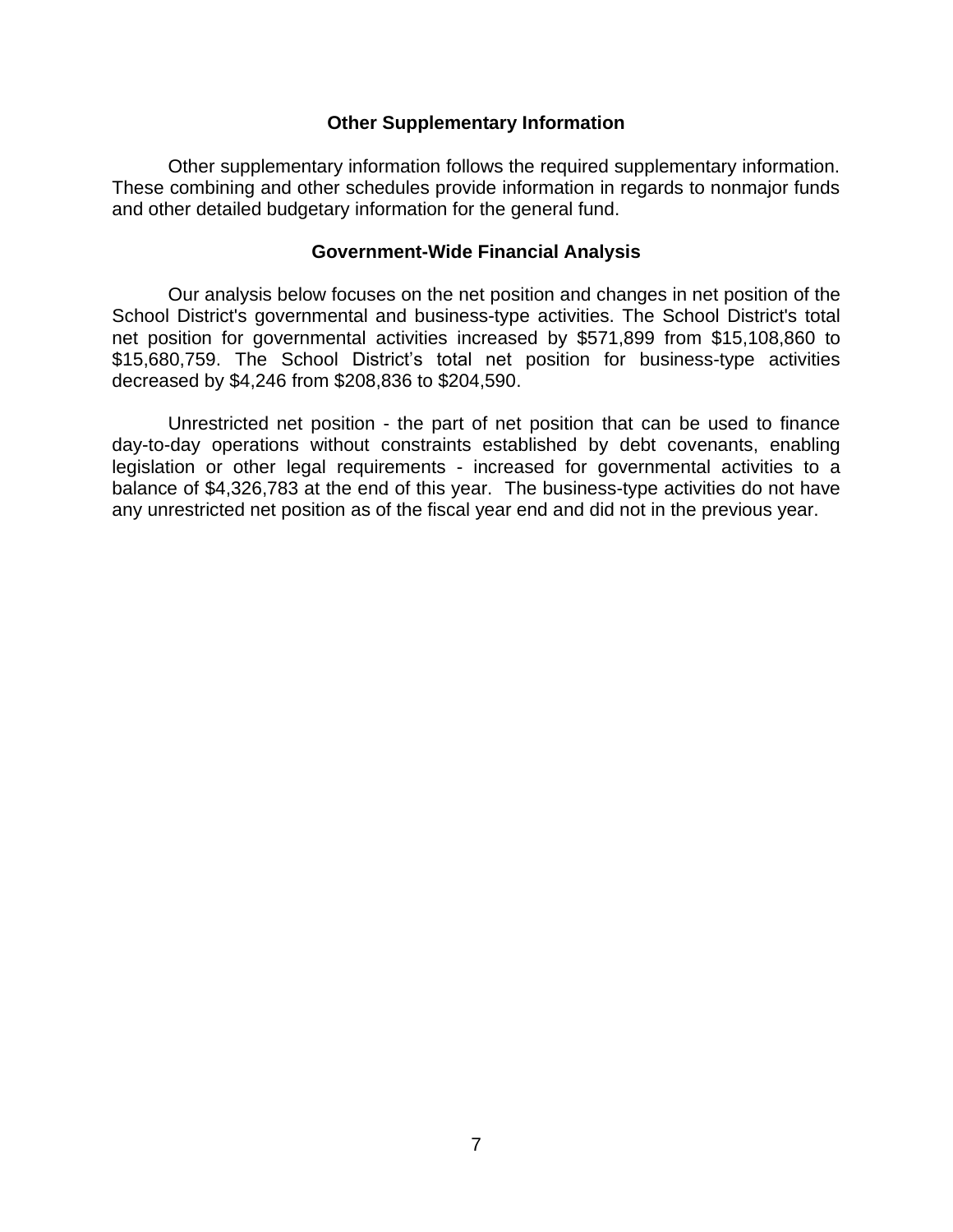# **Table 1 Net Position June 30, Hartford School District**

|                                             |                  | <b>Governmental Activities</b> | <b>Business-type Activities</b> |               |  |  |  |
|---------------------------------------------|------------------|--------------------------------|---------------------------------|---------------|--|--|--|
|                                             |                  | 2020                           |                                 |               |  |  |  |
|                                             | 2021             | (Restated)                     | 2021                            | 2020          |  |  |  |
| Assets:                                     |                  |                                |                                 |               |  |  |  |
| <b>Current Assets</b>                       | \$<br>8,057,870  | 9,364,238<br>\$                | \$2,069,969                     | \$1,250,455   |  |  |  |
| <b>Noncurrent Assets - Capital Assets</b>   | 24,422,917       | 22,726,758                     | 54,590                          | 58,836        |  |  |  |
| <b>Total Assets</b>                         | 32,480,787       | 32,090,996                     | 2,124,559                       | 1,309,291     |  |  |  |
|                                             |                  |                                |                                 |               |  |  |  |
| <b>Deferred Outflows of Resources:</b>      |                  |                                |                                 |               |  |  |  |
| Deferred Outflows Related to Pensions       | 60,814           | 109,007                        | 13,826                          | 24,783        |  |  |  |
| <b>Total Deferred Outflows of Resources</b> | 60,814           | 109,007                        | 13,826                          | 24,783        |  |  |  |
|                                             |                  |                                |                                 |               |  |  |  |
| <b>Liabilities:</b>                         |                  |                                |                                 |               |  |  |  |
| <b>Current Liabilities</b>                  | 3,041,879        | 2,601,702                      | 353,505                         | 316,104       |  |  |  |
| <b>Noncurrent Liabilities</b>               | 13,227,903       | 14,006,771                     | 151,178                         | 168,792       |  |  |  |
| <b>Total Liabilities</b>                    | 16,269,782       | 16,608,473                     | 504,683                         | 484,896       |  |  |  |
| <b>Deferred Inflows of Resources:</b>       |                  |                                |                                 |               |  |  |  |
| <b>Deferred Revenues</b>                    | 573,450          | 436,948                        | 1,425,108                       | 629,945       |  |  |  |
| Deferred Inflows Related to Pensions        | 17,610           | 45,722                         | 4,004                           | 10,397        |  |  |  |
| <b>Total Deferred Inflows of Resources</b>  | 591,060          | 482,670                        | 1,429,112                       | 640,342       |  |  |  |
|                                             |                  |                                |                                 |               |  |  |  |
| <b>Net Position:</b>                        |                  |                                |                                 |               |  |  |  |
| Net Investment in Capital Assets            | 11,060,623       | 11,434,109                     | 54,590                          | 58,836        |  |  |  |
| Restricted                                  | 293,353          | 2,699,587                      | 150,000                         | 150,000       |  |  |  |
| Unrestricted                                | 4,326,783        | 975,164                        |                                 |               |  |  |  |
| <b>Total Net Position</b>                   | \$<br>15,680,759 | \$<br>15,108,860               | \$<br>204,590                   | \$<br>208,836 |  |  |  |

### **Revenues and Expenses**

Revenues for the School District's governmental activities increased by 4.74%, while total expenses increased by 8.02%. The increase in revenues was due to increases in all categories with the exception of charges for services, interest income and miscellaneous income. Expenses increased in all areas except for instructional program and instructional support.

Revenues for the School District's business-type activities decreased by 4.20%, while total expenses increased by 1.15%.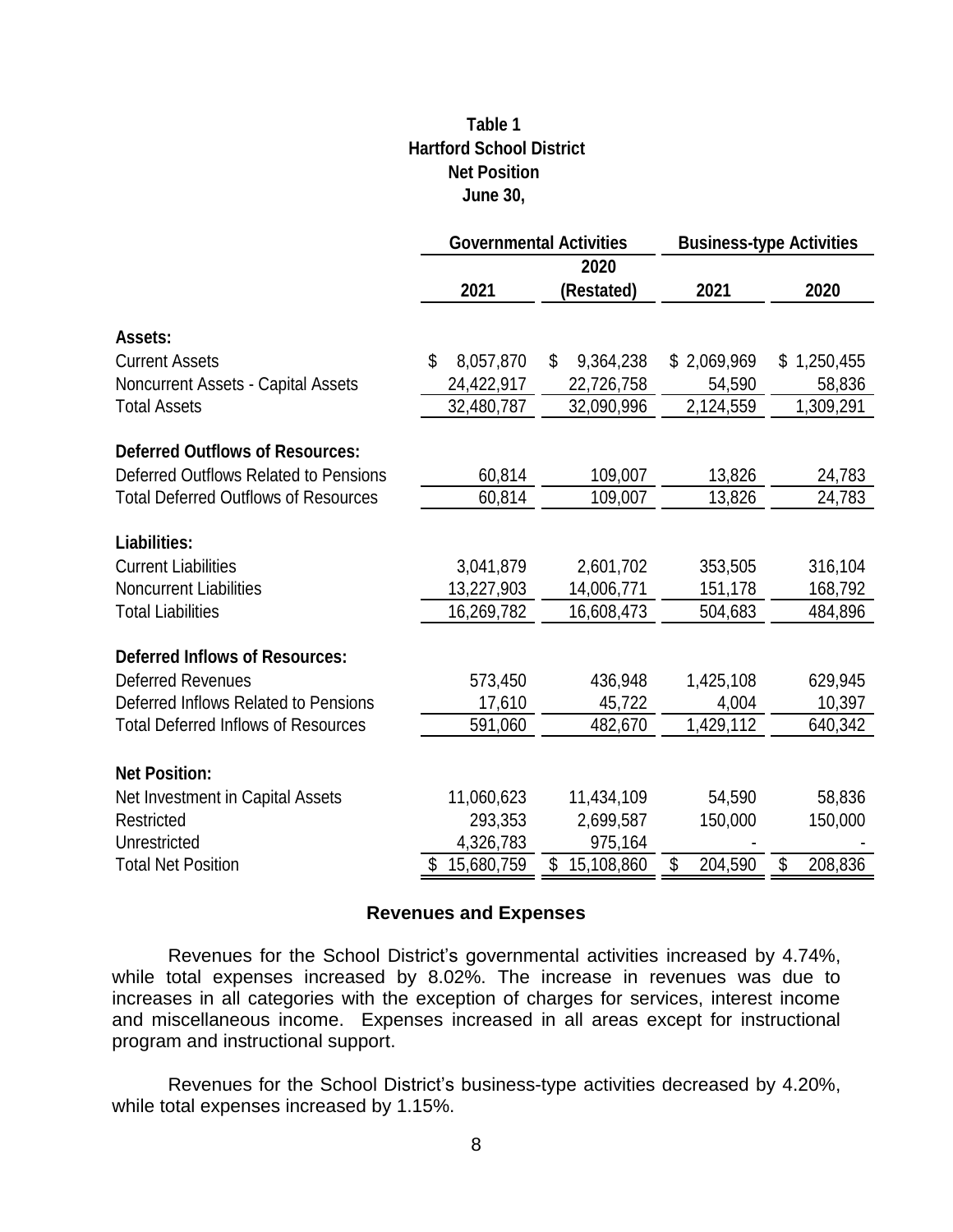#### **Table 2 Hartford School District Change in Net Position For the Years Ended June 30,**

|                                            | Governmental<br><b>Activities</b> |                  | <b>Business-type</b><br><b>Activities</b> |                 |  |  |  |
|--------------------------------------------|-----------------------------------|------------------|-------------------------------------------|-----------------|--|--|--|
|                                            | 2021                              | 2020             | 2021                                      | 2020            |  |  |  |
| <b>Revenues</b>                            |                                   |                  |                                           |                 |  |  |  |
| Program Revenues:                          |                                   |                  |                                           |                 |  |  |  |
| Charges for services                       | \$<br>1,983,075                   | \$<br>2,203,018  | \$<br>5,596,516                           | \$<br>5,391,283 |  |  |  |
| Operating grants and contributions         | 13,087,931                        | 12,086,290       | 1,054,932                                 | 1,539,963       |  |  |  |
| General Revenues:                          |                                   |                  |                                           |                 |  |  |  |
| Grants and contributions not restricted to |                                   |                  |                                           |                 |  |  |  |
| specific programs                          | 27,086,287                        | 25,514,731       |                                           |                 |  |  |  |
| Interest income                            | 14,352                            | 23,142           |                                           |                 |  |  |  |
| Miscellaneous                              | 238,163                           | 662,258          | 1,269                                     | 13,414          |  |  |  |
| <b>Total Revenues</b>                      | 42,409,808                        | 40,489,439       | 6,652,717                                 | 6,944,660       |  |  |  |
| <b>Expenses</b>                            |                                   |                  |                                           |                 |  |  |  |
| Instructional program                      | 17,037,154                        | 17,502,222       | 4,230,324                                 | 4,469,473       |  |  |  |
| Instructional support                      | 4,126,019                         | 4,146,055        | 1,176,282                                 | 896,030         |  |  |  |
| Administration/other support               | 2,706,796                         | 2,503,400        | 682,165                                   | 644,954         |  |  |  |
| Operations and maintenance                 | 3,292,108                         | 3,034,663        | 821,379                                   | 837,167         |  |  |  |
| Transportation                             | 828,929                           | 782,075          | 66,856                                    | 50,499          |  |  |  |
| Food service                               | 563,042                           | 421,679          |                                           |                 |  |  |  |
| On-behalf payments                         | 9,207,110                         | 7,906,190        |                                           |                 |  |  |  |
| Program expenses                           | 2,437,614                         | 737,989          |                                           |                 |  |  |  |
| Interest on long-term debt                 | 287,355                           | 424,495          |                                           |                 |  |  |  |
| Unallocated depreciation                   | 1,351,782                         | 1,274,038        | 4,246                                     | 3,760           |  |  |  |
| <b>Total Expenses</b>                      | 41,837,909                        | 38,732,806       | 6,981,252                                 | 6,901,883       |  |  |  |
| Gain on sale of capital assets             |                                   |                  | 324,289                                   |                 |  |  |  |
| Change in Net Position                     | 571,899                           | 1,756,633        | (4, 246)                                  | 42,777          |  |  |  |
| Net Position - July 1, Restated            | 15,108,860                        | 13,352,227       | 208,836                                   | 166,059         |  |  |  |
| Net Position - June 30                     | \$<br>15,680,759                  | \$<br>15,108,860 | \$<br>204,590                             | \$<br>208,836   |  |  |  |

# **Financial Analysis of the School District's Fund Statements**

*Governmental funds*: The financial reporting focus of the School District's governmental funds is to provide information on near-term inflows, outflows and balances of spendable resources. Such information may be useful in assessing the School District's financial requirements. In particular, unassigned fund balance may serve as a useful measure of a government's financial position at the end of the year and the net resources available for spending.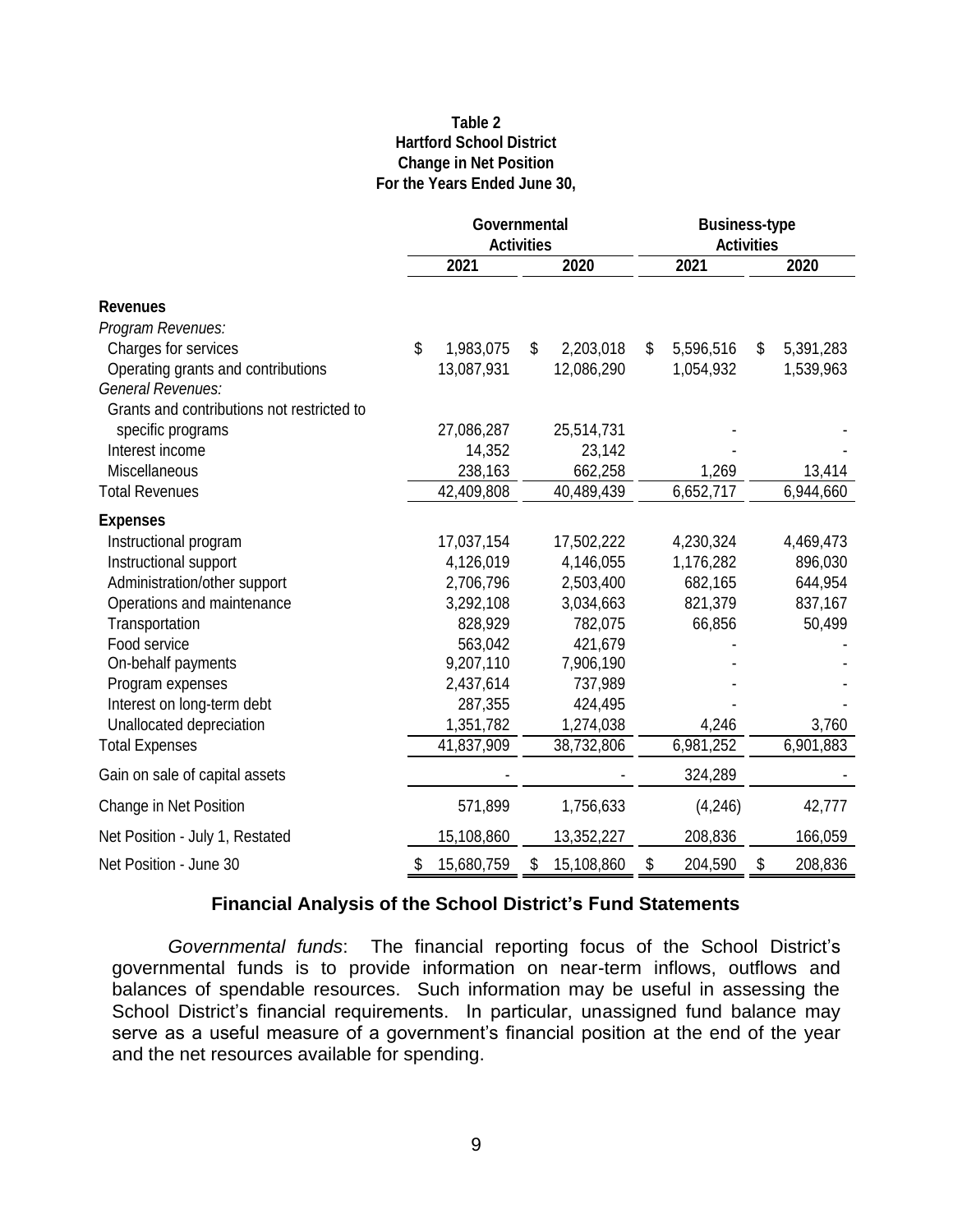### **Table 3 Hartford School District Fund Balances - Governmental Funds June 30,**

|                                                                                                                                                                                                                                                                             |                             | 2020            | Increase/ |             |  |  |  |
|-----------------------------------------------------------------------------------------------------------------------------------------------------------------------------------------------------------------------------------------------------------------------------|-----------------------------|-----------------|-----------|-------------|--|--|--|
|                                                                                                                                                                                                                                                                             | 2021                        | (Restated)      |           | (Decrease)  |  |  |  |
|                                                                                                                                                                                                                                                                             |                             |                 |           |             |  |  |  |
| Major Funds:                                                                                                                                                                                                                                                                |                             |                 |           |             |  |  |  |
| <b>General Fund:</b>                                                                                                                                                                                                                                                        |                             |                 |           |             |  |  |  |
| Nonspendable                                                                                                                                                                                                                                                                | \$<br>97,302                | \$<br>127,843   | \$        | (30, 541)   |  |  |  |
| Committed                                                                                                                                                                                                                                                                   | 675,000                     | 250,000         |           | 425,000     |  |  |  |
| Unassigned                                                                                                                                                                                                                                                                  | 3,808,792                   | 3,730,956       |           | 77,836      |  |  |  |
| Locals Funds:                                                                                                                                                                                                                                                               |                             |                 |           |             |  |  |  |
| Assigned                                                                                                                                                                                                                                                                    | 375,858                     | 319,512         |           | 56,346      |  |  |  |
| <b>Capital Projects Fund:</b>                                                                                                                                                                                                                                               |                             |                 |           |             |  |  |  |
| Restricted                                                                                                                                                                                                                                                                  | 293,353                     | 2,699,587       |           | (2,406,234) |  |  |  |
| Reserve Fund:                                                                                                                                                                                                                                                               |                             |                 |           |             |  |  |  |
| Committed                                                                                                                                                                                                                                                                   | 214,327                     | 222,284         |           | (7, 957)    |  |  |  |
| <b>Total Major Funds</b>                                                                                                                                                                                                                                                    | \$<br>5,464,632             | \$<br>7,350,182 | \$        | (1,885,550) |  |  |  |
| Proprietary funds: The School District's proprietary funds provide the same type<br>of information found in the government-wide financial statements, but in more detail.<br>The proprietary funds had a total decrease in net position for the current year of<br>\$4,246. |                             |                 |           |             |  |  |  |
|                                                                                                                                                                                                                                                                             | <b>Budgetary Highlights</b> |                 |           |             |  |  |  |
|                                                                                                                                                                                                                                                                             |                             |                 |           |             |  |  |  |
| The were no difference between the original and final budget for the general<br>fund.                                                                                                                                                                                       |                             |                 |           |             |  |  |  |
| The general fund actual revenues were under budgeted revenues by \$1,152,302<br>due to all revenue categories being received less than budget with the exception of<br>other intergovernmental revenues and interest income.                                                |                             |                 |           |             |  |  |  |
| The general fund actual expenditures were under budget by \$1,874,597 due to<br>all expenditure categories being underspent or within budget with the exception of<br>administration/other support, operations and maintenance and food service.                            |                             |                 |           |             |  |  |  |
|                                                                                                                                                                                                                                                                             |                             |                 |           |             |  |  |  |
|                                                                                                                                                                                                                                                                             |                             |                 |           |             |  |  |  |
|                                                                                                                                                                                                                                                                             | 10                          |                 |           |             |  |  |  |

### **Budgetary Highlights**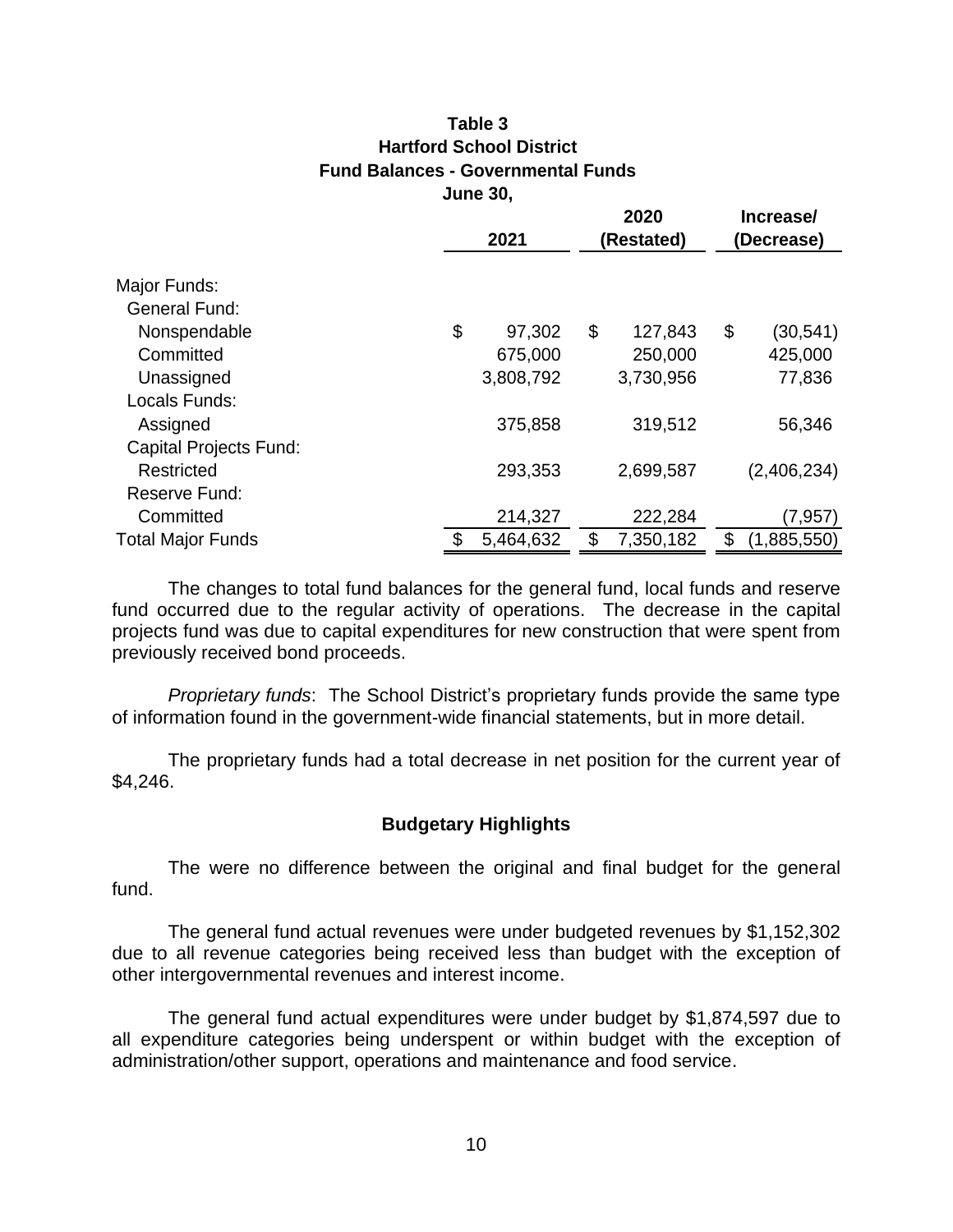### **Capital Asset and Long-Term Debt Activity**

#### **Capital Assets**

As of June 30, 2021, the School District's capital assets increased by \$1,691,913. This increase was the result of capital additions of \$3,047,941 less current year depreciation expense of \$1,356,028.

# **Table 4 Hartford School District Capital Assets (Net of Depreciation) June 30,**

**2020**

|                                   | 2021            | ZUZU<br>(Restated) |
|-----------------------------------|-----------------|--------------------|
|                                   |                 |                    |
| Land                              | 1,381,336<br>\$ | 1,381,336<br>\$    |
| Construction in progress          | 5,531,275       | 3,486,307          |
| Land improvements                 | 61,040          |                    |
| <b>Buildings and improvements</b> | 16,910,557      | 17,684,931         |
| Machinery and equipment           | 515,676         | 188,559            |
| <b>Vehicles</b>                   | 77,623          | 44,461             |
| Total                             | 24,477,507      | 22,785,594         |

#### **Debt**

At June 30, 2021, the School District had \$13,362,294 in bonds and a note from direct borrowing outstanding versus \$14,049,477 in the prior year. Refer to Note 5 of Notes to Financial Statements for more detailed information.

### **Currently Known Facts, Decisions or Conditions**

The outbreak of COVID-19 has been declared a pandemic and led to a national state of emergency in the United States. Refer to Note 1 of Notes to Financial Statements for more detailed information.

At present it is not possible, with any degree of certainty, to estimate the impact of COVID-19 on the revenues, expenditures, budget or overall financial position of the School District. No assurance can be given regarding future events or impacts because these actions and events are unpredictable or unknowable at this time and are outside the control of the School District.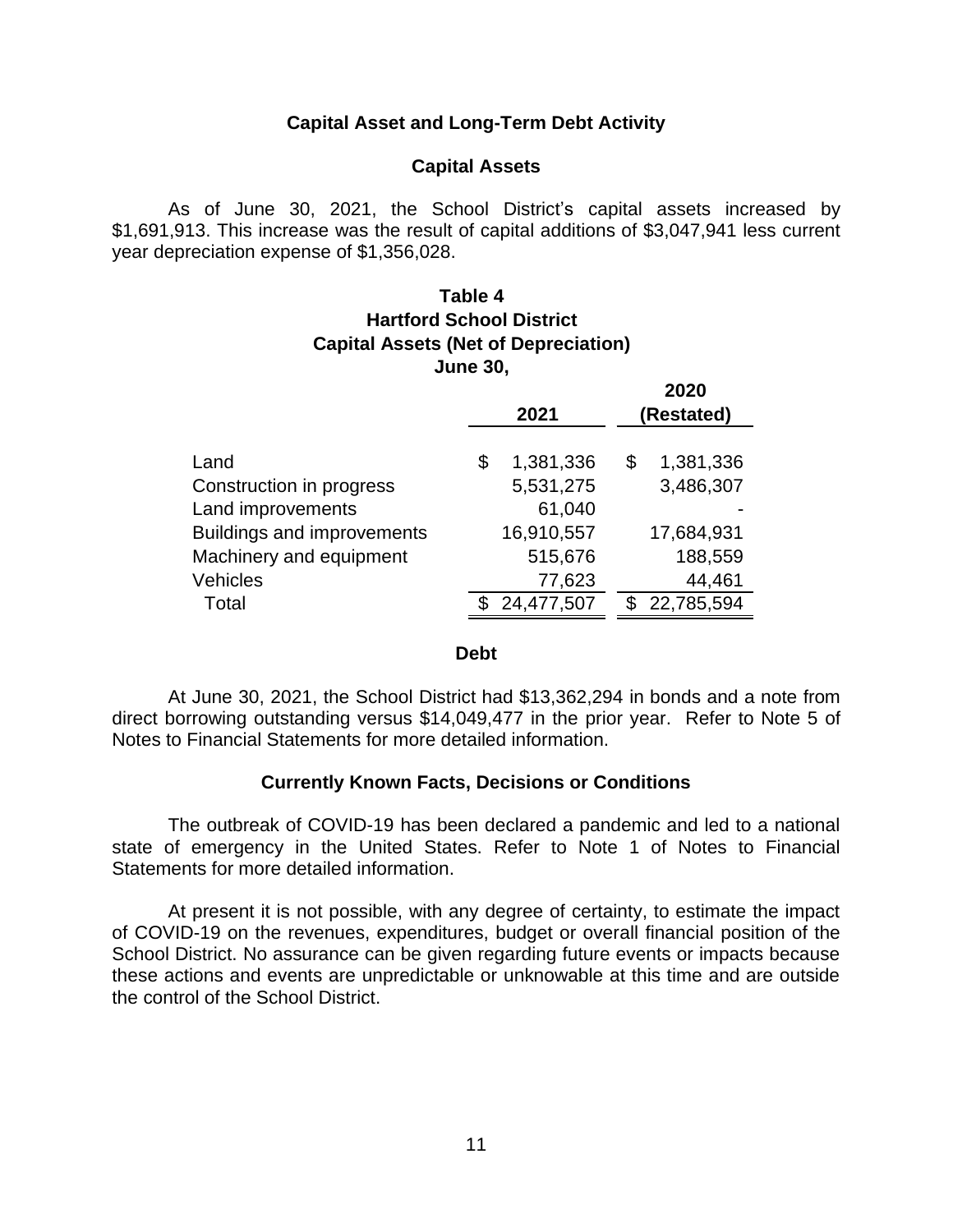## **Contacting the School District's Financial Management**

This financial report is designed to provide our citizens, taxpayers, customers and creditors with a general overview of the School District's finances and to show the School District's accountability for the money it receives. If you have questions about this report or need additional financial information, contact Jim Vezina, Director of Finance, at Hartford School District located at 73 Highland Avenue, White River Junction, VT 05001.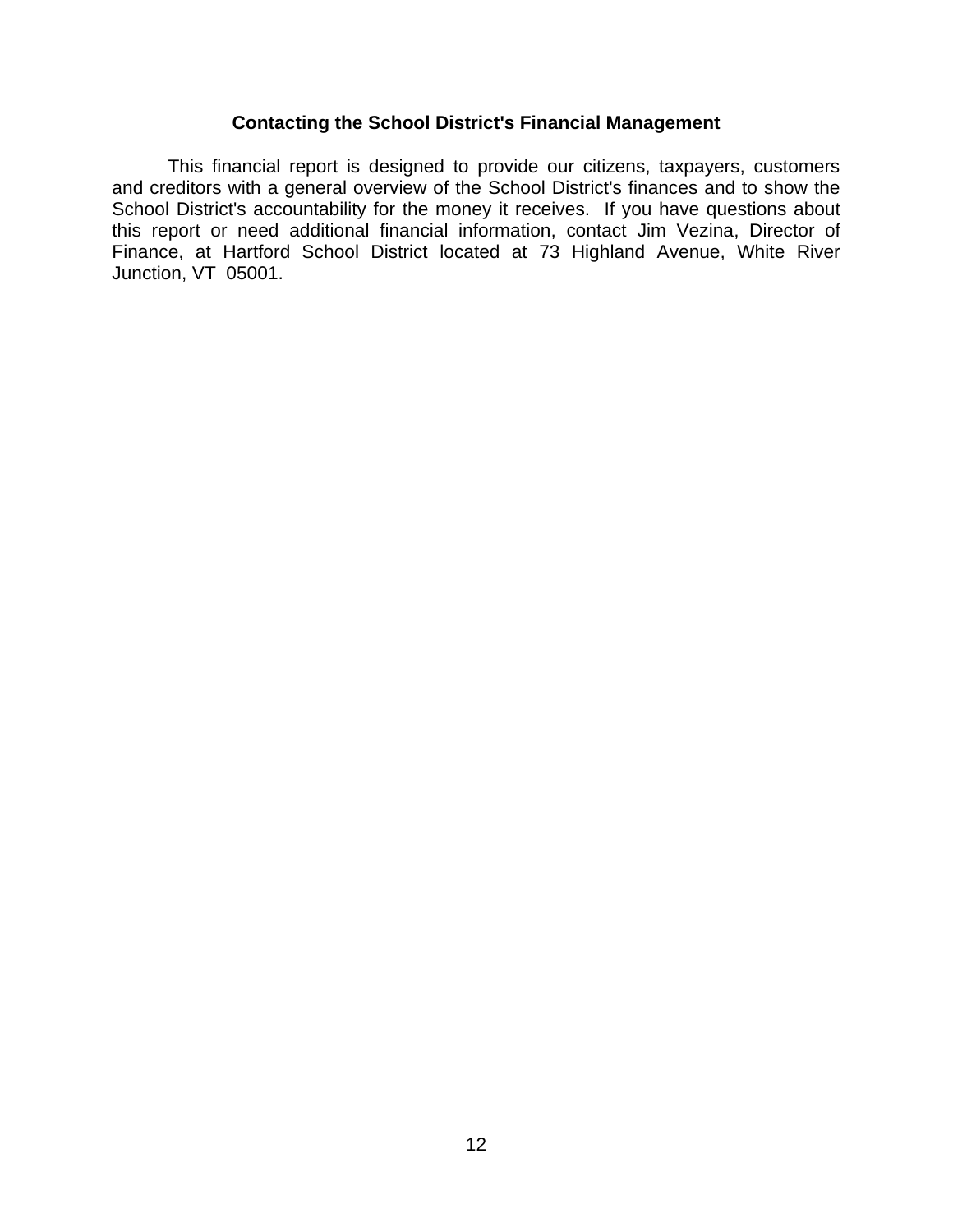## STATEMENT OF NET POSITION JUNE 30, 2021

|                                                                                                                                                                       |                            | Governmental<br>Activities        | Business-type<br>Activities |    | Total                                                  |
|-----------------------------------------------------------------------------------------------------------------------------------------------------------------------|----------------------------|-----------------------------------|-----------------------------|----|--------------------------------------------------------|
| <b>ASSETS</b>                                                                                                                                                         |                            |                                   |                             |    |                                                        |
| Current assets:<br>Cash and cash equivalents<br>Accounts receivable (net of allowance for uncollectibles)<br>Due from other governments<br>Prepaid items<br>Inventory | \$                         | 6,412,737<br>2,830,635<br>97,302  | \$<br>150,384<br>636,781    | S  | 6,412,737<br>150,384<br>2,830,635<br>97,302<br>636,781 |
| Internal balances                                                                                                                                                     |                            | (1, 282, 804)                     | 1,282,804                   |    |                                                        |
| <b>Total current assets</b>                                                                                                                                           |                            | 8,057,870                         | 2,069,969                   |    | 10,127,839                                             |
| Noncurrent assets:<br>Land and other assets not being depreciated<br>Buildings, building improvements and other assets,                                               |                            | 6,912,611                         |                             |    | 6,912,611                                              |
| net of accumulated depreciation<br>Total noncurrent assets                                                                                                            |                            | 17,510,306<br>24,422,917          | 54,590<br>54,590            |    | 17,564,896<br>24,477,507                               |
| <b>TOTAL ASSETS</b>                                                                                                                                                   |                            | 32,480,787                        | 2,124,559                   |    | 34,605,346                                             |
| DEFERRED OUTFLOWS OF RESOURCES<br>Deferred outflows related to pensions<br>TOTAL DEFERRED OUTFLOWS OF RESOURCES                                                       |                            | 60,814<br>60,814                  | 13,826<br>13,826            |    | 74,640<br>74,640                                       |
| TOTAL ASSETS AND DEFERRED OUTFLOWS OF RESOURCES                                                                                                                       | $\boldsymbol{\mathsf{\$}}$ | 32,541,601                        | \$<br>2,138,385             | \$ | 34,679,986                                             |
| <b>LIABILITIES</b><br><b>Current liabilities:</b>                                                                                                                     |                            |                                   |                             |    |                                                        |
| Accounts payable<br>Accrued expenses<br>Current portion of long-term obligations                                                                                      | \$                         | 450,285<br>1,569,503<br>1,022,091 | \$<br>5,693<br>347,812      | \$ | 455,978<br>1,917,315<br>1,022,091                      |
| <b>Total current liabilities</b>                                                                                                                                      |                            | 3,041,879                         | 353,505                     |    | 3,395,384                                              |
| Noncurrent liabilities:<br>Noncurrent portion of long-term obligations:<br>Bonds payable                                                                              |                            | 12,373,590                        |                             |    | 12,373,590                                             |
| Accrued compensated absences                                                                                                                                          |                            | 189,191                           |                             |    | 189,191                                                |
| Net OPEB liability                                                                                                                                                    |                            | 665,122                           | 151,178                     |    | 816,300                                                |
| <b>Total noncurrent liabilities</b>                                                                                                                                   |                            | 13,227,903                        | 151,178                     |    | 13,379,081                                             |
| <b>TOTAL LIABILITIES</b>                                                                                                                                              |                            | 16,269,782                        | 504,683                     |    | 16,774,465                                             |
| DEFERRED INFLOWS OF RESOURCES<br>Deferred revenue<br>Deferred inflows related to pensions                                                                             |                            | 573,450<br>17,610                 | 1,425,108<br>4,004          |    | 1,998,558<br>21,614                                    |
| TOTAL DEFERRED INFLOWS OF RESOURCES                                                                                                                                   |                            | 591,060                           | 1,429,112                   |    | 2,020,172                                              |
| <b>NET POSITION</b><br>Net investment in capital assets<br>Restricted: Capital projects fund<br>Collaborative funds<br>Unrestricted                                   |                            | 11,060,623<br>293,353             | 54,590<br>150,000           |    | 11,115,213<br>293,353<br>150,000                       |
| TOTAL NET POSITION                                                                                                                                                    |                            | 4,326,783<br>15,680,759           | 204,590                     |    | 4,326,783<br>15,885,349                                |
| TOTAL LIABILITIES, DEFERRED INFLOWS OF RESOURCES<br>AND NET POSITION                                                                                                  | \$                         | 32,541,601                        | \$<br>2,138,385             | \$ | 34,679,986                                             |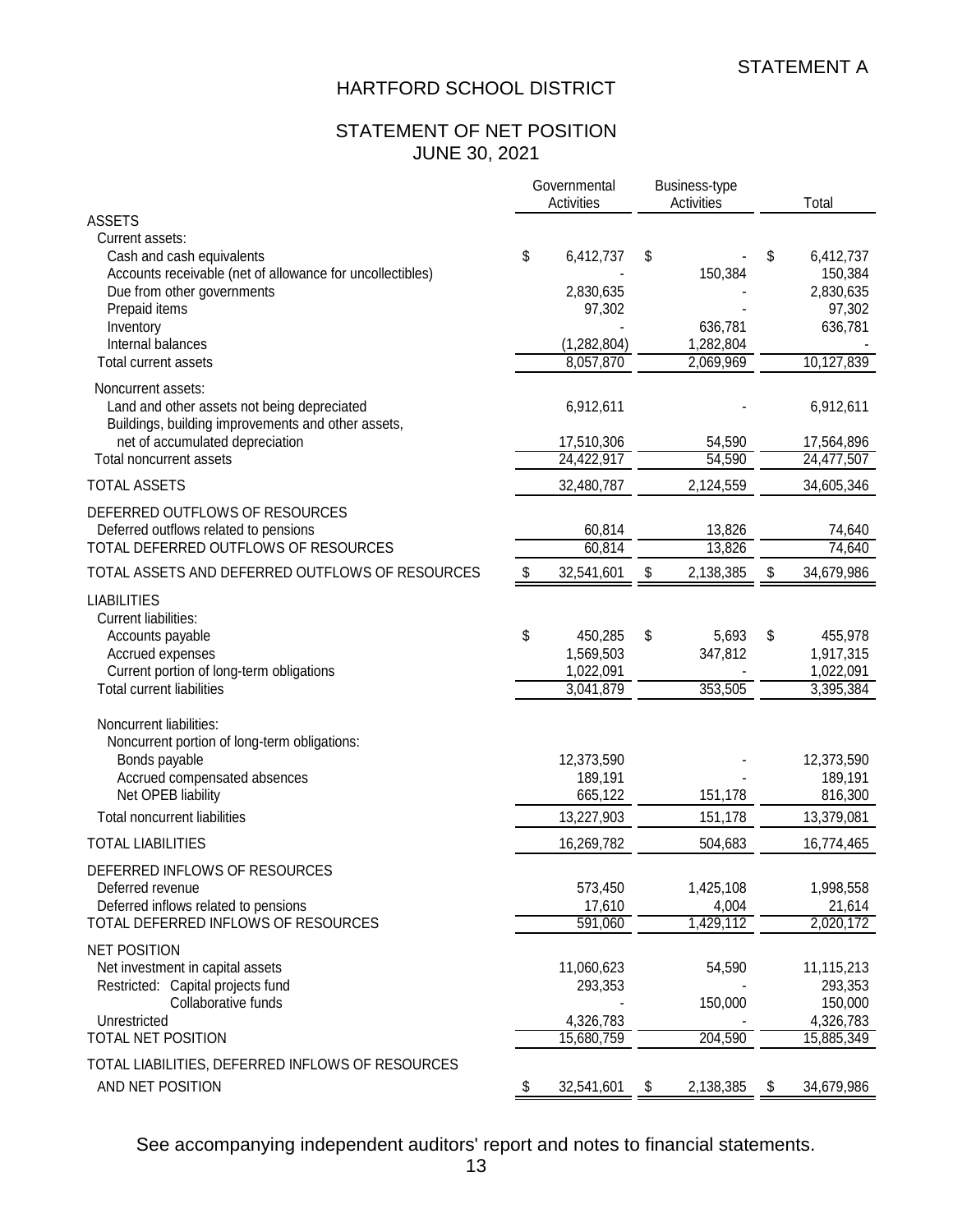### STATEMENT OF ACTIVITIES FOR THE YEAR ENDED JUNE 30, 2021

|                                    |    |            |    |                                |                                              | Program Revenues |                                     |  | Net (Expense) Revenue and Changes<br>in Net Position |                            |    |                                        |    |                |
|------------------------------------|----|------------|----|--------------------------------|----------------------------------------------|------------------|-------------------------------------|--|------------------------------------------------------|----------------------------|----|----------------------------------------|----|----------------|
| Functions/Programs                 |    | Expenses   |    | Charges for<br><b>Services</b> | <b>Operating Grants</b><br>and Contributions |                  | Capital Grants and<br>Contributions |  |                                                      | Governmental<br>Activities |    | <b>Business-</b><br>type<br>Activities |    | Total          |
| Governmental activities:           |    |            |    |                                |                                              |                  |                                     |  |                                                      |                            |    |                                        |    |                |
| Instructional program              | \$ | 17,037,154 | \$ | 1,979,310                      | \$                                           | 3,075,900        | \$                                  |  | \$                                                   | (11, 981, 944)             | \$ | ۰.                                     | \$ | (11, 981, 944) |
| Instructional support              |    | 4,126,019  |    |                                |                                              |                  |                                     |  |                                                      | (4, 126, 019)              |    |                                        |    | (4, 126, 019)  |
| Administration/other support       |    | 2,706,796  |    |                                |                                              |                  |                                     |  |                                                      | (2,706,796)                |    |                                        |    | (2,706,796)    |
| Operations and maintenance         |    | 3,292,108  |    |                                |                                              |                  |                                     |  |                                                      | (3,292,108)                |    |                                        |    | (3,292,108)    |
| Transportation                     |    | 828,929    |    |                                |                                              | 291,647          |                                     |  |                                                      | (537, 282)                 |    |                                        |    | (537, 282)     |
| Food service                       |    | 563,042    |    | 3,765                          |                                              | 513,274          |                                     |  |                                                      | (46,003)                   |    |                                        |    | (46,003)       |
| On-behalf payments                 |    | 9,207,110  |    |                                |                                              | 9,207,110        |                                     |  |                                                      |                            |    |                                        |    |                |
| Program expenses                   |    | 2,437,614  |    |                                |                                              |                  |                                     |  |                                                      | (2,437,614)                |    |                                        |    | (2,437,614)    |
| Interest on long-term debt         |    | 287,355    |    |                                |                                              |                  |                                     |  |                                                      | (287, 355)                 |    |                                        |    | (287, 355)     |
| Unallocated depreciation* (Note 4) |    | 1,351,782  |    |                                |                                              |                  |                                     |  |                                                      | (1, 351, 782)              |    |                                        |    | (1, 351, 782)  |
| Total governmental activities      |    | 41,837,909 |    | ,983,075                       |                                              | 13,087,931       |                                     |  |                                                      | (26, 766, 903)             |    |                                        |    | (26, 766, 903) |
| Business-type activities:          |    |            |    |                                |                                              |                  |                                     |  |                                                      |                            |    |                                        |    |                |
| Vocational fund                    |    | 3,187,215  |    | 1,802,479                      |                                              | 1,054,932        |                                     |  |                                                      |                            |    | (329, 804)                             |    | (329, 804)     |
| Collaborative funds                |    | 3,794,037  |    | 3,794,037                      |                                              |                  |                                     |  |                                                      |                            |    |                                        |    |                |
| Total business-type activities     |    | 6,981,252  |    | 5,596,516                      |                                              | 1,054,932        |                                     |  |                                                      |                            |    | (329, 804)                             |    | (329, 804)     |
| Total government                   |    | 48,819,161 |    | 7,579,591                      |                                              | 14,142,863       | \$.                                 |  |                                                      | (26, 766, 903)             |    | (329, 804)                             |    | (27,096,707)   |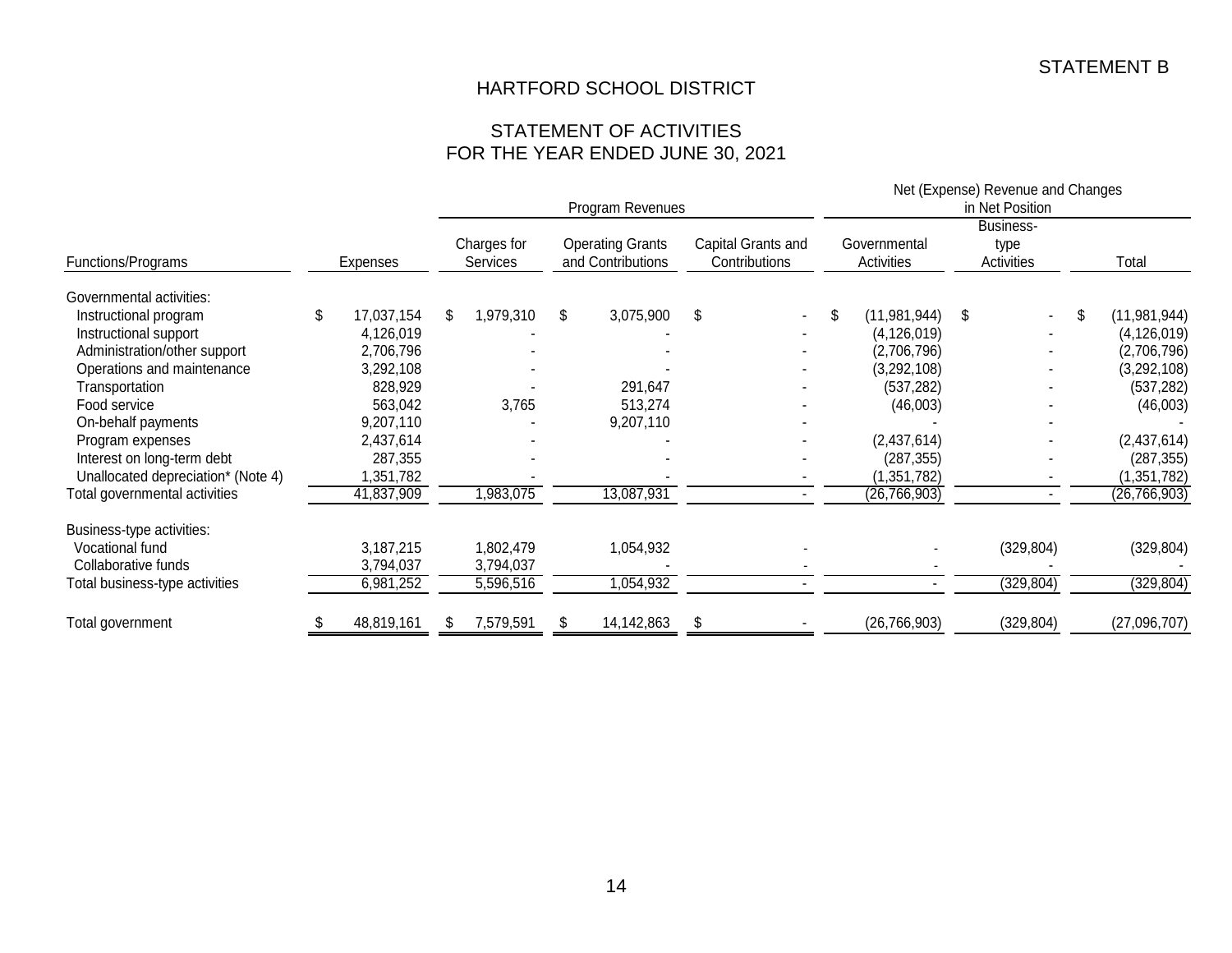# STATEMENT OF ACTIVITIES FOR THE YEAR ENDED JUNE 30, 2021

|                                         | Governmental<br><b>Activities</b> | Business-type<br><b>Activities</b> | Total            |
|-----------------------------------------|-----------------------------------|------------------------------------|------------------|
| Changes in net position:                |                                   |                                    |                  |
| Net (expense) revenue                   | (26, 766, 903)                    | (329, 804)                         | (27,096,707)     |
| General revenues:                       |                                   |                                    |                  |
| Grants and contributions not restricted |                                   |                                    |                  |
| to specific programs                    | 27,086,287                        |                                    | 27,086,287       |
| Interest income                         | 14,352                            |                                    | 14,352           |
| <b>Miscellaneous</b>                    | 238,163                           | 1,269                              | 239,432          |
| Total general revenues                  | 27,338,802                        | 1,269                              | 27,340,071       |
| Gain on sale of capital assets          |                                   | 324,289                            | 324,289          |
| Change in net position                  | 571,899                           | (4,246)                            | 567,653          |
| NET POSITION - JULY 1, RESTATED         | 15,108,860                        | 208,836                            | 15,317,696       |
| <b>NET POSITION - JUNE 30</b>           | \$15,680,759                      | \$<br>204,590                      | \$<br>15,885,349 |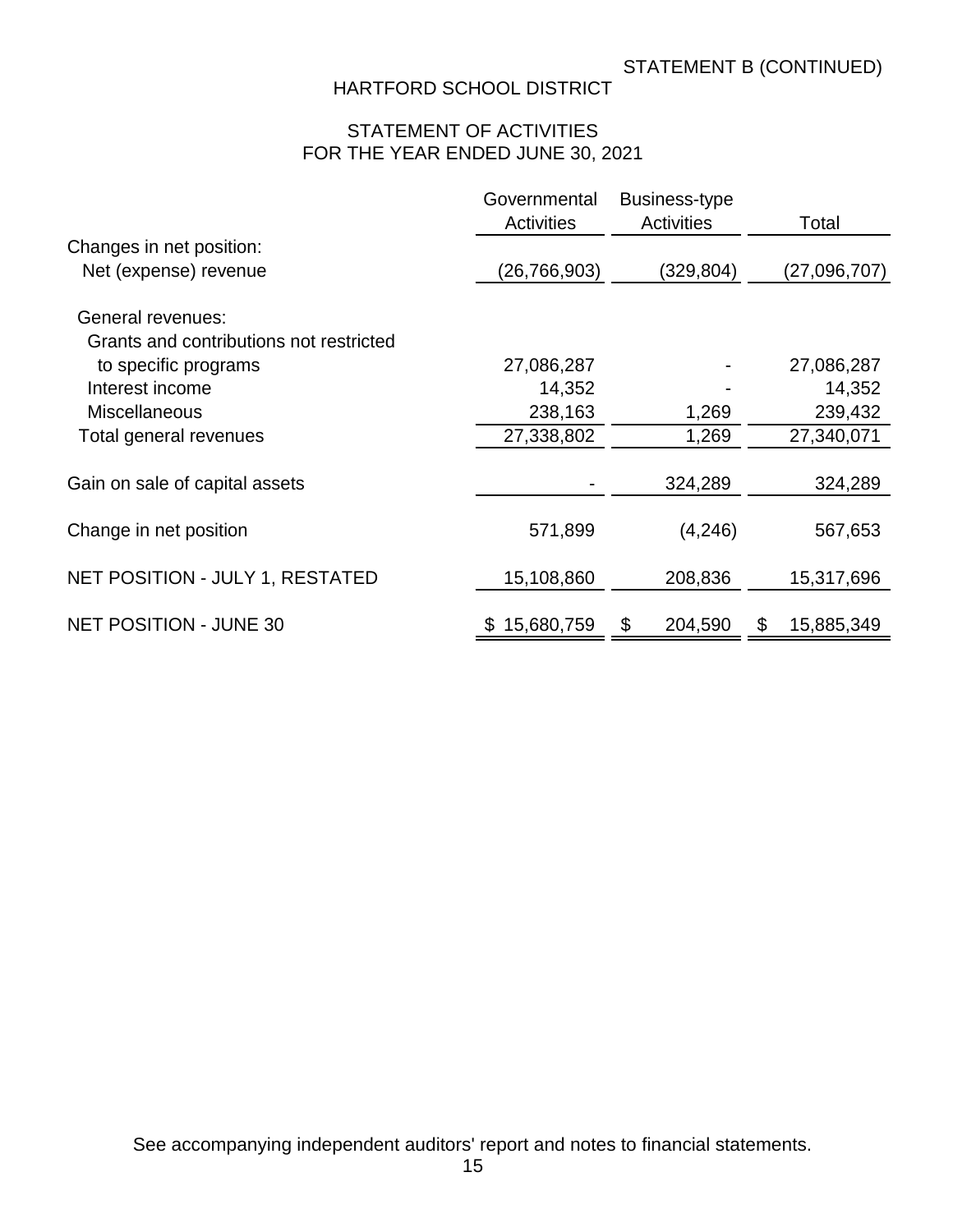### BALANCE SHEET - GOVERNMENTAL FUNDS JUNE 30, 2021

|                                        |     | General<br>Fund | State and<br>Federal<br><b>Grants Fund</b> |         | Local<br>Funds            |         | Capital<br>Projects<br>Fund |         | Reserve<br>Fund |         |    | Total<br>Governmental<br>Funds |
|----------------------------------------|-----|-----------------|--------------------------------------------|---------|---------------------------|---------|-----------------------------|---------|-----------------|---------|----|--------------------------------|
| <b>ASSETS</b>                          |     |                 |                                            |         |                           |         |                             |         |                 |         |    |                                |
| Cash and cash equivalents              | \$  | 5,411,616       | \$                                         |         | \$                        | 375,858 | S                           | 414,479 | S               | 210,784 | S. | 6,412,737                      |
| Due from other governments             |     | 2,409,712       |                                            | 420,923 |                           |         |                             |         |                 |         |    | 2,830,635                      |
| Prepaid items                          |     | 97,302          |                                            |         |                           |         |                             |         |                 |         |    | 97,302                         |
| Interfund loan receivable              |     | 251,752         |                                            |         |                           |         |                             |         |                 |         |    | 251,752                        |
| Due from other funds                   |     | 121,126         |                                            | 72,973  |                           | 150,936 |                             |         |                 | 3,543   |    | 348,578                        |
| <b>TOTAL ASSETS</b>                    | \$. | 8,291,508       | \$                                         | 493,896 | \$                        | 526,794 | \$                          | 414,479 | \$              | 214,327 | \$ | 9,941,004                      |
|                                        |     |                 |                                            |         |                           |         |                             |         |                 |         |    |                                |
| <b>LIABILITIES</b>                     |     |                 |                                            |         |                           |         |                             |         |                 |         |    |                                |
| Accounts payable                       | \$  | 437,593         | \$                                         | 12,332  | $\boldsymbol{\mathsf{S}}$ | 360     | \$                          |         | \$              |         | \$ | 450,285                        |
| Accrued expenses                       |     | 1,510,813       |                                            | 58,690  |                           |         |                             |         |                 |         |    | 1,569,503                      |
| Due to other funds                     |     | 1,762,008       |                                            |         |                           |         |                             | 121,126 |                 |         |    | 1,883,134                      |
| <b>TOTAL LIABILITIES</b>               |     | 3,710,414       |                                            | 71,022  |                           | 360     |                             | 121,126 |                 |         |    | 3,902,922                      |
| DEFERRED INFLOWS OF RESOURCES          |     |                 |                                            |         |                           |         |                             |         |                 |         |    |                                |
| Deferred revenue                       |     |                 |                                            | 422,874 |                           | 150,576 |                             |         |                 |         |    | 573,450                        |
| TOTAL DEFERRED INFLOWS OF RESOURCES    |     |                 |                                            | 422,874 |                           | 150,576 |                             |         |                 |         |    | 573,450                        |
|                                        |     |                 |                                            |         |                           |         |                             |         |                 |         |    |                                |
| <b>FUND BALANCES</b>                   |     |                 |                                            |         |                           |         |                             |         |                 |         |    |                                |
| Nonspendable                           |     | 97,302          |                                            |         |                           |         |                             |         |                 |         |    | 97,302                         |
| Restricted                             |     |                 |                                            |         |                           |         |                             | 293,353 |                 |         |    | 293,353                        |
| Committed                              |     | 675,000         |                                            |         |                           |         |                             |         |                 | 214,327 |    | 889,327                        |
| Assigned                               |     |                 |                                            |         |                           | 375,858 |                             |         |                 |         |    | 375,858                        |
| Unassigned                             |     | 3,808,792       |                                            |         |                           |         |                             |         |                 |         |    | 3,808,792                      |
| <b>TOTAL FUND BALANCES</b>             |     | 4,581,094       |                                            |         |                           | 375,858 |                             | 293,353 |                 | 214,327 |    | 5,464,632                      |
|                                        |     |                 |                                            |         |                           |         |                             |         |                 |         |    |                                |
| TOTAL LIABILITIES, DEFERRED INFLOWS OF |     |                 |                                            |         |                           |         |                             |         |                 |         |    |                                |
| RESOURCES AND FUND BALANCES            |     | 8,291,508       | \$                                         | 493,896 | \$.                       | 526,794 | \$                          | 414,479 | \$              | 214,327 | \$ | 9,941,004                      |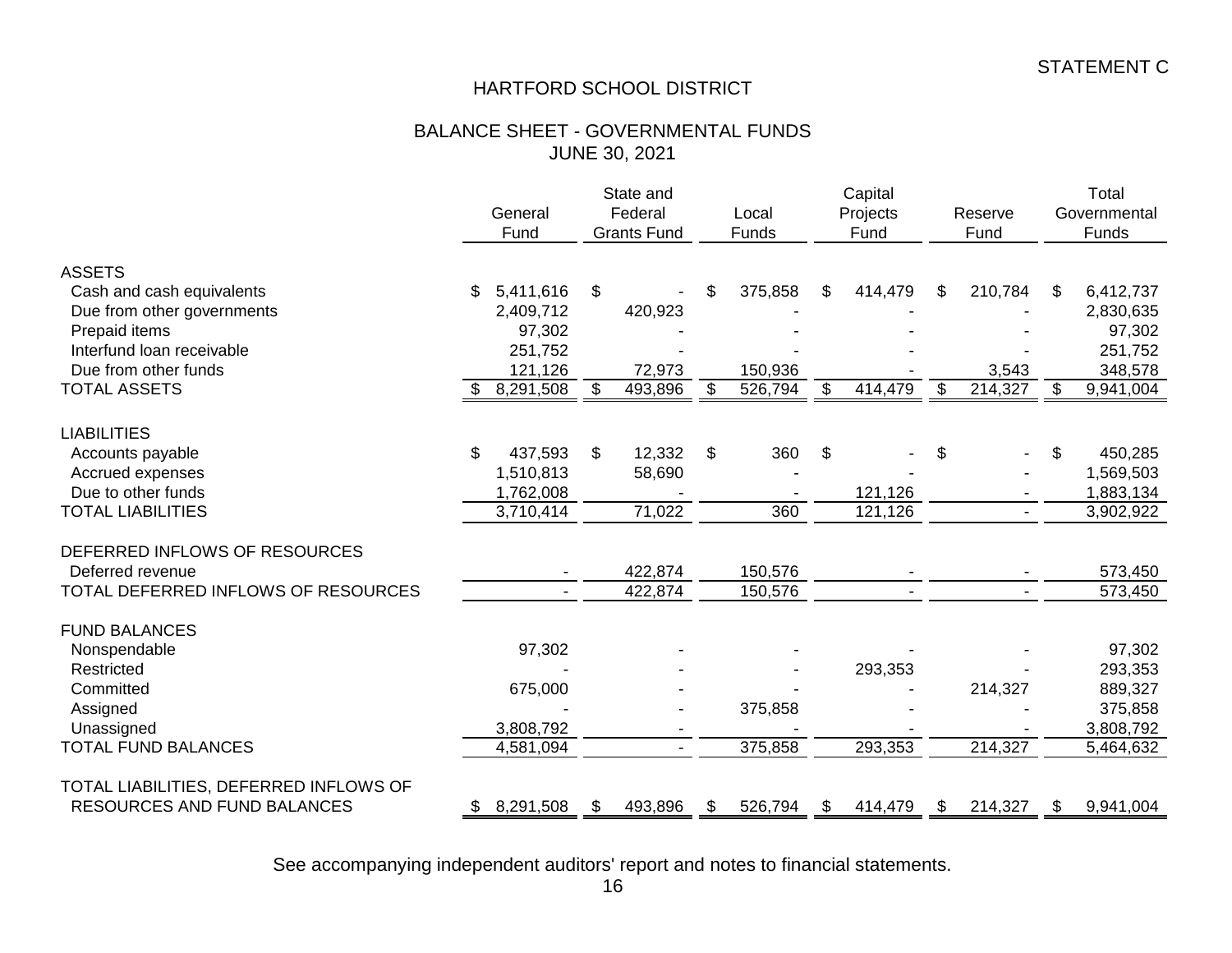### RECONCILIATION OF THE GOVERNMENTAL FUNDS BALANCE SHEET TO THE STATEMENT OF NET POSITION JUNE 30, 2021

|                                                                                                                                                            | Total<br>Governmental<br>Funds |
|------------------------------------------------------------------------------------------------------------------------------------------------------------|--------------------------------|
| <b>Total Fund Balances</b>                                                                                                                                 | \$<br>5,464,632                |
| Amounts reported for governmental activities in the Statement of Net Position are<br>different because:                                                    |                                |
| Capital assets used in governmental activities are not financial resources and<br>therefore are not reported in the funds, net of accumulated depreciation | 24,422,917                     |
| Deferred outflows of resources related to pensions are not financial resources<br>and therefore are not reported in the funds                              | 60,814                         |
| Long-term obligations are not due and payable in the current period and<br>therefore are not reported in the funds:                                        |                                |
| Bonds payable                                                                                                                                              | (13, 290, 960)                 |
| Note from direct borrowings payable                                                                                                                        | (71, 334)                      |
| Accrued compensated absences                                                                                                                               | (222, 578)                     |
| Net OPEB liability                                                                                                                                         | (665, 122)                     |
| Deferred inflows of resources related to pensions are not financial resources                                                                              |                                |
| and therefore are not reported in the funds                                                                                                                | (17,610)                       |
| Net position of governmental activities                                                                                                                    | 15,680,759                     |
|                                                                                                                                                            |                                |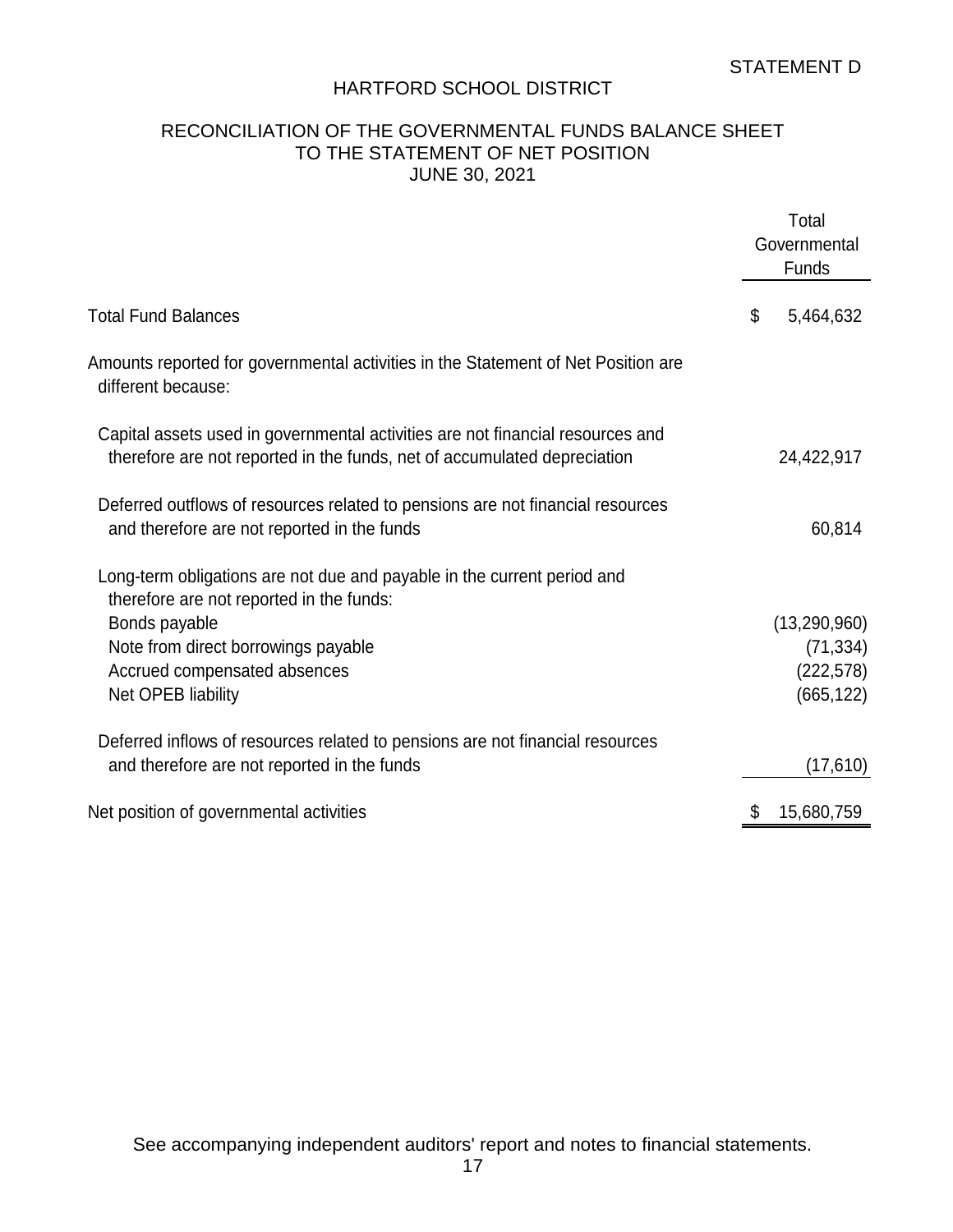### STATEMENT OF REVENUES, EXPENDITURES AND CHANGES IN FUND BALANCES GOVERNMENTAL FUNDS FOR THE YEAR ENDED JUNE 30, 2021

|                                                    | General<br>Fund           | State and<br>Federal<br><b>Grants Fund</b> |           |    | Local<br>Funds | Capital<br>Projects<br>Fund | Reserve<br>Fund |          |    | Total<br>Governmental<br>Funds |
|----------------------------------------------------|---------------------------|--------------------------------------------|-----------|----|----------------|-----------------------------|-----------------|----------|----|--------------------------------|
| <b>REVENUES</b>                                    |                           |                                            |           |    |                |                             |                 |          |    |                                |
| Intergovernmental revenues<br>Charges for services | \$28,002,210<br>1,983,075 | \$                                         | 2,964,898 | \$ |                | \$                          | \$              |          |    | 30,967,108<br>1,983,075        |
| Interest income                                    | 12,044                    |                                            |           |    |                | 1,482                       |                 | 826      |    | 14,352                         |
| State on-behalf payments                           | 3,064,072                 |                                            |           |    |                |                             |                 |          |    | 3,064,072                      |
| Miscellaneous                                      | 83,366                    |                                            |           |    | 154,797        |                             |                 |          |    | 238,163                        |
| <b>TOTAL REVENUES</b>                              | 33, 144, 767              |                                            | 2,964,898 |    | 154,797        | 1,482                       |                 | 826      |    | 36,266,770                     |
| <b>EXPENDITURES</b>                                |                           |                                            |           |    |                |                             |                 |          |    |                                |
| Current:                                           |                           |                                            |           |    |                |                             |                 |          |    |                                |
| Instructional program                              | 17,037,154                |                                            |           |    |                |                             |                 |          |    | 17,037,154                     |
| Instructional support                              | 4,126,019                 |                                            |           |    |                |                             |                 |          |    | 4,126,019                      |
| Administration/other support                       | 2,780,903                 |                                            |           |    |                |                             |                 |          |    | 2,780,903                      |
| Operations and maintenance                         | 3,292,108                 |                                            |           |    |                |                             |                 |          |    | 3,292,108                      |
| Transportation                                     | 828,929                   |                                            |           |    |                |                             |                 |          |    | 828,929                        |
| Food service                                       | 563,042                   |                                            |           |    |                |                             |                 |          |    | 563,042                        |
| State on-behalf payments                           | 3,064,072                 |                                            |           |    |                |                             |                 |          |    | 3,064,072                      |
| Program expenses                                   |                           |                                            | 2,964,898 |    | 98,451         |                             |                 | 8,783    |    | 3,072,132                      |
| Debt service:                                      |                           |                                            |           |    |                |                             |                 |          |    |                                |
| Principal                                          | 615,850                   |                                            |           |    |                |                             |                 |          |    | 615,850                        |
| Interest                                           | 287,355                   |                                            |           |    |                |                             |                 |          |    | 287,355                        |
| Capital outlay<br><b>TOTAL EXPENDITURES</b>        | 77,040<br>32,672,472      |                                            | 2,964,898 |    | 98,451         | 2,407,716<br>2,407,716      |                 | 8,783    |    | 2,484,756<br>38, 152, 320      |
|                                                    |                           |                                            |           |    |                |                             |                 |          |    |                                |
| <b>NET CHANGE IN FUND BALANCES</b>                 | 472,295                   |                                            |           |    | 56,346         | (2,406,234)                 |                 | (7, 957) |    | (1,885,550)                    |
| FUND BALANCES - JULY 1, RESTATED                   | 4,108,799                 |                                            |           |    | 319,512        | 2,699,587                   |                 | 222,284  |    | 7,350,182                      |
| FUND BALANCES - JUNE 30                            | 4,581,094<br>\$           | \$                                         |           |    | 375,858        | \$<br>293,353               | \$              | 214,327  | S. | 5,464,632                      |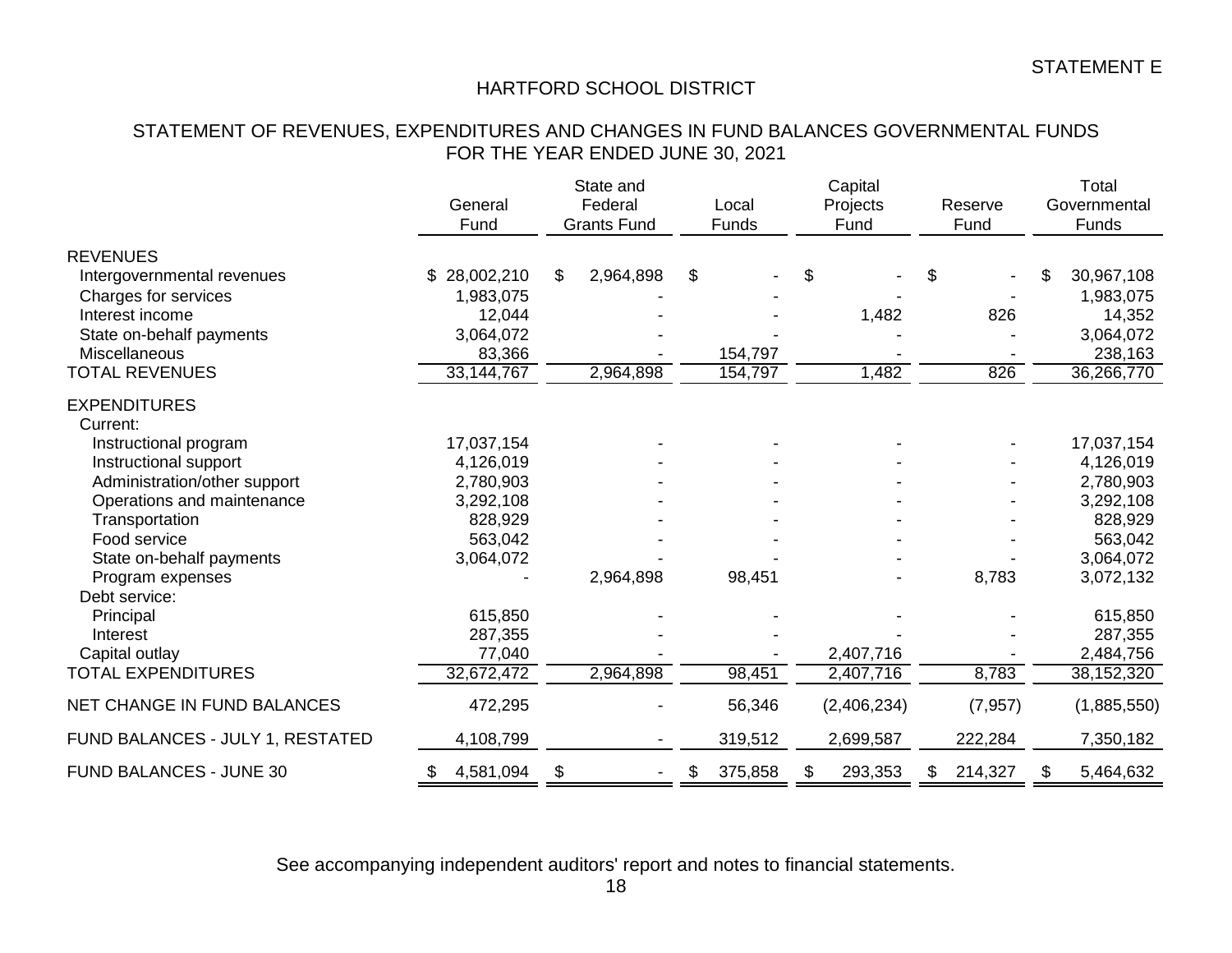### RECONCILIATION OF THE STATEMENT OF REVENUES, EXPENDITURES AND CHANGES IN FUND BALANCES OF GOVERNMENTAL FUNDS TO THE STATEMENT OF ACTIVITIES FOR THE YEAR ENDED JUNE 30, 2021

| Net change in fund balances - total governmental funds (Statement E)                                                                                                                                                                      | (1,885,550)                             |
|-------------------------------------------------------------------------------------------------------------------------------------------------------------------------------------------------------------------------------------------|-----------------------------------------|
| Amounts reported for governmental activities in the Statement of Activities<br>(Statement B) are different because:                                                                                                                       |                                         |
| Governmental funds report capital outlays as expenditures while governmental activities<br>report depreciation expense allocated to those expenditures over the life of the assets:<br>Capital asset acquisitions<br>Depreciation expense | 3,047,941<br>(1, 351, 782)<br>1,696,159 |
| Deferred outflows of resources are a consumption of net position by the<br>government that are applicable to a future reporting period and therefore are<br>not reported in the funds                                                     | (48, 193)                               |
| Repayment of long-term debt principal is an expenditure in the governmental<br>funds, but the repayment reduces long-term obligations in the Statement of Net Position                                                                    | 687,183                                 |
| Deferred inflows of resources are an acquisition of net position by the<br>government that are applicable to a future reporting period and therefore are<br>not reported in the funds                                                     | 28,112                                  |
| Some expenses reported in the Statement of Activities do not require the use of<br>current financial resources and therefore are not reported as expenditures in<br>governmental funds:                                                   |                                         |
| Accrued compensated absences<br>Net OPEB liability                                                                                                                                                                                        | 16,697<br>77,491<br>94,188              |
| Change in net position of governmental activities (Statement B)                                                                                                                                                                           | 571,899<br>\$                           |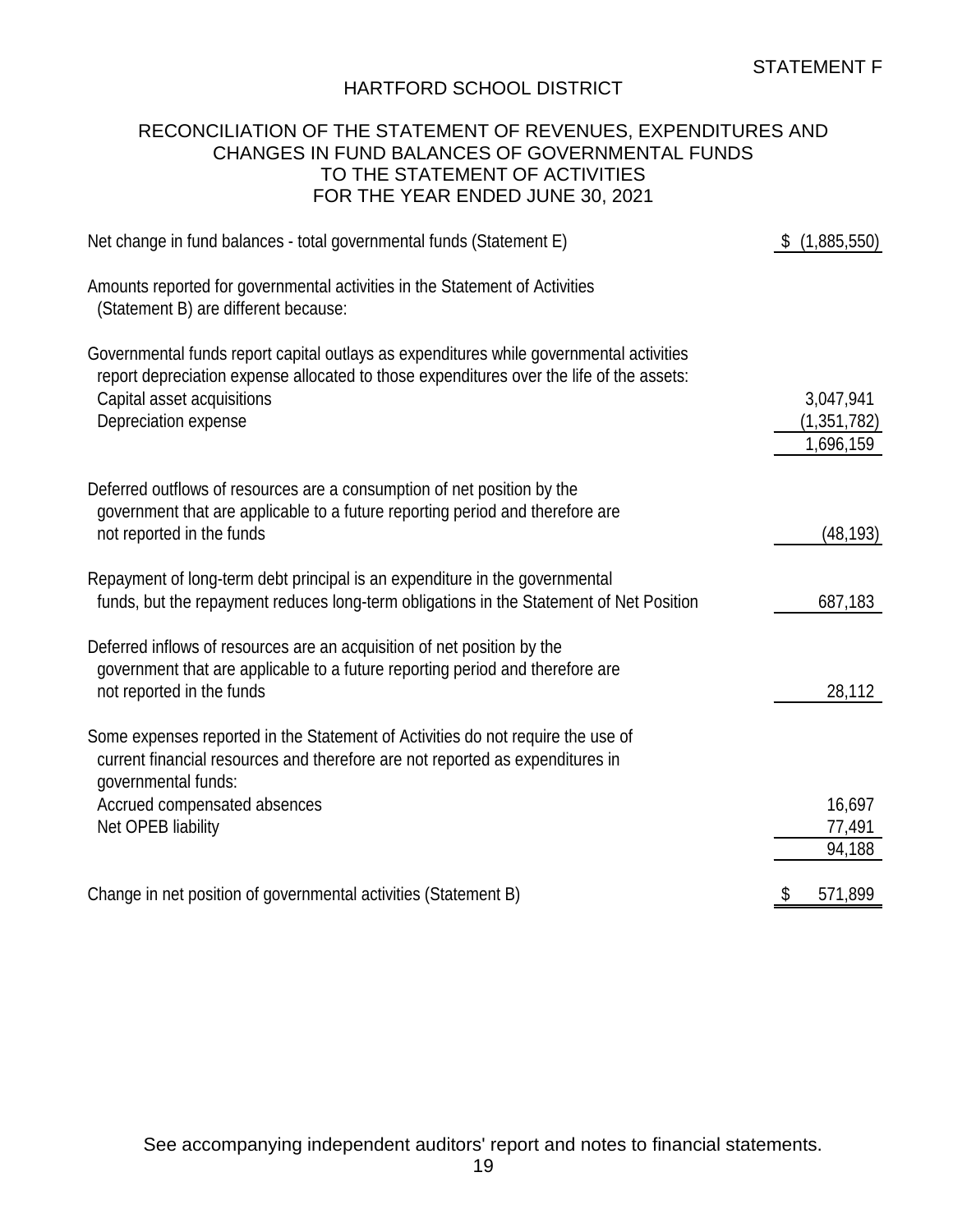# STATEMENT OF NET POSITON - PROPRIETARY FUNDS JUNE 30, 2021

|                                                                       | <b>Enterprise Funds</b> |                 |                    |  |
|-----------------------------------------------------------------------|-------------------------|-----------------|--------------------|--|
|                                                                       | Vocational              | Collaborative   |                    |  |
|                                                                       | Fund                    | Funds           | Total              |  |
| <b>ASSETS</b>                                                         |                         |                 |                    |  |
| Current assets:                                                       |                         |                 |                    |  |
| Accounts receivable (net of allowance                                 |                         |                 |                    |  |
| for uncollectibles)                                                   | \$<br>1,319             | \$<br>149,065   | 150,384<br>\$      |  |
| Inventory                                                             | 636,781                 |                 | 636,781            |  |
| Due from other funds                                                  | 1,234,667               | 299,889         | 1,534,556          |  |
| Total current assets                                                  | 1,872,767               | 448,954         | 2,321,721          |  |
| Noncurrent assets:                                                    |                         |                 |                    |  |
|                                                                       |                         |                 |                    |  |
| Buildings, net of accumulated depreciation                            | 48,435                  |                 | 48,435             |  |
| Equipment, net of accumulated depreciation                            | 6,155                   |                 | 6,155              |  |
| Total noncurrent assets                                               | 54,590                  |                 | 54,590             |  |
| <b>TOTAL ASSETS</b>                                                   | 1,927,357               | 448,954         | 2,376,311          |  |
| DEFERRED OUTFLOWS OF RESOURCES                                        |                         |                 |                    |  |
| Deferred outflows related to pensions                                 | 6,479                   | 7,347           | 13,826             |  |
| TOTAL DEFERRED OUTFLOWS OF RESOURCES                                  | 6,479                   | 7,347           | 13,826             |  |
|                                                                       |                         |                 |                    |  |
| TOTAL ASSETS AND DEFERRED OUTFLOWS                                    |                         |                 |                    |  |
| OF RESOURCES                                                          | 1,933,836<br>\$         | \$<br>456,301   | 2,390,137<br>\$    |  |
| <b>LIABILITIES</b><br><b>Current liabilities:</b><br>Accounts payable | \$                      | \$<br>5,693     | \$<br>5,693        |  |
| Accrued expenses                                                      | 177,710                 | 170,102         | 347,812            |  |
| Interfund loan payable                                                | 251,752                 |                 | 251,752            |  |
| <b>Total current liabilities</b>                                      | 429,462                 | 175,795         | 605,257            |  |
|                                                                       |                         |                 |                    |  |
| Noncurrent liabilities:<br>Net OPEB liability                         | 70,827                  | 80,351          | 151,178            |  |
| Total noncurrent liabilities                                          | 70,827                  | 80,351          | 151,178            |  |
|                                                                       |                         |                 |                    |  |
| <b>TOTAL LIABILITIES</b>                                              | 500,289                 | 256,146         | 756,435            |  |
| DEFERRED INFLOWS OF RESOURCES<br>Deferred revenue                     | 1,377,081               |                 | 1,425,108          |  |
| Deferred inflows related to pensions                                  |                         | 48,027          |                    |  |
| TOTAL DEFERRED INFLOWS OF RESOURCES                                   | 1,876<br>1,378,957      | 2,128<br>50,155 | 4,004<br>1,429,112 |  |
|                                                                       |                         |                 |                    |  |
| <b>NET POSITION</b>                                                   |                         |                 |                    |  |
| Net investment in capital assets                                      | 54,590                  |                 | 54,590             |  |
| Restricted                                                            |                         | 150,000         | 150,000            |  |
| TOTAL NET POSITION                                                    | 54,590                  | 150,000         | 204,590            |  |
| TOTAL LIABILITIES, DEFERRED INFLOWS OF<br>RESOURCES AND NET POSITION  | \$<br>1,933,836         | \$<br>456,301   | 2,390,137<br>\$    |  |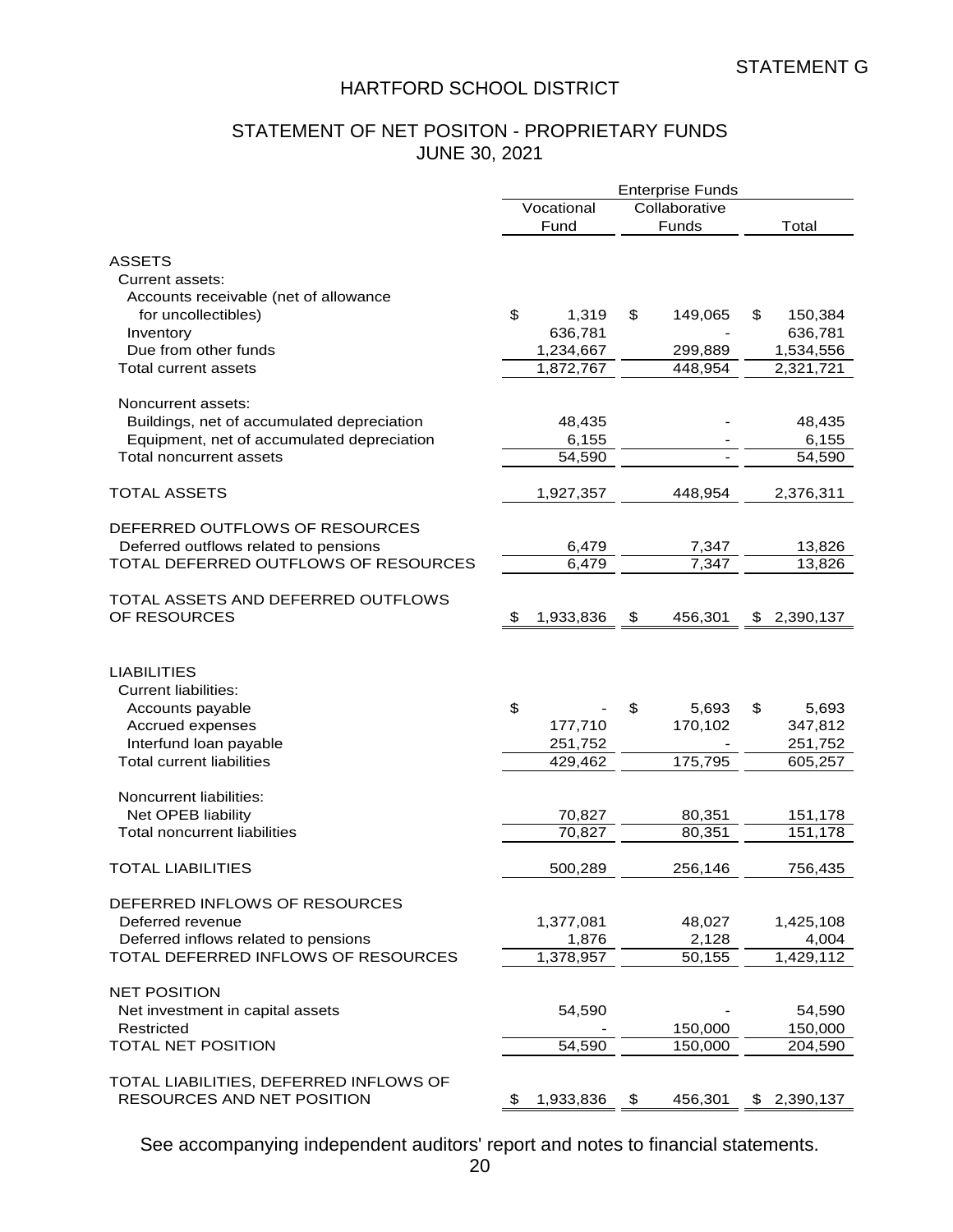# STATEMENT OF REVENUES, EXPENSES AND CHANGES IN NET POSITION PROPRIETARY FUNDS FOR THE YEAR ENDED JUNE 30, 2021

|                                       | <b>Enterprise Funds</b> |            |    |               |    |            |
|---------------------------------------|-------------------------|------------|----|---------------|----|------------|
|                                       |                         | Vocational |    | Collaborative |    |            |
|                                       |                         | Fund       |    | Funds         |    | Total      |
| <b>OPERATING REVENUES</b>             |                         |            |    |               |    |            |
| Charges for services                  | \$                      | 1,802,479  | \$ | 3,794,037     | \$ | 5,596,516  |
| Intergovernmental revenue             |                         | 1,054,932  |    |               |    | 1,054,932  |
| Miscellaneous revenue                 |                         | 1,269      |    |               |    | 1,269      |
| <b>TOTAL OPERATING REVENUES</b>       |                         | 2,858,680  |    | 3,794,037     |    | 6,652,717  |
|                                       |                         |            |    |               |    |            |
| <b>OPERATING EXPENSES</b>             |                         |            |    |               |    |            |
| Instructional program                 |                         | 1,924,160  |    | 2,306,164     |    | 4,230,324  |
| Instructional support                 |                         | 300,001    |    | 876,281       |    | 1,176,282  |
| Administration/other support          |                         | 514,874    |    | 167,291       |    | 682,165    |
| Operations and maintenance            |                         | 397,865    |    | 423,514       |    | 821,379    |
| Transportation                        |                         | 46,069     |    | 20,787        |    | 66,856     |
| Depreciation                          |                         | 4,246      |    |               |    | 4,246      |
| <b>TOTAL OPERATING EXPENSES</b>       |                         | 3,187,215  |    | 3,794,037     |    | 6,981,252  |
|                                       |                         |            |    |               |    |            |
| <b>OPERATING INCOME (LOSS)</b>        |                         | (328, 535) |    |               |    | (328, 535) |
| NONOPERATING REVENUE (EXPENSES)       |                         |            |    |               |    |            |
| Gain on sale of fixed assets          |                         | 324,289    |    |               |    | 324,289    |
| TOTAL NONOPERATING REVENUE (EXPENSES) |                         | 324,289    |    |               |    | 324,289    |
|                                       |                         |            |    |               |    |            |
| <b>CHANGE IN NET POSITION</b>         |                         | (4,246)    |    |               |    | (4,246)    |
| <b>NET POSITION - JULY 1</b>          |                         | 58,836     |    | 150,000       |    | 208,836    |
| <b>NET POSITION - JUNE 30</b>         | \$                      | 54,590     | \$ | 150,000       | \$ | 204,590    |
|                                       |                         |            |    |               |    |            |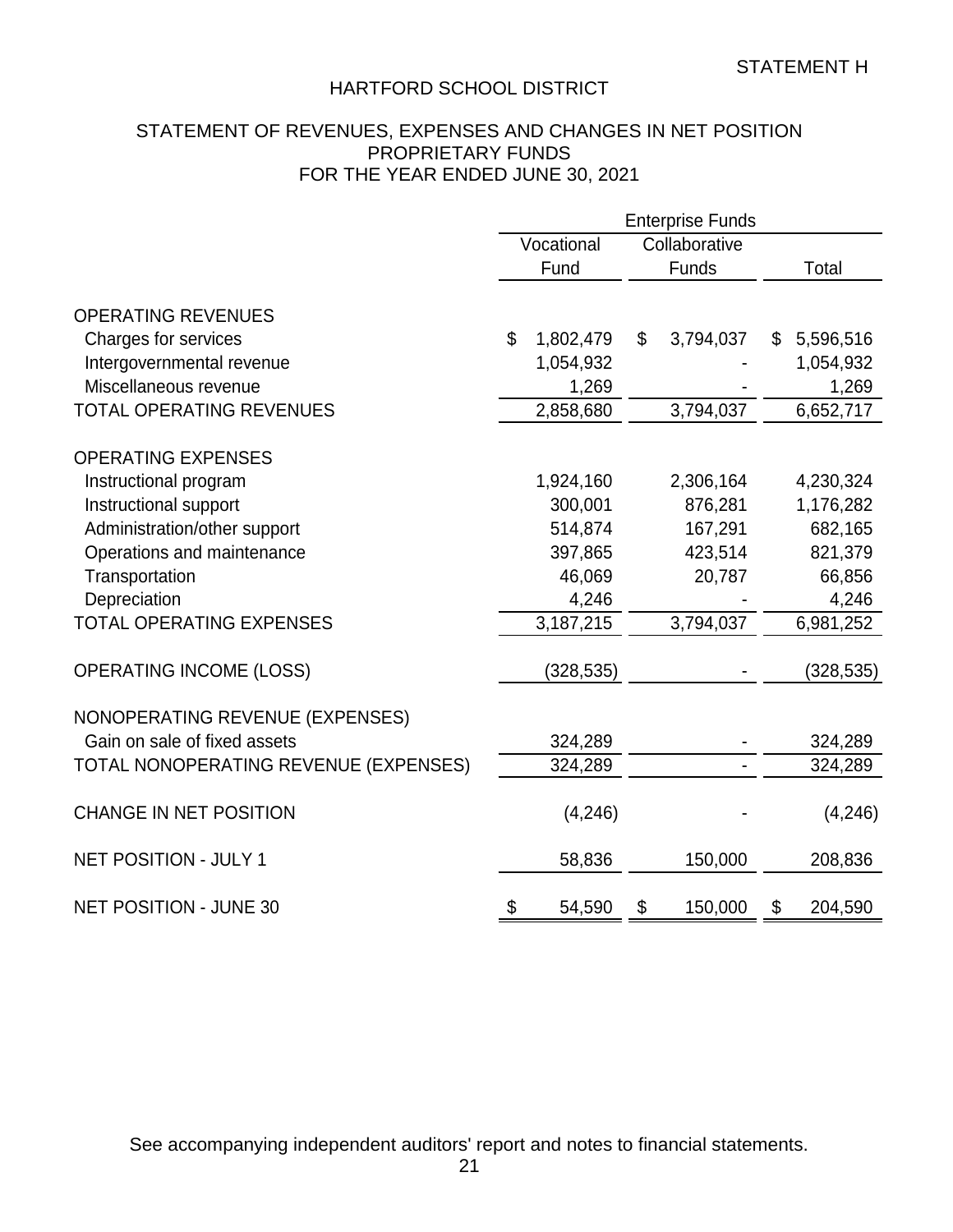# STATEMENT OF CASH FLOWS - PROPRIETARY FUNDS FOR THE YEAR ENDED JUNE 30, 2021

|                                                                                                                                     |    |                         | <b>Enterprise Funds</b> |                         |
|-------------------------------------------------------------------------------------------------------------------------------------|----|-------------------------|-------------------------|-------------------------|
|                                                                                                                                     |    | Vocational              | Collaborative           |                         |
|                                                                                                                                     |    | Fund                    | Funds                   | Total                   |
| CASH FLOWS FROM OPERATING ACTIVITIES                                                                                                | \$ | 1,803,748               | \$<br>3,792,608         | \$                      |
| Receipts from customers                                                                                                             |    |                         |                         | 5,596,356               |
| Intergovernmental receipts<br>Interfund activity                                                                                    |    | 1,826,387<br>(795, 759) | 1,382                   | 1,826,387<br>(794, 377) |
| Payments to suppliers                                                                                                               |    |                         |                         |                         |
| NET CASH PROVIDED (USED) BY OPERATING ACTIVITIES                                                                                    |    | (3, 150, 413)           | (3,784,628)             | (6,935,040)             |
|                                                                                                                                     |    | (316, 037)              | 9,362                   | (306, 675)              |
| CASH FLOWS FROM CAPITAL AND RELATED FINANCING<br><b>ACTIVITIES</b>                                                                  |    |                         |                         |                         |
| Gain on sale of fixed assets                                                                                                        |    | 324,289                 |                         | 324,289                 |
| Increase (decrease) in net OPEB liability                                                                                           |    | (8,252)                 | (9,362)                 | (17, 614)               |
| NET CASH PROVIDED (USED) BY CAPITAL AND RELATED                                                                                     |    |                         |                         |                         |
| <b>FINANCING ACTIVITIES</b>                                                                                                         |    | 316,037                 | (9, 362)                | 306,675                 |
| INCREASE (DECREASE) IN CASH AND CASH EQUIVALENTS                                                                                    |    |                         |                         |                         |
| CASH AND CASH EQUIVALENTS - JULY 1                                                                                                  |    |                         |                         |                         |
| CASH AND CASH EQUIVALENTS - JUNE 30                                                                                                 | S. |                         |                         |                         |
| RECONCILIATION OF OPERATING INCOME (LOSS) TO<br>NET CASH PROVIDED (USED) BY OPERATING<br><b>ACTIVITIES</b>                          |    |                         |                         |                         |
| Operating income (loss)<br>Adjustments to reconcile operating income (loss) to net cash<br>provided (used) by operating activities: | \$ | (328, 535)              | \$                      | \$<br>(328, 535)        |
| Depreciation                                                                                                                        |    | 4,246                   |                         | 4,246                   |
| Changes in operating assets and liabilities:                                                                                        |    |                         |                         |                         |
| (Increase) decrease in accounts receivable                                                                                          |    |                         | (25, 137)               | (25, 137)               |
| (Increase) decrease in due from other funds                                                                                         |    | (795, 759)              | 1,382                   | (794, 377)              |
| (Increase) decrease in deferred outflows of resources                                                                               |    | 5,135                   | 5,822                   | 10,957                  |
| Increase (decrease) in accounts payable                                                                                             |    | (977)                   | (41, 307)               | (42, 284)               |
| Increase (decrease) in accrued expenses                                                                                             |    | 31,393                  | 48,292                  | 79,685                  |
| Increase (decrease) in deferred revenue                                                                                             |    | 771,455                 | 23,708                  | 795,163                 |
| Increase (decrease) in deferred inflows of resources                                                                                |    | (2,995)                 | (3,398)                 | (6, 393)                |
| NET CASH PROVIDED (USED) BY OPERATING ACTIVITIES                                                                                    | \$ | (316, 037)              | \$<br>9,362             | \$<br>(306, 675)        |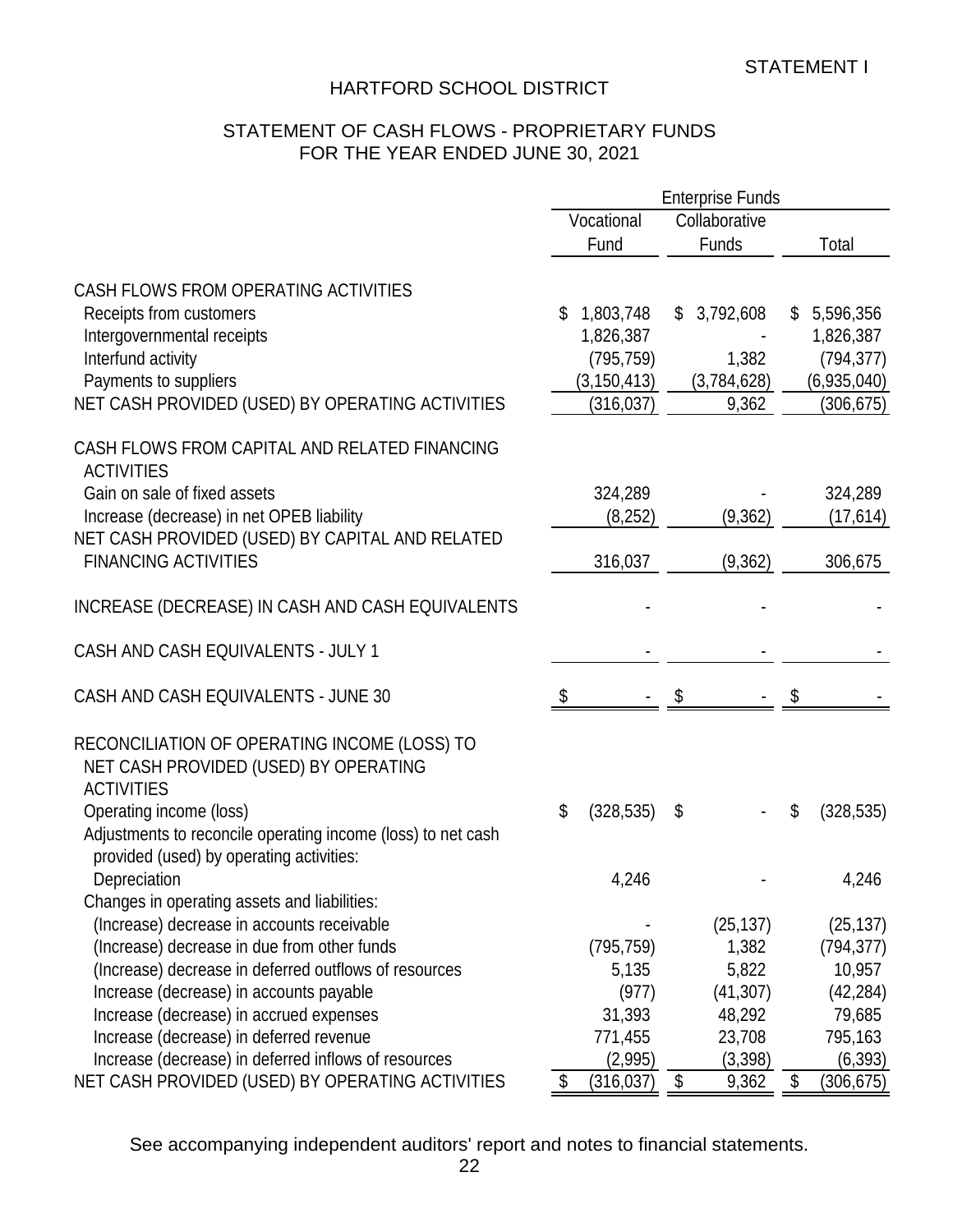# STATEMENT OF NET POSITION - FIDUCIARY FUNDS JUNE 30, 2021

|                                            | Private-Purpose<br><b>Trust Funds</b> |  |  |
|--------------------------------------------|---------------------------------------|--|--|
|                                            | Scholarship<br><b>Activities</b>      |  |  |
| <b>ASSETS</b><br>Cash and cash equivalents | \$<br>198,569                         |  |  |
| <b>TOTAL ASSETS</b>                        | \$<br>198,569                         |  |  |
| <b>NET POSITION</b><br><b>Restricted</b>   | 198,569                               |  |  |
| LIABILITIES AND NET POSITION<br>TOTAI      | \$<br>198,569                         |  |  |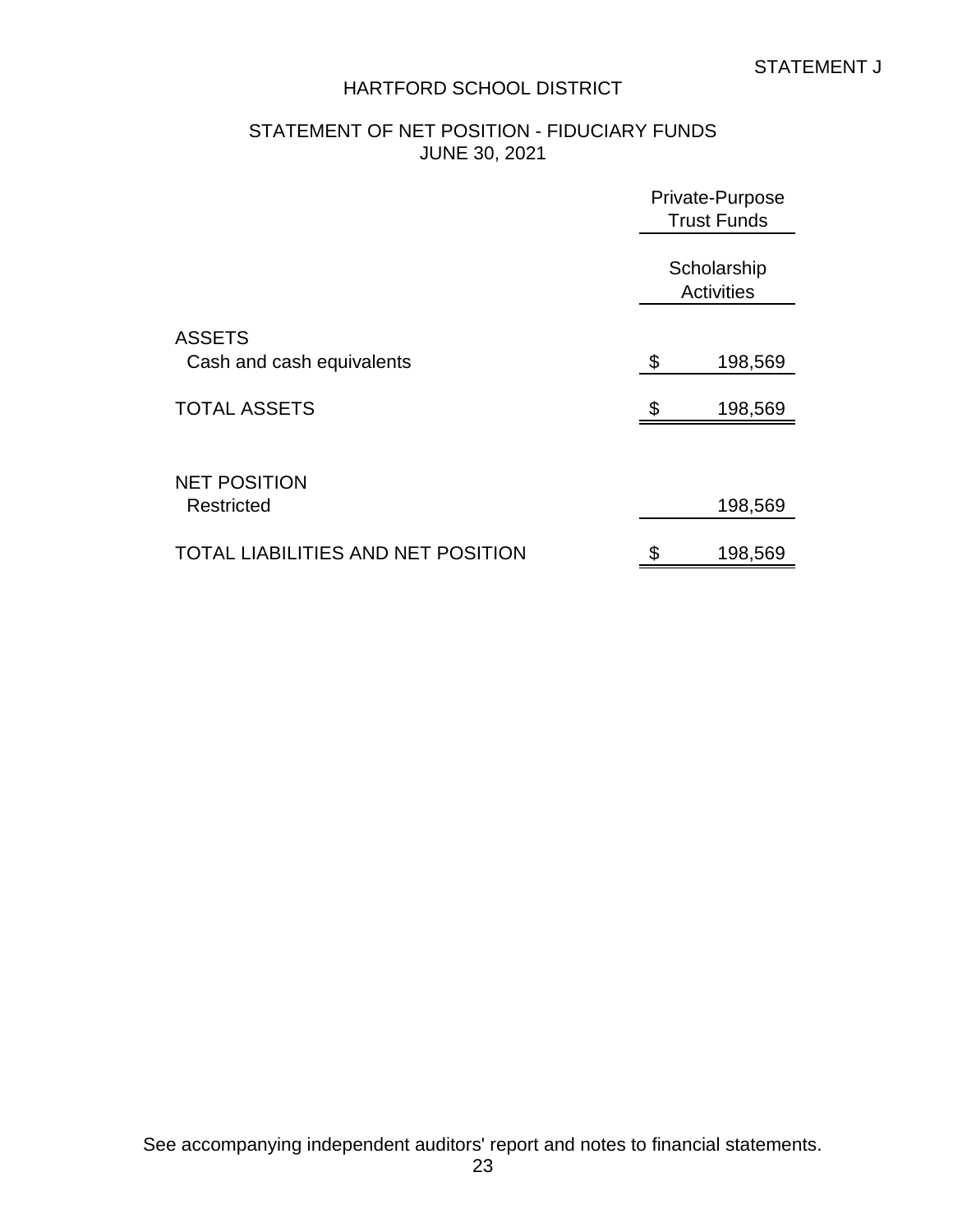# STATEMENT OF CHANGES IN NET POSITION - FIDUCIARY FUNDS FOR THE YEAR ENDED JUNE 30, 2021

|                               | Private-Purpose    |  |  |
|-------------------------------|--------------------|--|--|
|                               | <b>Trust Funds</b> |  |  |
|                               | Scholarship        |  |  |
|                               | <b>Activities</b>  |  |  |
| <b>ADDITIONS</b>              |                    |  |  |
| Investment income             | \$<br>782          |  |  |
| <b>Total additions</b>        | 782                |  |  |
|                               |                    |  |  |
| <b>DEDUCTIONS</b>             |                    |  |  |
| <b>Distributions</b>          | 6,856              |  |  |
| <b>Total deductions</b>       | 6,856              |  |  |
| Change in net position        | (6,074)            |  |  |
| <b>NET POSITION - JULY 1</b>  | 204,643            |  |  |
| <b>NET POSITION - JUNE 30</b> | \$<br>198,569      |  |  |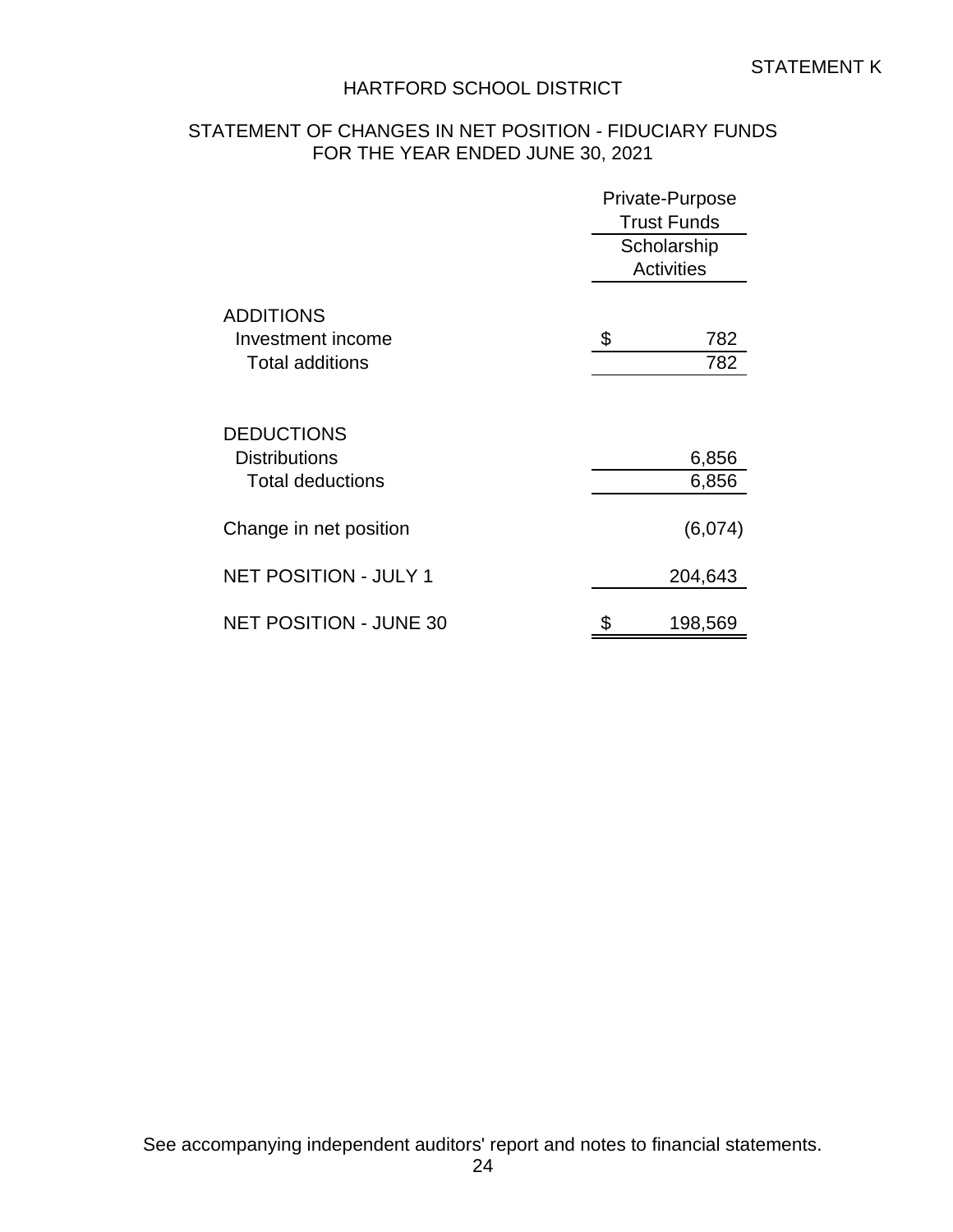### NOTES TO FINANCIAL STATEMENTS JUNE 30, 2021

#### NOTE 1 - SUMMARY OF SIGNIFICANT ACCOUNTING POLICIES

### *Reporting Entity*

Hartford School District was incorporated under the laws in the State of Vermont. The School District operates under the Board of Directors - superintendent form of government and provides the following services: instructional program, instructional support, administration/other support, operations and maintenance, transportation, food service and program expenses.

The School District's financial statements are prepared in accordance with generally accepted accounting principles (GAAP). The Governmental Accounting Standards Board (GASB) is responsible for establishing GAAP for state and local governments through its pronouncements (Statements and Interpretations).

The School District's combined financial statements include all accounts and all operations of the School District. We have determined that the School District has no component units as described in GASB Statement No. 14 and amended by GASB Statements No. 39 and No. 61.

#### *COVID-19 Outbreak*

The outbreak of COVID-19, a respiratory disease caused by a new strain of coronavirus, has been declared a pandemic by the World Health Organization and led to a national state of emergency in the United States. The State of Vermont, along with other state and local governments, declared states of emergency and issued multiple public health emergency orders that severely restrict movement and limit businesses and activities to essential functions. These actions and effects of COVID-19 have disrupted economic activity at all levels and impacted the processes and procedures for almost all businesses, including municipal and quasi-municipal entities.

In response to the health crisis created by COVID-19 since early March, the Governor of Vermont issued multiple executive orders and declarations to protect the public health in an effort to reduce community spread of the virus and protect citizens. These measures have included, among others, closing or restricting access to certain business and activities, issuing a "stay at home" directive for most citizens, restricting nonessential travel and limiting movement of all persons in Vermont to those necessary to obtain or provide essential services or activities. See Executive Order 01-20 and its addendums. The state of emergency expired on June 15, 2021.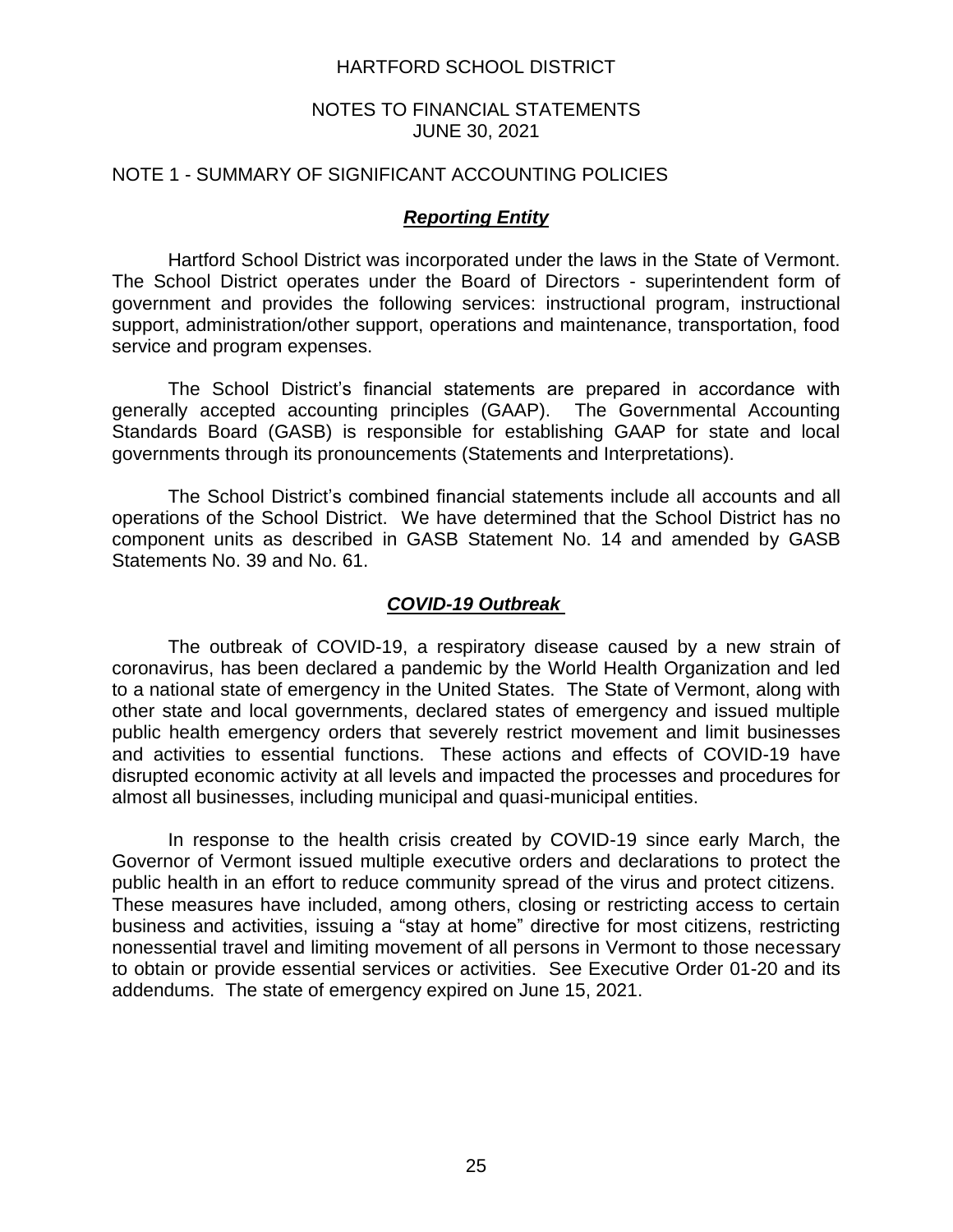### NOTES TO FINANCIAL STATEMENTS JUNE 30, 2021

### NOTE 1 - SUMMARY OF SIGNIFICANT ACCOUNTING POLICIES (CONTINUED)

#### *Impact on and Results of Operations*

In accordance with Executive Order 1, issued by the Governor of Vermont on July 29, 2020, all public schools were opened for in person or remote classroom instruction on, but not prior to, September 8, 2020. The District/Supervisory Union chose to pursue a combined method of learning.

#### *Impact on Finances*

The District does not currently anticipate any additional FY 2021 expenditures due to COVID-19 that would not be covered by existing resources including authorized Coronavirus, Aid, Relief and Economic Security ("CARES") Act, American Rescue Plan Act ("ARPA") funding and applicable Federal and/or State programs.

#### *Expected Federal/State Support*

The District may have to take action to meet certain requirements to receive any additional Federal or State funding for budgetary or economic relief related to the challenges presented by COVID-19. However, the District expects that if those actions are necessary, that the District would qualify and satisfy the various conditions required to receive applicable Federal or State funds.

#### *Conclusion*

The ongoing effects of COVID-19, including the financial impact to the District, may change significantly as events and circumstances evolve locally, nationally and worldwide. At present it is not possible, with any degree of certainty, to estimate the impact of COVID-19 on the revenues, expenditures, budget or overall financial position of the District. No assurance can be given regarding future events or impacts because these actions and events are unpredictable or unknowable at this time and are outside the control of the District.

### *Implementation of New Accounting Standards*

During the year ended June 30, 2021, the following statements of financial accounting standards issued by the Governmental Accounting Standards Board became effective:

Statement No. 84 "Fiduciary Activities". This Statement establishes criteria for identifying fiduciary activities of all state and local governments. The focus of the criteria generally is on (1) whether a government is controlling the assets of the fiduciary activity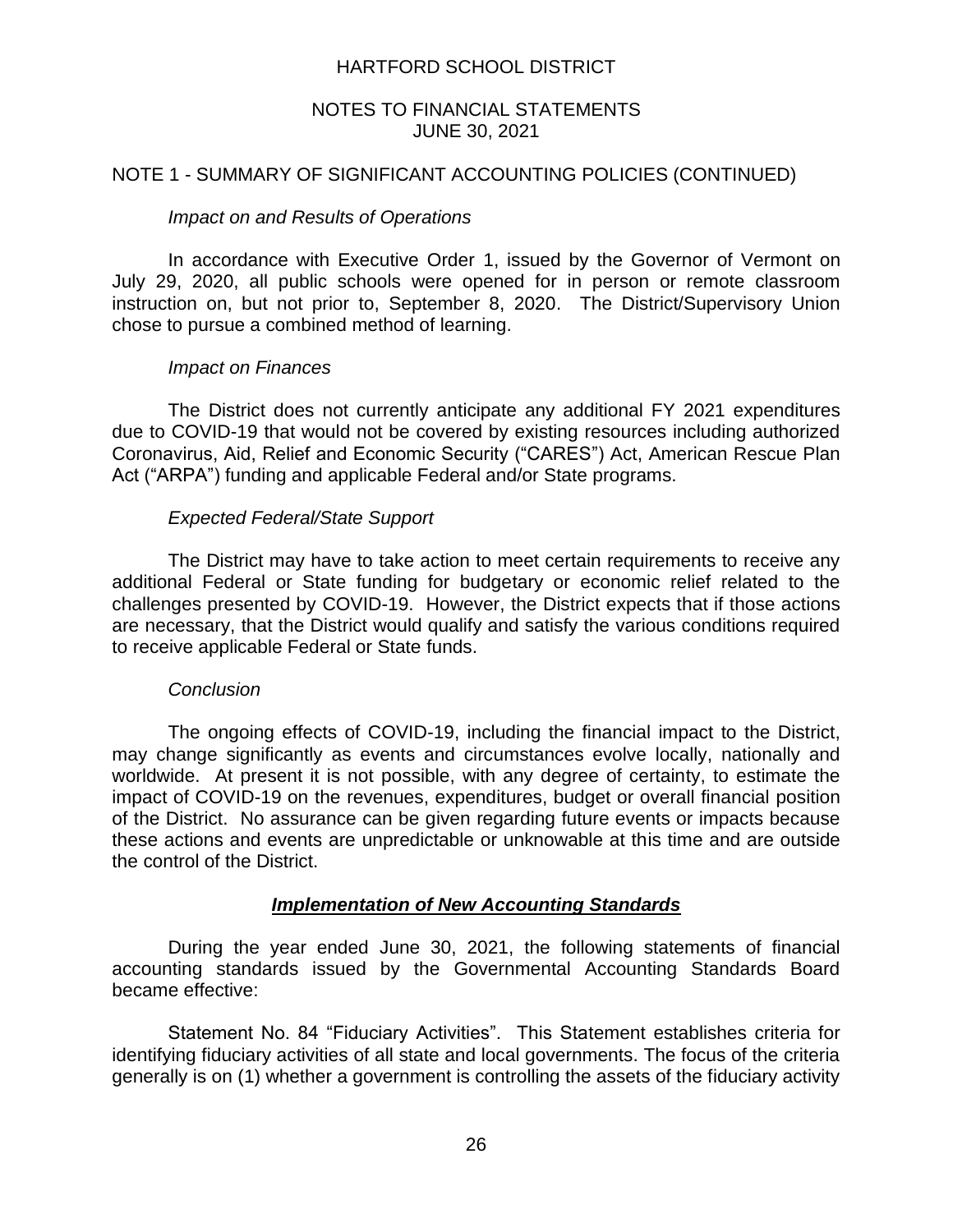### NOTES TO FINANCIAL STATEMENTS JUNE 30, 2021

### NOTE 1 - SUMMARY OF SIGNIFICANT ACCOUNTING POLICIES (CONTINUED)

and (2) the beneficiaries with whom a fiduciary relationship exists. Separate criteria are included to identify fiduciary component units and postemployment benefit arrangements that are fiduciary activities. This Statement describes four fiduciary funds that should be reported, if applicable: (1) pension (and other employee benefit) trust funds, (2) investment trust funds, (3) private-purpose trust funds and (4) custodial funds. Custodial funds generally should report fiduciary activities that are not held in a trust or equivalent arrangement that meets specific criteria. This Statement also provides for recognition of a liability to the beneficiaries in a fiduciary fund when an event has occurred that compels the government to disburse fiduciary resources. Events that compel a government to disburse fiduciary resources occur when a demand for the resources has been made or when no further action, approval or condition is required to be taken or met by the beneficiary to release the assets. Management has determined the impact of this Statement is material to the financial statements and a restatement has been made to reclassify the former agency funds as special revenue funds.

Statement No. 90 "Majority Equity Interests". This Statement defines a majority equity interest and specifies that a majority equity interest in a legally separate organization should be reported as an investment if a government's holding of the equity interest meets the definition of an investment. A majority equity interest that meets the definition of an investment should be measured using the equity method, unless it is held by a special-purpose government engaged only in fiduciary activities, a fiduciary fund or an endowment (including permanent and term endowments) or permanent fund. Those governments and funds should measure the majority equity interest at fair value. For all other holdings of a majority equity interest in a legally separate organization, a government should report the legally separate organization as a component unit and the government or fund that holds the equity interest should report an asset related to the majority equity interest using the equity method. This Statement establishes that ownership of a majority equity interest in a legally separate organization results in the government being financially accountable for the legally separate organization and, therefore, the government should report that organization as a component unit. Management has determined the impact of this Statement is not material to the financial statements.

Statement No 93 "Replacement of Interbank Offered Rates (paragraphs 4-11a)." The primary objectives of paragraphs 4-11a concern hedging derivative instruments (specifically exceptions to termination of hedge accounting, modifications to hedged items, probability of expected transactions and appropriate benchmark interest rates). The objective of this Statement is to address the accounting and financial reporting effects that result from the replacement of IBORs with other reference rates in order to preserve the reliability, relevance, consistency and comparability of reported information. Management has determined the impact of this Statement is not material to the financial statements.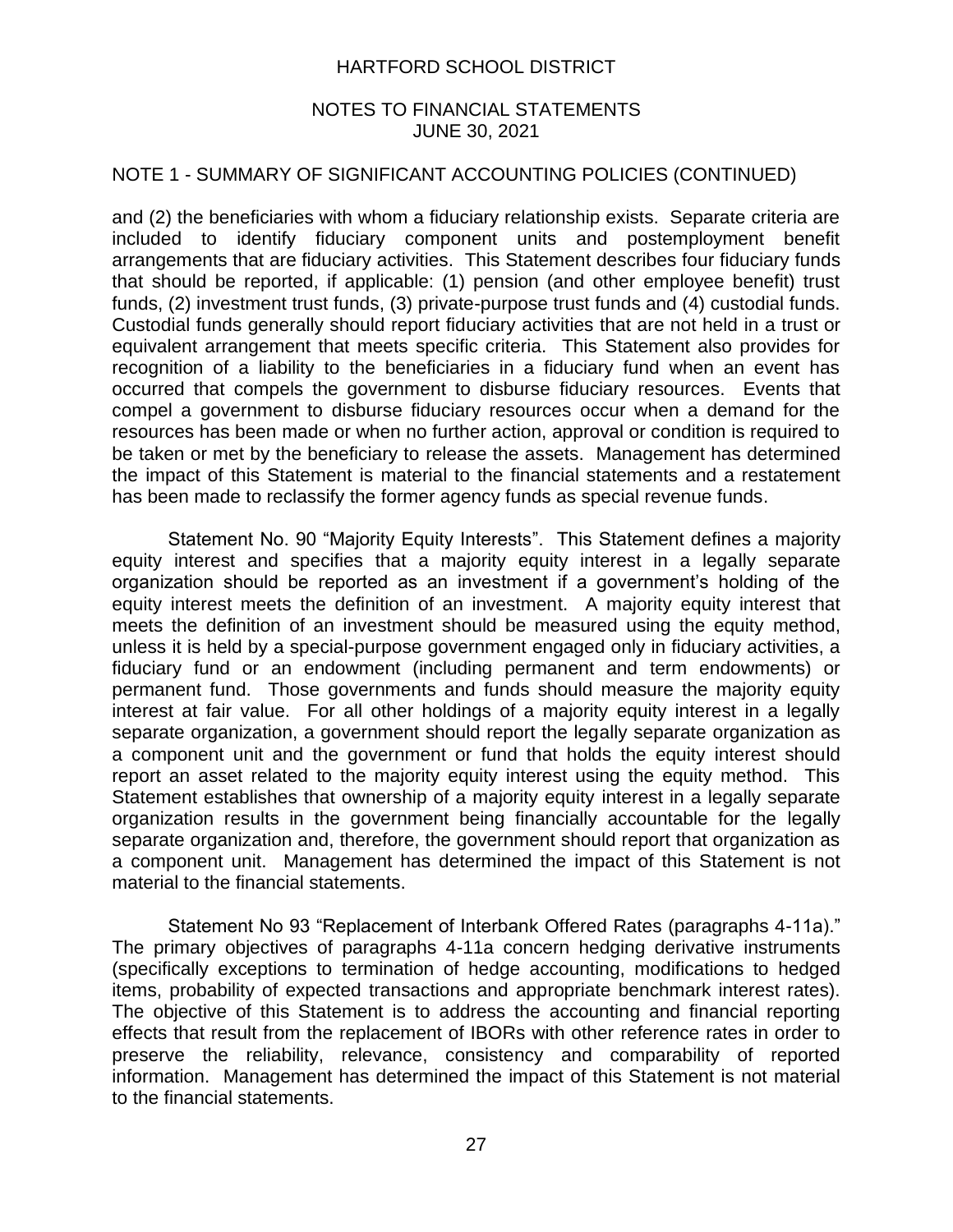### NOTES TO FINANCIAL STATEMENTS JUNE 30, 2021

### NOTE 1 - SUMMARY OF SIGNIFICANT ACCOUNTING POLICIES (CONTINUED)

### *Government-Wide and Fund Financial Statements*

The School District's basic financial statements include both government-wide (reporting the School District as a whole) and fund financial statements (reporting the School District's major funds).

Both the government-wide and fund financial statements categorize primary activities as either governmental or business-type. The School District's vocational fund and collaborative fund are categorized as business-type activities. All other activities of the School District are categorized as governmental.

In the government-wide Statement of Net Position, both the governmental and business-type activities columns are (a) presented on a consolidated basis by column and (b) are reported on a full accrual, economic resources basis, which recognizes all long-term assets and receivables as well as long-term debt and obligations. The School District's net position are reported in three parts - net investment in capital assets; restricted net position and unrestricted net position. The School District first utilizes restricted resources to finance qualifying activities.

The government-wide Statement of Activities reports both the gross and net cost of each of the School District's functions and business-type activities (instructional program, instructional support, administration/other support, etc.) excluding fiduciary activities. The functions are also supported by general government revenues (intergovernmental revenues, charges for services, miscellaneous revenues, etc.). The Statement of Activities reduces gross expenses by related program revenues, operating and capital grants. Program revenues must be directly associated with the function or business-type activity. Operating grants include operating-specific and discretionary (either operating or capital) grants while the capital grants column reflects capitalspecific grants. For the most part, the interfund activity has been eliminated from these government-wide financial statements.

The net costs (by function) are normally covered by general revenue (taxes, certain intergovernmental revenues and charges for services, etc.).

The School District does not allocate indirect costs. All costs are charged directly to the corresponding departments.

The government-wide focus is more on the sustainability of the School District as an entity and the change in the School District's net position resulting from the current year's activities.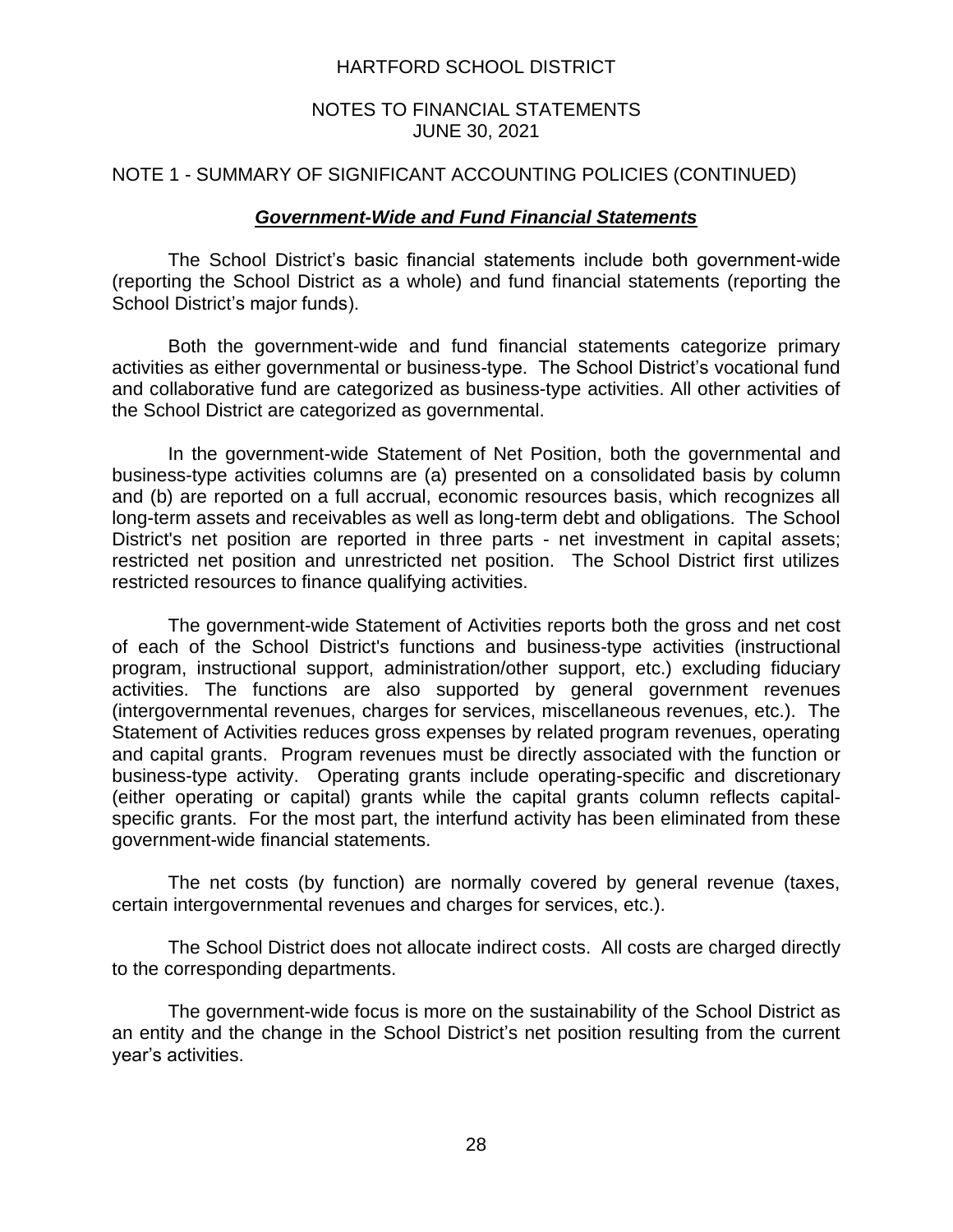### NOTES TO FINANCIAL STATEMENTS JUNE 30, 2021

### NOTE 1 - SUMMARY OF SIGNIFICANT ACCOUNTING POLICIES (CONTINUED)

### *Measurement Focus - Basic Financial Statements and Fund Financial Statements*

The financial transactions of the School District are reported in the individual funds in the fund financial statements. Each fund is accounted for by providing a separate set of self-balancing accounts that comprise its assets, deferred outflows of resources, liabilities, deferred inflows of resources, fund balances, revenues and expenditures/expenses. The various funds are reported by generic classification within the financial statements. The following fund types are used by the School District:

1. Governmental Funds:

The focus of the governmental funds' measurement (in the fund statements) is upon determination of financial position (sources, uses and balances of financial resources) rather than upon net income. The following is a description of the governmental funds of the School District:

### Major Funds

- a. The General Fund is the general operating fund of the School District. It is used to account for all financial resources except those required to be accounted for in another fund.
- b. The State and Federal Grants Fund is used to account for the proceeds of intergovernmental grant income that is legally restricted to expenditures for specified purposes.
- c. The Local Funds are used to account for the proceeds of nongovernmental grant income that is legally restricted to expenditures for specified purposes.
- d. The Capital Projects Fund is used to account for financial resources to be used for the acquisition or construction of major capital facilities or equipment. The primary revenue sources are proceeds from bond issuances.
- e. The Reserve Fund is used to account for assets restricted or committed for specific purposes, primarily future capital outlays, other than those reported elsewhere. Such resources are derived from separately voted articles at the School District's annual town meeting.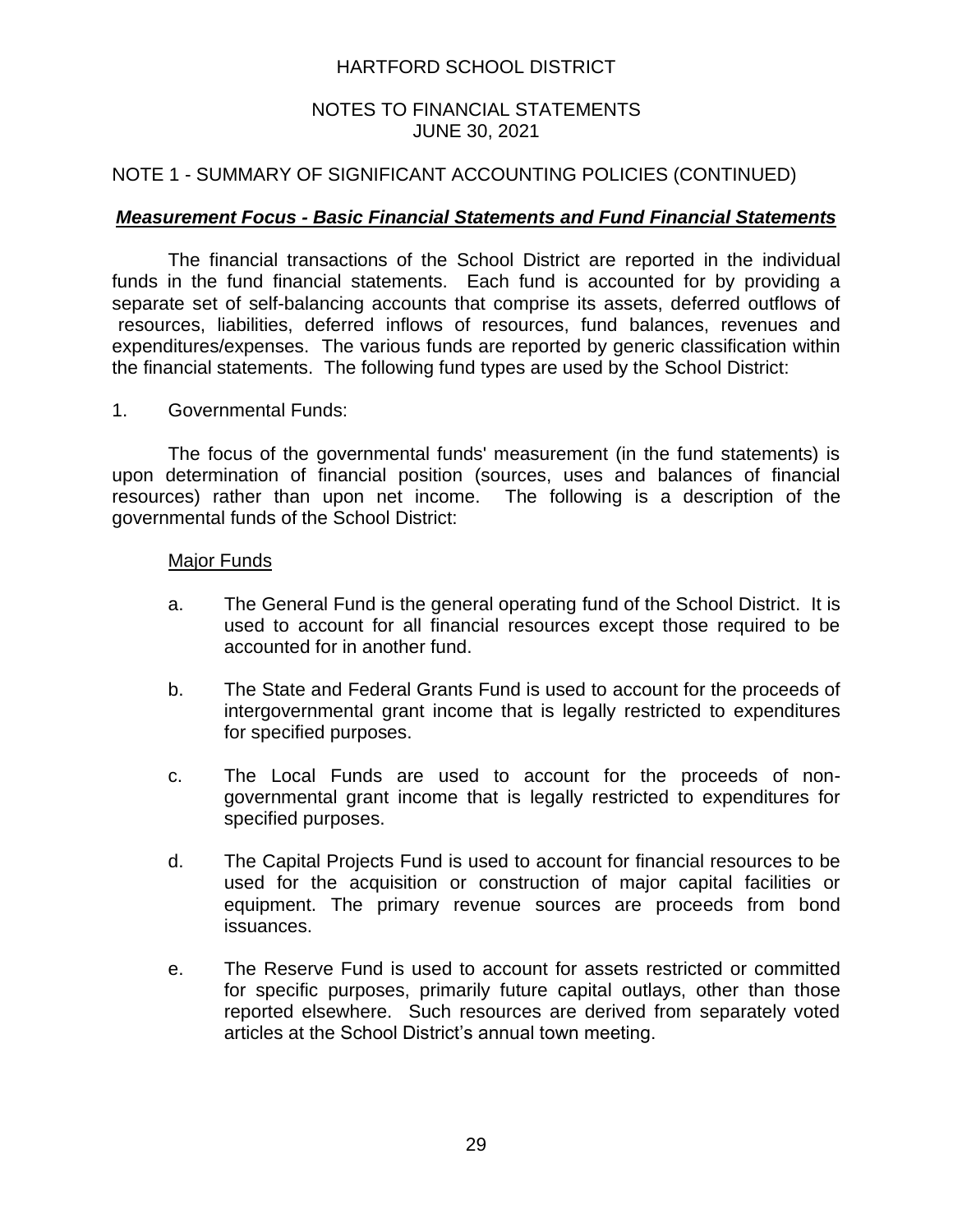### NOTES TO FINANCIAL STATEMENTS JUNE 30, 2021

### NOTE 1 - SUMMARY OF SIGNIFICANT ACCOUNTING POLICIES (CONTINUED)

2. Proprietary Funds:

The focus of proprietary fund measurement is upon determination of operating income, changes in net position, financial position and cash flows. The generally accepted accounting principles applicable are those similar to businesses in the private sector. Operating revenues include charges for services, intergovernmental reimbursements and other miscellaneous fees which are a direct result of the proprietary activity. Nonoperating revenues are any revenues which are generated outside of the general proprietary activity, i.e. interest income. The following is a description of the proprietary funds of the School District:

- a. Enterprise Funds are required to be used to account for operations for which a fee is charged to external users for goods or services and the activity (a) is financed with debt that is solely secured by a pledge of net revenues, (b) has third party requirements that the cost of providing services, including capital costs, be recovered with fees and charges or (c) established fees and charges based on a pricing policy designed to recover similar costs.
- 3. Fiduciary Funds:

Fiduciary Funds are used to report assets held in a trustee or agency capacity for others and therefore are not available to support the School District's programs. The reporting focus is on net position and changes in net position and is reported using accounting principles similar to proprietary funds.

The School District's fiduciary funds are presented in the fiduciary fund financial statements by type (private-purpose). Since by definition these assets are being held for the benefit of a third party (other local governments, private parties, etc.) and cannot be used to address activities or obligations of the government, these funds are not incorporated into the government-wide financial statements.

### *Basis of Accounting*

Basis of accounting refers to when revenues and expenditures or expenses are recognized in the accounts and reported in the financial statements. Basis of accounting relates to the timing of the measurements made, regardless of the measurement focus applied.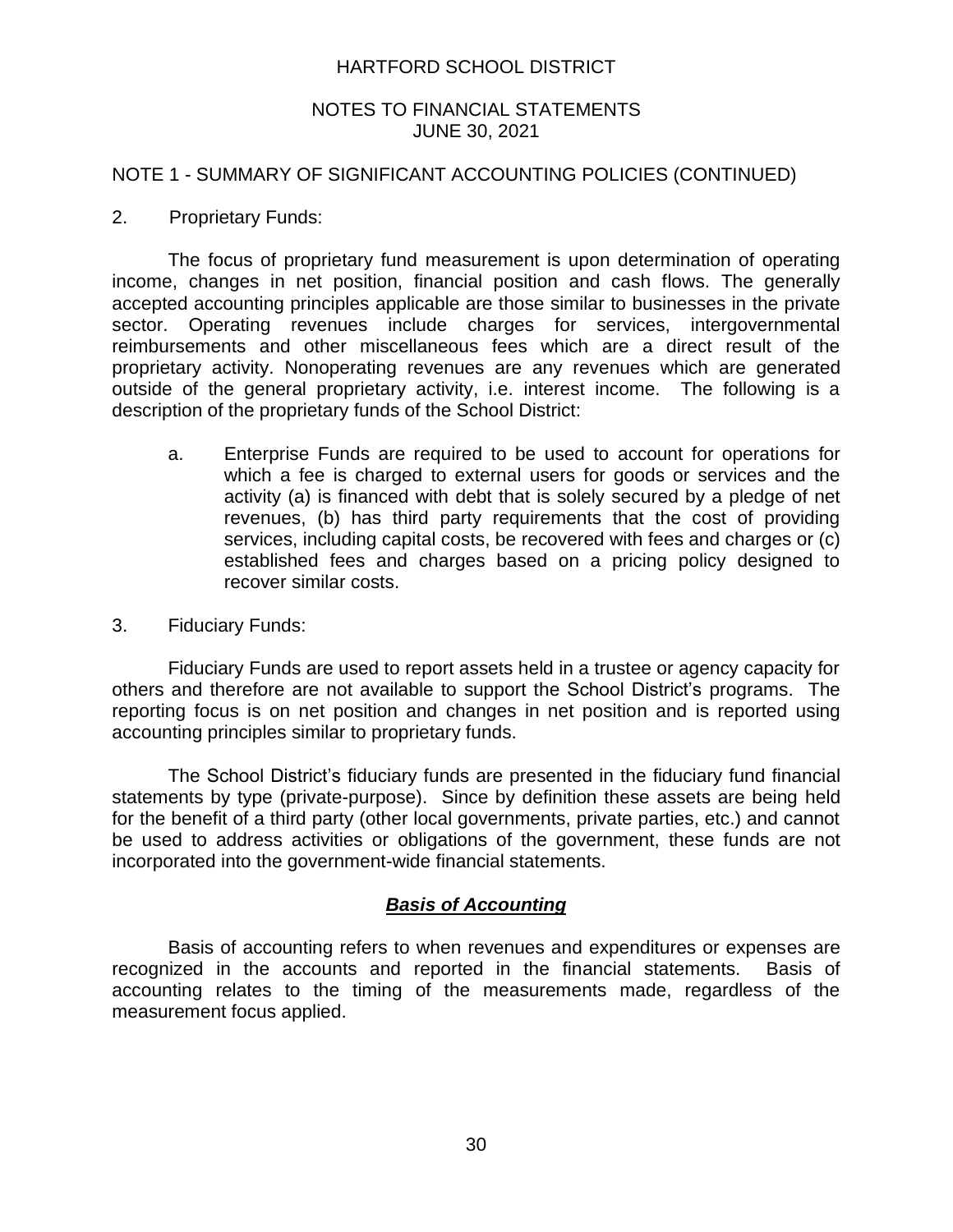### NOTES TO FINANCIAL STATEMENTS JUNE 30, 2021

### NOTE 1 - SUMMARY OF SIGNIFICANT ACCOUNTING POLICIES (CONTINUED)

#### 1. Accrual

Governmental activities in the government-wide financial statements and fiduciary fund financial statements are presented on the accrual basis of accounting. Revenues are recognized when earned and expenses are recognized when incurred.

#### 2. Modified Accrual

The governmental fund financial statements are presented on the modified accrual basis of accounting. Under the modified accrual basis of accounting, revenues are recorded when susceptible to accrual; i.e., both measurable and available. "Available" means collectible within the current period or soon enough thereafter to be used to pay liabilities of the current period. Expenditures are generally recognized under the modified accrual basis of accounting when the related liability is incurred. The exception to this general rule is that principal and interest on general obligation long-term debt, if any, is recognized when due.

#### *Budget*

The School District's policy is to adopt an annual budget for operations. The budget is presented on the modified accrual basis of accounting which is consistent with generally accepted accounting principles.

In accordance with Governmental Accounting Standards Board Statement No. 24, *Accounting and Reporting for Certain Grants and Other Financial Assistance*, payments made by the State of Vermont to the Vermont State Retirement System for teachers and certain other school employees are reported as offsetting revenues and expenditures of the general fund.

| Revenues per budgetary basis     | \$ 30,080,695              |
|----------------------------------|----------------------------|
| Add: On-behalf payments          | 3,064,072                  |
| <b>Total GAAP basis</b>          | \$33,144,767               |
|                                  |                            |
| Expenditures per budgetary basis | \$29,608,400               |
| Add: On-behalf payments          | 3,064,072                  |
| <b>Total GAAP basis</b>          | $\overline{\$}$ 32,672,472 |

The following procedures are followed in establishing budgetary data reflected in the financial statements: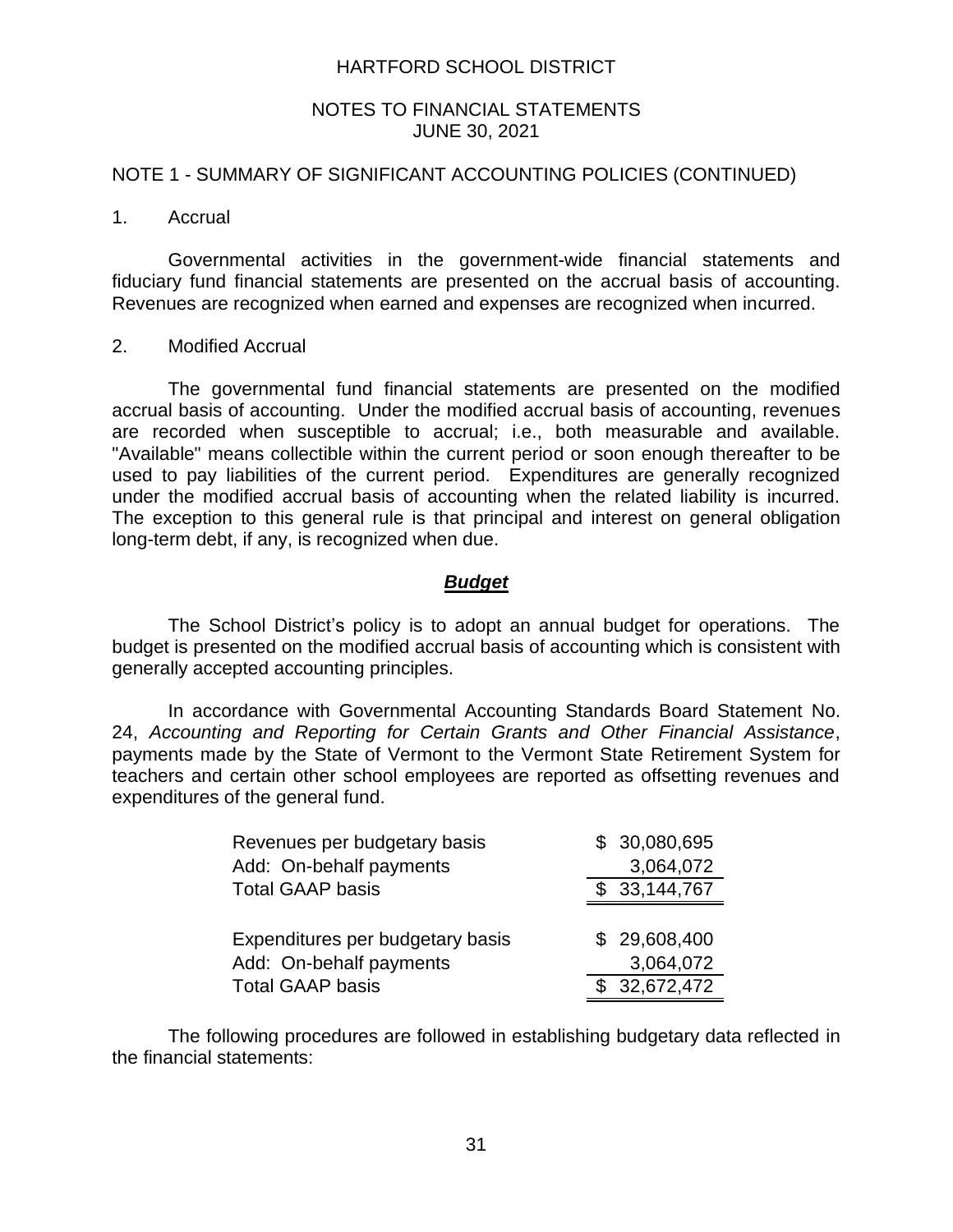### NOTES TO FINANCIAL STATEMENTS JUNE 30, 2021

### NOTE 1 - SUMMARY OF SIGNIFICANT ACCOUNTING POLICIES (CONTINUED)

- 1. The annual school budget is the planning management tool, which delineates the School District's educational priorities and programs and forms the basis for voter review and approval of the budget according to State of Vermont Educational Act 60/Act 68 guidelines.
- 2. The Board budget process includes input from School District administration and staff, central administration, educational priorities for the next school year, along with public hearings, which include the School Board and general public.
- 3. The budget document itself is based upon the most current funding information available along with the projection of current revenues and expenditures for the next year. At the conclusion of the budget process, a final budget is approved by the School Board. The public vote on the budget is held on Town Meeting Day.

### *Deposits and Investments*

The School District's cash and cash equivalents are considered to be cash on hand, demand deposits and short-term investments with original maturities of three months or less from the date of acquisition.

It is the School District's policy to value investments at fair value. None of the School District's investments are reported at amortized cost. For purposes of the statement of cash flows, all highly liquid investments with a maturity of three months or less when purchased are considered to be a cash equivalent. The School District Treasurer is authorized by State Statutes to invest all excess funds in the following:

- Obligations of the U.S. Government, its agencies and instrumentalities
- Certificates of deposit and other evidence of deposits at banks, savings and loan associations and credit unions
- Repurchase agreements
- Money market mutual funds

Hartford School District has no formal investment policy but instead follows the State of Vermont Statutes.

### *Receivables*

Receivables include amounts due from governmental agencies. All receivables are current and therefore due within one year. Receivables are reported net of an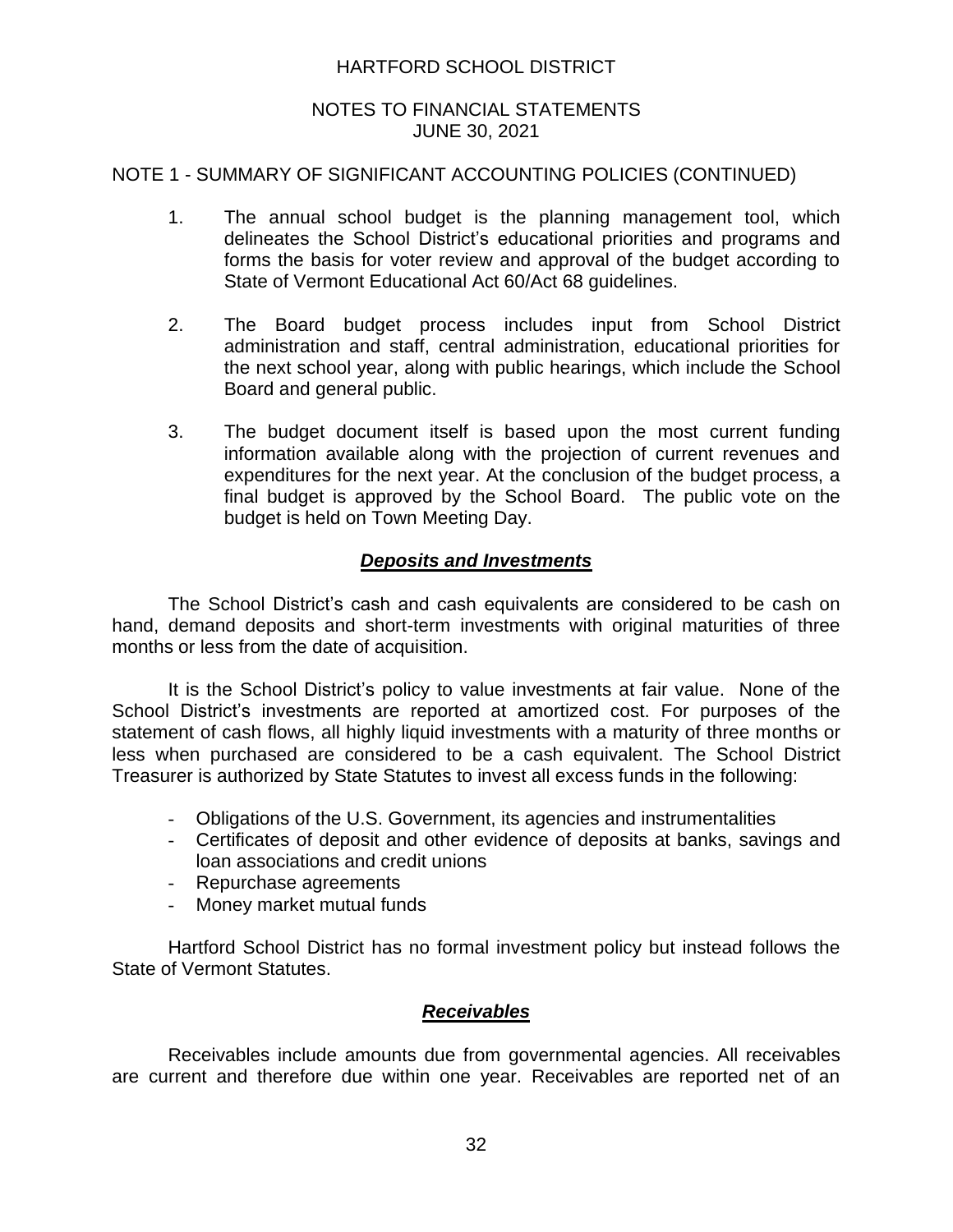### NOTES TO FINANCIAL STATEMENTS JUNE 30, 2021

### NOTE 1 - SUMMARY OF SIGNIFICANT ACCOUNTING POLICIES (CONTINUED)

allowance for uncollectible accounts and revenues net of uncollectibles. Allowances are reported when accounts are proven to be uncollectible. The allowance for uncollectible amounts is estimated to be \$0 as of June 30, 2021. Accounts receivable netted with allowances for uncollectible accounts were \$2,981,019 for the year ended June 30, 2021.

### *Prepaid Items*

Certain payments to vendors reflect costs applicable to future accounting periods and are recorded as prepaid items. The cost of prepaid items is recorded as expenditures/expenses when consumed rather than when purchased.

### *Inventories*

Inventories consist of expendable supplies held for consumption and are valued at cost which approximates market, using the first-in/first-out (FIFO) method. The costs of inventories are recorded as expenditures when used (consumption method). Inventory of the vocational fund consists of property and buildings that are developed by the vocational center for sale as part of its curriculum. The inventory consists of costs for infrastructure, building material and contracted labor for each site remaining to be sold.

### *Interfund Receivables and Payables*

Transactions between funds that are representative of lending/borrowing arrangements outstanding at the end of the fiscal year are referred to as "due to/from other funds." While these balances are reported in fund financial statements, certain eliminations are made in the preparation of the government-wide financial statements. Any residual balances outstanding between governmental activities and business-type activities are reported in the governmental-wide financial statements as "internal balances".

### *Transactions Between Funds*

Legally authorized transfers are treated as interfund transfers and are included in the results of operations of both Governmental and Proprietary Funds.

# *Capital Assets*

Capital assets purchased or acquired with an original cost of \$5,000 or more for are reported at historical cost or estimated historical cost. Additions, improvements and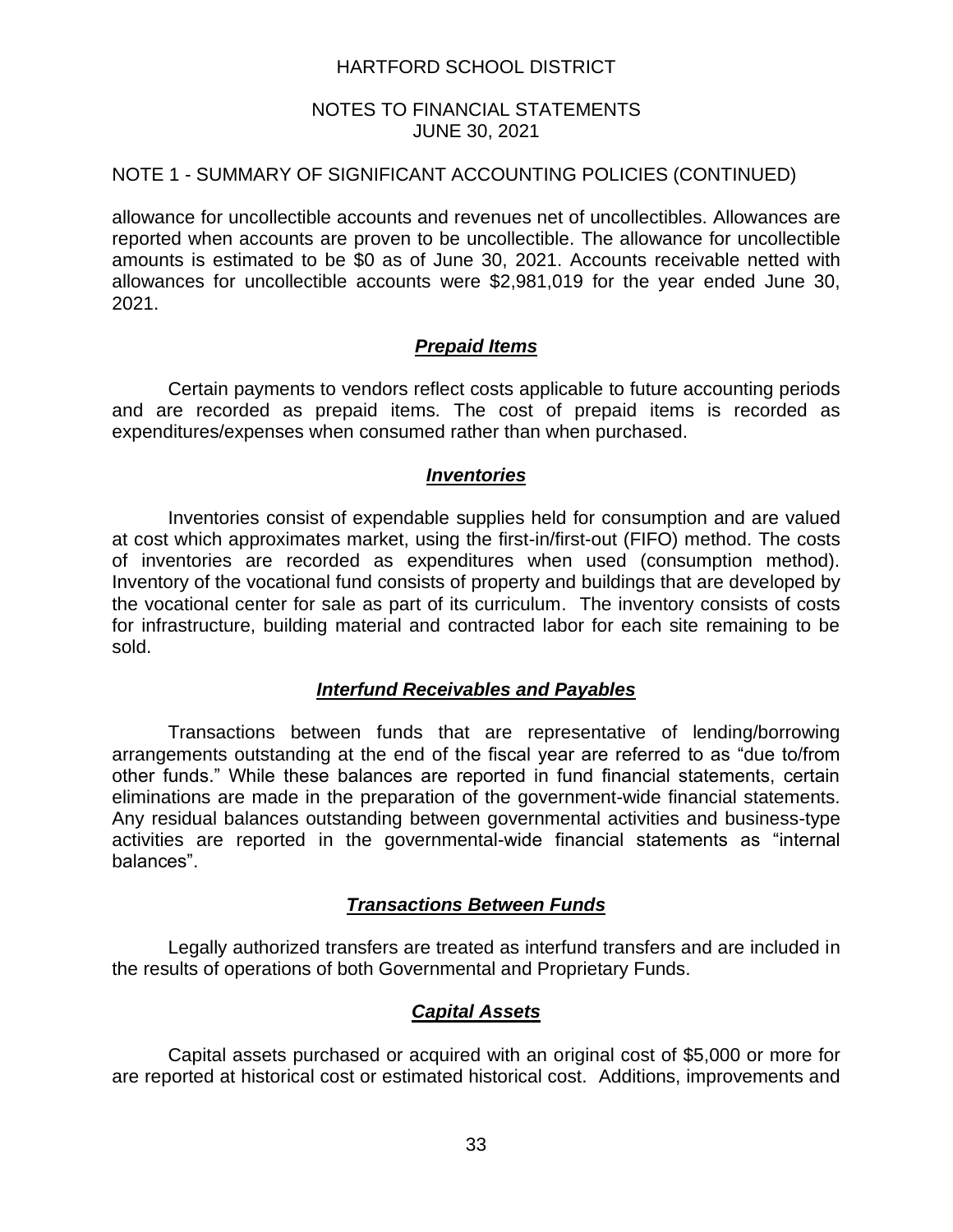### NOTES TO FINANCIAL STATEMENTS JUNE 30, 2021

#### NOTE 1 - SUMMARY OF SIGNIFICANT ACCOUNTING POLICIES (CONTINUED)

other capital outlays that significantly extend the useful life of an asset are capitalized. Other costs incurred for repairs and maintenance are expensed as incurred. Depreciation on all assets is provided on the straight-line basis over the estimated useful lives.

The assets are valued at historical cost when available and estimated historical cost where actual invoices or budgetary data was unavailable. Donated capital assets are reported at their estimated fair market value on the date received. All retirements have been recorded by eliminating the net carrying values.

Estimated useful lives are as follows:

| <b>Buildings</b>        | 30 - 50 years  |
|-------------------------|----------------|
| Machinery and equipment | $5 - 10$ years |
| <b>Vehicles</b>         | 7 years        |

### *Long-term Obligations*

The accounting treatment of long-term obligations depends on whether the assets are used in governmental fund operations or proprietary fund operations and whether they are reported in the government-wide or fund financial statements.

All long-term obligations to be repaid from governmental and business-type resources is reported as liabilities in government-wide statements. The long-term obligations consist primarily of bonds payable, a note from direct borrowings payable, accrued compensated absences, net pension liability and net OPEB liability.

Long-term debt for governmental funds is not reported as liabilities in the fund financial statements. The debt proceeds are reported as other financing sources and payment of principal and interest reported as expenditures. The accounting for proprietary funds is the same in the fund statements as it is in the government-wide statements.

#### *Pensions*

For purposes of measuring the net pension liability, deferred outflows of resources and deferred inflows of resources related to pensions and pension expense, information about the fiduciary net position of the Vermont State Teachers' Retirement System (VSTRS) Plan and additions to/deductions from the VSTRS Plan's fiduciary net position have been determined on the same basis as they are reported by the employee contributions) are recognized when due and payable in accordance with the benefit terms. Investments are reported at fair value.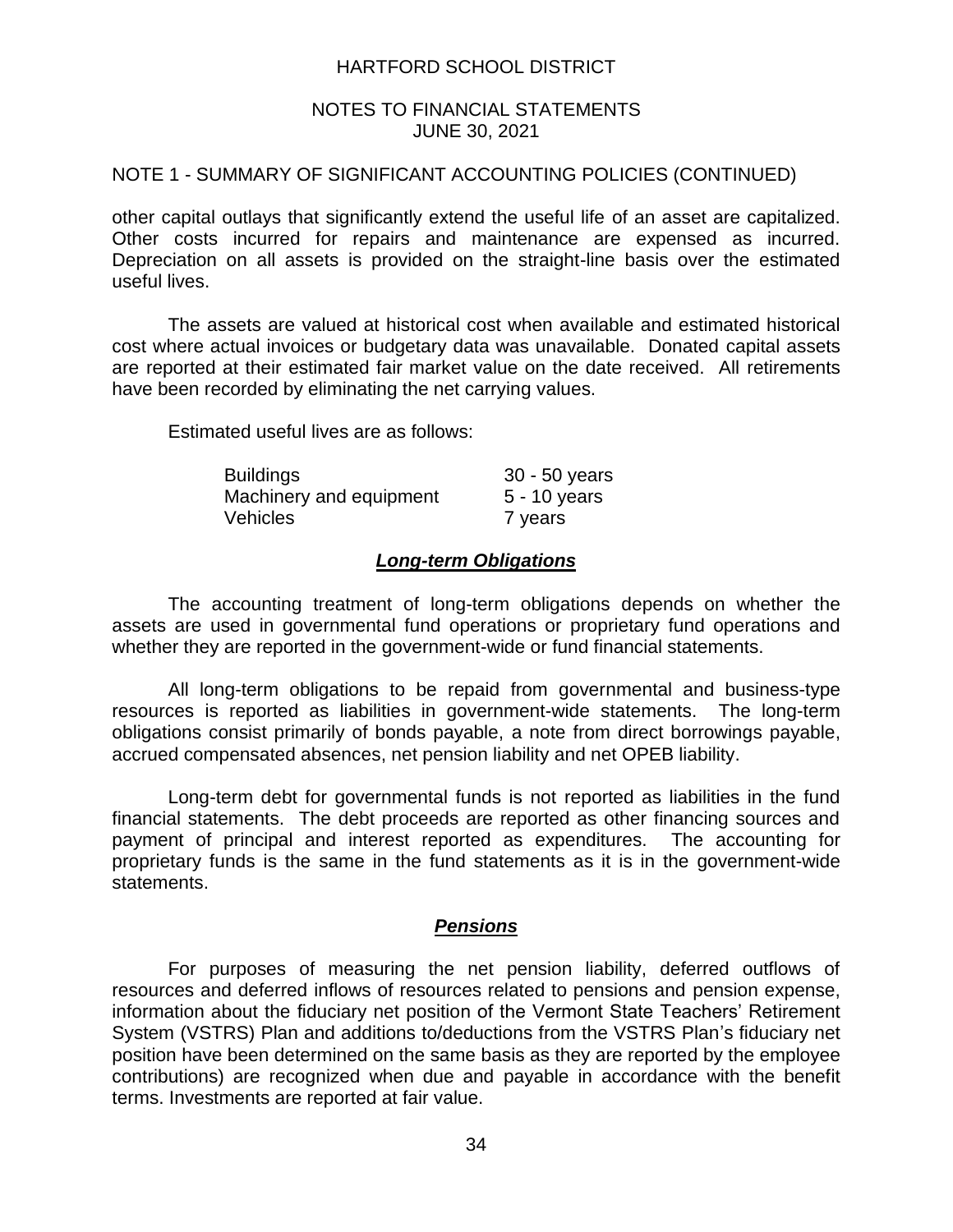#### NOTES TO FINANCIAL STATEMENTS JUNE 30, 2021

#### NOTE 1 - SUMMARY OF SIGNIFICANT ACCOUNTING POLICIES (CONTINUED)

## *OPEB*

For purposes of measuring the net OPEB liability, deferred outflows of resources and deferred inflows of resources related to OPEB and OPEB expense, information about the fiduciary net position of the various pension and other post-employment employee benefits, primarily health and dental insurance and additions to/deductions from these plans' fiduciary net position have been determined on the same basis as they are reported by the employee contributions) are recognized when due and payable in accordance with the benefit terms. Investments are reported at fair value.

### *Net Position*

Net position represents the difference between all other elements in a statement of financial position. Net investment in capital assets consists of capital assets, net of accumulated depreciation, reduced by the outstanding balances of any borrowing used for those assets and adding back unspent proceeds. Net position is reported as restricted when there are limitations imposed on its use either through enabling legislations adopted by the School District or through external restrictions imposed by creditors, grantors or laws or regulations of other governments. Unrestricted net position is the net amount of the assets, deferred outflows of resources, liabilities and deferred inflows of resources that are not included in the determination of net investment in capital assets or restricted net position.

## *Fund Balance*

In the fund financial statements, fund balance for governmental funds is reported in classifications that comprise a hierarchy based primarily on the extent to which the School District is bound to honor constraints on the specific purpose for which amounts in the funds can be spent. Fund balance is reported in five components nonspendable, restricted, committed, assigned and unassigned.

Nonspendable - This includes amounts that cannot be spent either because they are not in spendable form or because they are legally or contractually required to be maintained intact.

Restricted - This includes amounts that can be spent only for specific purposes because of constitutional provisions or enabling legislation or because of constraints that are externally imposed by creditors, grantors, contributors or the laws or regulations of other governments.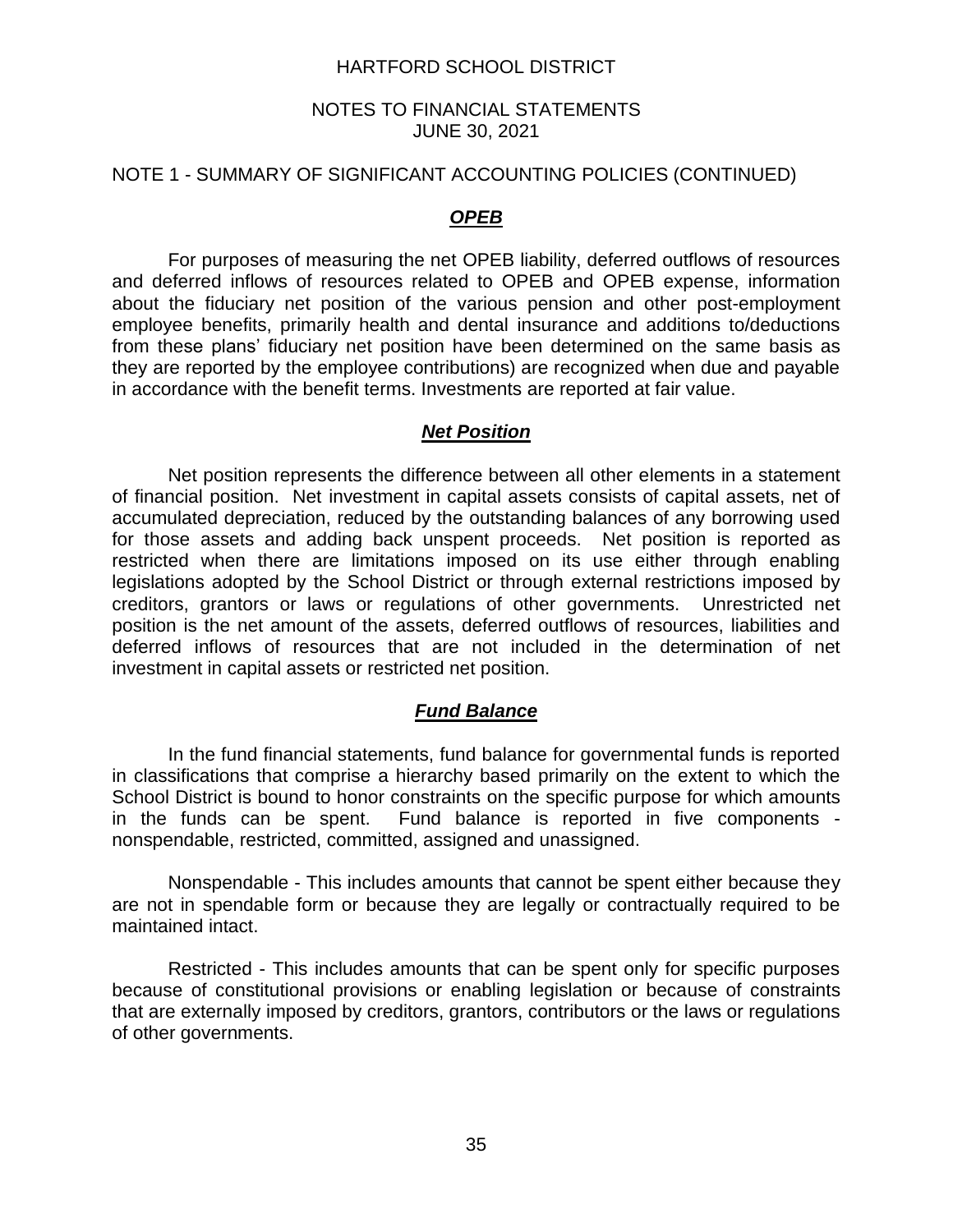## NOTES TO FINANCIAL STATEMENTS JUNE 30, 2021

### NOTE 1 - SUMMARY OF SIGNIFICANT ACCOUNTING POLICIES (CONTINUED)

Committed - This includes amounts that can be used only for specific purposes determined by a formal action of the inhabitants of the School District. The inhabitants of the School District through School District meetings are the highest level of decisionmaking authority of the School District. Commitments may be established, modified or rescinded only through a School District meeting vote.

Assigned - This includes amounts that do not meet the criteria to be classified as restricted or committed but that are intended to be used for specific purposes. The authority for assigning fund balance is given through Vermont Statues Annotated Title 16 §567 and is expressed by the School Board.

Unassigned - This includes all other spendable amounts. The general fund is the only fund that reports a positive unassigned fund balance amount. Other governmental funds besides the general fund can only report a negative unassigned fund balance amount.

When an expenditure is incurred for purposes for which both restricted and unrestricted fund balances are available, the School District considers restricted funds to have been spent first. When an expenditure is incurred for which committed, assigned or unassigned fund balances are available, the School District considers amounts to have been spent first out of committed funds, then assigned funds and finally unassigned funds, as needed, unless the School Board meeting vote has provided otherwise in its commitment or assignment actions.

## *Deferred Outflows and Inflows of Resources*

In addition to assets, the statement of financial position and/or balance sheet will at times report a separate section for deferred outflows of resources. This separate financial statement element, *deferred outflows of resources*, represents a consumption of net position that applies to a future period(s) and so will not be recognized as an outflow of resources (expense/expenditure) until then. The School District currently has one type of this item, deferred outflows related to OPEB. This item is reported in the statement of net position.

In addition to liabilities, the statement of financial position and or balance sheet will at times report a separate section for deferred inflows of resources. This separate financial statement element, *deferred inflows of resources*, represents an acquisition of net position that applies to a future period(s) and so will not be recognized as an inflow of resources (revenue) until that time. Deferred revenues, which is reported in both the statement of net position and government funds balance sheet qualifies for reporting in this category. Deferred inflows related to OPEB, which arises only under an accrual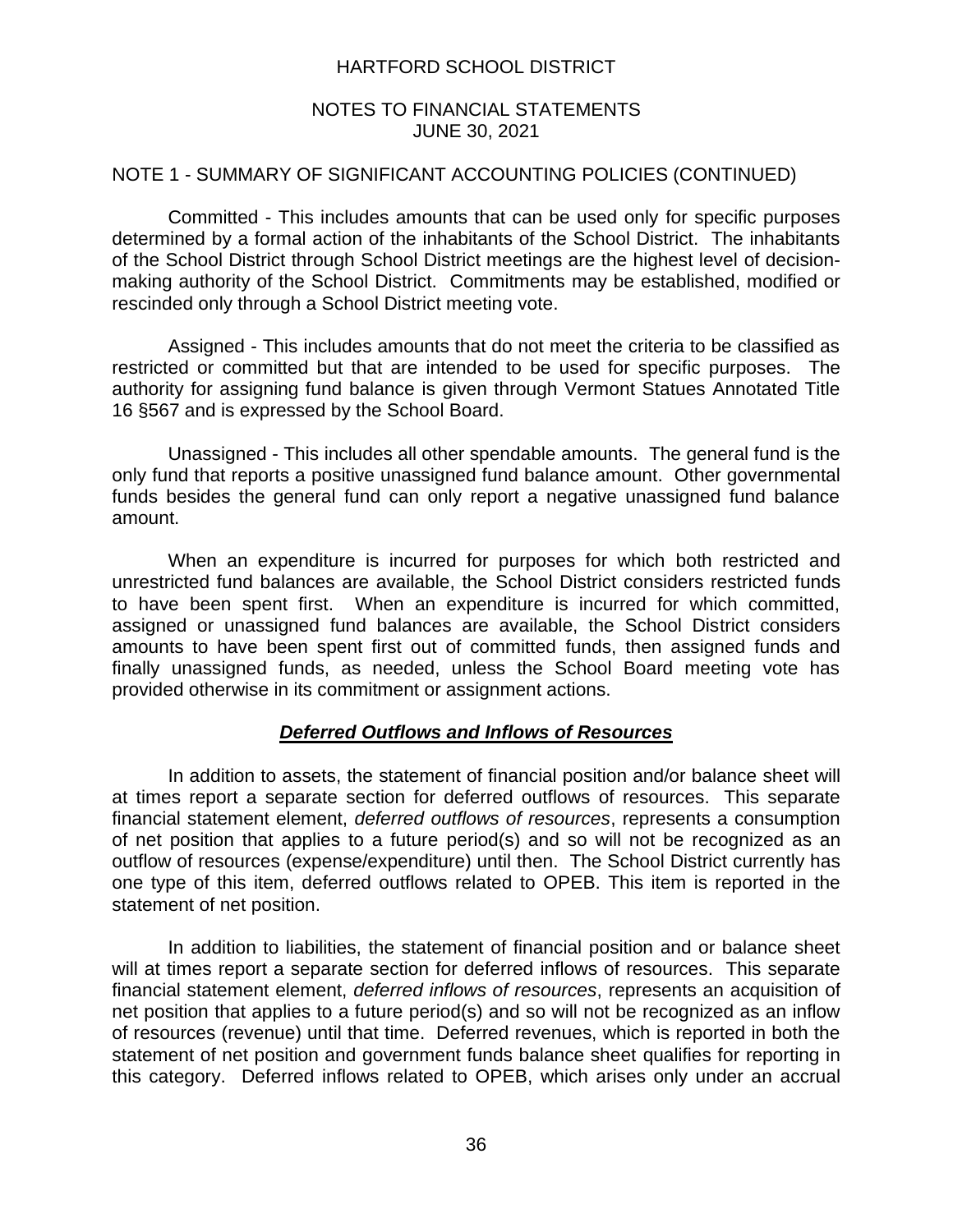## NOTES TO FINANCIAL STATEMENTS JUNE 30, 2021

## NOTE 1 - SUMMARY OF SIGNIFICANT ACCOUNTING POLICIES (CONTINUED)

basis of accounting, also qualifies for reporting in this category. Accordingly, this item is reported in the statement of net position. All items in this category are deferred and recognized as inflows of resources in the period that the amounts become available.

## *Program Revenues*

Program revenues include all directly related income items applicable to a particular program (charges to customers or applicants for goods, services or privileges provided; operating or capital grants and contributions, including special assessments).

### *Operating/Nonoperating Proprietary Fund Revenues*

Operating revenues consist mainly of direct revenue sources and/or charges for services applicable to that fund's ongoing operations. All revenues and expenses not meeting this definition are reported as nonoperating revenues and expenses.

## *Encumbrance Accounting*

Encumbrances are not liabilities and, therefore, are not recorded as expenditures until receipt of material or service. For budgetary purposes, appropriations lapse at fiscal year-end. The School District does not utilize encumbrance accounting for its general fund at year end.

## *Use of Estimates*

During the preparation of the School District's financial statements, management is required to make estimates and assumptions that affect the reported amounts of assets, liabilities and disclosure of contingent items as of the date of the financial statements and the reported amounts of revenues and expenses/expenditures during the reporting period. Actual results may differ from these estimates.

### NOTE 2 - DEPOSITS AND INVESTMENTS

The School District's investment policies, which follow state statutes, authorize the School District to invest in obligations of the U.S. Treasury, agencies and instrumentalities, other states and Canada, provided such securities are rated within the three highest grades by an approved rating service of the State of Vermont, corporate stocks and bonds within statutory limits, financial institutions, mutual funds and repurchase agreements. These investment policies apply to all School District funds.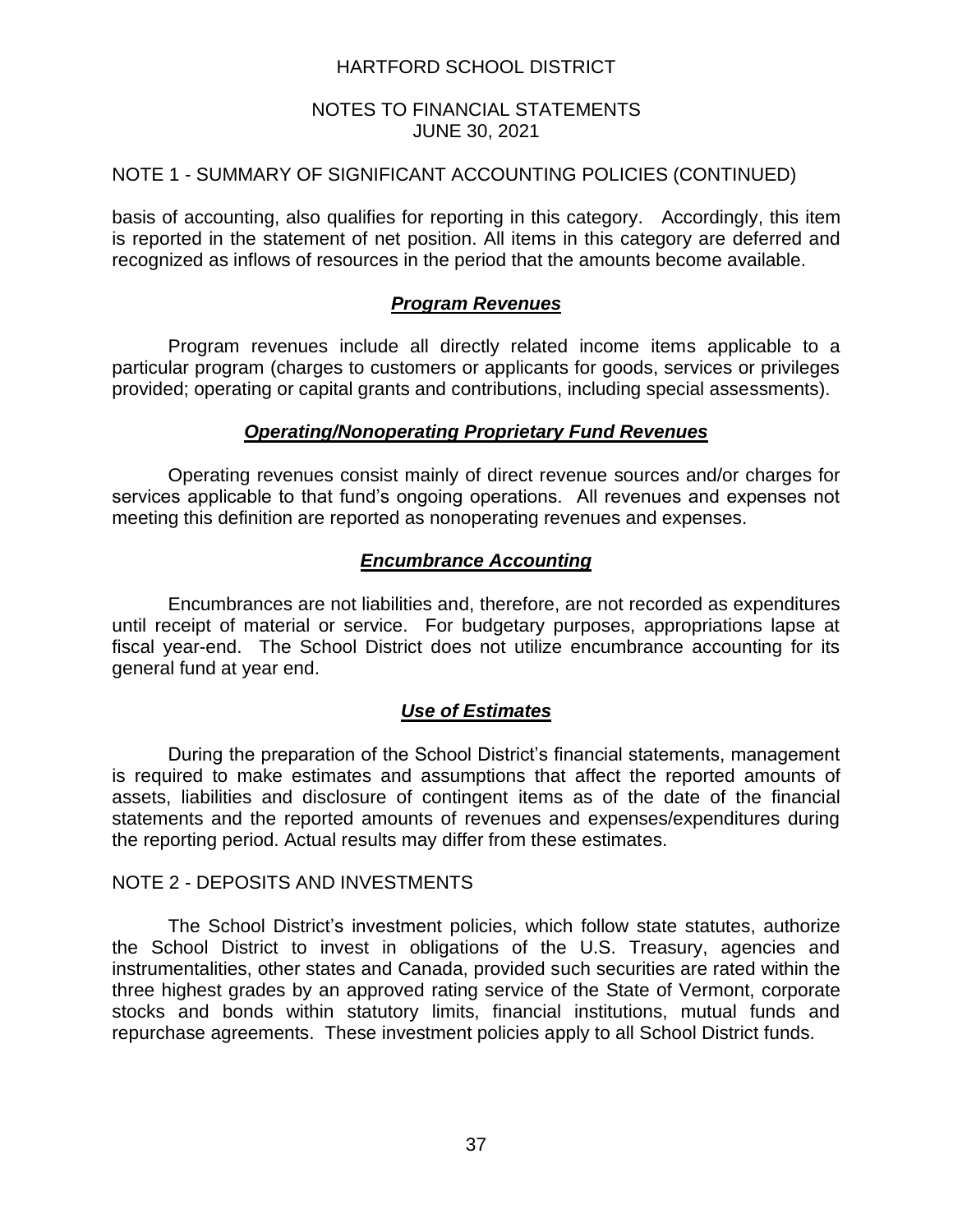#### NOTES TO FINANCIAL STATEMENTS JUNE 30, 2021

#### NOTE 2 - DEPOSITS AND INVESTMENTS (CONTINUED)

### **Deposits:**

Custodial credit risk for deposits is the risk that, in the event of a failure of a depository financial institution, the School District will not be able to recover its deposits or will not be able to recover collateral securities that are in possession of an outside party. The School District does not have a policy covering custodial credit risk for investments. However, the School District maintains deposits in qualifying financial institutions that are a member of the FDIC or NCUSIF.

At June 30, 2021, the School District's cash balance of \$6,611,306 was comprised of bank balances of \$7,236,880. Bank deposits and cash equivalents are adjusted primarily by outstanding checks and deposits in transit to reconcile to the School District's cash and cash equivalents balance. All of these deposits were fully covered by federal depository insurance and consequently were not exposed to custodial credit risk.

|                                 | <b>Bank</b>                              |  |
|---------------------------------|------------------------------------------|--|
| <b>Account Type</b>             | <b>Balance</b>                           |  |
| Checking accounts<br><b>ICS</b> | 394,314<br>S<br>6,835,378<br>\$7,236,880 |  |
|                                 |                                          |  |

#### **Investments:**

Custodial credit risk for investments is that, in the event of failure of the counterparty, the School District will not be able to recover the value of its investments or collateral securities that are in possession of an outside party. Currently, the School District does not have a policy for custodial credit risk for investments.

Interest rate risk - is the risk that changes in interest rates will adversely affect the fair value of an investment. The School District does not have a formal investment policy that limits investment maturities as a means of managing its exposure to fair value losses arising from fluctuations in interest rates.

At June 30, 2021, the School District had \$0 in investments.

Credit risk - Statutes for the State of Vermont authorize the School District to invest in obligations of the U.S. Treasury, agencies and instrumentalities, other states and Canada, provided such securities are rated within the three highest grades by an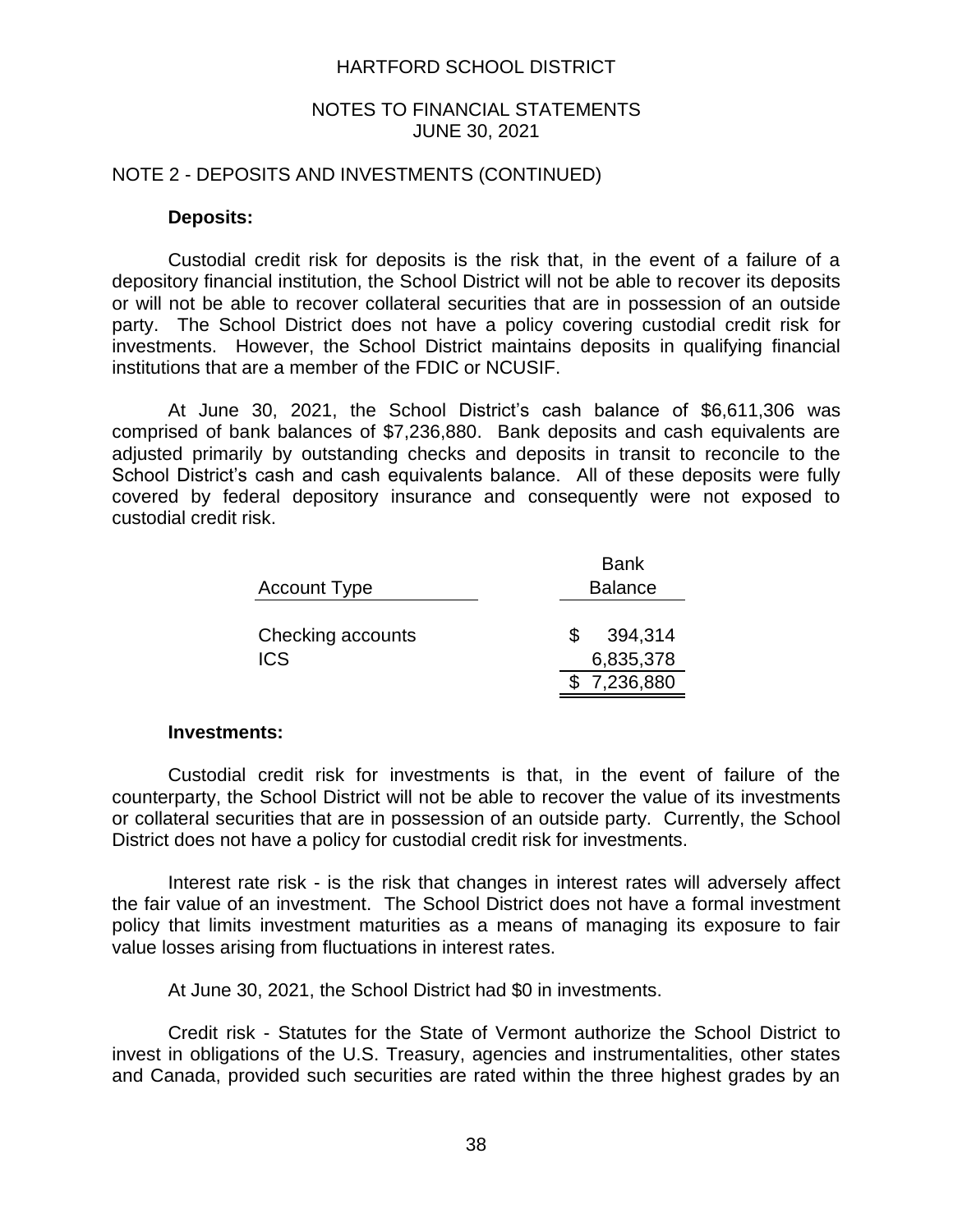### NOTES TO FINANCIAL STATEMENTS JUNE 30, 2021

## NOTE 2 - DEPOSITS AND INVESTMENTS (CONTINUED)

approved rating service of the State of Vermont, corporate stocks and bonds within statutory limits, financial institutions, mutual funds and repurchase agreements. The School District does not have an investment policy on credit risk.

## NOTE 3 - INTERFUND RECEIVABLES AND PAYABLES

Interfund balances at June 30, 2021 consisted of the following individual fund receivables and payables:

|                                      | <b>Receivables</b><br>(Due from) | Payables<br>(Due to) |
|--------------------------------------|----------------------------------|----------------------|
|                                      |                                  |                      |
| General Fund                         | \$<br>121,126                    | \$1,762,008          |
| <b>State and Federal Grants Fund</b> | 72,973                           |                      |
| <b>Local Grants Fund</b>             | 150,936                          |                      |
| Capital Projects Fund                |                                  | 121,126              |
| Reserve Fund                         | 3,543                            |                      |
| <b>Vocational Fund</b>               | 1,234,667                        |                      |
| <b>Collaborative Funds</b>           | 299,889                          |                      |
|                                      | 1,883,134                        | 1,883,134            |

The result of amounts owed between funds are considered to be in the course of normal operations by the School District. Reconciliation of the amounts owed between funds may or may not be expected to be repaid within one year in their entirety due to the recurring nature of these transactions during operations.

The School District periodically loans money to the Hartford Area Career and Technology Center (HACTC) for construction costs associated with the center's building trade programs. As of June 30, 2021, the general fund was due \$251,752 for prior loans.

|                        |  | Receivables<br>(Due from) | Payables<br>(Due to) |         |  |
|------------------------|--|---------------------------|----------------------|---------|--|
| <b>General Fund</b>    |  | 251,752                   | - \$                 |         |  |
| <b>Vocational Fund</b> |  |                           |                      | 251,752 |  |
|                        |  | 251,752                   | -S                   | 251,752 |  |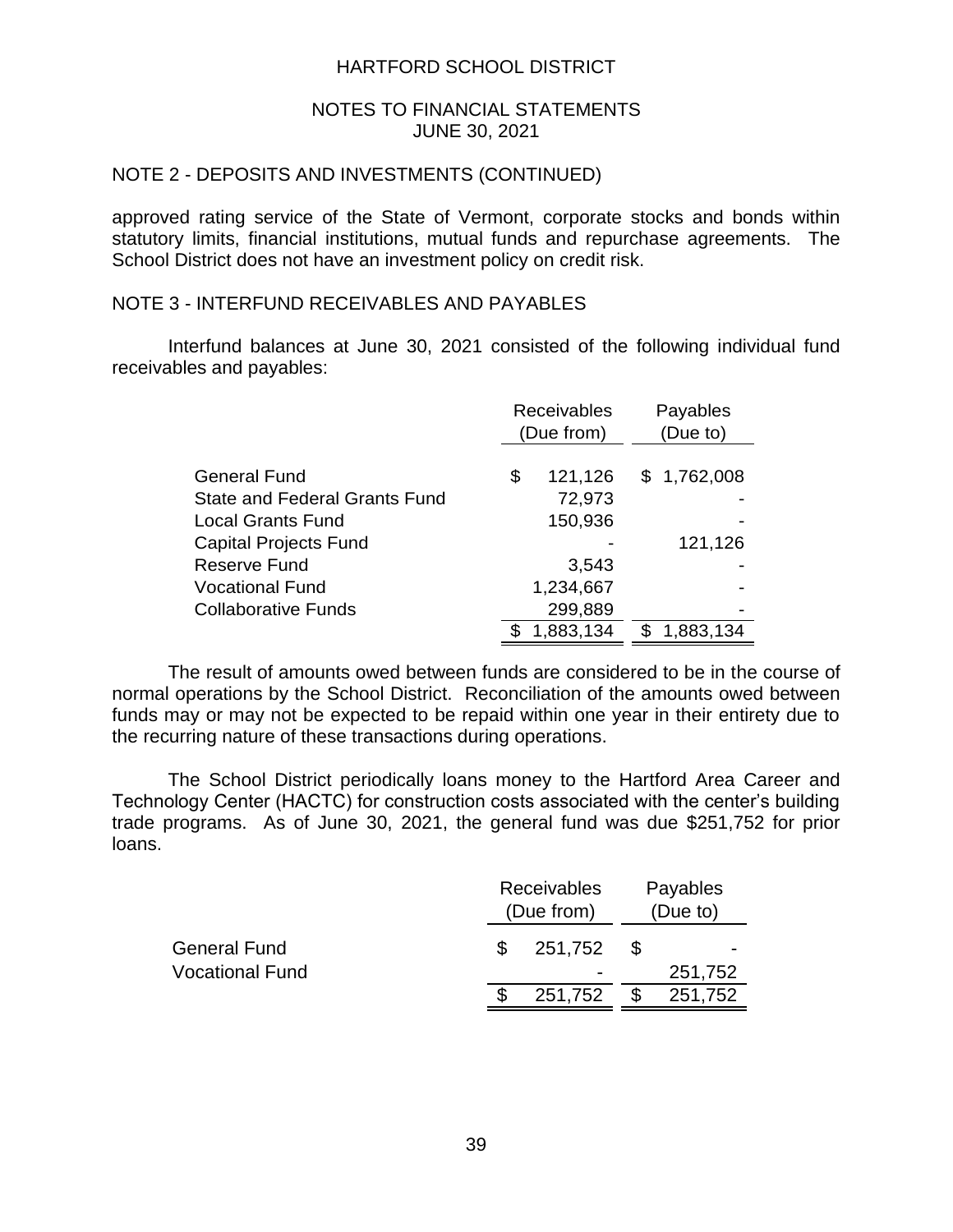## NOTES TO FINANCIAL STATEMENTS JUNE 30, 2021

# NOTE 4 - CAPITAL ASSETS

The following is a summary of changes in capital assets for the year ended June 30, 2021:

|                                   | <b>Balance</b>  |                  |                  |                 |
|-----------------------------------|-----------------|------------------|------------------|-----------------|
|                                   | 7/1/20          |                  |                  | <b>Balance</b>  |
|                                   | (Restated)      | <b>Additions</b> | <b>Disposals</b> | 6/30/21         |
| Governmental activities:          |                 |                  |                  |                 |
| Non-depreciated assets:           |                 |                  |                  |                 |
| Land                              | \$<br>1,381,336 | \$               | \$               | \$<br>1,381,336 |
| Construction in progress          | 3,486,307       | 2,504,016        | (459,048)        | 5,531,275       |
|                                   | 4,867,643       | 2,504,016        | (459, 048)       | 6,912,611       |
| Depreciated assets:               |                 |                  |                  |                 |
| Land improvements                 |                 | 61,040           |                  | 61,040          |
| <b>Buildings and improvements</b> | 40,110,824      | 508,324          |                  | 40,619,148      |
| Machinery and equipment           | 5,184,736       | 394,095          |                  | 5,578,831       |
| Vehicles                          | 104,461         | 39,514           |                  | 143,975         |
|                                   | 45,400,021      | 1,002,973        |                  | 46,402,994      |
| Less: accumulated depreciation    |                 |                  |                  |                 |
| <b>Buildings and improvements</b> | (22, 476, 634)  | (1,280,392)      |                  | (23, 757, 026)  |
| Machinery and equipment           | (5,004,272)     | (65,038)         |                  | (5,069,310)     |
| Vehicles                          | (60,000)        | (6, 352)         |                  | (66,352)        |
|                                   | (27, 540, 906)  | (1,351,782)      |                  | (28, 892, 688)  |
| Net depreciated assets            | 17,859,115      | (348,809)        |                  | 17,510,306      |
|                                   |                 |                  |                  |                 |
| Net capital assets                | 22,726,758      | 2,155,207        | \$<br>(459,048)  | \$24,422,917    |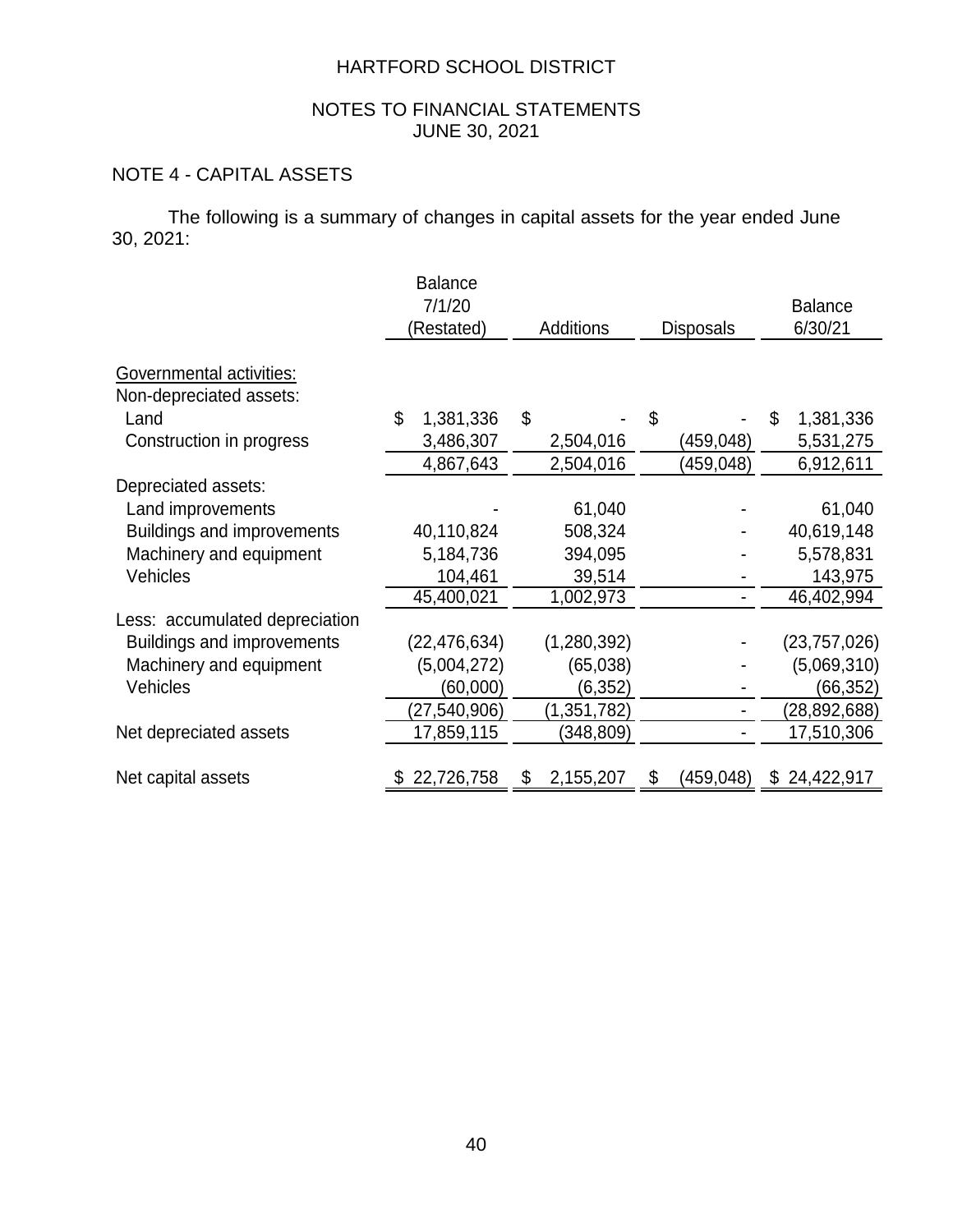## NOTES TO FINANCIAL STATEMENTS JUNE 30, 2021

## NOTE 4 - CAPITAL ASSETS (CONTINUED)

|                                | <b>Balance</b><br>7/1/20<br>(Restated) |           |    | <b>Additions</b> | <b>Disposals</b> | <b>Balance</b><br>6/30/21 |           |  |
|--------------------------------|----------------------------------------|-----------|----|------------------|------------------|---------------------------|-----------|--|
| Business-type activities:      |                                        |           |    |                  |                  |                           |           |  |
| Depreciated assets:            |                                        |           |    |                  |                  |                           |           |  |
| Buildings and improvements     | \$                                     | 52,838    | \$ |                  | \$               | \$                        | 52,838    |  |
| Machinery and equipment        |                                        | 295,492   |    |                  |                  |                           | 295,492   |  |
|                                |                                        | 348,330   |    |                  |                  |                           | 348,330   |  |
| Less: accumulated depreciation |                                        |           |    |                  |                  |                           |           |  |
| Buildings and improvements     |                                        | (2,097)   |    | (2,306)          |                  |                           | (4, 403)  |  |
| Machinery and equipment        |                                        | (287,397) |    | (1,940)          |                  |                           | (289,337) |  |
|                                |                                        | (289,494) |    | (4, 246)         |                  |                           | (293,740) |  |
| Net depreciated assets         |                                        | 58,836    |    | (4, 246)         |                  |                           | 54,590    |  |
| Net capital assets             |                                        | 58,836    | \$ | (4, 246)         | \$               |                           | 54,590    |  |

## NOTE 5 - LONG-TERM OBLIGATIONS

The following is a summary of changes in the long-term obligations for the year ended June 30, 2021:

| 7/1/20<br>(Restated) |            |   |           |           |                                              | <b>Balance</b><br>6/30/21 |                            | Current<br>Portion |
|----------------------|------------|---|-----------|-----------|----------------------------------------------|---------------------------|----------------------------|--------------------|
| 13,906,810           | S          |   | \$        |           |                                              |                           |                            | \$917,370          |
| 142,667              |            | ۰ |           | (71, 333) |                                              | 71,334                    |                            | 71,334<br>988,704  |
|                      | 14,049,477 | S | Additions |           | <b>Deletions</b><br>(615, 850)<br>(687, 183) |                           | \$13,290,960<br>13,362,294 | \$                 |

The following is a summary of the outstanding bonds payable and the note from direct borrowings payable for the year ended June 30, 2021:

#### Governmental activities

#### Bonds payable:

\$4,000,000, General Obligation School Construction Bond, due in principal installments of \$200,000. Interest is charged at a variable rate through November of 2032. <br>
Solution 1980. <br>
Solution 1980. <br>
Solution 1980. <br>
Solution 1980. <br>
Solution 1980. <br>
Solution 1980. <br>
Solution 1980. <br>
Solution 1980. <br>
Solution 1980. <br>
Solution 1980. <br>
Solution 1980. <br>
Solution 1980.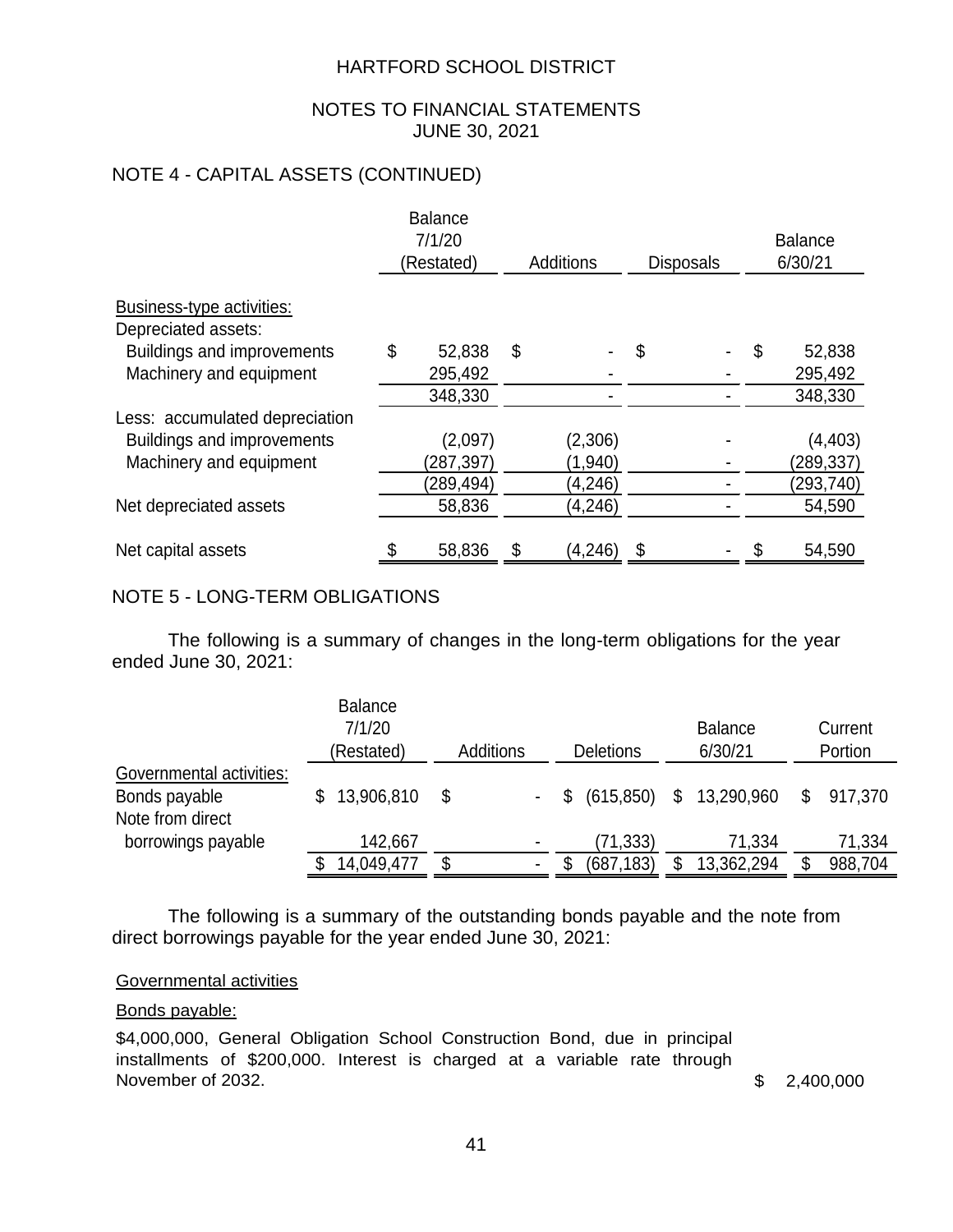### NOTES TO FINANCIAL STATEMENTS JUNE 30, 2021

# NOTE 5 - LONG-TERM OBLIGATIONS (CONTINUED)

| \$3,250,000, General Obligation School Construction Bond, due in principal<br>installments of \$162,500. Interest is charged at a variable rate through<br>November of 2032.                      | 1,950,000  |
|---------------------------------------------------------------------------------------------------------------------------------------------------------------------------------------------------|------------|
| \$3,600,000, General Obligation School Construction Bond, due in principal<br>installments of \$180,000. Interest is charged at a variable rate through<br>November of 2033.                      | 2,340,000  |
| \$1,467,000, General Obligation School Construction Bond, due in principal<br>installments of \$73,350. Interest is charged at a variable rate through<br>November of 2036.                       | 1,173,600  |
| \$5,427,360, General Obligation School Construction Bond, due in principal<br>installments of \$301,520. Interest is charged at a variable rate from 1.36% to<br>3.098% through November of 2037. | 5,427,360  |
| Total bonds payable                                                                                                                                                                               | 13,290,960 |
| Note from direct borrowings payable:                                                                                                                                                              |            |
| \$214,000, mortgage payable secured by a building, due in annual principal<br>payments of \$71,333 through March of 2022. Interest is charged at a fixed rate<br>of 4.0%.                         | 71,334     |
| Total note from direct borrowings payable                                                                                                                                                         | 71,334     |
|                                                                                                                                                                                                   |            |

Total bonds and note from direct borrowings payable  $$ 13,362,294$ 

The following is a summary of outstanding bonds payable and the note from direct borrowings payable principal and interest requirements for the fiscal years ending June 30:

|           | <b>Bonds</b><br>Note from Direct Borrowings |    |           |    |           |    |          |
|-----------|---------------------------------------------|----|-----------|----|-----------|----|----------|
| Year      | Principal                                   |    | Interest  |    | Principal |    | Interest |
|           |                                             |    |           |    |           |    |          |
| 2022      | \$<br>917,370                               | \$ | 477,421   | \$ | 71,334    | \$ | 2,853    |
| 2023      | 917,370                                     |    | 455,288   |    |           |    |          |
| 2024      | 917,370                                     |    | 431,930   |    |           |    |          |
| 2025      | 917,370                                     |    | 407,464   |    |           |    |          |
| 2026      | 917,370                                     |    | 297,001   |    |           |    |          |
| 2027-2031 | 4,586,850                                   |    | 1,053,664 |    |           |    |          |
| 2032-2036 | 3,139,350                                   |    | 359,979   |    |           |    |          |
| 2037-2041 | 977,910                                     |    | 43,682    |    |           |    |          |
|           | 13,290,960                                  | \$ | 3,526,429 | S  | 71,334    | \$ | 2,853    |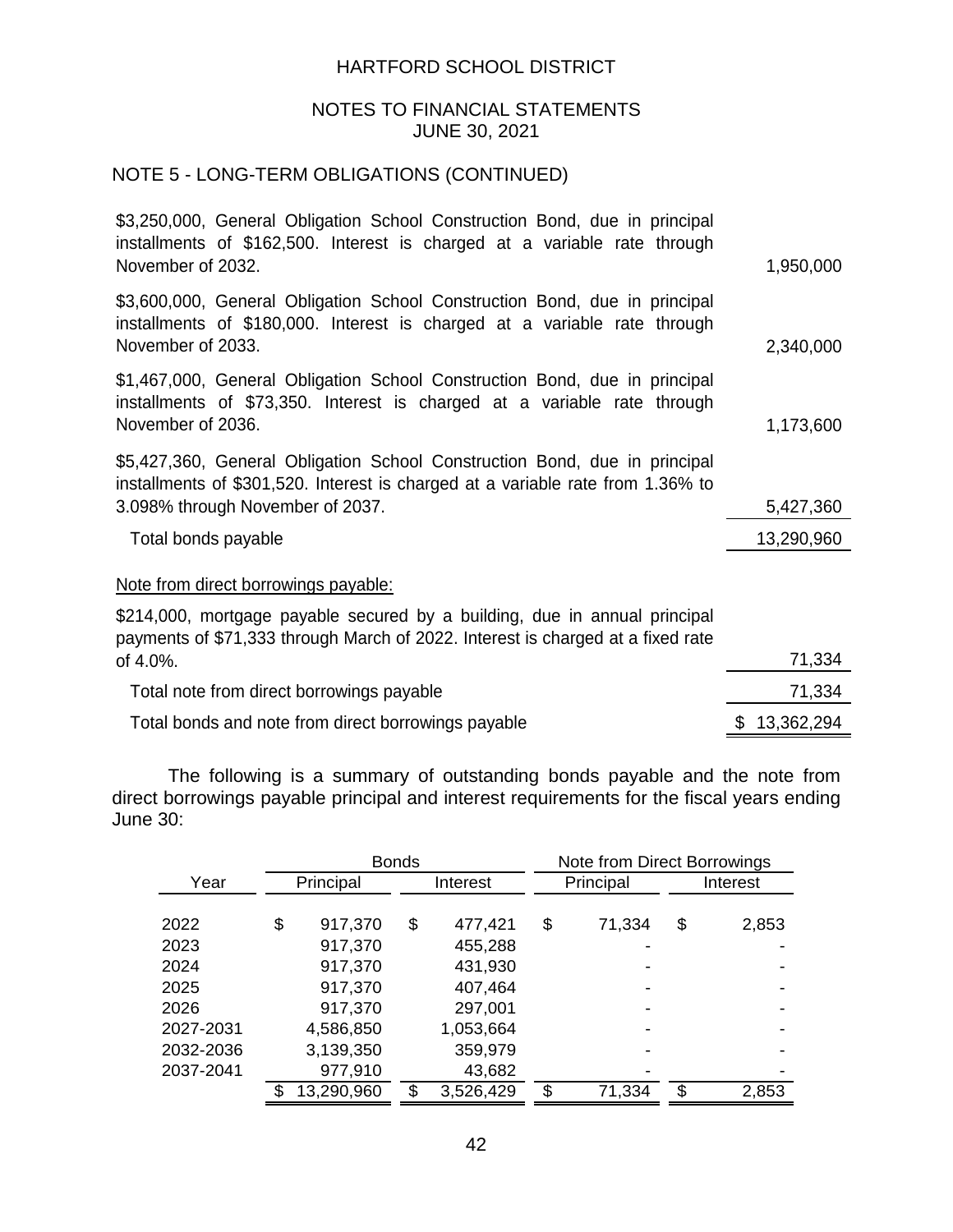#### NOTES TO FINANCIAL STATEMENTS JUNE 30, 2021

## NOTE 5 - LONG-TERM OBLIGATIONS (CONTINUED)

All bonds payable and notes from direct borrowings payable are direct obligations of the School District, for which its full faith and credit are pledged. The School District is not obligated for any special assessment debt. All debt is payable from taxes levied on all taxable property within the School District.

### NOTE 6 - OTHER LONG-TERM OBLIGATIONS

The following is a summary of changes in the other long-term obligations for the year ended June 30, 2021:

|                                                 | <b>Balance</b><br>7/1/20 | Additions      | <b>Deletions</b> |    | <b>Balance</b><br>6/30/21 | Current<br>Portion |
|-------------------------------------------------|--------------------------|----------------|------------------|----|---------------------------|--------------------|
| Governmental activities:<br>Accrued compensated |                          |                |                  |    |                           |                    |
| absences                                        | \$<br>239,275            | \$<br>6,085    | (22,782)         | \$ | 222,578                   | \$<br>33,387       |
| Net OPEB liability                              | 742,613                  | $\blacksquare$ | (77,491)         |    | 665,122                   |                    |
|                                                 | 981,888                  | \$<br>6,085    | (100, 273)       | S  | 887,700                   | \$<br>33,387       |
| Business-type activities:<br>Net OPEB liability | 168,792                  | \$<br>۰        |                  |    | 168,792                   | \$                 |

Please see Notes 7 and 15 for detailed information on each of the other longterm obligations.

#### NOTE 7 - COMPENSATED ABSENCES

The School District's policies regarding vacation and sick time permit employees to accumulate earned but unused vacation and sick time. The liability for compensated absences is recorded as a long-term obligation in the government-wide financial statements. In the fund financial statements, governmental funds report only the compensated absence liability payable from expendable available financial resources, while the proprietary funds report the liability as it is incurred. As of June 30, 2021, the School District's liability for compensated absences is \$222,578.

#### NOTE 8 - OVERSPENT APPROPRIATIONS

The District does not have any overspent appropriations as they stayed within the total budget and do not approve based on department.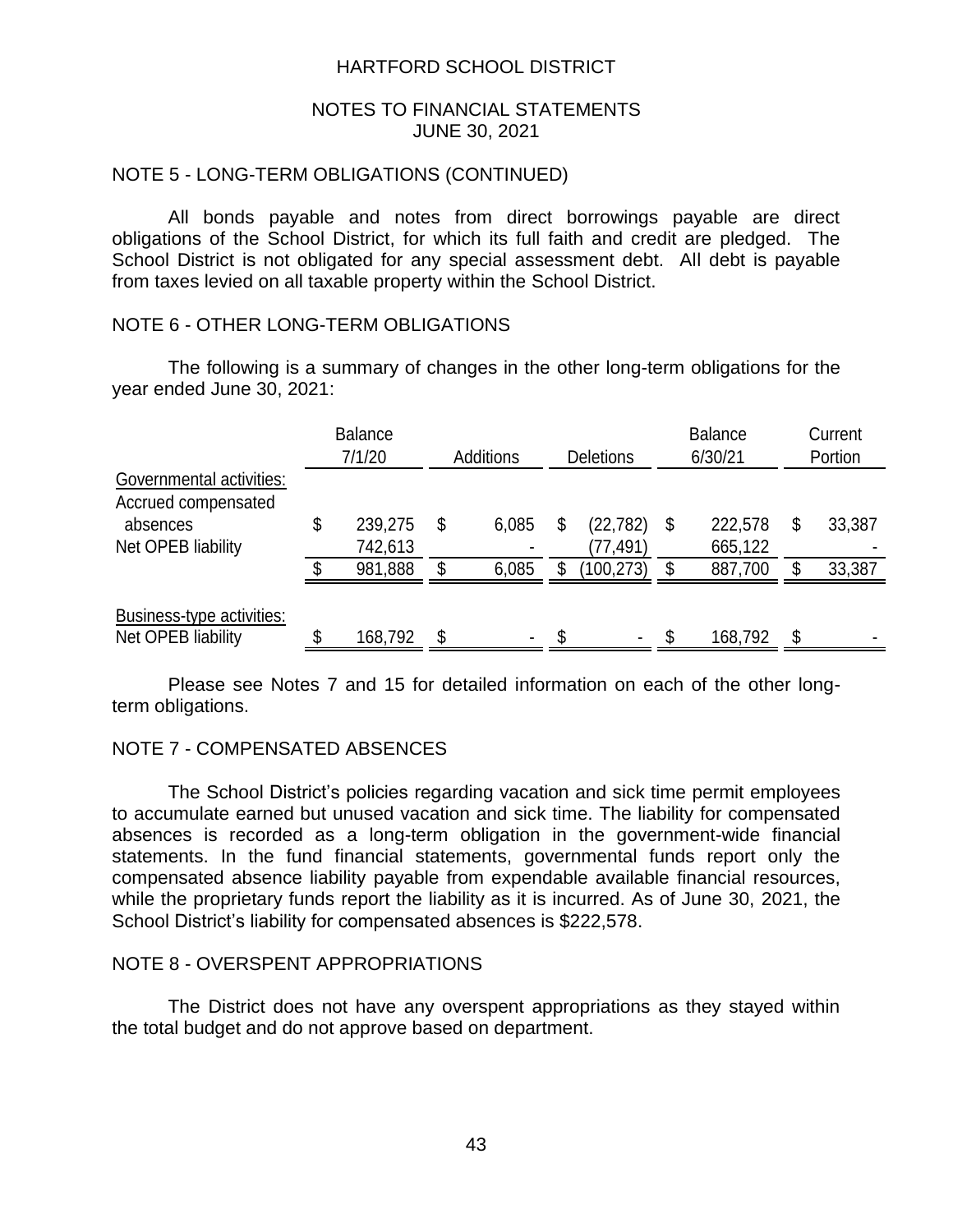#### NOTES TO FINANCIAL STATEMENTS JUNE 30, 2021

### NOTE 9 - RESTRICTED NET POSITION

At June 30, 2021, the School District had the following restricted net position:

| Capital projects fund | 293.353 |
|-----------------------|---------|
| Proprietary funds:    |         |
| Collaborative funds   | 150.000 |
|                       | 443.353 |

## NOTE 10 - NONSPENDABLE FUND BALANCE

At June 30, 2021, the School District had the following nonspendable fund balance:

> General fund: Prepaid items 5 97,302

## NOTE 11 - RESTRICTED FUND BALANCES

At June 30, 2021, the School District had the following restricted fund balances:

| Capital projects fund |  | 293,353 |
|-----------------------|--|---------|
|-----------------------|--|---------|

#### NOTE 12 - COMMITTED FUND BALANCES

At June 30, 2021, the School District had the following committed fund balances:

| General fund:               |               |
|-----------------------------|---------------|
| Reserved for FY 2022 budget | \$<br>675,000 |
| Reserve fund:               |               |
| Technology equipment        | 22,554        |
| Vehicle replacement         | 34,216        |
| <b>Repairs</b>              | 17,370        |
| Fuel oil                    | 53,638        |
| <b>HACTC</b> renovations    | 83,006        |
| Kindergarten forest program | 3,543         |
|                             | 889,327       |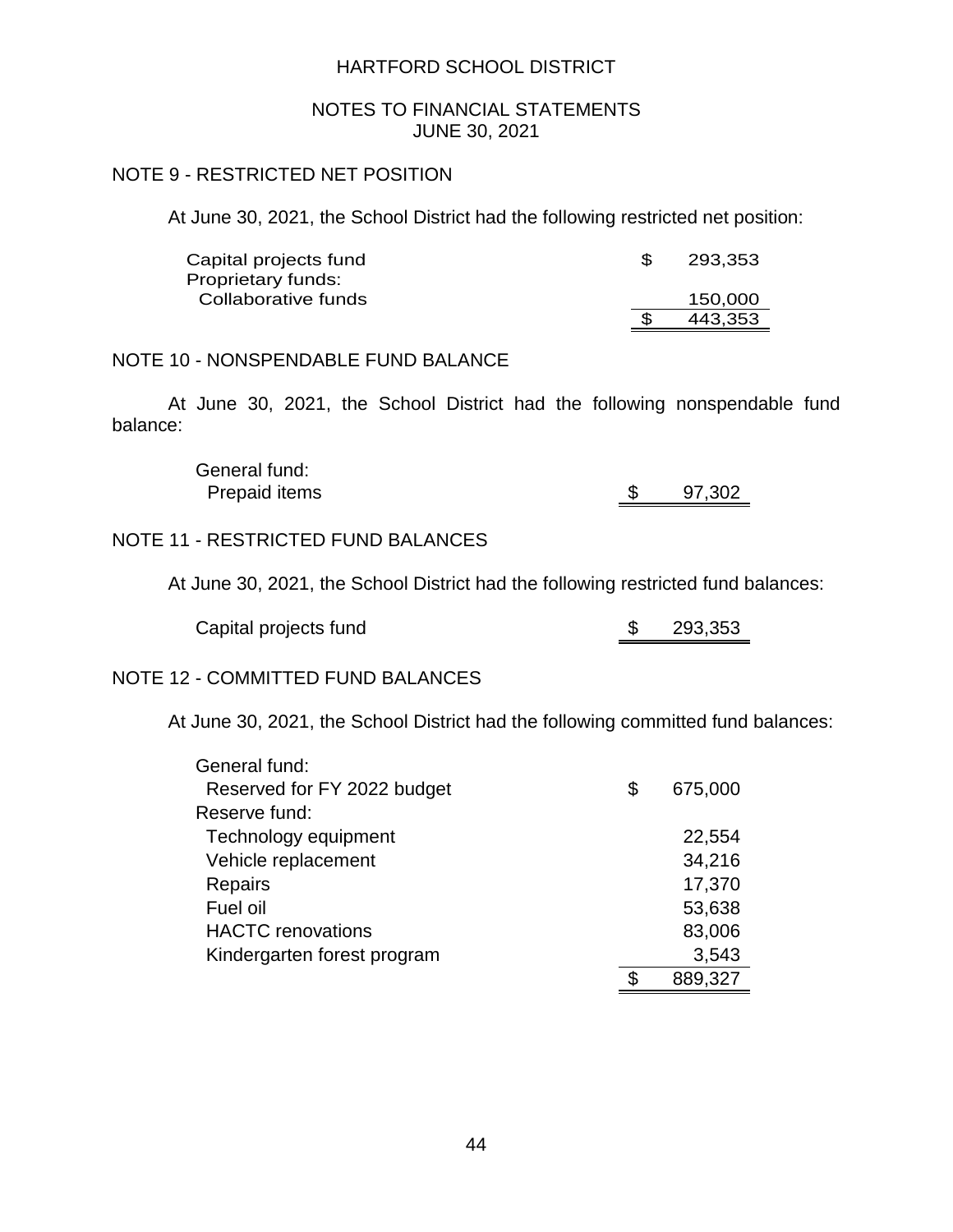#### NOTES TO FINANCIAL STATEMENTS JUNE 30, 2021

## NOTE 13 - ASSIGNED FUND BALANCE

At June 30, 2021, the School District had the following assigned fund balance:

Local funds: Student activity funds by the student activity funds by the student student student students of  $\frac{1}{2}$ 

#### NOTE 14 - DEFINED BENEFIT PENSION PLANS

### VERMONT STATE TEACHERS' RETIREMENT SYSTEM

#### **Plan Description**

All of the teachers employed by the School District participate in the Vermont State Teachers' Retirement System ("VSTRS"), a cost-sharing multiple-employer defined benefit pension plan with a special funding situation, covering nearly all public day school and nonsectarian private Union teachers and administrators as well as teachers in schools and teacher training institutions within and supported by the State of Vermont that are controlled by the State Board of Education. Membership in the system for those covered classes is a condition of employment. During the year ended June 30, 2019 (the most recent period available), the retirement system consisted of 22,951 participating members.

The plan was established effective July 1, 1947 and is governed by *Title 16, V.S.A. Chapter 55*. Subsequent Vermont state legislation, *Act 74*, which became effective on July 1, 2010, contained numerous changes to the plan benefits available to current and future members, as well as a change in access to health care coverage after retirement, resulting from a multi-party agreement to provide sustainability of quality pension and retiree health benefits for Vermont teachers.

The general administration and responsibility for formulating administrative policy and procedures of the retirement System for its members and their beneficiaries is vested in the Board of Trustees consisting of six members. They are the Secretary of Education (ex-officio); the State Treasurer (ex-officio), the Commissioner of Financial Regulation (ex-officio); two members and one alternate elected by active members of the System under rules adopted by the Board and one retired member and one alternate elected by the board of directors of Association of Retired Teachers of Vermont. The Chair is elected by the Board and acts as executive officer of the Board All assets are held in a single trust and are available to pay retirement benefits to all members. Benefits available to each group are based on average final compensation (AFC) and years of creditable service. The Vermont State Agency of Administration issues a publicly available Annual Comprehensive Financial Report that includes financial statements and required supplementary information for the VSTRS. That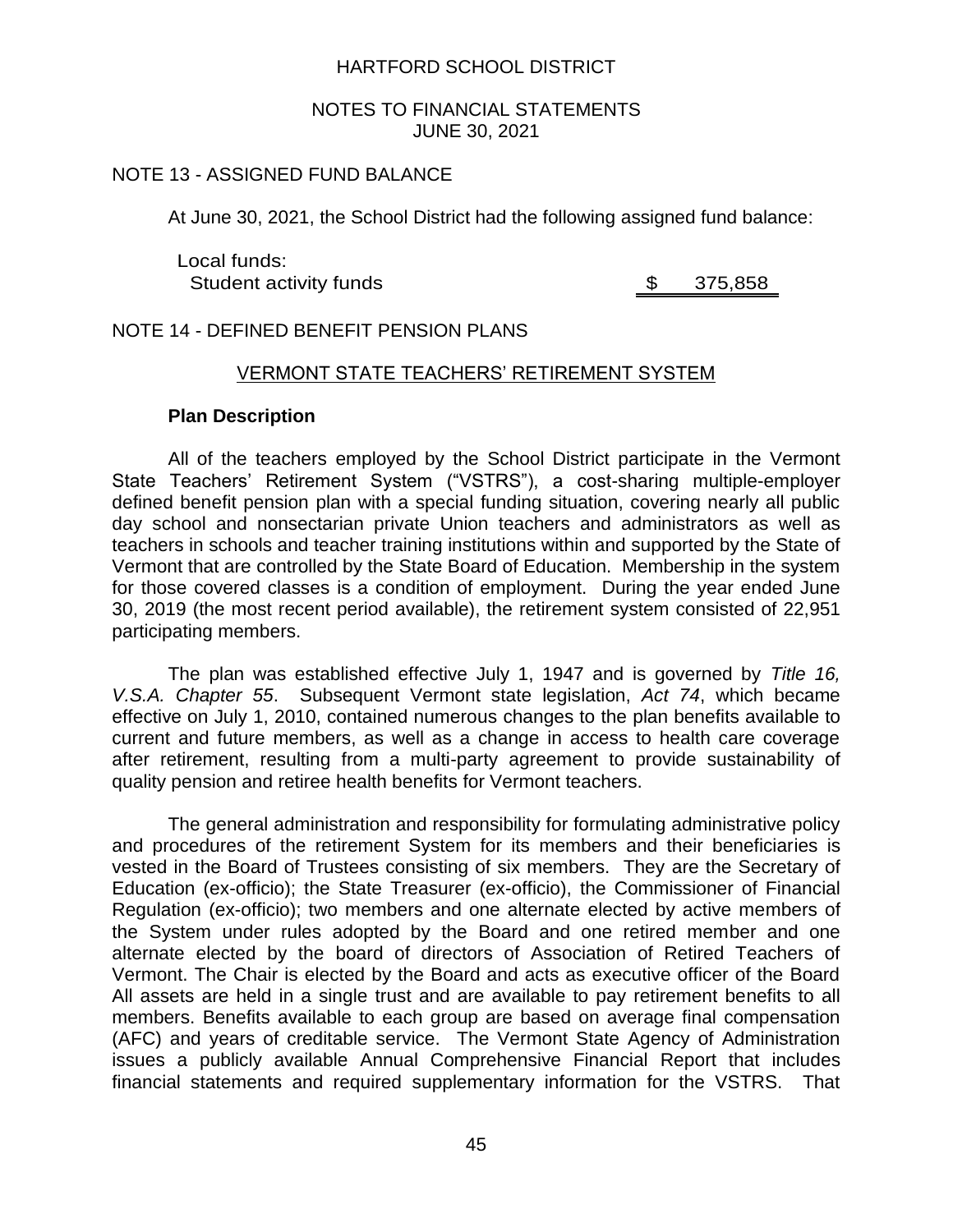### NOTES TO FINANCIAL STATEMENTS JUNE 30, 2021

### NOTE 14 - DEFINED BENEFIT PENSION PLANS (CONTINUED)

report may be viewed on the State's Department of Finance and Management website at: Annual Comprehensive Financial Report | Department of Finance and Management (vermont.gov).

The VSTRS provides retirement and disability benefits, annual cost-of-living adjustments, health care and death benefits to plan members and beneficiaries. There are two levels of contributions and benefits in the System: Group A - for public school teachers employed within the State of Vermont prior to July 1, 1981 and elected to remain in Group A; and Group C - for public school teachers employed within the State of Vermont on or after July 1, 1990. Group C also includes those teachers hired prior to July 1, 1990 and were in Group B on July 1, 1990. When *Act 74* became effective on June 30, 2010, Group C was further bifurcated into Groups #1 and #2. Group #1 contains members who were at least 57 years of age or had at least 25 years of service and Group #2 contains members who were less than 57 years of age and had less than 25 years of service.

| <b>VSTRS</b>                                               | Group A                                                                                                    | Group C -<br>Group #1                                                                                                    | Group C -<br>Group #2                                                                                                      |
|------------------------------------------------------------|------------------------------------------------------------------------------------------------------------|--------------------------------------------------------------------------------------------------------------------------|----------------------------------------------------------------------------------------------------------------------------|
| Normal service<br>retirement eligibility<br>(no reduction) | Age 60 or 30 years<br>of service                                                                           | Age 62 or with 30<br>years of service                                                                                    | Age 65 or when the<br>sum of age and<br>service equals 90                                                                  |
| Average Final<br>Compensation<br>(AFC)                     | Highest 3<br>consecutive years,<br>including unused<br>annual leave, sick<br>leave and<br>bonus/incentives | Highest 3<br>consecutive years,<br>excluding all<br>payments for<br>anything other than<br>service actually<br>performed | Highest 3<br>consecutive years,<br>excluding all<br>payments for<br>anything other than<br>service actually<br>performed   |
| Benefit formula -<br>normal service<br>retirement          | 1.67% x creditable<br>service x AFC                                                                        | 1.25% x service<br>prior to $7/1/90 x$<br>$AFC + 1.67% x$<br>service after 7/1/90<br>x AFC                               | 1.25% x service<br>prior to $7/1/90 x$<br>AFC + 1.67% x<br>service after 7/1/90<br>x AFC, 2.0% after<br>attaining 20 years |
| <b>Maximum Benefit</b><br>Payable                          | 100% of AFC                                                                                                | 53.34% of AFC                                                                                                            | 60% of AFC                                                                                                                 |

Benefits available to each group are based on average final compensation (AFC) and years of creditable service and are summarized below: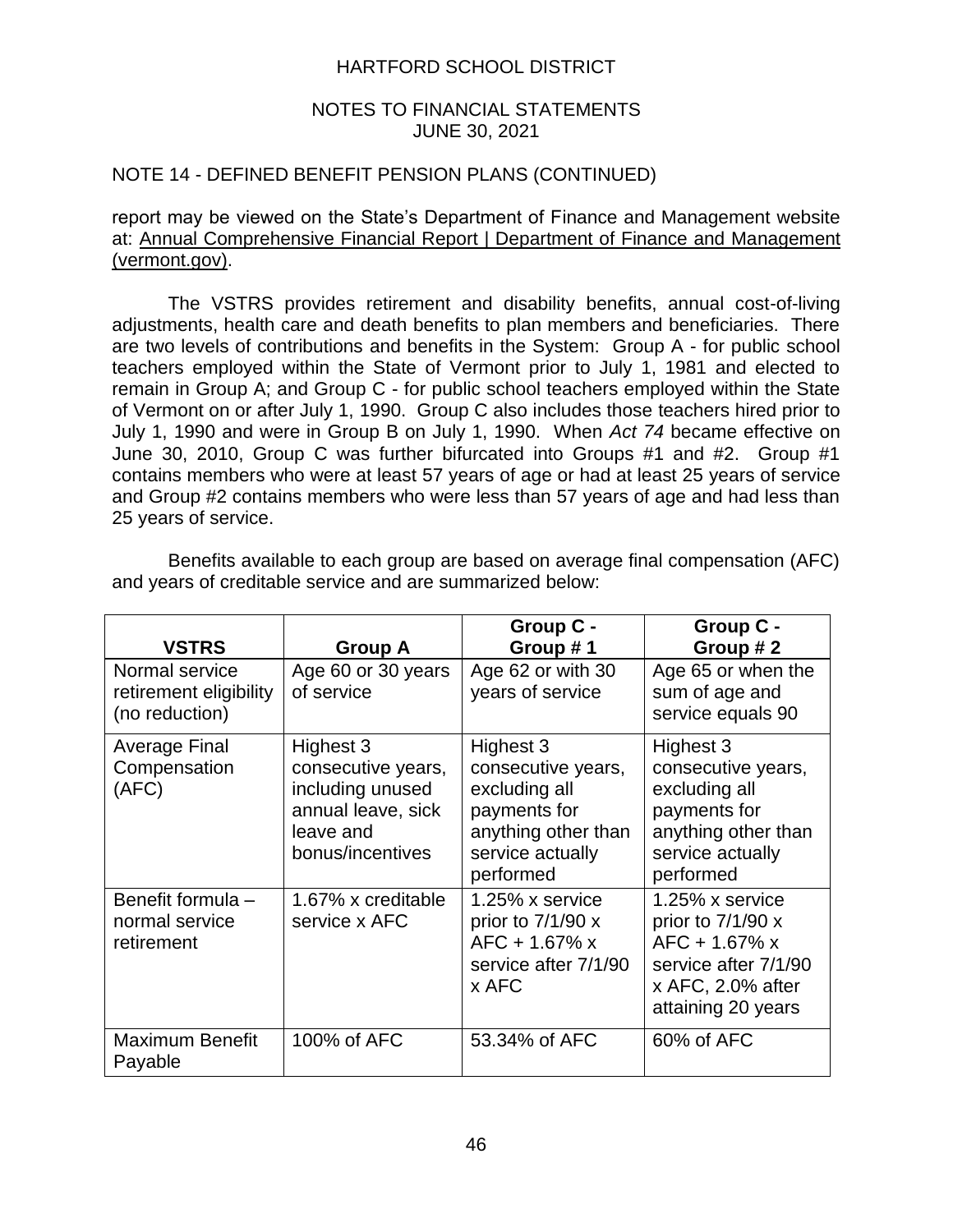## NOTES TO FINANCIAL STATEMENTS JUNE 30, 2021

## NOTE 14 - DEFINED BENEFIT PENSION PLANS (CONTINUED)

| Post-Retirement<br><b>COLA</b>        | Full CPI, up to a<br>maximum of 5%<br>after 12 months of<br>retirement;<br>minimum of 1% | 50% CPI, up to a<br>maximum of 5%<br>after 12 months of<br>retirement or with<br>30 years; minimum<br>of $1\%$ | 50% CPI, up to a<br>maximum of 5%,<br>minimum of 1%<br>after 12 months of<br>normal retirement or<br>age 65 |
|---------------------------------------|------------------------------------------------------------------------------------------|----------------------------------------------------------------------------------------------------------------|-------------------------------------------------------------------------------------------------------------|
| <b>Earl Retirement</b><br>Eligibility | Age 55 with 5<br>years of service                                                        | Age 55 with 5 years<br>of service                                                                              | Age 55 with 5 years<br>of service                                                                           |
| <b>Early Retirement</b><br>Reduction  | Actuarial reduction                                                                      | 6% for each year<br>prior to age 62                                                                            | <b>Actuarial reduction</b>                                                                                  |

Other post-employment benefits are available to all plan members include the following:

| <b>VSTRS</b>            | <b>Group A</b>                                           | Group $C -$<br>Group #1                               | Group $C -$<br>Group #2                               |
|-------------------------|----------------------------------------------------------|-------------------------------------------------------|-------------------------------------------------------|
| <b>Medical Benefits</b> | Health subsidy<br>based on<br>member's service<br>credit | Health subsidy<br>based on member's<br>service credit | Health subsidy based<br>on member's service<br>credit |
| Dental                  | Members pay full<br>premium                              | Members pay full<br>premium                           | Members pay full<br>premium                           |

## **Contributions**

VSTRS is a cost-sharing public employee retirement system with one exception: all risks and costs are not shared by the School District but are the liability of the State of Vermont. VSTRS is funded through State and employee contributions and trust fund investment earnings and the School District has no legal obligation for paying benefits. Required contributions to the System are made by the State of Vermont based upon a valuation report prepared by the System's actuary, which varies by plan group. The Vermont State Teachers Retirement System estimates the contributions on behalf of the School District's employees included in the teacher's retirement plan which approximates \$3,064,072 or 19.00% of total payroll for employees covered under the plan.

Employee contribution rates by plan group follow: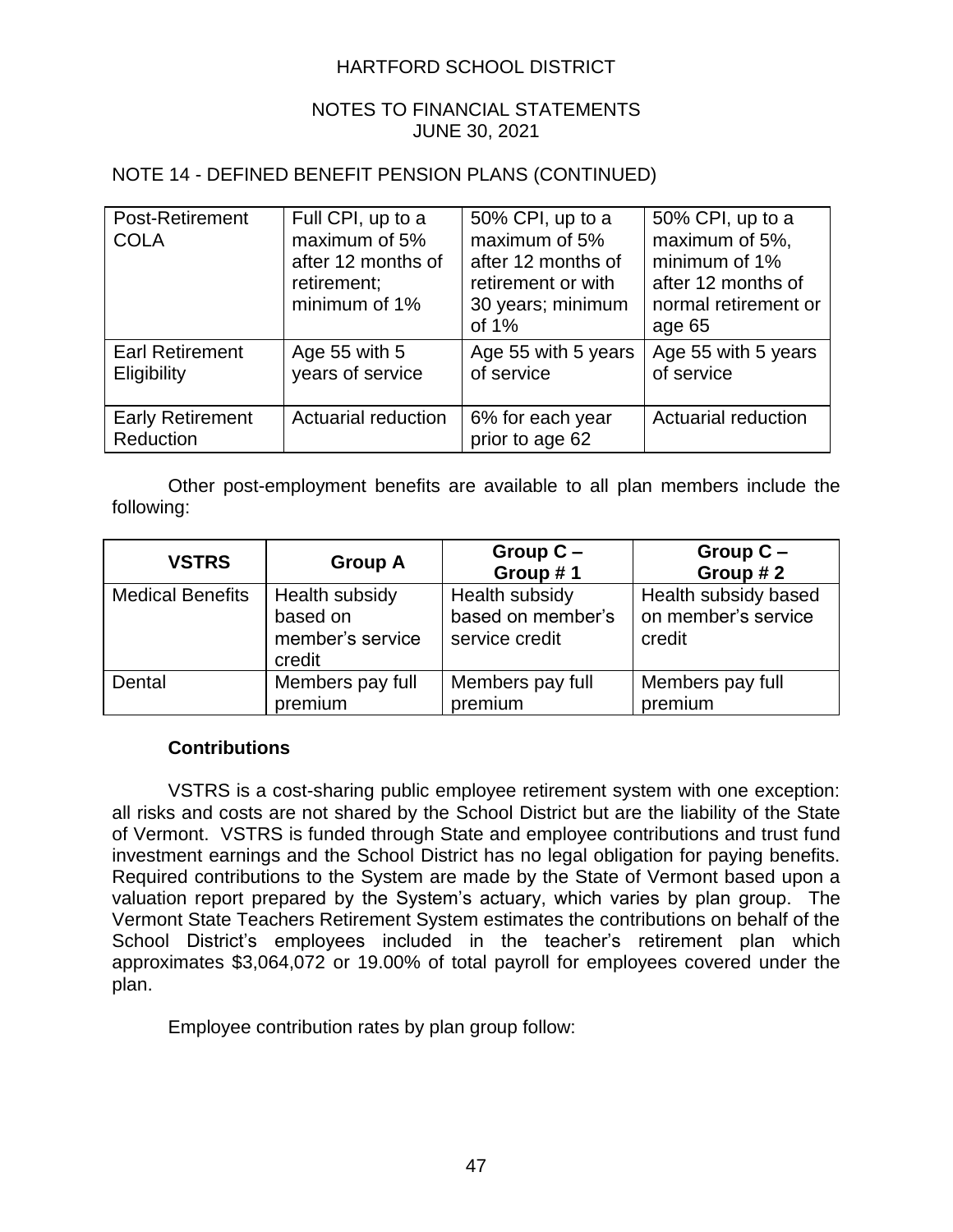## NOTES TO FINANCIAL STATEMENTS JUNE 30, 2021

## NOTE 14 - DEFINED BENEFIT PENSION PLANS (CONTINUED)

| <b>VSTRS</b>  | <b>Group A</b>     | Group $C -$<br>Group #1 | Group $C -$<br>Group #2 |
|---------------|--------------------|-------------------------|-------------------------|
| Employee      | 5.5% of gross      | 5.0% of gross salary    | 5.0% of gross salary    |
| Contributions | salary;            | with 5 or more years of | with 5 or more years of |
|               | contributions stop | service as of 7/1/14;   | service as of 7/1/14;   |
|               | after 25 years of  | 6.0% of gross salary if | 6.0% of gross salary if |
|               | creditable service | less than 5 years of    | less than 5 years of    |
|               |                    | service as of 7/1/14    | service as of 7/1/14    |

Employee contributions totaled \$856,226 during the year and were paid by the School District to the State of Vermont. The School District has no other liability under the plan. The School District's total payroll for all employees covered under this plan was \$16,126,695 for the year ended June 30, 2021. Beginning in 2016, School Districts that pay for teachers with federal dollars are required to include costs of pensions in the federal grant, lowering the liability for the State. Federally funded pension costs reimbursed to the State by the School District for the fiscal year ended June 30, 2021 were \$160,087. The School District's total payroll for all federally funded employees covered under this plan was \$842,563 for the year ended June 30, 2021.

## **Pension Liabilities**

#### *VSTRS Plan*

The State is a nonemployer contributor and is required by statute to make all actuarially determined employer contributions on behalf of member employers. Therefore, these employers are considered to be in a special funding situation as defined in GASB No. 68 and the State is treated as a nonemployer to VSTRS. Since the School District does not contribute directly to VSTRS, no net pension liability was recorded at June 30, 2021. The State's portion of the collective net pension liability that was associated with the School District was as follows:

| School District's proportionate share of the net pension |  |            |  |
|----------------------------------------------------------|--|------------|--|
| liability                                                |  |            |  |
|                                                          |  |            |  |
| State's proportionate share of the net pension           |  |            |  |
| liability associated with the School District            |  | 43,024,798 |  |
|                                                          |  |            |  |
| Total                                                    |  | 43,024,798 |  |
|                                                          |  |            |  |

The State of Vermont's proportionate share of the net pension liability associated with the School District is equal to the collective net pension liability, actuarially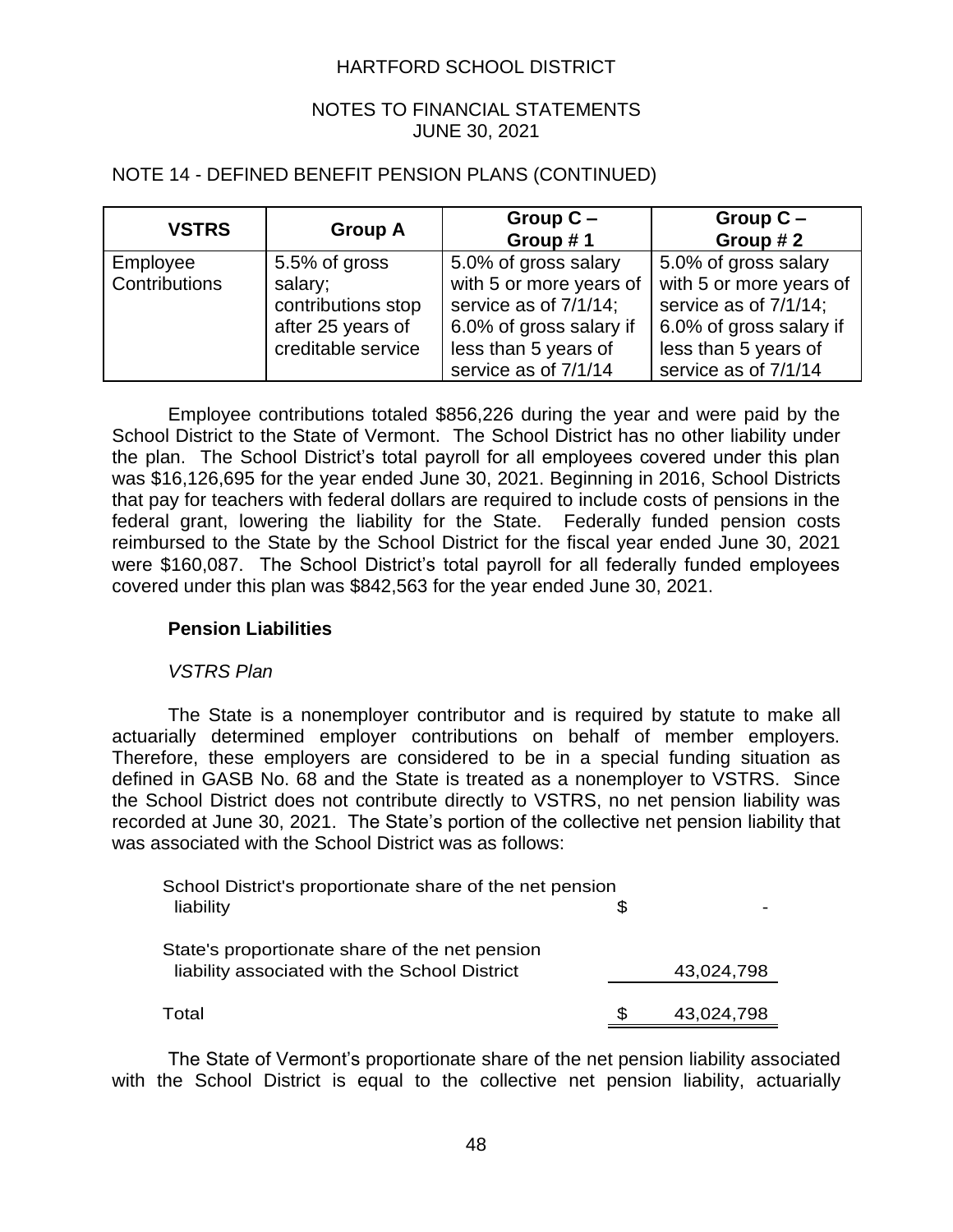### NOTES TO FINANCIAL STATEMENTS JUNE 30, 2021

#### NOTE 14 - DEFINED BENEFIT PENSION PLANS (CONTINUED)

measured as of June 30, 2020, multiplied by the School District's proportionate share percentage. The School District's proportionate share percentage was based on its reported salaries to the total reported salaries for all participating employers. At June 30, 2020, the School District's proportion was 2.20512%, which was a decrease of 0.01427% from its proportion measured as of June 30, 2019.

### **Pension Expense and Deferred Outflows of Resources and Deferred Inflows of Resources Related to Pensions**

For the year ended June 30, 2021, the School District recognized pension revenue of \$6,143,038 and expense of \$6,143,038 for support provided by the State of Vermont for the VSTRS plan. At June 30, 2020, the School District reported deferred outflows of resources and deferred inflows of resources related to pensions from the following sources:

|                                                                                                            | <b>VSTRS</b>             |              |                  |              |
|------------------------------------------------------------------------------------------------------------|--------------------------|--------------|------------------|--------------|
|                                                                                                            | <b>Deferred Outflows</b> |              | Deferred Inflows |              |
|                                                                                                            |                          | of Resources |                  | of Resources |
| Differences between expected and actual<br>experience                                                      | \$                       |              | \$               |              |
| Changes of assumptions                                                                                     |                          |              |                  |              |
| Net difference between projected and actual<br>earnings on pension plan investments                        |                          |              |                  |              |
| Changes in proportion and differences between<br>contributions and proportionate share of<br>contributions |                          |              |                  |              |
| Contributions subsequent to the measurement<br>date                                                        |                          |              |                  |              |
| Total                                                                                                      |                          |              |                  |              |

Other amounts reported as deferred outflows of resources and deferred inflows of resources related to pensions will be recognized in pension expense as follows:

|                          | <b>VSTRS</b><br>Plan |  |
|--------------------------|----------------------|--|
| Plan year ended June 30: |                      |  |
| 2021                     | \$                   |  |
| 2022                     |                      |  |
| 2023                     |                      |  |
| 2024                     |                      |  |
| 2025                     |                      |  |
| <b>Thereafter</b>        |                      |  |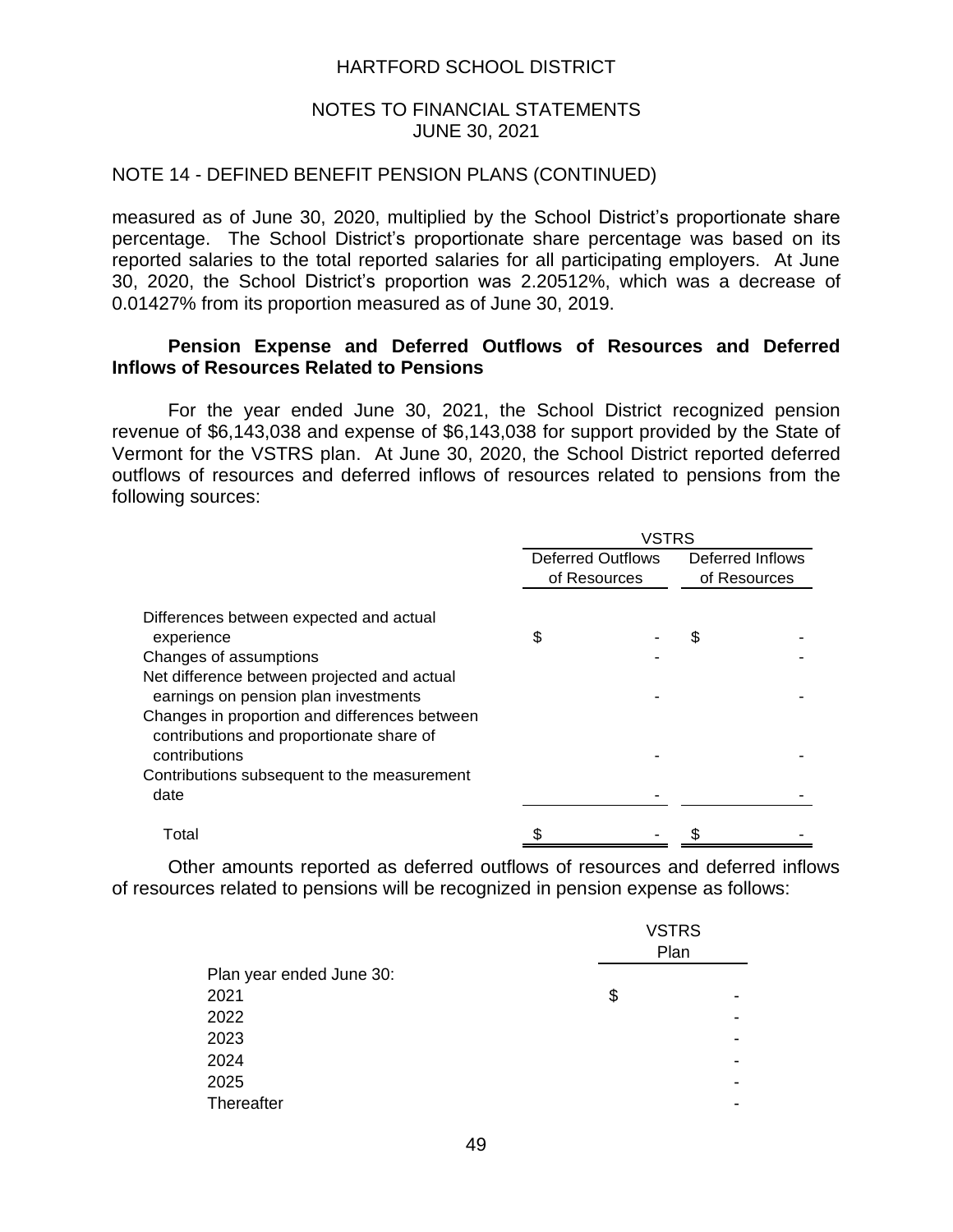### NOTES TO FINANCIAL STATEMENTS JUNE 30, 2021

### NOTE 14 - DEFINED BENEFIT PENSION PLANS (CONTINUED)

#### **Significant Actuarial Assumptions and Methods**

The total pension liability for the June 30, 2020 measurement date was determined by an actuarial valuation as of June 30, 2018 rolled forward to June 30, 2019 using the actuarial assumptions outlined below.

*Investment Rate of Return*: 7.00%, net of pension plan investment expenses, including inflation

*Inflation*: 2.30%

*Salary Increases*: Ranging from 3.30% to 10.50%

*Deaths After Retirement*: 98% of RP-2006 White Collar Employee Table with generational projection using scale SSA-2017, 98% of RP-2006 White Collar Annuitant Table with generational projection using scale SSA-2017 for healthy and RP-2006 Disabled Mortality Table with generational projection using scale SSA-2017 for disabled post-retirement.

*Inactive Members*: Valuation liability for the VSTRS plan equals 100% of accumulated contributions. Inactive members who are vested immediately become Deferred Members and the liabilities for all Deferred Members are based on accrued benefit.

*Future Administrative Expenses*: No provisions were made; expenses of the System are paid by the State.

*Unknown Data for Participants*: For the VSTRS plan, it is the same as those exhibited by participants with similar known characteristics. If not specified, participants are assumed to be male.

*Percent Married*: 85% of male members and 35% of female members are assumed to be married.

*Spouse's Age*: Husbands are assumed to be three years older than their wives.

*Cost-of-Living Adjustments*: Adjustments for the VSTRS plan are assumed to occur on January 1 following one year of retirement. For the VSTRS plan this occurs at the rate of 2.40% per annum for Group A members and 1.35% per annum for Group C members (beginning at age 62 for Group C members who elect reduced early retirement). The January 1, 2020 and January 1, 2021 COLAs are 1.60% and 0.00%, respectively, for Group A and 1.00% and 1.00%, respectively for Group C.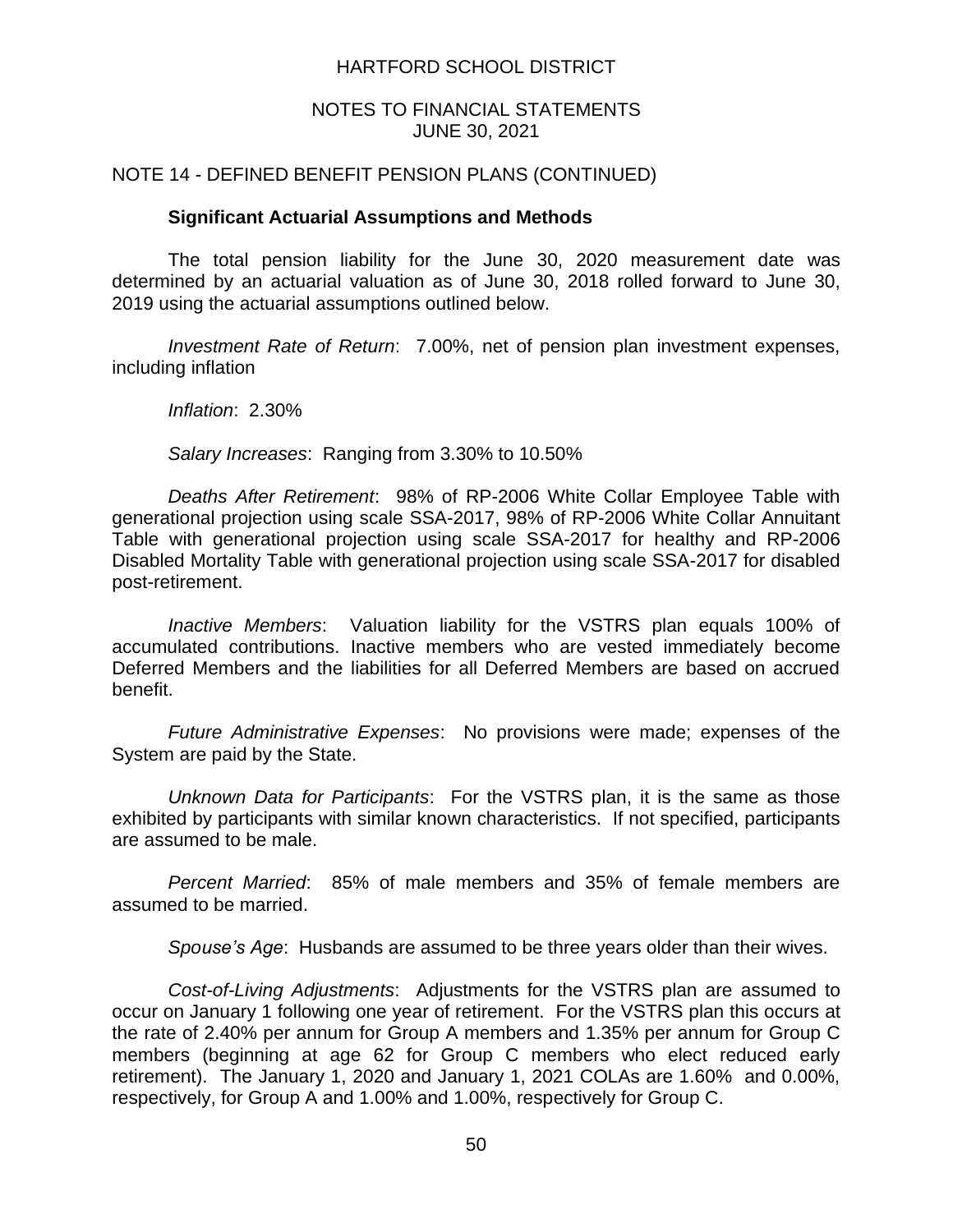#### NOTES TO FINANCIAL STATEMENTS JUNE 30, 2021

#### NOTE 14 - DEFINED BENEFIT PENSION PLANS (CONTINUED)

*Amortization method:* Amortization payments are calculated to fully fund unfunded actuarial accrued liability with annual increases of 3% over a closed period. The remaining amortization period is 20 years as of July 1, 2018.

*Actuarial Cost Method*: Uses the Entry Age Actuarial Cost Method. Entry age is the age at date of employment or if date is unknown, current age minus years of service. Normal Cost and Accrued Actuarial Liability are calculated on an individual basis and are allocated by salary, with Normal Cost determined using the plan of benefits applicable to each participant.

For the VSTRS plan, the *asset valuation method* used equals the preliminary asset value plus 20% of the difference between the market and preliminary asset values. The preliminary asset value is equal to the previous year's asset value (for valuation purposes) adjusted for contributions less benefit payments and expenses and expected investment income. If necessary, a further adjustment is made to ensure that the valuation assets are within 20% of the market value.

The *long-term expected rate of return* on the VSTRS plan investments was determined using a building-block method in which best-estimate ranges of expected future real rates of return (expected returns, net of investment expense and inflation) developed for each major asset class. These best estimate ranges were combined to produce the long-term expected rate of return by weighting the expected future real rates of return by the target asset allocation percentage and by adding expected inflation.

Best estimates of arithmetic rates of return for each major asset class included in the target asset allocation as of June 30, 2020 are summarized in the following table: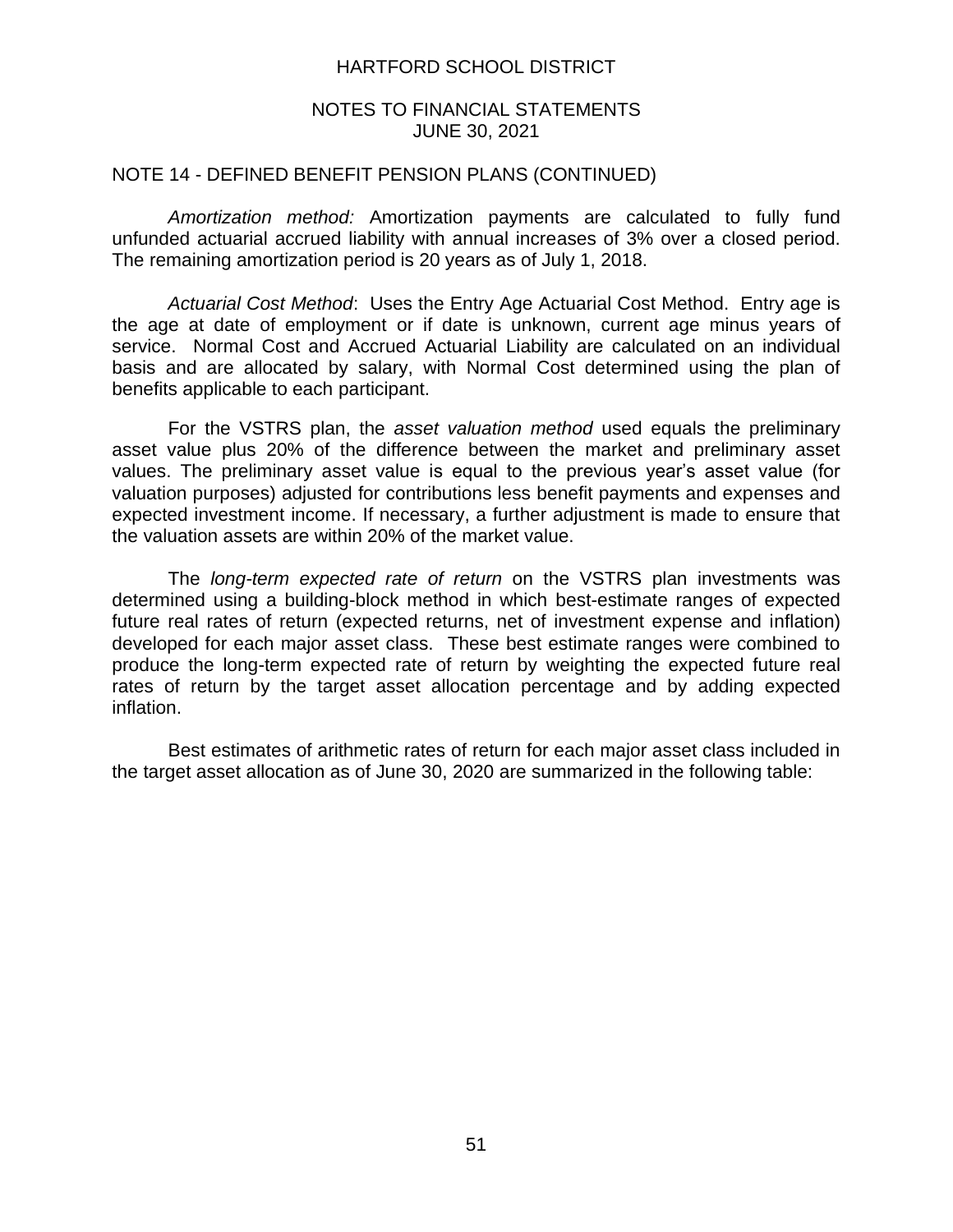#### NOTES TO FINANCIAL STATEMENTS JUNE 30, 2021

## NOTE 14 - DEFINED BENEFIT PENSION PLANS (CONTINUED)

|                                       |            | Long-term    |
|---------------------------------------|------------|--------------|
|                                       |            | Expected     |
|                                       | Target     | Real Rate of |
| Asset Class                           | Allocation | Return       |
| <b>Global Equity</b>                  | 29.00%     | 7.07%        |
| US Equity - Large Cap                 | 4.00%      | 6.19%        |
| US Equity - Small/Mid Cap             | 3.00%      | 6.93%        |
| Non-US Equity - Large Cap             | 5.00%      | 7.01%        |
| Non-US Equity - Small Cap             | 2.00%      | 7.66%        |
| <b>Emerging Markets Debt</b>          | 4.00%      | 3.66%        |
| Core Bonds                            | 20.00%     | 0.39%        |
| <b>Private and Alternative Credit</b> | 10.00%     | 6.03%        |
| US TIPS                               | 3.00%      | $-0.20%$     |
| <b>Core Real Estate</b>               | 5.00%      | 4.06%        |
| <b>Non-Core Real Estate</b>           | 3.00%      | 6.43%        |
| <b>Private Equity</b>                 | 10.00%     | 11.27%       |
| Infrastructure/Farmland               | 2.00%      | 5.44%        |

#### **Discount Rate**

The discount rate used to measure the total pension liability was 7.00% for the VSTRS plan. The projection of cash flows used to determine the discount rate assumed that contributions will continue to be made in accordance with the current funding policy which exceeds the actuarially determined contribution rate. Based on these assumptions, the fiduciary net position was projected to be available to make all projected future benefit payments to current System members. The assumed discount rate has been determined in accordance with the method prescribed by GASB 68.

### **Sensitivity of the School District's Proportionate Share of the Net Pension Liability to Changes in the Discount Rate**

The following presents the School District's proportionate share of the net pension liability calculated using the discount rate of 7.00% for the VSTRS plan, as well as what the School District's proportionate share of the net pension liability would be if it were calculated using a discount rate that is 1 percentage point lower (6.00%) or 1 percentage point higher (8.00%) than the current rate: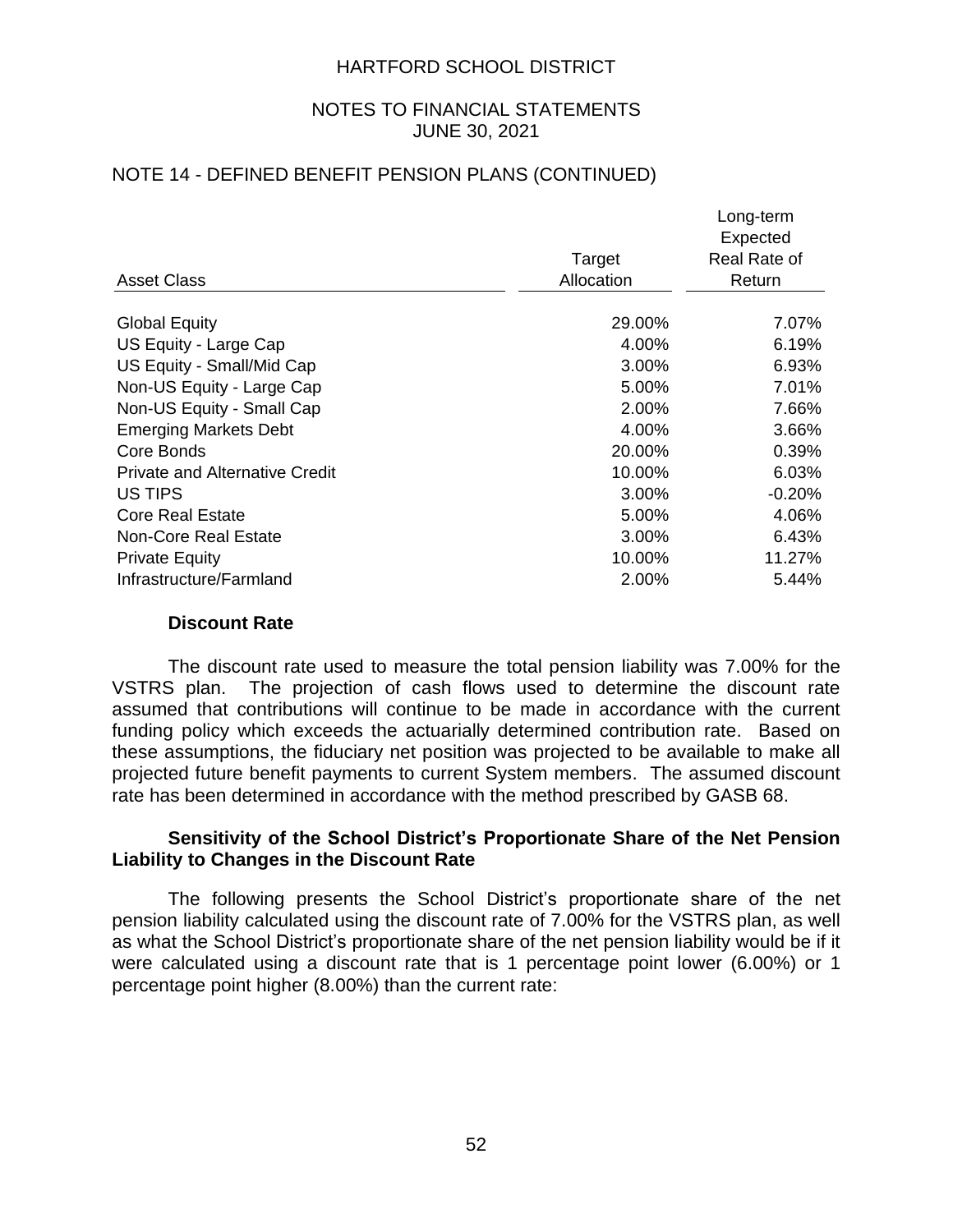### NOTES TO FINANCIAL STATEMENTS JUNE 30, 2021

## NOTE 14 - DEFINED BENEFIT PENSION PLANS (CONTINUED)

|                                                                |   | 1%<br>Decrease |   | <b>Discount</b><br>Rate |                |   | 1%<br>Increase |  |
|----------------------------------------------------------------|---|----------------|---|-------------------------|----------------|---|----------------|--|
| VSTRS:<br>Discount rate                                        |   | $6.00\%$       |   | 7.00%                   |                |   | 8.00%          |  |
| District's proportionate share of<br>the net pension liability | S | $\blacksquare$ | S |                         | $\blacksquare$ | S | -              |  |

### **Pension Plan Fiduciary Net Position**

The schedule of employer allocations and schedule of pension amounts by employer are prepared on the accrual basis of accounting in accordance with U.S. generally accepted accounting principles. The schedules present amounts that are elements of the financial statements of the VSTRS or their participating employers. VSTRS does not issue a stand-alone financial report, but instead are included as part of the State of Vermont's Annual Comprehensive Financial Report. That report can be viewed on the State's Department of Finance and Management website at: Annual Comprehensive Financial Report | Department of Finance and Management (vermont.gov).

## NOTE 15 - OTHER POST EMPLOYMENT BENEFIT (OPEB) PLAN

#### **Plan Description**

The School District provides supplemental pension and other postemployment employee, primarily health and dental insurance. These defined benefit plans are provided under multiple contractual agreements with various employee groups. They are in addition to the retirement plans described above and are single-employer plans. Eligibility for these benefits is generally based upon employment status, age and years of service. There are many different plans available subsidized by the State of Vermont at varying levels depending on member service, age at retirement and applicable statute at the time of retirement. School District provided benefits are set forth in collective bargaining agreements it maintains with teachers, administration and support staff.

The School District has not created trusts to hold assets and administer the plans but funds benefits on a "pay-as-you-go basis" and administers the plans internally.

Employee Covered by Benefit Terms – At June 30, 2021, The following employees were covered by the benefit terms: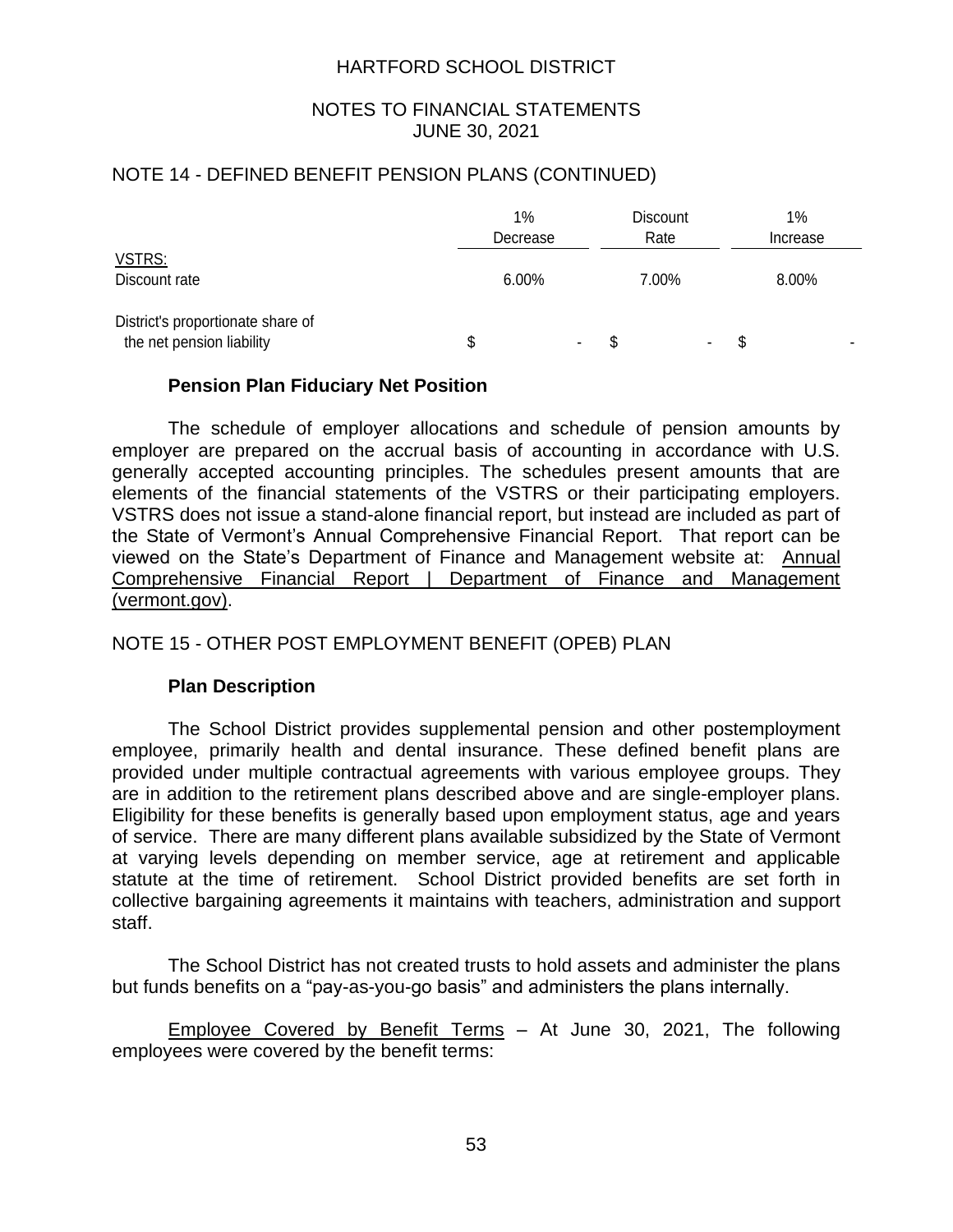### NOTES TO FINANCIAL STATEMENTS JUNE 30, 2021

## NOTE 15 - OTHER POST EMPLOYMENT BENEFIT (OPEB) PLAN (CONTINUED)

| Inactive employees or beneficiaries currently |     |
|-----------------------------------------------|-----|
| receiving benefit payments                    | 34  |
| Active members                                | 260 |
| Total                                         | 294 |

This benefit is closed to new entrants.

## **OPEB Liabilities**

The School District's total OPEB liability of \$816,300 was measured as of June 30, 2021 and was determined by an actuarial valuation as of that date.

#### *Assumptions*

The total OPEB liability in the June 30, 2020 actuarial valuation was determined using the following actuarial assumptions and other inputs, applied to all periods included in the measurement, unless otherwise specified:

| <b>Inflation Rate</b>             | 2.4%                                                          |
|-----------------------------------|---------------------------------------------------------------|
| <b>Investment Rate of Return</b>  | 3.5%, net of investment expenses, including inflation         |
|                                   | 7.0% for 2020, decreasing 0.45% per year to 5.2%, then        |
| <b>Healthcare Cost Trend Rate</b> | grading down to an ultimate trend rate of 4.0%, utilizing the |
|                                   | Society of Actuaries Getzen Medical Trend Model. The          |
|                                   | ultimate medical inflation rate is reached in 2075            |
| Mortality:                        |                                                               |
| Pre-retirement                    | PubT-2010 Teacher Employee Headcount-                         |
|                                   | Weighted Table with generational projection                   |
|                                   | using scale MP-2020                                           |
| Health post-retirement            | PubT-2010 Teacher Healthy Retiree Headcount-Weighted          |
|                                   | Table with generational projection using scale MP-2020        |

The discount rate was based on a tax-exempt, high-quality municipal bond rate.

Sensitivity of the Net OPEB Liability to Changes in the Discount Rate - The following presents the net OPEB liability of the School District, as well as what the total OPEB liability would be if it were calculated using a discount rate that is 1 percentage point lower (1.21%) and one percentage point higher (2.21%) than the current discount rate (3.21%).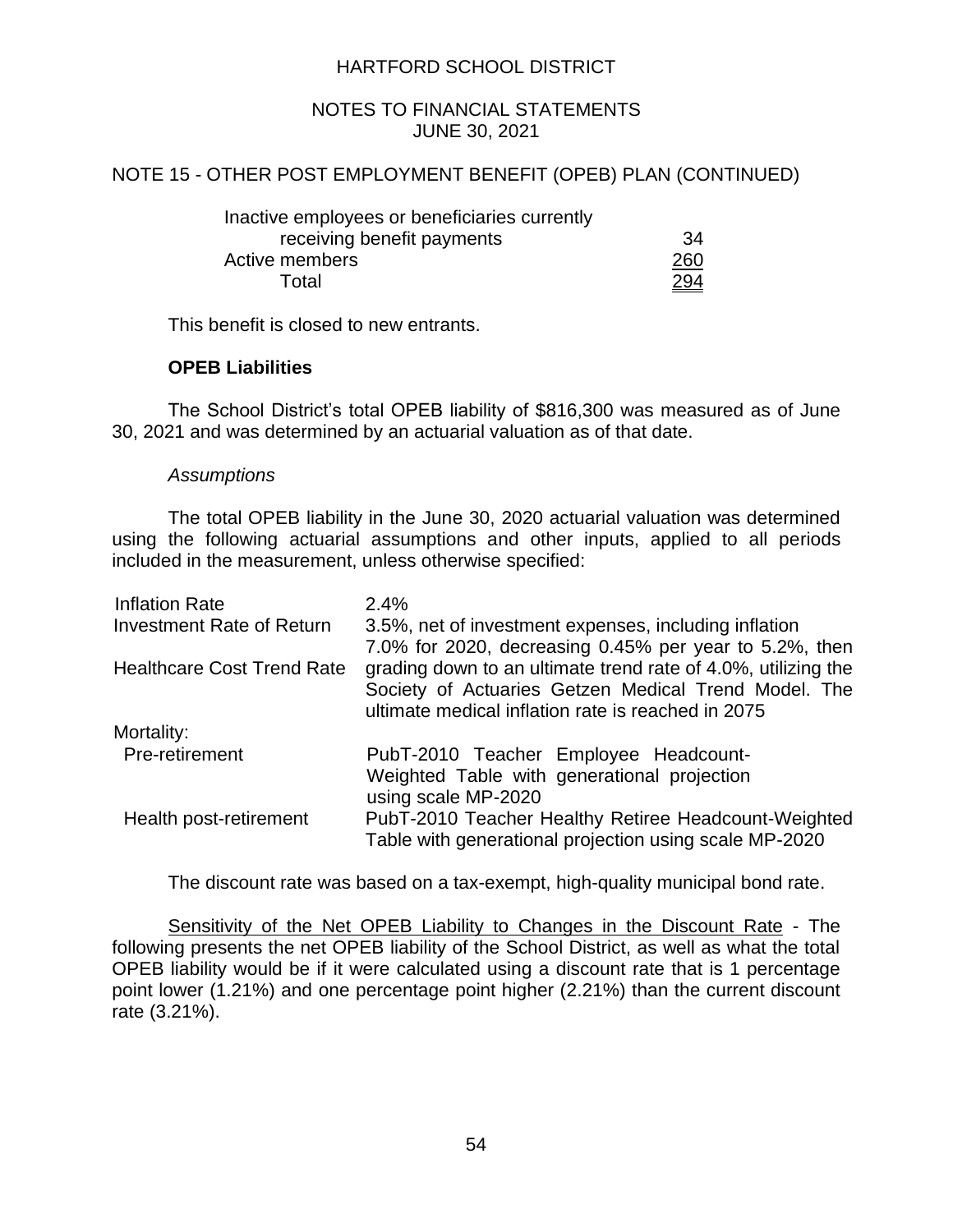## NOTES TO FINANCIAL STATEMENTS JUNE 30, 2021

## NOTE 15 - OTHER POST EMPLOYMENT BENEFIT (OPEB) PLAN (CONTINUED)

|                                                                    |   | $1\%$<br>Decrease | <b>Discount</b><br>Rate | 1%<br>Increase |         |  |  |  |
|--------------------------------------------------------------------|---|-------------------|-------------------------|----------------|---------|--|--|--|
| Discount rate                                                      |   | 1.21%             | 2.21%                   | 3.21%          |         |  |  |  |
| School District's proportionate share of<br>the net OPEB liability | S | 835,191           | \$<br>816,300           | S              | 797,923 |  |  |  |

Sensitivity of the Net OPEB Liability to Changes in the Healthcare Cost Trend Rates - The following presents the net OPEB liability of the School District, as well as what the total OPEB liability would be if it were calculated using a discount rate that is 1 percentage point lower and one percentage point higher than the current healthcare cost trend rates:

|                                          |          | 1%      | Healthcare  |          | 1%      |  |
|------------------------------------------|----------|---------|-------------|----------|---------|--|
|                                          | Decrease |         | Trend Rates | Increase |         |  |
| School District's proportionate share of |          |         |             |          |         |  |
| the net OPEB liability                   |          | 797,903 | 816,300     |          | 835,602 |  |

Deferred Outflows of Resources and Deferred Inflows of Resources Related to OPEB - For the year ended June 30, 2021, the District reported deferred outflows of resources and deferred inflows of resources related to OPEB from the following sources:

|                                                                                 | <b>Deferred Outflows</b><br>of Resources | Deferred Inflows<br>of Resources |        |  |  |  |
|---------------------------------------------------------------------------------|------------------------------------------|----------------------------------|--------|--|--|--|
| Differences between expected and actual<br>experience<br>Changes of assumptions | \$<br>74,640<br>$\blacksquare$           | \$                               | 21,614 |  |  |  |
| Total                                                                           | 74,640                                   | S                                | 21,614 |  |  |  |

Amounts reported as deferred outflows of resources and deferred inflows of resources related to OPEB will be recognized in pension expense as follows: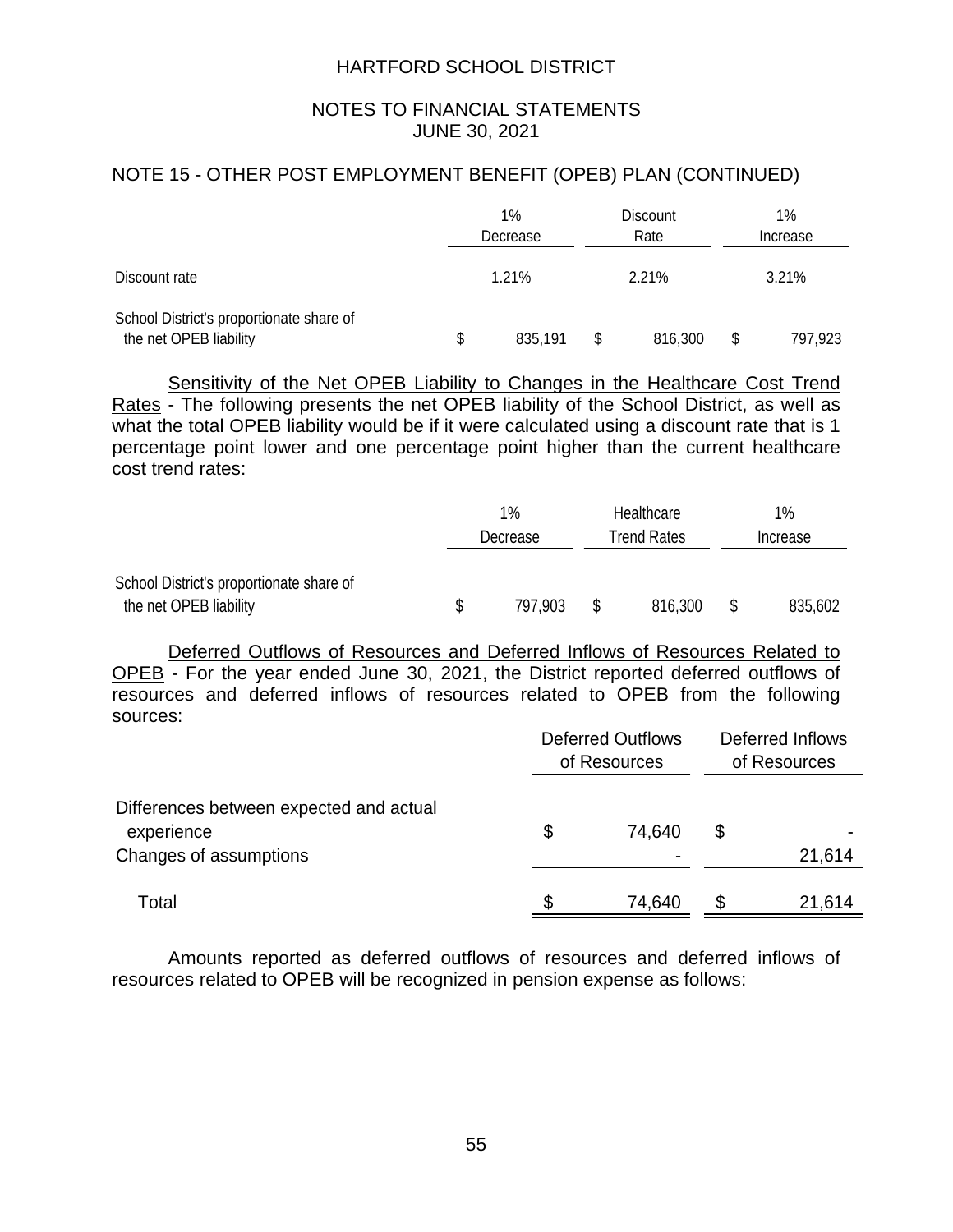#### NOTES TO FINANCIAL STATEMENTS JUNE 30, 2021

#### NOTE 15 - OTHER POST EMPLOYMENT BENEFIT (OPEB) PLAN (CONTINUED)

| Plan year ended June 30: |              |
|--------------------------|--------------|
| 2021                     | \$<br>48,809 |
| 2022                     | 4,267        |
| 2023                     | (50)         |
| 2024                     |              |
| 2025                     |              |
| <b>Thereafter</b>        |              |

The Vermont State Teachers' Retirement System (VSTRS) provides postemployment benefits to eligible VSTRS employees who retire from the System through a cost sharing multiple-employer postemployment benefit (OPEB) plan.

The plan covers nearly all public day school and nonsectarian private high school teachers and administrators as well as teachers in schools and teacher training institutions within and supported by the State that are controlled by the State Board of Education. Membership in the system for those covered classes is a condition of employment.

Vermont Statute Title 16 Chapter 55 assigns the authority to VSTRS to establish and amend the benefits provisions of the plan and to establish maximum obligations of the plan members to contribute to the plan. Management of the plan is vested in the VSTRS Board of Trustees.

VSTRS retirees and their spouses are eligible for health coverage if the retiree is eligible for OPEB benefits. OPEB eligibility requirements are below:

Group A - for public school teachers employed within the State of Vermont prior to July 1, 1981 and elected to remain in Group A

Retirement: Attainment of 30 years of credible service or age 55

Group C - for public school teachers employed within the State of Vermont on or after July 1, 1990 or hired before July 1, 1990 and were a member of Group B at that time

Retirement: Attainment of age 65 or age plus creditable service equal to 90 or age 55 with 5 years of creditable service

All assets of the plan are held in a single trust and are available to pay OPEB benefits to all members.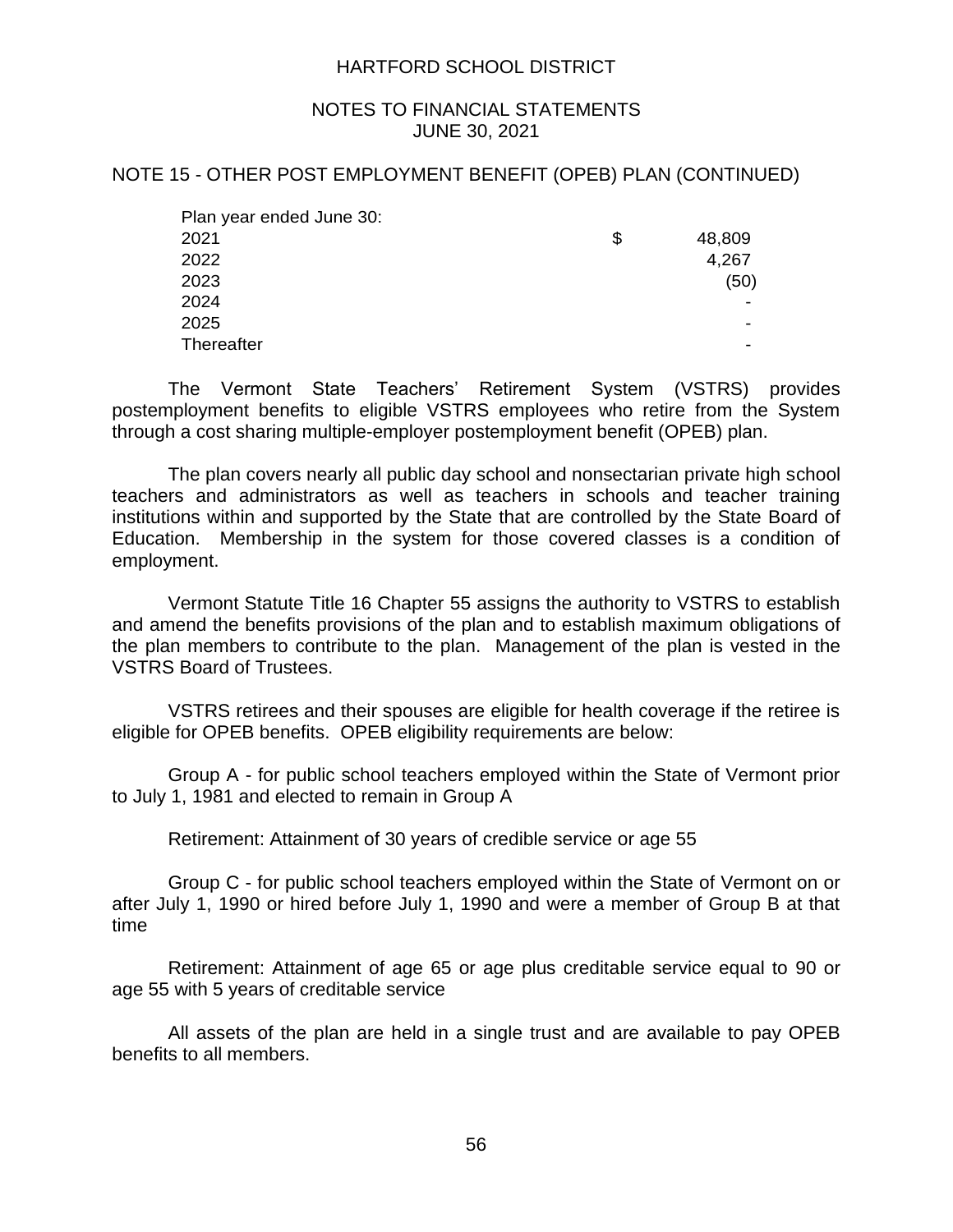#### NOTES TO FINANCIAL STATEMENTS JUNE 30, 2021

#### NOTE 16 - RISK MANAGEMENT

The School District is exposed to various risks of loss related to torts; theft of, damage to and destruction of assets; errors and omissions; and natural disasters for which the School District carries commercial insurance or participates in a public entity and self-insured risk pool.

Based on the coverage provided by the insurance purchased, the School District is not aware of any material actual or potential claim liabilities which should be recorded as of June 30, 2021. There were no significant reductions in insurance coverage from that of the prior year and amounts of settlements have not exceeded insurance coverage in the past three years.

In addition, the School District is a member of the Vermont School Boards Association. The Association has set up two insurance Trusts; Vermont School Boards Insurance Trust, Inc. (VSBIT) for worker compensation, multi-line intermunicipal school program, unemployment compensation program and the Vermont Education Health Initiative (VEHI) for medical benefits. VSBIT and VEHI are nonprofit corporations formed to provide insurance and risk management programs for Vermont School Districts and is owned by the participating School Districts. The Trusts are not licensed insurance carriers and members are not protected by the Vermont Insurance Guaranty Association.

To provide insurance coverage, VEHI has established a self-funded fully insured program in conjunction with Blue Cross and Blue Shield (BCBS). A portion of member contributions is used to purchase reinsurance and to fund a reserve required by the reinsurance. Contributions in excess of claims requirements, reserve fund requirements, reinsurance and administrative costs are returned to participants. The pooling agreement does not permit the pool to make additional assessments to its members.

To provide unemployment coverage, VSBIT has established a separate trust of funds from member contributions to pay administrative costs, unemployment claims and to provide excess reinsurance protections. Contributions are based on payroll expense and the previous two-year unemployment compensation experience. In the event that total contributions assessed to and made by all members result in an actual or projected financial deficit and VSBIT is unable to meet its required obligations, the program will be terminated with each member assessed their proportionate share of the deficit.

To provide worker's compensation coverage, VSBIT has established a separate trust of funds from member contributions to pay administrative costs and workers compensation coverage. Contributions are based upon formulas applied to payroll expense. At the end of the coverage period, the members will be assessed or refunded any difference between estimated contributions and actual expenses.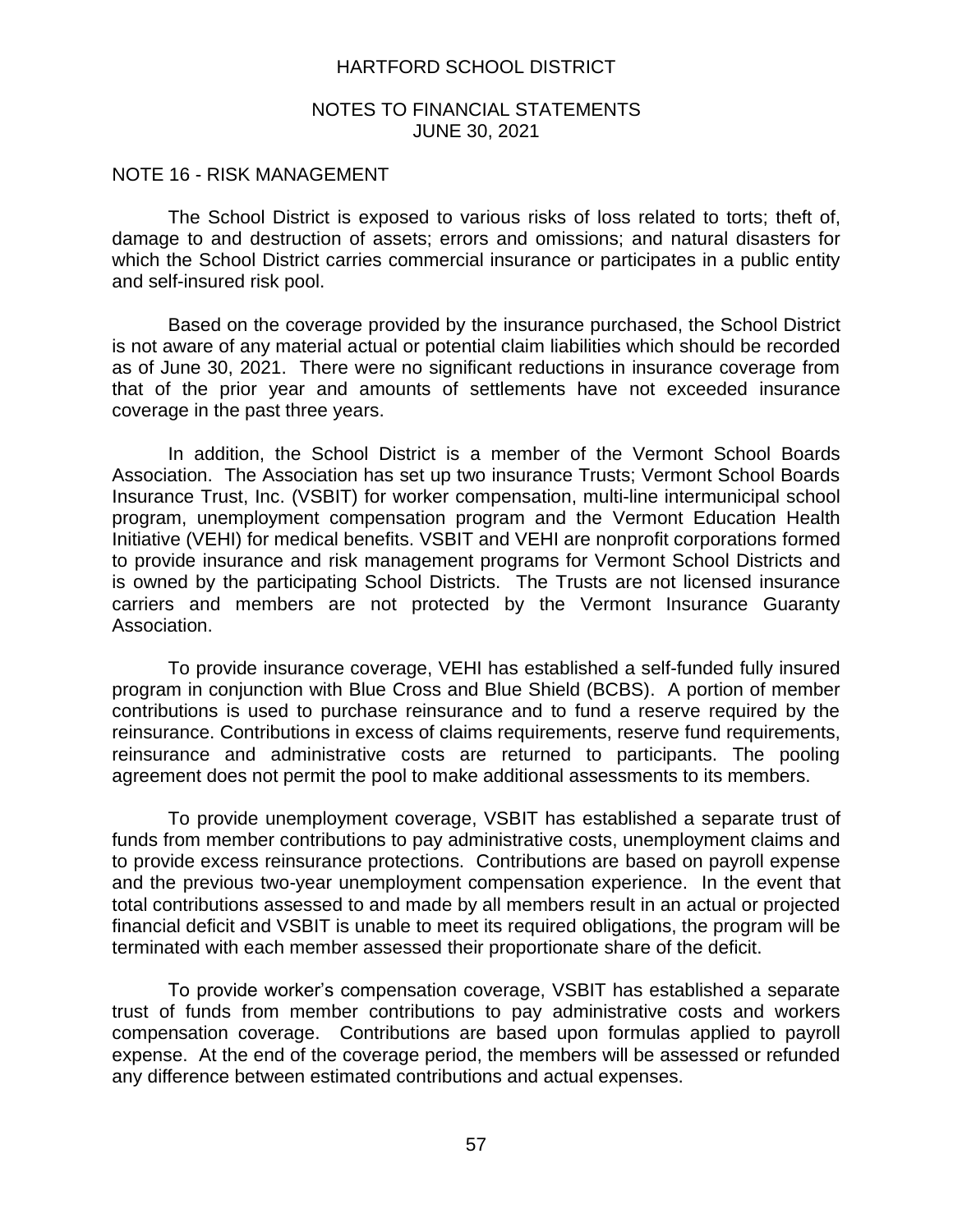#### NOTES TO FINANCIAL STATEMENTS JUNE 30, 2021

#### NOTE 16 - RISK MANAGEMENT (CONTINUED)

Multi-Line Intermunicipal School Program provides coverage for property; inland marine and boiler and machinery; crime; commercial general liability; automobile/garagekeepers and educators legal liability. Annual contributions are based upon appropriate rates applicable to each member; such rates are set based on recommendations of a qualified actuary, plus a proportionate share of all operational and administrative cost including excess reinsurance premiums incurred by the trust. In the event that total contributions assessed to and made by all members result in an actual or projected financial deficit and VSBIT is unable to meet its required obligations, the program will be terminated with each member assessed their proportionate share of the deficit.

#### NOTE 17 - CONTINGENCIES

With regard to pending legal claims or any unasserted claims, it is not feasible at this time to predict or determine their outcome. Management believes, however, that settlement amounts, if any, will not have a material adverse effect on the School District's financial position.

The School District participates in various intergovernmental grant programs which may be subject to future program compliance audits by the grantors or their representatives. Accordingly, the School District's compliance with applicable grant requirement may be established at some future date. The amount, if any, of any liabilities arising from the disallowance of expenditures or ineligibility of grant revenues cannot be determined at this time.

#### NOTE 18 - RESTATEMENTS

The financial statements as of July 1, 2020 have been restated for three separate items.

The net position of the governmental activities and the governmental funds have both been restated as of July 1, 2020 to account for the reclassification of funds from fiduciary to governmental as required by the implementation of GASB Statement No. 84, "Fiduciary Activities". The beginning governmental activities net position and the beginning special revenue funds were both restated by \$319,512.

The beginning fund balance of the general fund was restated by \$47,630 to correct certain general ledger balances.

The governmental activities beginning capital asset balances were restated to correct certain asset amounts and accumulated depreciation. The beginning balance of capital assets was restated by a decrease of \$117,068.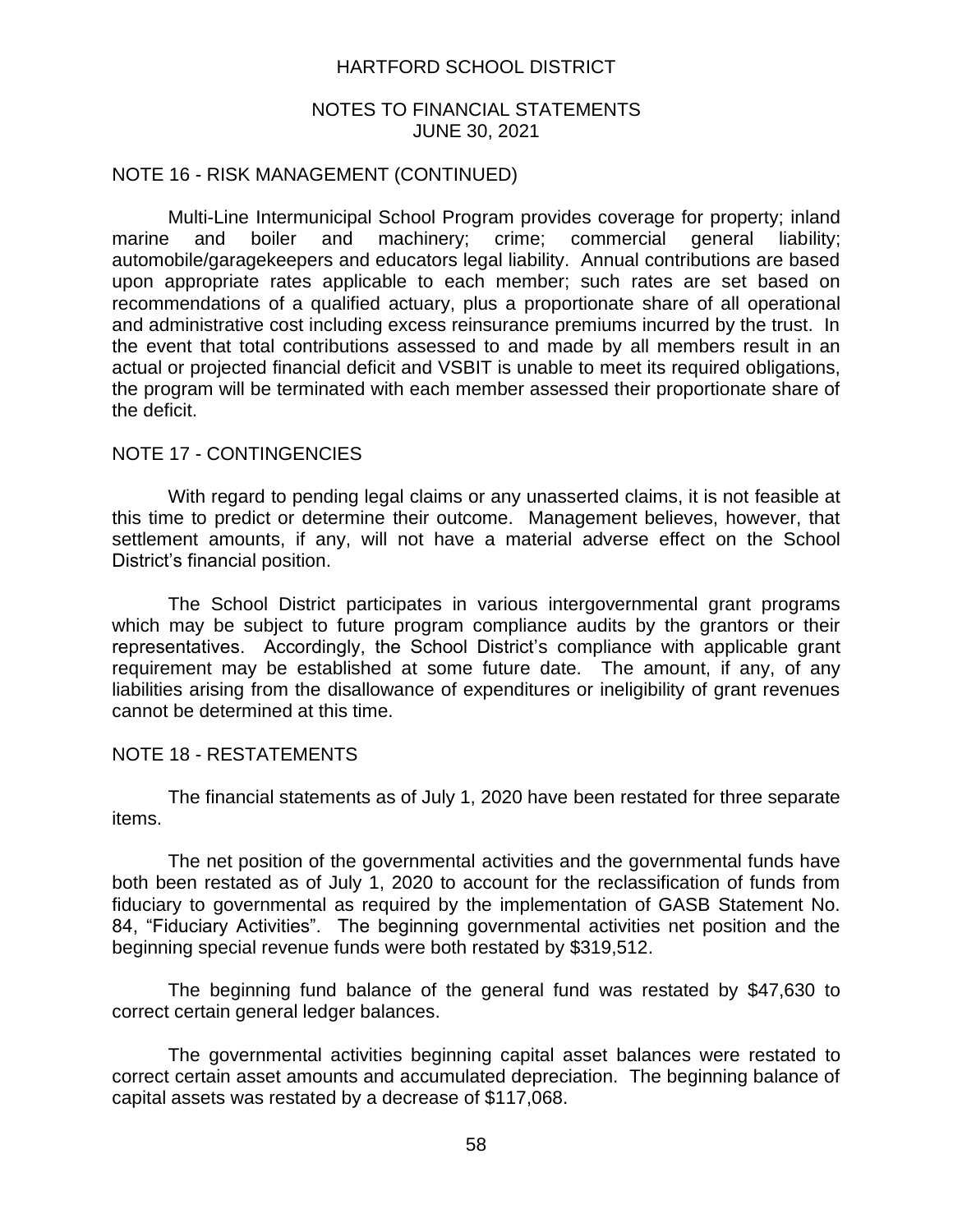### NOTES TO FINANCIAL STATEMENTS JUNE 30, 2021

# NOTE 18 - RESTATEMENTS (CONTINUED)

The resulting restatements increased governmental activities net position from \$14,858,786 to \$15,108,860, increased the general fund beginning fund balance from \$4,061,169 to \$4,108,799 and increased Local Funds total fund balance from \$0 to \$319,512.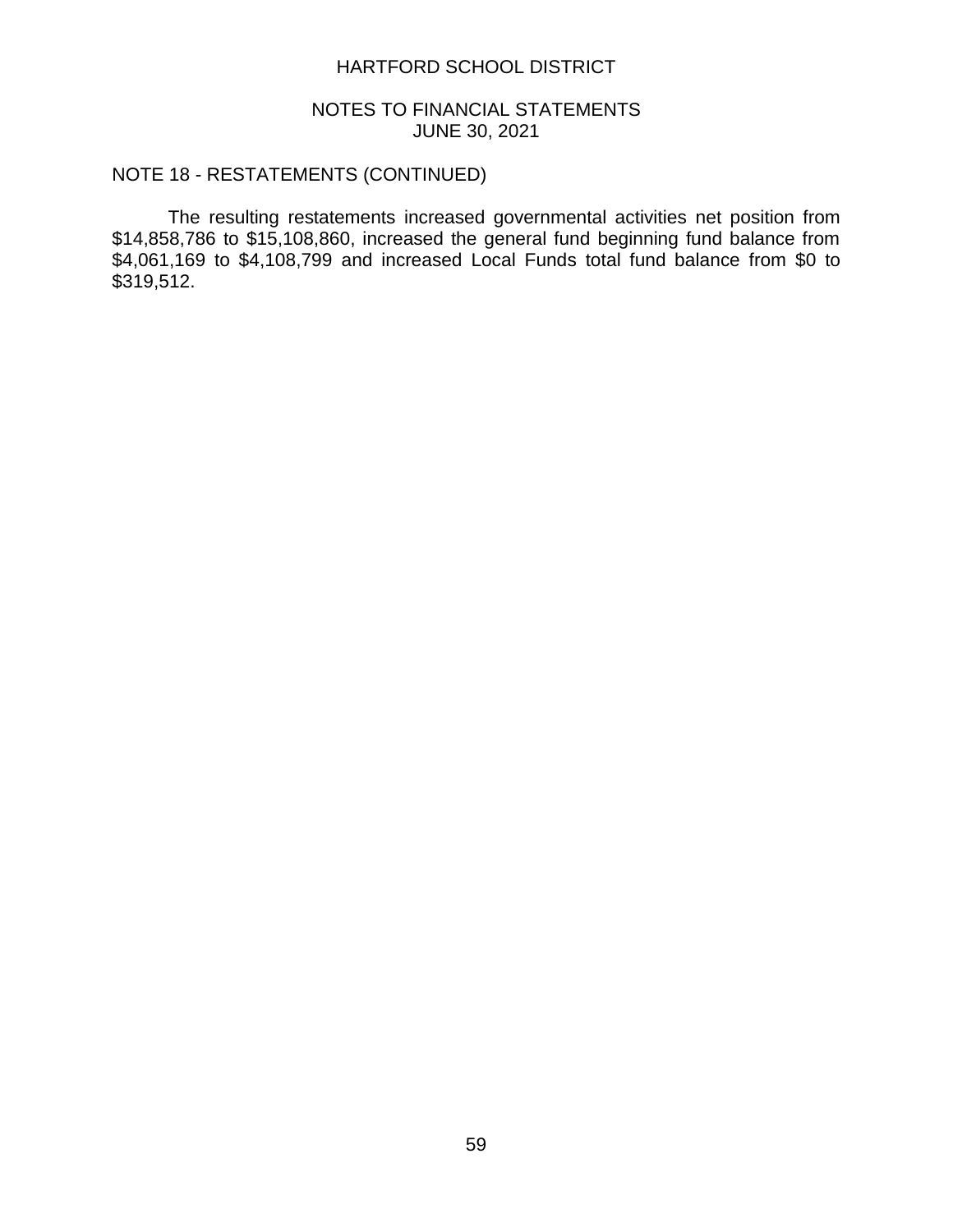## Required Supplementary Information

Required supplementary information includes financial information and disclosures that are required by the Governmental Accounting Standards Board but are not considered a part of the basic financial statements. Such information includes:

- Budgetary Comparison Schedule Budgetary Basis Budget and Actual General Fund
- **•** Schedule of Proportionate Share of the Net Pension Liability
- Schedule of Contributions Pensions
- Schedule of Changes in Net OPEB Liability
- Schedule of Changes in Net OPEB Liability and Related Ratios
- Schedule of Contributions OPEB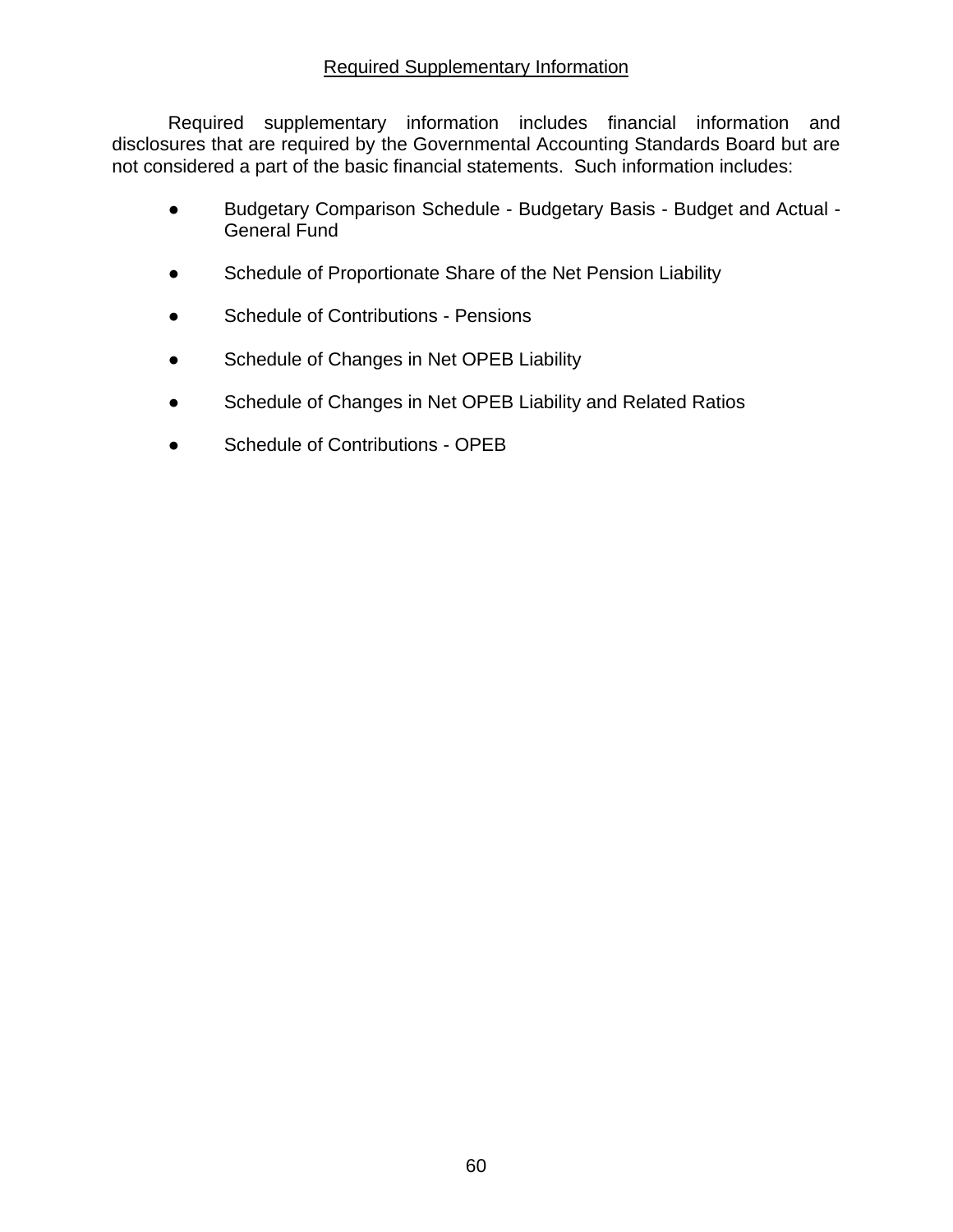# BUDGETARY COMPARISON SCHEDULE - BUDGETARY BASIS BUDGET AND ACTUAL - GENERAL FUND FOR THE YEAR ENDED JUNE 30, 2021

|                                                                                        | <b>Budgeted Amounts</b> |                 | Actual          | Variance<br>Positive |
|----------------------------------------------------------------------------------------|-------------------------|-----------------|-----------------|----------------------|
|                                                                                        | Original                | Final           | Amounts         | (Negative)           |
| Budgetary Fund Balance, July 1, Restated<br>Resources (Inflows):<br>Intergovernmental: | 4,108,799<br>\$         | 4,108,799<br>\$ | \$<br>4,108,799 | \$                   |
| State support                                                                          | 24,740,197              | 24,740,197      | 23,875,488      | (864, 709)           |
| Special education                                                                      | 3,547,000               | 3,547,000       | 3,075,900       | (471, 100)           |
| Other                                                                                  | 628,000                 | 628,000         | 1,050,822       | 422,822              |
| Charges for services                                                                   | 1,988,800               | 1,988,800       | 1,983,075       | (5, 725)             |
| Interest income                                                                        | 4,000                   | 4,000           | 12,044          | 8,044                |
| Miscellaneous                                                                          | 325,000                 | 325,000         | 83,366          | (241, 634)           |
| Amounts Available for Appropriation                                                    | 35,341,796              | 35,341,796      | 34,189,494      | (1, 152, 302)        |
| Charges to Appropriations (Outflows):<br>Current:                                      |                         |                 |                 |                      |
| Instructional program                                                                  | 18,603,859              | 18,603,859      | 17,037,154      | 1,566,705            |
| Instructional support                                                                  | 4,412,616               | 4,412,616       | 4,126,019       | 286,597              |
| Administration/other support                                                           | 2,694,018               | 2,694,018       | 2,780,903       | (86, 885)            |
| Operations and maintenance                                                             | 3,069,264               | 3,069,264       | 3,292,108       | (222, 844)           |
| Transportation                                                                         | 842,300                 | 842,300         | 828,929         | 13,371               |
| Food service                                                                           | 508,100                 | 508,100         | 563,042         | (54, 942)            |
| Capital outlay                                                                         | 77,040                  | 77,040          | 77,040          |                      |
| Debt service:                                                                          |                         |                 |                 |                      |
| Principal                                                                              | 615,850                 | 615,850         | 615,850         |                      |
| Interest                                                                               | 422,740                 | 422,740         | 287,355         | 135,385              |
| Transfers to other funds                                                               | 237,210                 | 237,210         |                 | 237,210              |
| <b>Total Charges to Appropriations</b>                                                 | 31,482,997              | 31,482,997      | 29,608,400      | 1,874,597            |
| Budgetary Fund Balance, June 30                                                        | 3,858,799               | 3,858,799<br>S  | \$<br>4,581,094 | \$<br>722,295        |
| Utilization of committed fund balance                                                  | \$<br>250,000           | 250,000<br>\$   | \$              | \$<br>(250,000)      |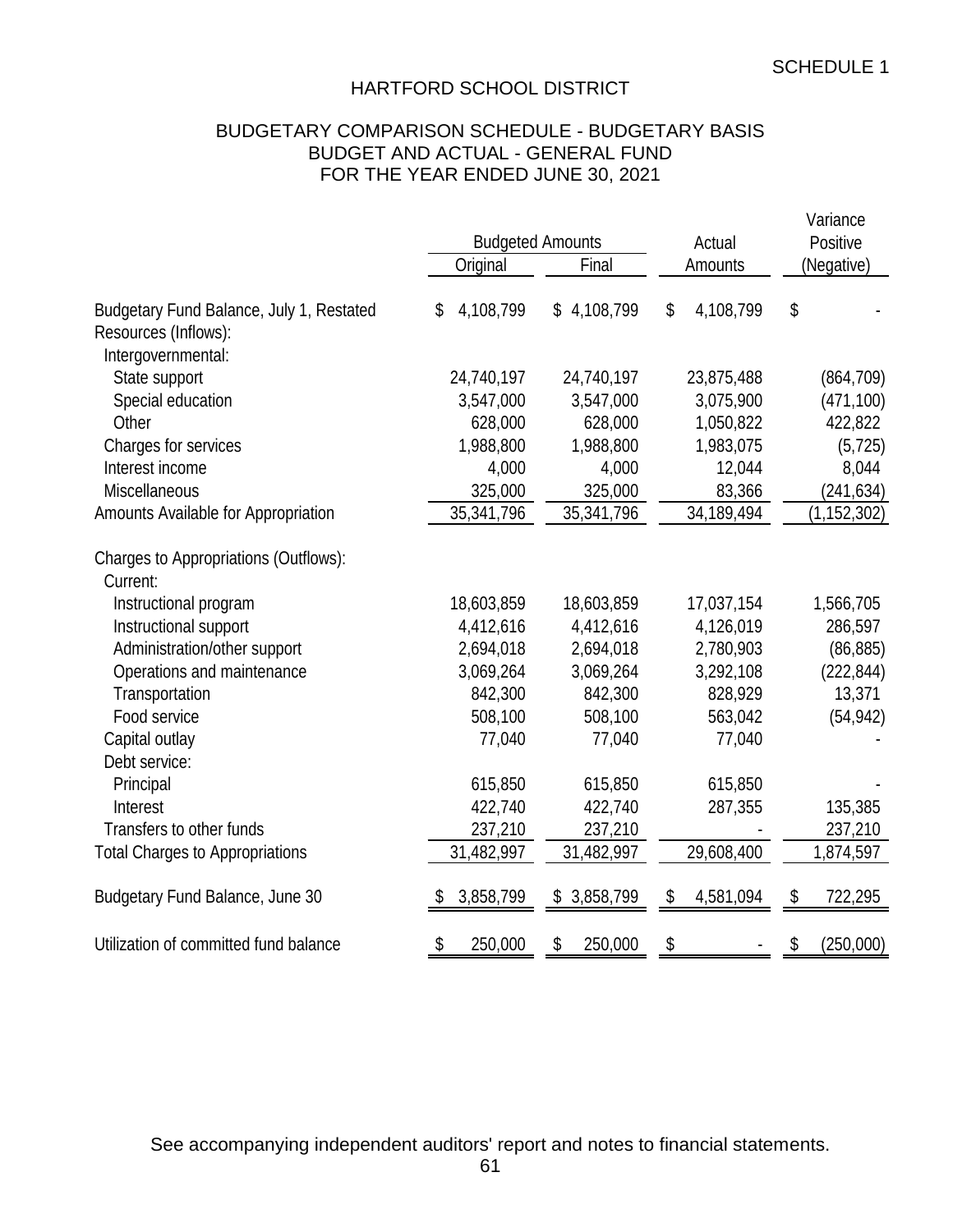## SCHEDULE OF PROPORTIONATE SHARE OF THE NET PENSION LIABILITY LAST 10 FISCAL YEARS\*

|                                                     | 2021                 | 2020             | 2019         | 2018             | 2017         | 2016                 | 2015             |
|-----------------------------------------------------|----------------------|------------------|--------------|------------------|--------------|----------------------|------------------|
| VSTRS:                                              |                      |                  |              |                  |              |                      |                  |
| Proportion of the net pension liability             | 2.21%                | 2.22%            | 2.24%        | 2.23%            | 2.28%        | 2.19%                | 2.23%            |
| School District's proportionate share of the        |                      |                  |              |                  |              |                      |                  |
| net pension liability                               | \$<br>$\blacksquare$ | \$<br>$\sim$     | \$<br>$\sim$ | \$<br>$\sim$     | \$<br>$\sim$ | \$<br>$\blacksquare$ | \$               |
| State's proportionate share of the net pension      |                      |                  |              |                  |              |                      |                  |
| liability associated with the School District       | 43,024,798           | \$34,636,290     | \$33,843,412 | \$33,102,702     | \$29,859,860 | \$26,034,221         | \$21,407,501     |
| Total                                               | 43,024,798           | \$34,636,290     | \$33,843,412 | \$33,102,702     | \$29,859,860 | \$26,034,221         | \$21,407,501     |
| Covered payroll                                     | \$15,770,842         | \$<br>15,250,144 | \$15,144,796 | \$<br>14,756,056 | \$14,771,137 | \$<br>12,237,203     | \$<br>12,661,224 |
| Proportionate share of the net pension              |                      |                  |              |                  |              |                      |                  |
| liability as a percentage of its covered<br>payroll | 0.00%                | 0.00%            | 0.00%        | 0.00%            | 0.00%        | 0.00%                | $0.00\%$         |
| Plan fiduciary net position as a percentage         |                      |                  |              |                  |              |                      |                  |
| of the total pension liability                      | 50.00%               | 54.96%           | 54.81%       | 53.98%           | 55.31%       | 58.22%               | 64.02%           |

\* The amounts presented for each fiscal year were determined as of June 30 and are for those years for which information is available.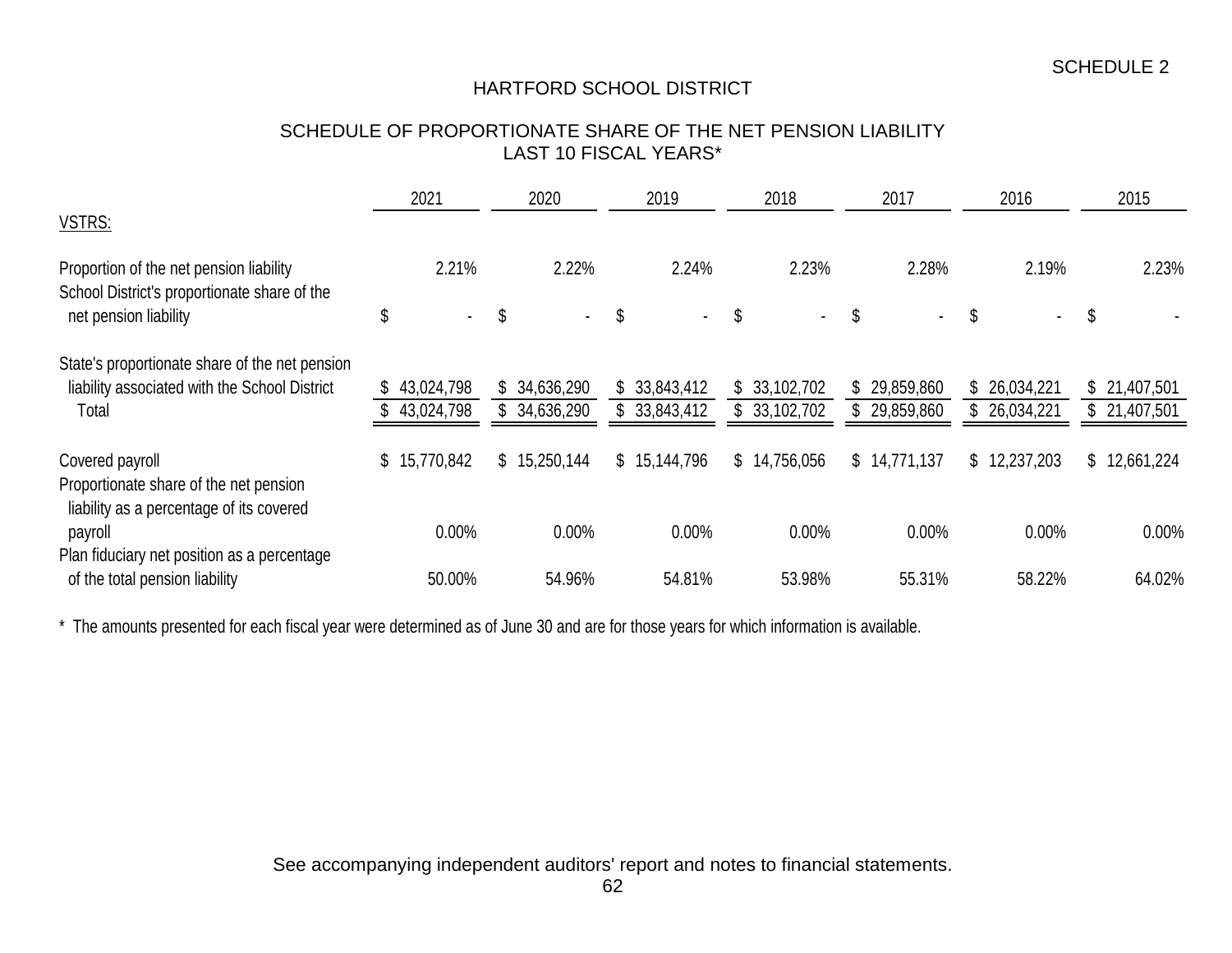## SCHEDULE OF CONTRIBUTIONS - PENSIONS LAST 10 FISCAL YEARS\*

|                                                                         | 2021                     | 2020         | 2019         | 2018                 | 2017         | 2016         | 2015         |
|-------------------------------------------------------------------------|--------------------------|--------------|--------------|----------------------|--------------|--------------|--------------|
| VSTRS:                                                                  |                          |              |              |                      |              |              |              |
| Contractually required contribution                                     | $\sim$                   | \$<br>$\sim$ | \$<br>$\sim$ | \$<br><b>Service</b> | ۰.           | $\sim$       | \$           |
| Contributions in relation to the contractually<br>required contribution | $\overline{\phantom{a}}$ |              |              |                      |              |              |              |
| Contribution deficiency (excess)                                        | $\sim$                   | $\sim$       | $\sim$       | $\sim$               | $\sim$       | $\sim$       |              |
| Covered payroll                                                         | \$16,126,695             | \$15,770,842 | \$15,250,144 | \$15,144,796         | \$14,756,056 | \$14,771,137 | \$12,237,203 |
| Contributions as a percentage of covered<br>payroll                     | 0.00%                    | 0.00%        | 0.00%        | 0.00%                | 0.00%        | 0.00%        | 0.00%        |

\* The amounts presented for each fiscal year are for those years for which information is available.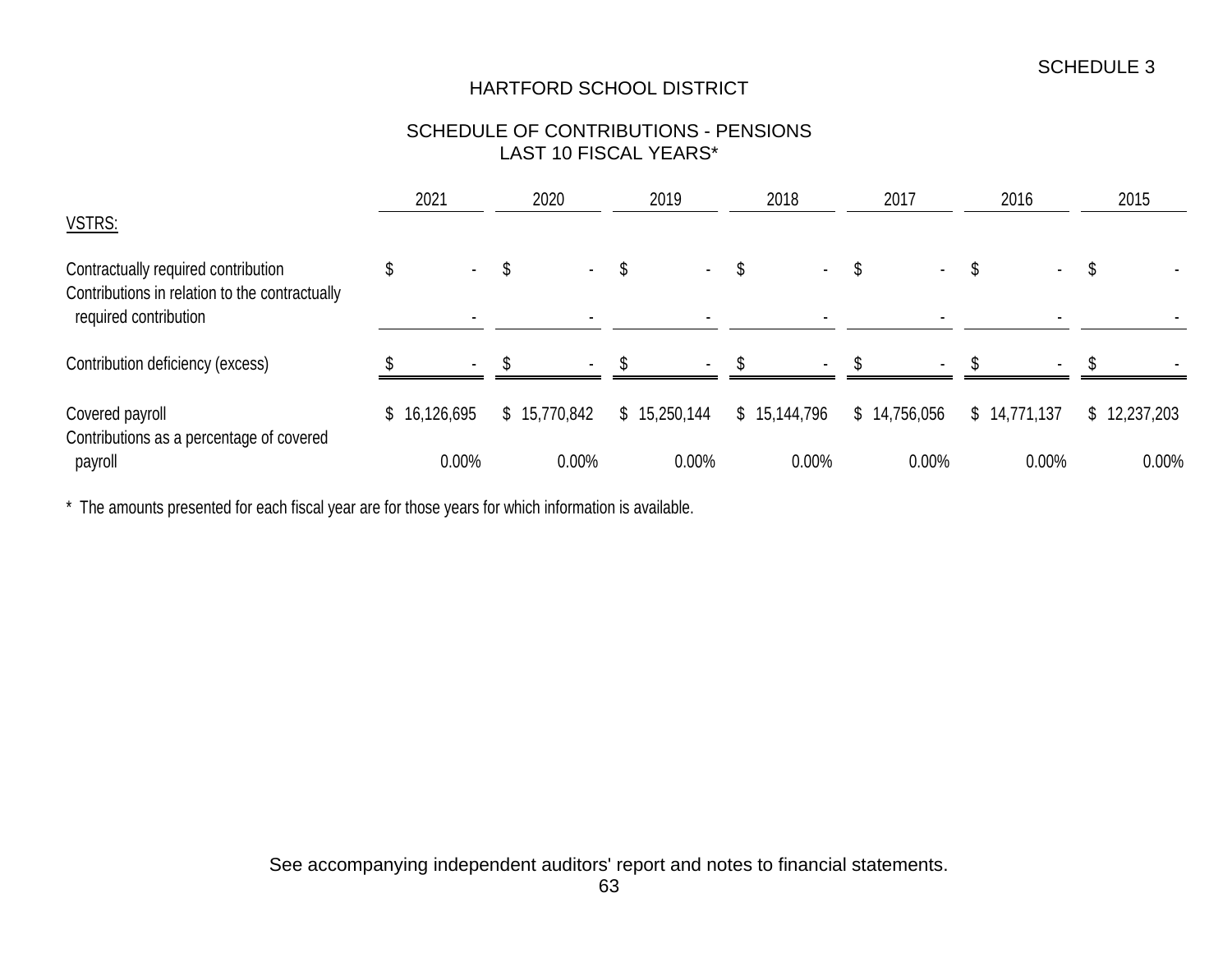# SCHEDULE OF CHANGES IN NET OPEB LIABILITY LAST 10 FISCAL YEARS\*

### Increase (Decrease)

|                                                    |    | Net OPEB<br>Liability<br>(a) | Plan<br>Fiduciary<br><b>Net Position</b><br>(b) | Net OPEB<br>Liability<br>(a) - (b) |           |  |
|----------------------------------------------------|----|------------------------------|-------------------------------------------------|------------------------------------|-----------|--|
| Balances at 7/1/20 (Reporting June 30, 2019)       | \$ | 911,405                      | \$                                              | \$                                 | 911,405   |  |
| Changes for the year:                              |    |                              |                                                 |                                    |           |  |
| Service cost                                       |    | 16,468                       |                                                 |                                    | 16,468    |  |
| Interest                                           |    | 29,592                       |                                                 |                                    | 29,592    |  |
| Changes of benefits                                |    |                              |                                                 |                                    |           |  |
| Differences between expected and actual experience |    |                              |                                                 |                                    |           |  |
| Changes of assumptions                             |    | 23,612                       |                                                 |                                    | 23,612    |  |
| Contributions - employer                           |    |                              | 164,777                                         |                                    | (164,777) |  |
| Contributions - member                             |    |                              |                                                 |                                    |           |  |
| Net investment income                              |    |                              |                                                 |                                    |           |  |
| Benefit payments                                   |    | (164, 777)                   | (164, 777)                                      |                                    |           |  |
| Administrative expense                             |    |                              |                                                 |                                    |           |  |
| Net changes                                        |    | (95, 105)                    |                                                 |                                    | (95, 105) |  |
| Balances at 6/30/21 (Reporting June 30, 2020)      |    | 816,300                      | \$                                              |                                    | 816,300   |  |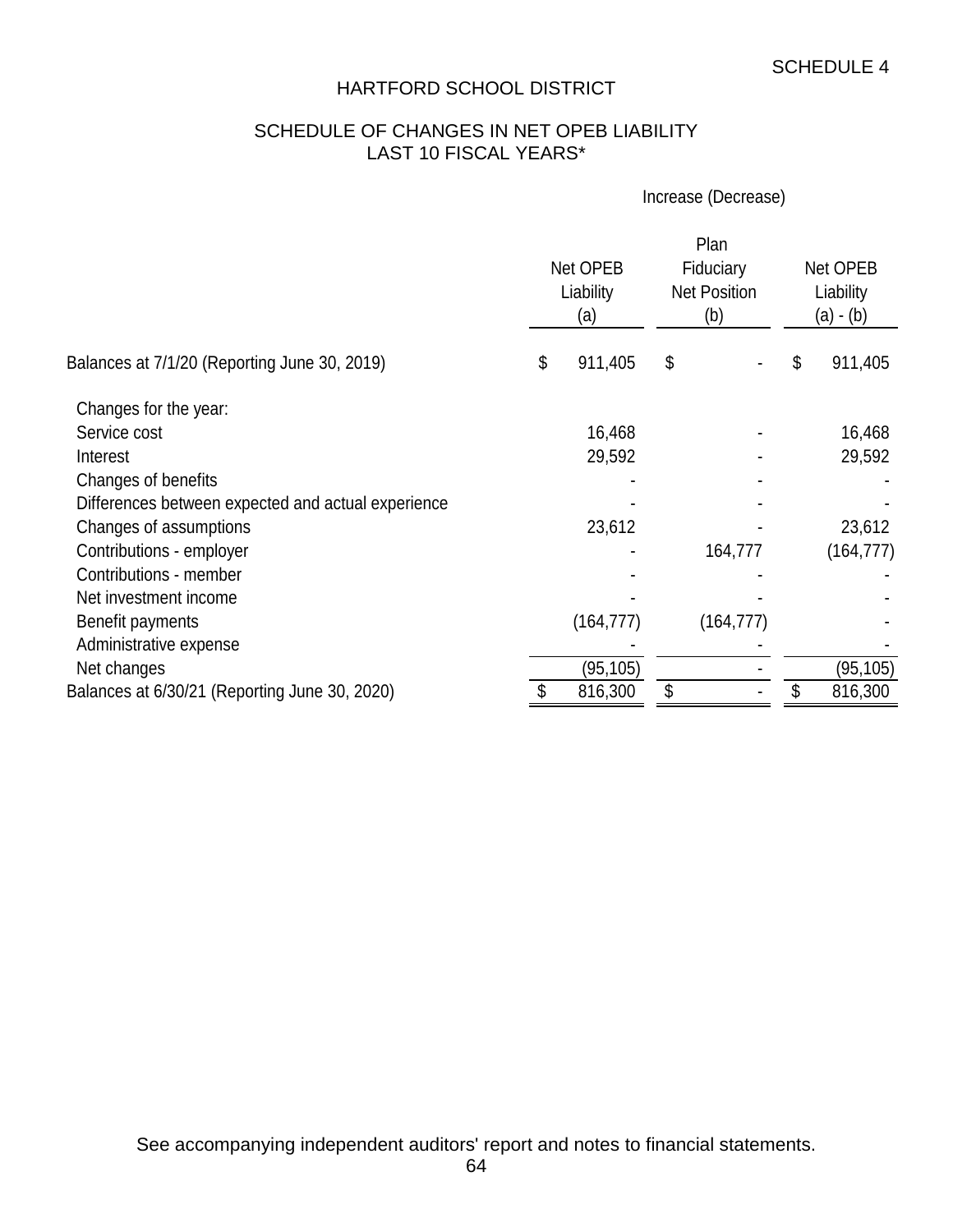## SCHEDULE OF CHANGES IN NET OPEB LIABILITY AND RELATED RATIOS LAST 10 FISCAL YEARS\*

|                                                                            |    | 2021       |                | 2020         |                | 2019         | 2018            |
|----------------------------------------------------------------------------|----|------------|----------------|--------------|----------------|--------------|-----------------|
| <b>Total OPEB liability</b>                                                |    |            |                |              |                |              |                 |
| Service cost (BOY)                                                         | \$ | 16,468     | \$             | 19,066       | \$             | 18,421       | \$<br>17,784    |
| Interest (includes interest on service cost)                               |    | 29,592     |                | 37,144       |                | 37,504       | 35,935          |
| Changes of benefit terms                                                   |    |            |                |              |                |              |                 |
| Differences between expected and actual experience                         |    |            |                | (80, 163)    |                |              | 216,859         |
| Changes of assumptions                                                     |    | 23,612     |                | 77,025       |                | (5,985)      | (9, 427)        |
| Benefit payments, including refunds of member contributions                |    | (164, 777) |                | (164, 777)   |                | (148, 865)   | (142, 876)      |
| Net change in total OPEB liability                                         | \$ | (95, 105)  | $\mathfrak{P}$ | (111, 705)   | $\mathfrak{S}$ | (98, 925)    | \$<br>118,275   |
| Total OPEB liability - beginning                                           | \$ | 911,405    | \$             | 1,023,110    | \$             | 1,122,035    | \$<br>1,003,760 |
| Total OPEB liability - ending                                              | \$ | 816,300    | \$             | 911,405      | \$             | 1,023,110    | \$<br>1,122,035 |
| Plan fiduciary net position                                                |    |            |                |              |                |              |                 |
| Contributions - employer                                                   |    | 164,777    |                | 164,777      |                | 148,865      | 142,876         |
| Contributions - member                                                     |    |            |                |              |                |              |                 |
| Net investment income                                                      |    |            |                |              |                |              |                 |
| Benefit payments, including refunds of member contributions                |    | (164, 777) |                | (164, 777)   |                | (148, 865)   | (142, 876)      |
| Administrative expense                                                     |    |            |                |              |                |              |                 |
| Net change in fiduciary net position                                       |    |            |                |              |                |              |                 |
| Plan fiduciary net position - beginning                                    | S  |            |                |              |                |              |                 |
| Plan fiduciary net position - ending                                       |    |            |                |              |                |              |                 |
| Net OPEB liability - ending                                                | \$ | 816,300    | \$             | 911,405      | \$             | 1,023,110    | \$<br>1,003,760 |
| Plan fiduciary net position as a percentage of the total OPEB<br>liability |    |            |                |              |                |              |                 |
| Covered payroll                                                            | \$ | 15,803,120 |                | \$15,803,120 |                | \$16,780,768 | \$14,807,919    |
| Net OPEB liability as a percentage of covered payroll                      |    | 5.17%      |                | 5.77%        |                | 6.10%        | 6.8%            |

\* The amounts presented for each fiscal year are for those years for which information is available.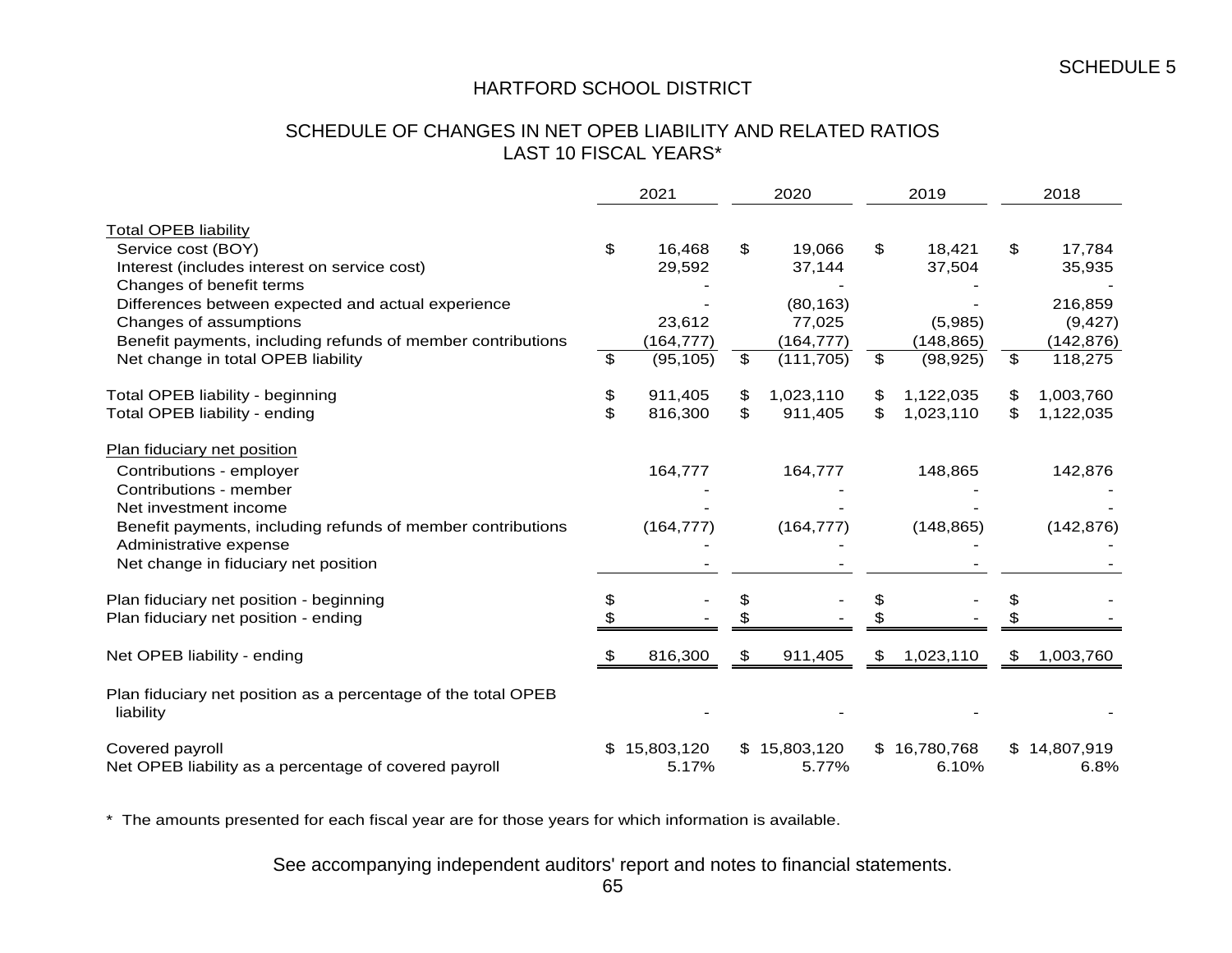## SCHEDULE OF CONTRIBUTIONS - OPEB LAST 10 FISCAL YEARS\*

|                                                                                       | 2021                                          | 2020                                   |   | 2019                                    | 2018                        |  |
|---------------------------------------------------------------------------------------|-----------------------------------------------|----------------------------------------|---|-----------------------------------------|-----------------------------|--|
| <b>Employer contributions</b><br>Benefit payments<br>Contribution deficiency (excess) | \$<br>164,777<br>(164, 777)<br>$\blacksquare$ | 164,777<br>(164,777)<br>$\blacksquare$ | S | 148,865<br>(148, 865)<br>$\blacksquare$ | \$<br>142,876<br>(142, 876) |  |
| Covered payroll                                                                       | \$15,803,120                                  | \$15,803,120                           |   | \$16,780,768                            | \$14,807,919                |  |
| Contributions as a percentage of covered payroll                                      | 0.00%                                         | 0.00%                                  |   | $0.00\%$                                | 0.00%                       |  |
|                                                                                       |                                               |                                        |   |                                         | 0.00%                       |  |

\* The amounts presented for each fiscal year are for those years for which information is available.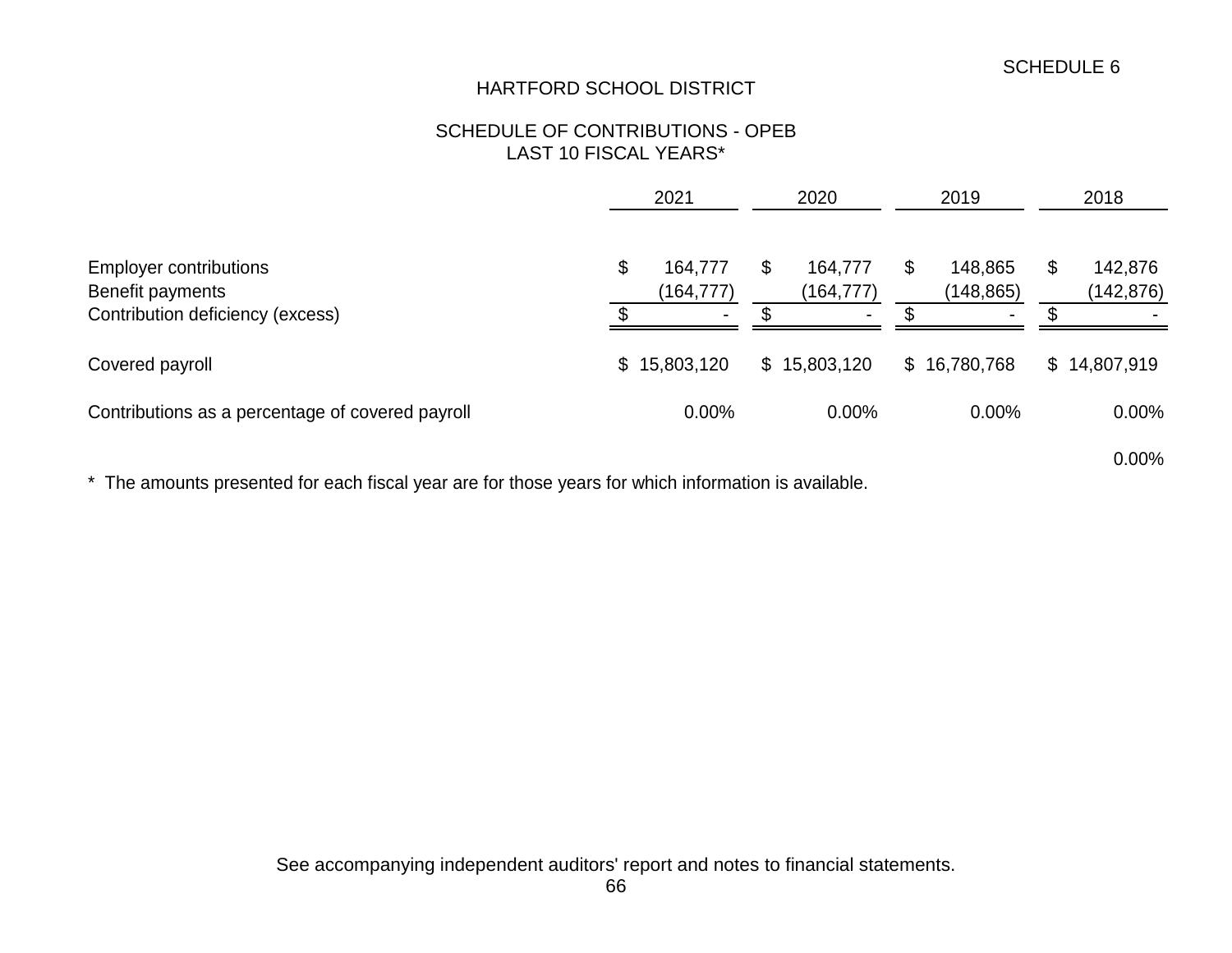## NOTES TO REQUIRED SUPPLEMENTARY INFORMATION JUNE 30, 2021

## **Changes of Assumptions**

## VSTRS Pension Plan:

- The investment return assumption was lowered from 7.50% to 7.00%.
- The inflation assumption was lowered from 2.50% to 2.30%.
- The COLA assumption was lowered from 2.55% to 2.40% for Group A members and from 1.40% to 1.35% for Group C members.
- The mortality assumptions were updated as follows with generational projection using scale MP-2019:
	- Pre-Retirement: PubT-2010 Teacher Employee Table.
	- Healthy Post-Retirement Retirees: PubT-2010 Teacher Healthy Retiree Table.
	- Healthy Post-Retirement Beneficiaries: 109% of the Pub-2010 Contingent Survivor Table.
	- Disabled Retirees: PubNS-2010 Non-Safety Disabled Retiree Mortality Table.
- There were minor increases to the merit and seniority (and productivity) portion of individual salary increases for members between age 20-59 and minor decreases for members age 60 and older plus the revised inflation assumption.
- The active retirement assumptions were updated as follows:
	- For Group A and Group C-Grandfathered: One set of age-based rates for members eligible for unreduced benefits and one set of age-based rates for all other members.
	- For Group C-Non-grandfathered: A rate of 30% for members during the first year of unreduced eligibility, one set of age-based rates for members after the first year of unreduced eligibility and one set of age-based rates for all members.
- The inactive retirement assumptions were updated as follows:
	- For Group A and Group C-Grandfathered: Add a rate of 10% from ERA for each year until NRA, then 100% at NRA.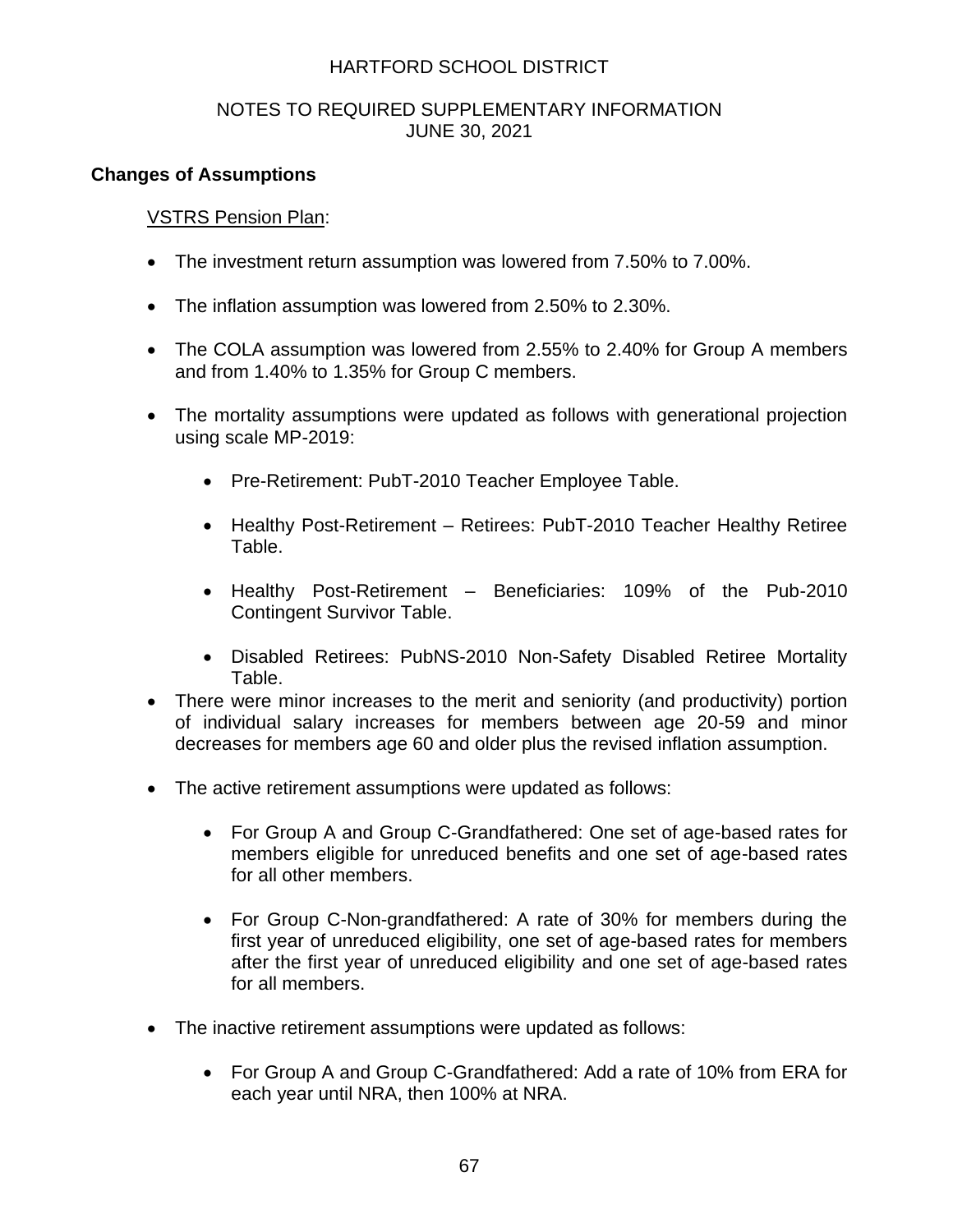## NOTES TO REQUIRED SUPPLEMENTARY INFORMATION (CONTINUED) JUNE 30, 2021

- Group C-Nongrandfathered: A rate of 50% from age 62-69, then 100% at age 70.
- The liability load of accumulated contributions for Inactive Members was removed. Liabilities for Inactive Members are now based on 100% of the accumulated contributions. Inactive members who are vested immediately become Deferred Members and the liabilities for all Deferred members are based on accrued benefit.
- There were major reductions to all rates of termination.
- The disability retirement rates were increased by 5% for females and decreased by 10% for males.

## VSTRS OPEB Plan:

The discount rate was decreased from 3.50% to 2.21%.

The excise tax was repealed on December 20, 2020.

The per capita valuation-year claims and retiree contribution rates were updated.

The assumed health trend rates were modified.

The assumed salary scale, mortality rates, disability rates, withdrawal rates and retirement rates were modified.

The percentage of terminated vested participants who are eligible for a subsidy assumed to elect coverage was decreased from 60% to 50%.

The percentage of current retirees who have not elected coverage and are eligible for a subsidy and have retired within the past year assumed to elect coverage was increased from 40% to 60%.

The percentage of future retirees who elect to continue their health coverage at retirement assumed to have an eligible spouse who also opts for health coverage was decreased from 60% to 40% for males and 50% to 25% for females.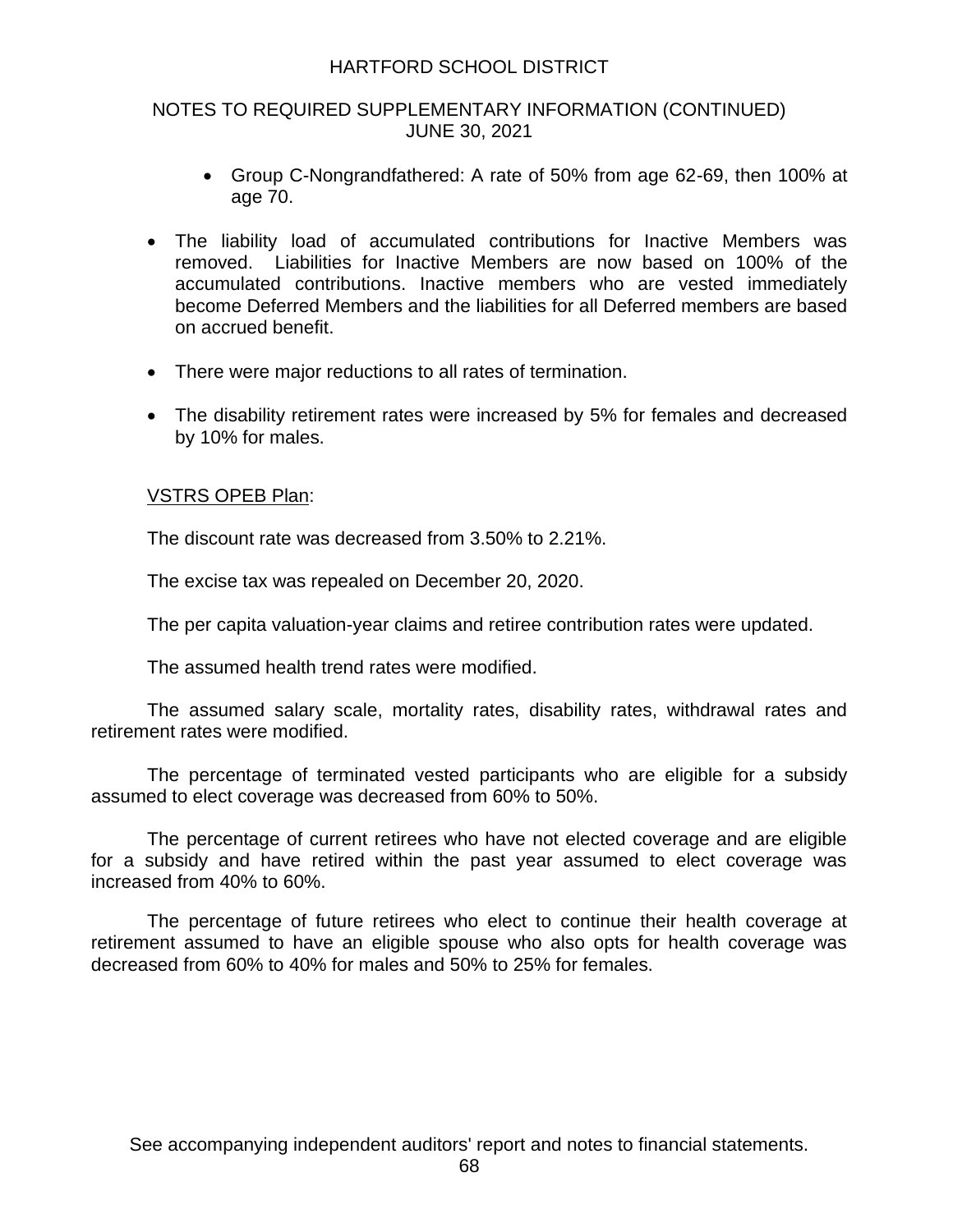## **Other Supplementary Information**

Other supplementary information includes financial statements and schedules not required by the Governmental Accounting Standards Board, nor a part of the basic financial statements, but are presented for purposes of additional analysis.

- Budgetary Comparison Schedule Budget and Actual General Fund **Revenues**
- Schedule of Departmental Operations General Fund
- Combining Schedule of Income and Expenses by Program Enterprise Funds - Collaborative Funds
- Combining Statement of Net Position Fiduciary Funds Custodial Funds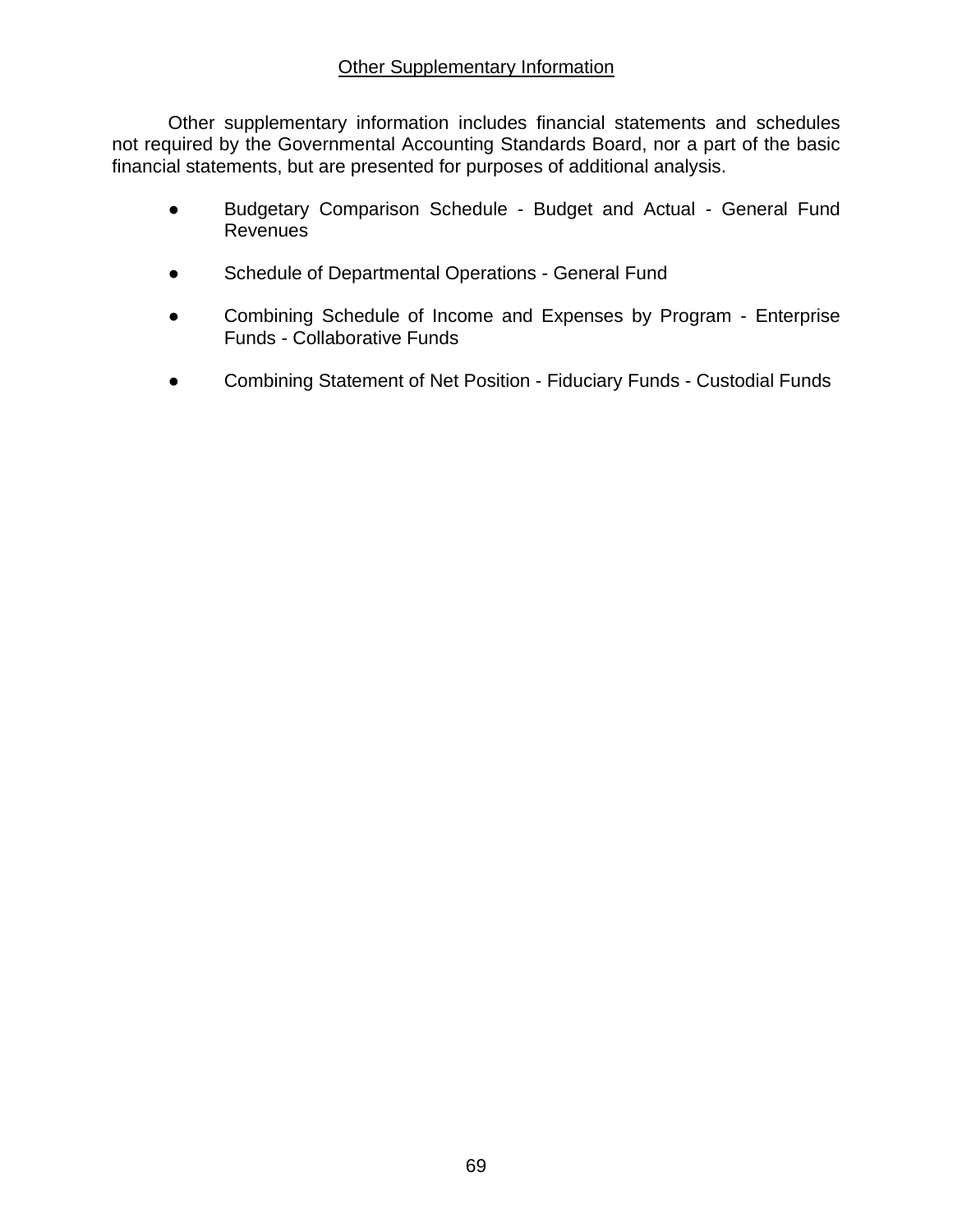## BUDGETARY COMPARISON SCHEDULE - BUDGETARY BASIS BUDGET AND ACTUAL - GENERAL FUND REVENUES FOR THE YEAR ENDED JUNE 30, 2021

|                                                                      | Original<br><b>Budget</b> | Final<br><b>Budget</b> |            | Actual<br>Amounts |            | Variance<br>Positive<br>(Negative) |               |
|----------------------------------------------------------------------|---------------------------|------------------------|------------|-------------------|------------|------------------------------------|---------------|
| Resources (Inflows):                                                 |                           |                        |            |                   |            |                                    |               |
| Intergovernmental revenues:<br><b>State Education Spending Grant</b> | \$<br>24,740,197          | \$                     | 24,740,197 | \$                | 23,875,488 | \$                                 | (864, 709)    |
| <b>Transportation Aid</b>                                            | 296,000                   |                        | 296,000    |                   | 291,647    |                                    | (4, 353)      |
| <b>Mainstream Block Grant</b>                                        | 524,000                   |                        | 524,000    |                   | 538,579    |                                    | 14,579        |
| <b>General SPED Reimbursement</b>                                    | 86,000                    |                        | 86,000     |                   | 93,951     |                                    | 7,951         |
| <b>Extraordinary Reimbursement</b>                                   | 26,000                    |                        | 26,000     |                   | 149,244    |                                    | 123,244       |
| <b>Intensive Reimbursement</b>                                       | 2,800,000                 |                        | 2,800,000  |                   | 2,176,969  |                                    | (623, 031)    |
| Erate                                                                |                           |                        |            |                   | 26,713     |                                    | 26,713        |
| <b>Essential Early Education</b>                                     | 111,000                   |                        | 111,000    |                   | 117,157    |                                    | 6,157         |
| <b>Food Service</b>                                                  | 314,000                   |                        | 314,000    |                   | 513,274    |                                    | 199,274       |
| Other                                                                | 18,000                    |                        | 18,000     |                   | 219,188    |                                    | 201,188       |
| Charges for services:                                                |                           |                        |            |                   |            |                                    |               |
| Tuition                                                              | 1,788,800                 |                        | 1,788,800  |                   | 1,968,691  |                                    | 179,891       |
| <b>Food Service</b>                                                  | 180,000                   |                        | 180,000    |                   | 3,765      |                                    | (176, 235)    |
| Other                                                                | 20,000                    |                        | 20,000     |                   | 10,619     |                                    | (9, 381)      |
| Interest Income                                                      | 4,000                     |                        | 4,000      |                   | 12,044     |                                    | 8,044         |
| Miscellaneous:                                                       |                           |                        |            |                   |            |                                    |               |
| Rental Income                                                        | 310,000                   |                        | 310,000    |                   |            |                                    | (310,000)     |
| <b>Other Receipts</b>                                                | 15,000                    |                        | 15,000     |                   | 83,366     |                                    | 68,366        |
| Amounts Available for Appropriation                                  | \$<br>31,232,997          | \$                     | 31,232,997 | \$                | 30,080,695 | \$                                 | (1, 152, 302) |

See accompanying independent auditors' report and notes to financial statements.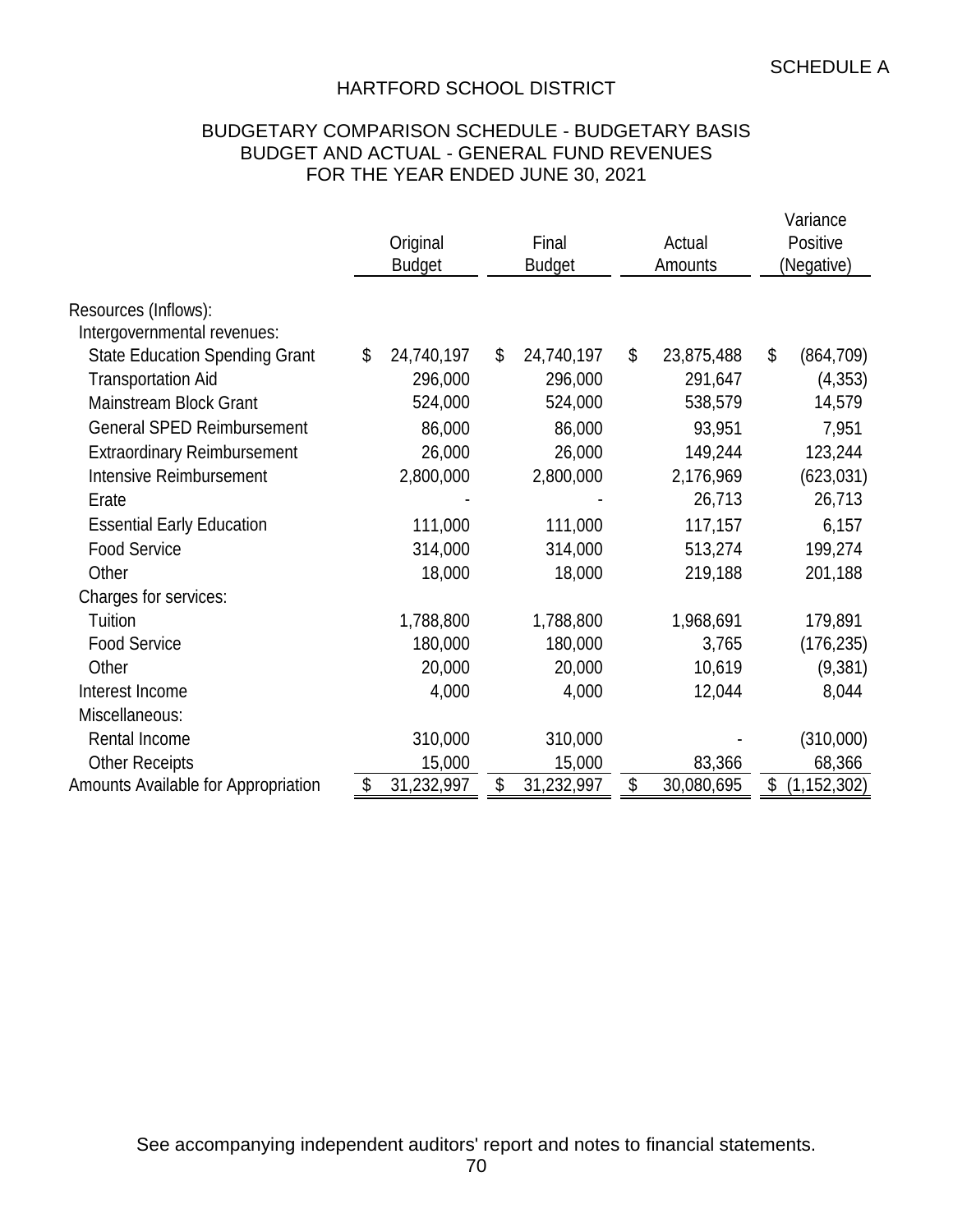# SCHEDULE OF DEPARTMENTAL OPERATIONS - GENERAL FUND FOR THE YEAR ENDED JUNE 30, 2021

|                               |                  |                   |                  | Variance        |
|-------------------------------|------------------|-------------------|------------------|-----------------|
|                               | Original         | Final             |                  | Positive        |
|                               | <b>Budget</b>    | <b>Budget</b>     | Actual           | (Negative)      |
| Instructional program:        |                  |                   |                  |                 |
| Regular education             | \$<br>13,013,906 | 13,013,906<br>\$. | 12,703,634<br>S  | \$<br>310,272   |
| Special education             | 4,746,514        | 4,746,514         | 3,469,239        | 1,277,275       |
| Athletics                     | 757,788          | 757,788           | 804,078          | (46, 290)       |
| Co-curricular                 | 85,651           | 85,651            | 60,203           | 25,448          |
|                               | 18,603,859       | 18,603,859        | 17,037,154       | 1,566,705       |
|                               |                  |                   |                  |                 |
| Instructional support:        |                  |                   |                  |                 |
| Guidance                      | 1,099,022        | 1,099,022         | 1,029,899        | 69,123          |
| School nurse                  | 537,088          | 537,088           | 459,715          | 77,373          |
| COVID salaries - nurse        |                  |                   | 133,884          | (133, 884)      |
| Psychological services        | 398,631          | 398,631           | 402,346          | (3,715)         |
| Speech and language           | 585,918          | 585,918           | 462,248          | 123,670         |
| Occupational therapy          | 266,024          | 266,024           | 229,798          | 36,226          |
| Physical therapy              | 132,705          | 132,705           | 104,493          | 28,212          |
| Curriculum development        | 312,863          | 312,863           | 304,223          | 8,640           |
| Library                       | 426,762          | 426,762           | 346,833          | 79,929          |
| Technology                    | 653,603          | 653,603           | 652,580          | 1,023           |
|                               | 4,412,616        | 4,412,616         | 4,126,019        | 286,597         |
| Administration/Other support: |                  |                   |                  |                 |
| School Board                  | 109,540          | 109,540           | 98,153           | 11,387          |
| Superintendent's office       | 545,122          | 545,122           | 585,109          | (39, 987)       |
| Principals                    | 1,307,545        | 1,307,545         | 1,227,400        | 80,145          |
| Special education support     | 193,251          | 193,251           |                  | 193,251         |
| <b>Fiscal services</b>        | 538,560          | 538,560           | 602,329          | (63, 769)       |
| Prior year expenses           |                  |                   | 267,912          | (267, 912)      |
|                               | 2,694,018        | 2,694,018         | 2,780,903        | (86, 885)       |
|                               |                  |                   |                  |                 |
| Operations and maintenance    | 3,069,264        | 3,069,264         | 3,292,108        | (222, 844)      |
| Transportation                | 842,300          | 842,300           | 828,929          | 13,371          |
|                               |                  |                   |                  |                 |
| Food service                  | 508,100          | 508,100           | 563,042          | (54, 942)       |
| Capital outlay                | 77,040           | 77,040            | 77,040           |                 |
|                               |                  |                   |                  |                 |
| Long-term debt -              |                  |                   |                  |                 |
| Principal                     | 615,850          | 615,850           | 615,850          |                 |
| Interest                      | 422,740          | 422,740           | 287,355          | 135,385         |
|                               | 1,038,590        | 1,038,590         | 903,205          | 135,385         |
| Transfers to other funds -    |                  |                   |                  |                 |
| Special revenue funds         | 237,210          | 237,210           |                  | 237,210         |
|                               | 237,210          | 237,210           |                  | 237,210         |
| TOTAL DEPARTMENTAL OPERATIONS | 31,482,997<br>\$ | \$ 31,482,997     | 29,608,400<br>\$ | 1,874,597<br>\$ |
|                               |                  |                   |                  |                 |

See accompanying independent auditors' report and notes to financial statements.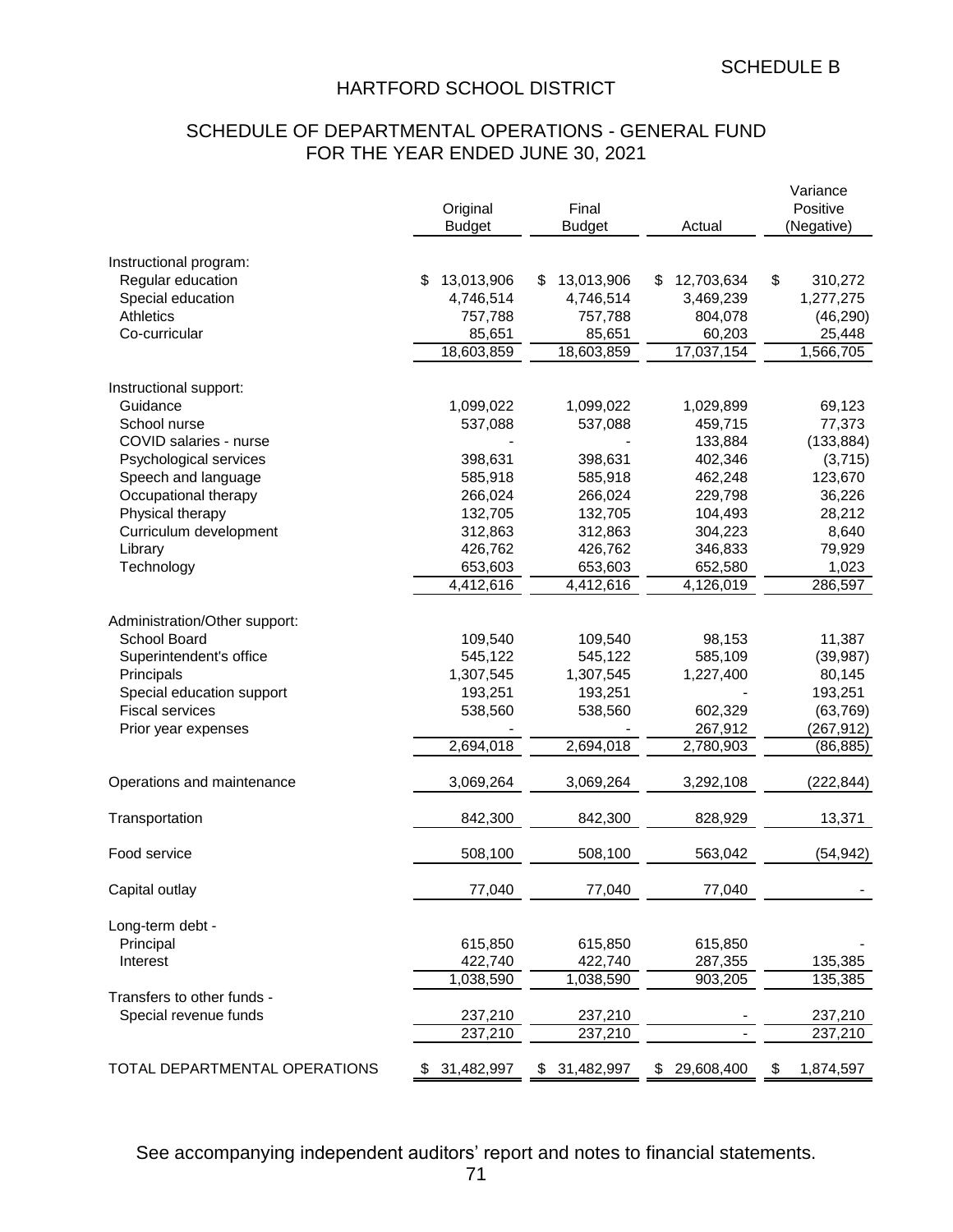### COMBINING SCHEDULE OF REVENUES AND EXPENSES BY PROGRAM ENTERPRISE FUNDS - COLLABORATIVE FUNDS FOR THE YEAR ENDED JUNE 30, 2021

|                                                   |               | <b>HARP</b>     |                         | <b>RRC</b>      |               | <b>RAP</b>     |               | <b>Project Search</b> |                | Total       |  |
|---------------------------------------------------|---------------|-----------------|-------------------------|-----------------|---------------|----------------|---------------|-----------------------|----------------|-------------|--|
|                                                   | <b>Budget</b> | Actual          | <b>Budget</b><br>Actual |                 | <b>Budget</b> | Actual         | <b>Budget</b> | Actual                | <b>Budget</b>  | Actual      |  |
| <b>OPERATING REVENUES</b><br>Charges for services | 1,206,466     | 1,072,741<br>\$ | \$1<br>,258,204         | \$<br>1,123,757 | \$1,333,406   | 1,465,439<br>ა | 143,465<br>\$ | 132,100<br>\$         | S<br>3,941,541 | \$3,794,037 |  |
| <b>TOTAL OPERATING REVENUES</b>                   | 1,206,466     | 1,072,741       | ,258,204                | 123,757         | 1,333,406     | 1,465,439      | 143,465       | 132,100               | 3,941,541      | 3,794,037   |  |
| <b>OPERATING EXPENSES</b>                         |               |                 |                         |                 |               |                |               |                       |                |             |  |
| Instructional program                             | 838,309       | 803,458         | 806,495                 | 667,022         | 743,589       | 758,206        | 77,125        | 77,478                | 2,465,518      | 2,306,164   |  |
| Instructional support                             | 175,025       | 163,596         | 261,148                 | 273,410         | 228,727       | 389,208        | 61,785        | 50,067                | 726,685        | 876,281     |  |
| Administration/other support                      | 44,533        | 44,533          | 69,600                  | 69,600          | 57,369        | 48,603         | 4,555         | 4,555                 | 176,057        | 167,291     |  |
| Operations and maintenance                        | 139,599       | 60,531          | 93,561                  | 93,561          | 289,721       | 269,422        |               |                       | 522,881        | 423,514     |  |
| Transportation                                    | 9,000         | 623             | 27,400                  | 20,164          | 14,000        |                |               |                       | 50,400         | 20,787      |  |
| <b>TOTAL OPERATING EXPENSES</b>                   | 1,206,466     | 1,072,741       | 1,258,204               | 1,123,757       | 1,333,406     | 1,465,439      | 143,465       | 132,100               | 3,941,541      | 3,794,037   |  |
| <b>OPERATING INCOME (LOSS)</b>                    |               |                 |                         |                 |               |                |               |                       |                |             |  |

See accompanying independent auditors' report and notes to financial statements.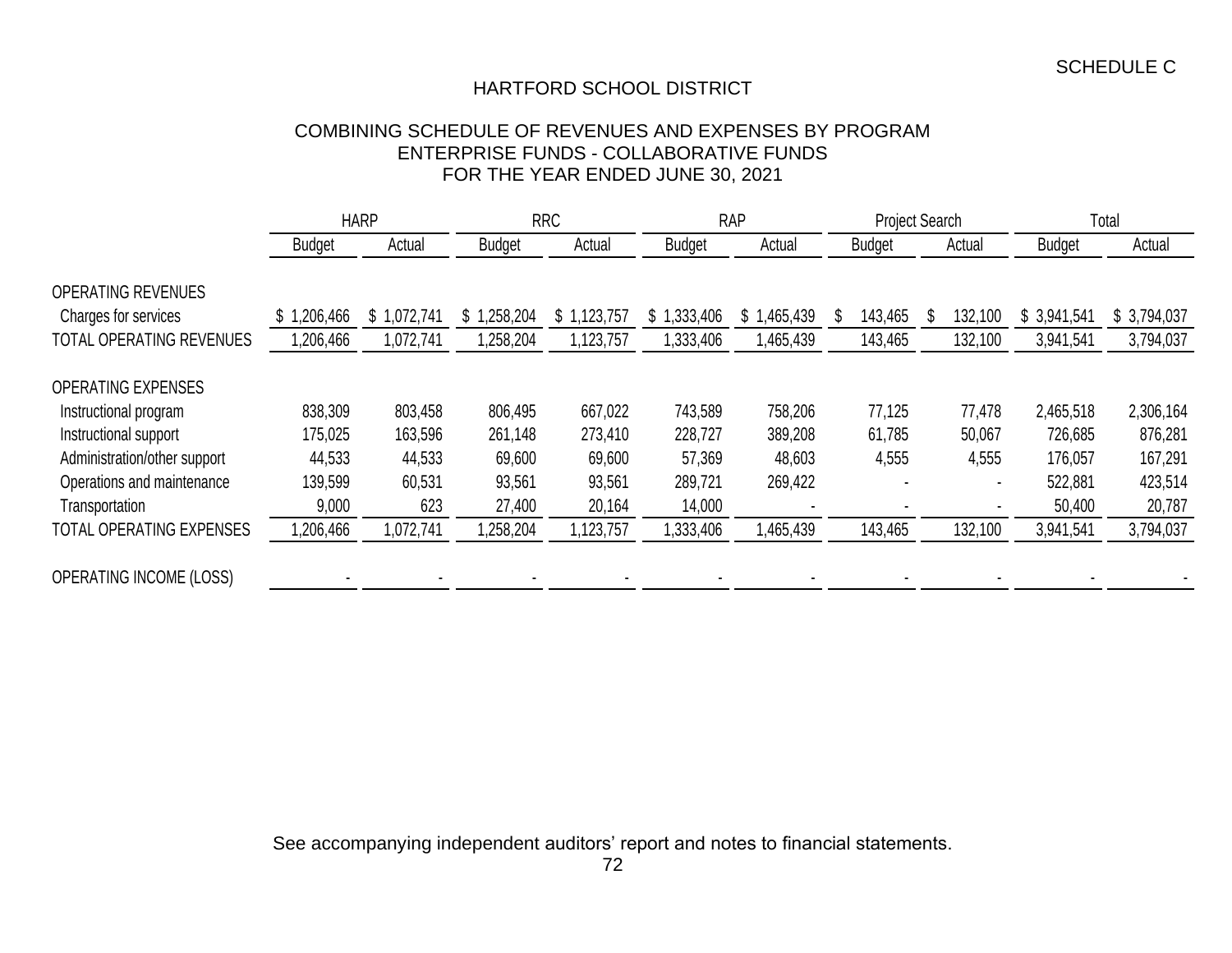## SCHEDULE OF EXPENDITURES OF FEDERAL AWARDS FOR THE YEAR ENDED JUNE 30, 2021

| <b>Federal Grantor</b><br>Pass-through Grantor<br>Program/Cluster Title                                                                                                                                                                                                                                      | Federal<br>AL<br>Number              | Pass-through<br>Grantor<br>Number                            | Federal<br>Expenditures | Expenditures<br>to<br>Subrecipients             |  |
|--------------------------------------------------------------------------------------------------------------------------------------------------------------------------------------------------------------------------------------------------------------------------------------------------------------|--------------------------------------|--------------------------------------------------------------|-------------------------|-------------------------------------------------|--|
| U.S. Department of Agriculture<br>Passed through State of Vermont - Agency of Education and<br><b>Cultural Services:</b>                                                                                                                                                                                     |                                      |                                                              |                         |                                                 |  |
| <b>Child Nutrition Cluster:</b><br>School Summer Food Service Program<br><b>Subtotal Child Nutrition Cluster</b>                                                                                                                                                                                             | 10.559                               | 4455T0932900                                                 | $\frac{1}{2}$           | 479,643<br>\$<br>479,643                        |  |
| Fresh Fruits and Vegetables Program                                                                                                                                                                                                                                                                          | 10.582                               | 4449T0932900                                                 |                         | 7,133                                           |  |
| Total U.S. Department of Agriculture                                                                                                                                                                                                                                                                         |                                      |                                                              |                         | 486,776                                         |  |
| U.S. Department of the Treasury<br>Passed through State of Vermont - Agency of Education and<br><b>Cultural Services:</b>                                                                                                                                                                                    |                                      |                                                              |                         |                                                 |  |
| <b>Coronavirus Relief Fund</b>                                                                                                                                                                                                                                                                               | 21.019                               | 4592T0932100                                                 |                         | 991,084                                         |  |
| Total U.S. Department of the Treasury                                                                                                                                                                                                                                                                        |                                      |                                                              |                         | 991,084                                         |  |
| U.S. Department of Education<br>Passed through State of Vermont - Agency of Education<br>and Cultural Services:                                                                                                                                                                                              |                                      |                                                              |                         |                                                 |  |
| Title I Grants to Local Educational Agencies                                                                                                                                                                                                                                                                 | 84.010                               | 4250T0931901                                                 |                         | 268,704                                         |  |
| Special Education Cluster (IDEA):<br>Special Education - Grants to States (IDEA, Part B)<br>Special Education - Grants to States (IDEA, Part B)<br>Special Education - Grants to States (IDEA, Part B)<br>Special Education - Preschool Grants (IDEA Preschool)<br>Subtotal Special Education Cluster (IDEA) | 84.027<br>84.027<br>84.027<br>84.173 | 4226T0932901<br>4226T0932901<br>4226T0932901<br>4228T0932901 | $\blacksquare$          | 412,259<br>16,175<br>76,496<br>4.386<br>509,316 |  |
| Career and Technical Education - Basic Grants to States                                                                                                                                                                                                                                                      | 84.048                               | 4318T0932901                                                 |                         | 117,765                                         |  |
| <b>Improving Teacher Quality State Grants</b>                                                                                                                                                                                                                                                                | 84.367                               | 4651T0932901                                                 |                         | 174,403                                         |  |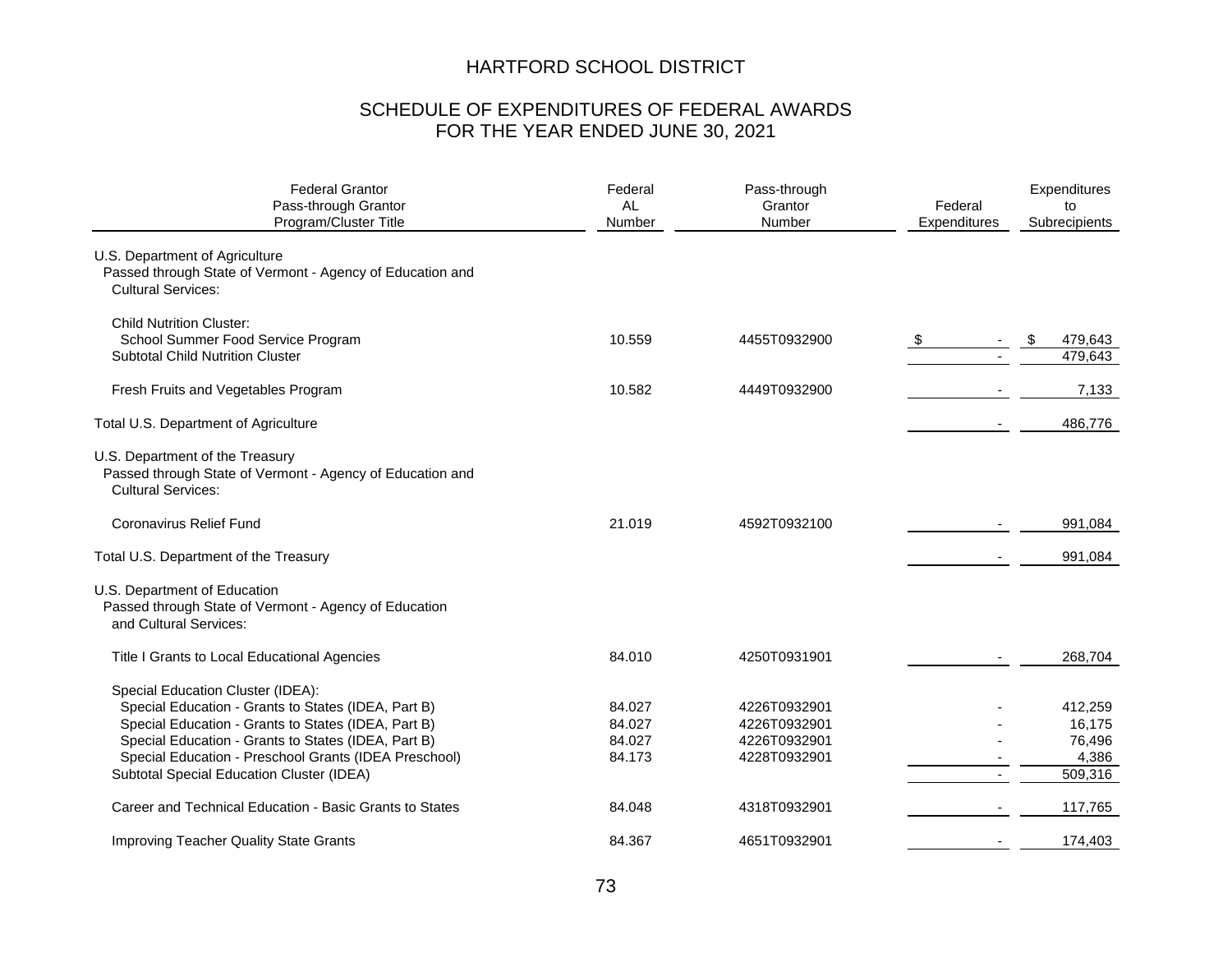## SCHEDULE OF EXPENDITURES OF FEDERAL AWARDS FOR THE YEAR ENDED JUNE 30, 2021

| <b>Federal Grantor</b><br>Pass-through Grantor<br>Program/Cluster Title                                                                                       | Federal<br>Pass-through<br>AL<br>Grantor<br>Number<br>Number |              | Federal<br><b>Expenditures</b> | <b>Expenditures</b><br>to<br>Subrecipients |  |
|---------------------------------------------------------------------------------------------------------------------------------------------------------------|--------------------------------------------------------------|--------------|--------------------------------|--------------------------------------------|--|
| Student Support and Academic Enrichment Program                                                                                                               | 84.424                                                       | 4570T0932901 |                                | 20,529                                     |  |
| Education Stabilization Fund under the Coronavirus Aid, Relief<br>and Economic Security Act<br>Education Stabilization Fund under the Coronavirus Aid, Relief | 84.425D                                                      | 4590T0932101 |                                | 179,599                                    |  |
| and Economic Security Act                                                                                                                                     | 84.425D                                                      | 4597T0932101 |                                | 54,617                                     |  |
| Education Stabilization Fund under the Coronavirus Aid, Relief<br>and Economic Security Act                                                                   | 84.425D                                                      | 4591T0932101 |                                | 137,740<br>371,956                         |  |
| Passed through State of New Hampshire - Department of Education:                                                                                              |                                                              |              |                                |                                            |  |
| Career and Technical Education - Basic Grants to States                                                                                                       | 84.048                                                       | N/A          |                                | 76,767                                     |  |
| <b>Total U.S. Department of Education</b>                                                                                                                     |                                                              |              |                                | 1,539,440                                  |  |
| TOTAL FEDERAL ASSISTANCE                                                                                                                                      |                                                              |              |                                | 3,017,300<br>S.                            |  |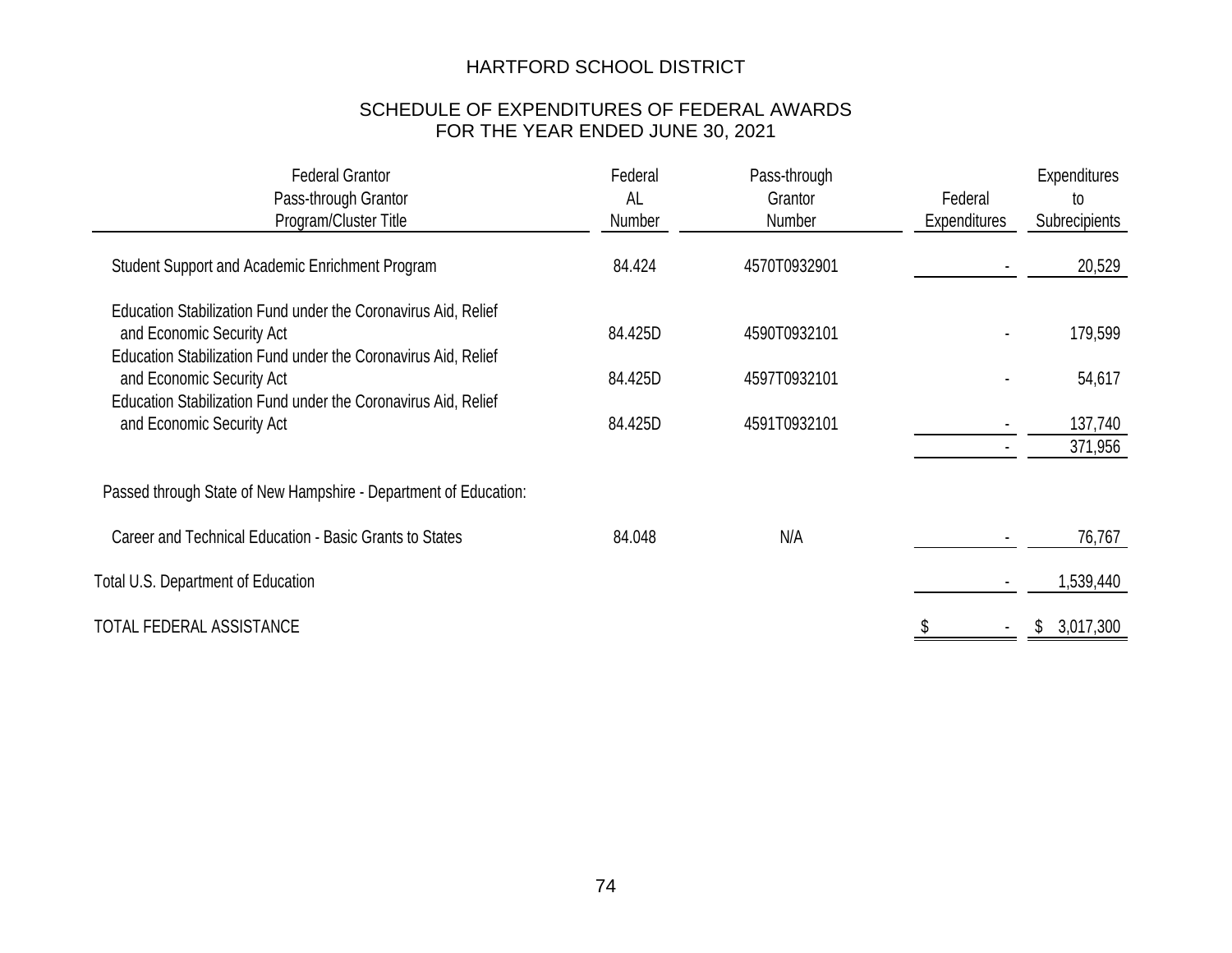## NOTES TO SCHEDULE OF EXPENDITURES OF FEDERAL AWARDS FOR THE YEAR ENDED JUNE 30, 2021

### 1. Basis of Presentation

The accompanying schedule of expenditures of federal awards (the Schedule) includes the federal award activity of the Hartford School District under programs of the federal government for the year ended June 30, 2021. The information in this Schedule is presented in accordance with the requirements of Title 2 U.S. *Code of Federal Regulations* Part 200, *Uniform Administrative Requirements, Cost Principles and Audit Requirements for Federal Awards* (Uniform Guidance). Because the Schedule presents only a selected portion of the operations of the Hartford School District, it is not intended to and does not present the financial position, changes in net position or cash flows of the Hartford School District.

- 2. Summary of Significant Accounting Policies
	- a. Expenditures reported on the Schedule are reported on the accrual basis of accounting. Such expenditures are recognized following the cost principles contained in the Uniform Guidance and/or OMB Circular A-87, *Cost Principles for State, Local and Indian Tribal Governments*, wherein certain types of expenditures are not allowable or are limited as to reimbursement.
	- b. The U.S. Department of Education (USED) has delegated to the State of Vermont Agency of Education the authority to issue indirect cost rates to all Local Education Agencies (LEAs) based on a plan approved by the USED. Therefore, the Hartford School District does not use the 10% de minimus indirect cost rate as allowed under the Uniform Guidance.
- 3. Noncash Awards

The Hartford School District reports U.S. Department of Agriculture (USDA) Foods consumed on the Schedule at the fair value [or entitlement value]. The State of Vermont allocated USDA Foods to the respective program(s) that benefitted from the use of those USDA Foods.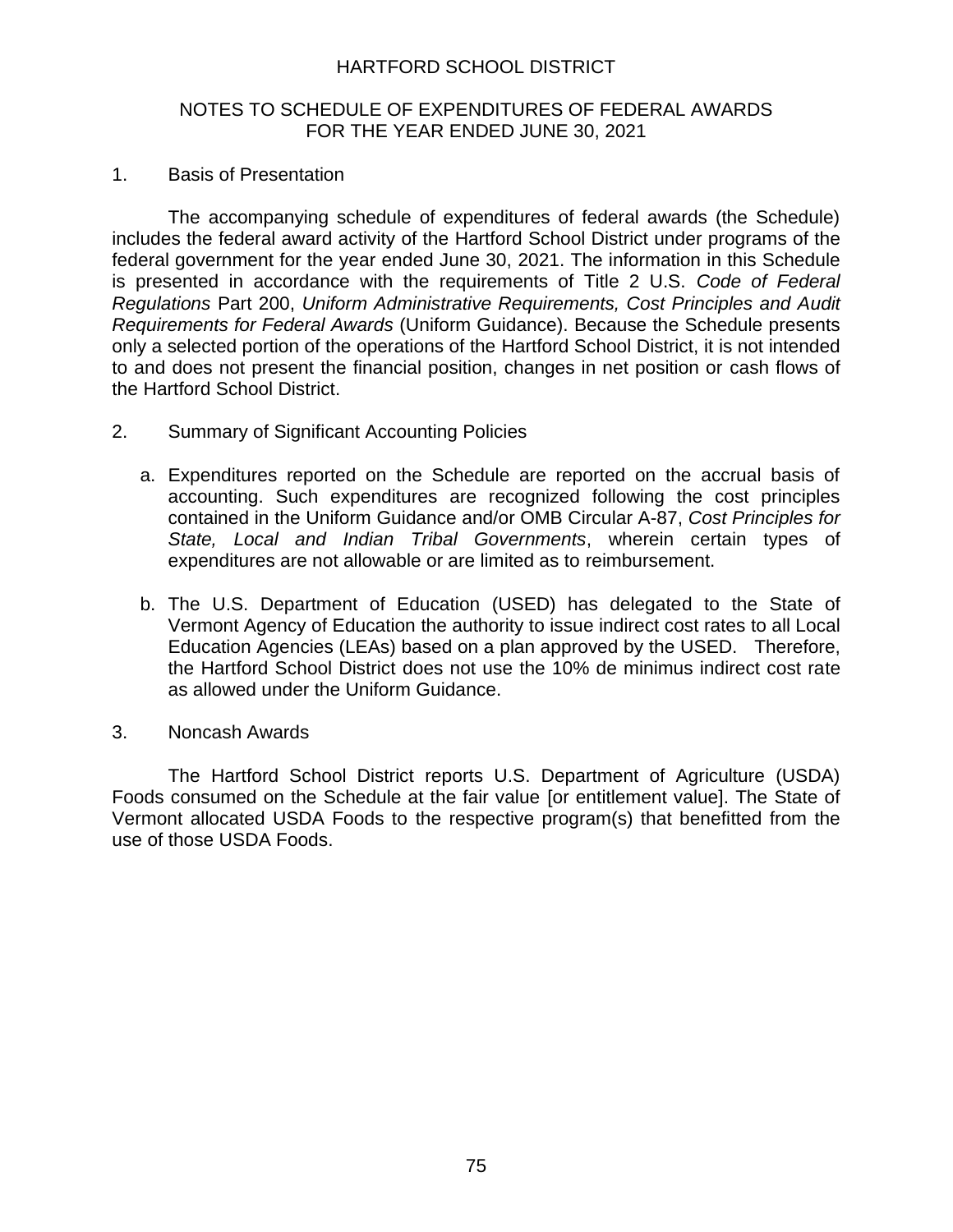

Proven Expertise & Integrity

## INDEPENDENT AUDITORS' REPORT ON INTERNAL CONTROL OVER FINANCIAL REPORTING AND ON COMPLIANCE AND OTHER MATTERS BASED ON AN AUDIT OF FINANCIAL STATEMENTS PERFORMED IN ACCORDANCE WITH *GOVERNMENT AUDITING STANDARDS*

School Board Hartford School District White River Junction, Vermont

We have audited, in accordance with the auditing standards generally accepted in the United States of America and the standards applicable to financial audits contained in *Government Auditing Standards* issued by the Comptroller General of the United States, the financial statements of the governmental activities, business-type activities, each major fund and the aggregate remaining fund information of the Hartford School District as of and for the year ended June 30, 2021 and the related notes to the financial statements, which collectively comprise the Hartford School District's basic financial statements and have issued our report thereon dated December 10, 2021.

## Internal Control Over Financial Reporting

In planning and performing our audit of the financial statements, we considered the Hartford School District's internal control over financial reporting (internal control) to determine the audit procedures that are appropriate in the circumstances for the purpose of expressing our opinions on the financial statements, but not for the purpose of expressing an opinion on the effectiveness of the Hartford School District's internal control. Accordingly, we do not express an opinion on the effectiveness of the Hartford School District's internal control.

A *deficiency in internal control* exists when the design or operation of a control does not allow management or employees, in the normal course of performing their assigned functions, to prevent or detect and correct, misstatements on a timely basis. A *material weakness* is a deficiency or a combination of deficiencies, in internal control, such that there is a reasonable possibility that a material misstatement of the entity's financial statements will not be prevented or detected and corrected on a timely basis. A *significant deficiency* is a deficiency or a combination of deficiencies, in internal control that is less severe than a material weakness, yet important enough to merit attention by those charged with governance.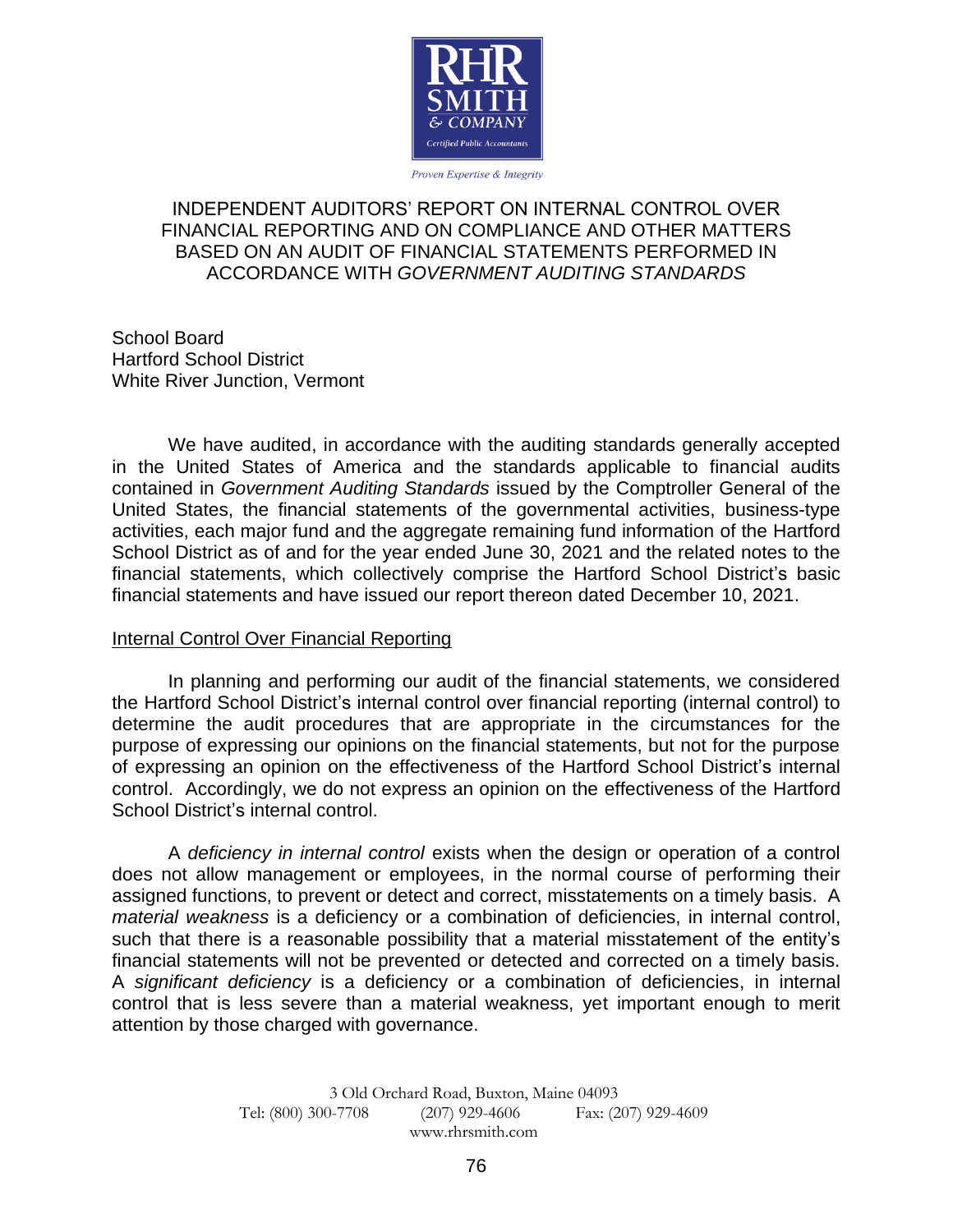Our consideration of internal control was for the limited purpose described in the first paragraph of this section and was not designed to identify all deficiencies in internal control that might be material weaknesses or, significant deficiencies. Given these limitations, during our audit we did not identify any deficiencies in internal control that we consider to be material weaknesses. However, material weaknesses may exist that have not been identified.

#### Compliance and Other Matters

As part of obtaining reasonable assurance about whether the Hartford School District's financial statements are free from material misstatement, we performed tests of its compliance with certain provisions of laws, regulations, contracts and grant agreements, noncompliance with which could have a direct and material effect on the determination of financial statement amounts. However, providing an opinion on compliance with those provisions was not an objective of our audit and accordingly, we do not express such an opinion.

The results of our tests disclosed no instances of noncompliance or other matters that are required to be reported under *Government Auditing Standards*. We noted certain other matters that we reported to management of the Hartford School District in a separate letter dated December 10, 2021.

#### Purpose of this Report

The purpose of this report is solely to describe the scope of our testing of internal control and compliance and the results of that testing and not to provide an opinion on the effectiveness of the entity's internal control or on compliance. This report is an integral part of an audit performed in accordance with *Government Auditing Standards* in considering the entity's internal control and compliance. Accordingly, this communication is not suitable for any other purpose.

RHR Smith & Company

Buxton, Maine Vermont Registration No. 092.0000697 December 10, 2021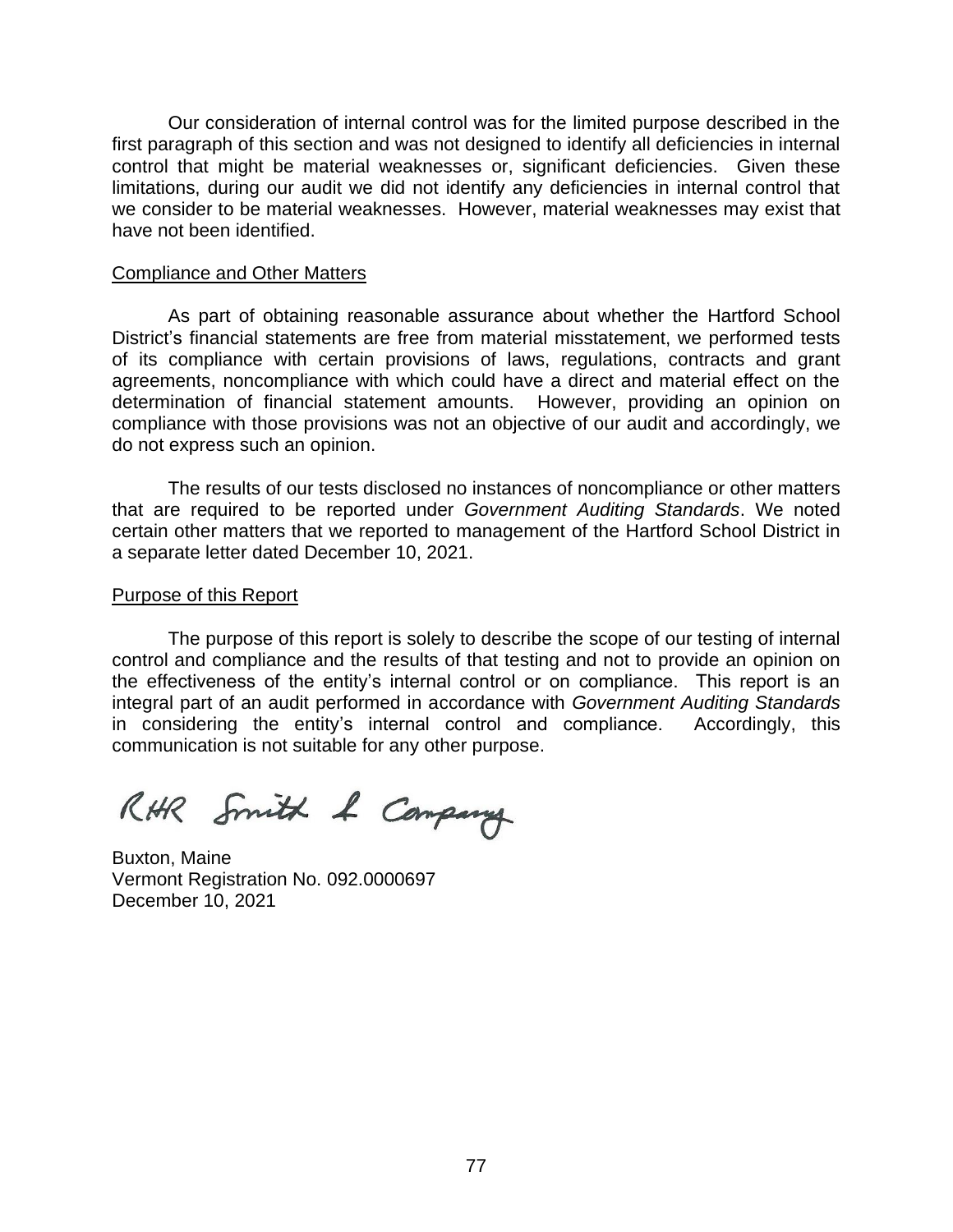

#### Proven Expertise & Integrity

## INDEPENDENT AUDITORS' REPORT ON COMPLIANCE FOR EACH MAJOR PROGRAM AND INTERNAL CONTROL OVER COMPLIANCE IN ACCORDANCE REQUIRED BY THE UNIFORM GUIDANCE

School Board Hartford School District White River Junction, Vermont

### Report on Compliance for Each Major Federal Program

We have audited Hartford School District's compliance with the types of compliance requirements described in the *OMB Compliance Supplement* that could have a direct and material effect on each of Hartford School District's major federal programs for the year ended June 30, 2021. Hartford School District's major federal programs are identified in the summary of auditor's results section of the accompanying schedule of findings and questioned costs.

#### Management's Responsibility

Management is responsible for compliance with the federal statutes, regulations and the terms and conditions of its federal awards applicable to each of its major federal programs.

#### Auditors' Responsibility

Our responsibility is to express an opinion on compliance for each of Hartford School District's major federal programs based on our audit of the type of compliance requirements referred to above. We conducted our audit of compliance in accordance with auditing standards generally accepted in the United States of America; the standards applicable to financial audits contained in *Government Auditing Standards*, issued by the Comptroller General of the United States; and the audit requirements of Title 2 U.S. Code of Federal Regulations Part 200, Uniform Administrative Requirements, Cost Principles and Audit Requirements for Federal Awards (Uniform Guidance). Those standards and the Uniform Guidance require that we plan and perform the audit to obtain reasonable assurance about whether noncompliance with the types of compliance requirements referred to above that could have a direct and material effect on a major federal program occurred. An audit includes examining, on a test basis, evidence about Hartford School District's compliance with those requirements and performing such other procedures as we considered necessary in the circumstances.

> 3 Old Orchard Road, Buxton, Maine 04093<br>Tel: (800) 300-7708 (207) 929-4606 Fax: (20  $(207)$  929-4606 Fax:  $(207)$  929-4609 www.rhrsmith.com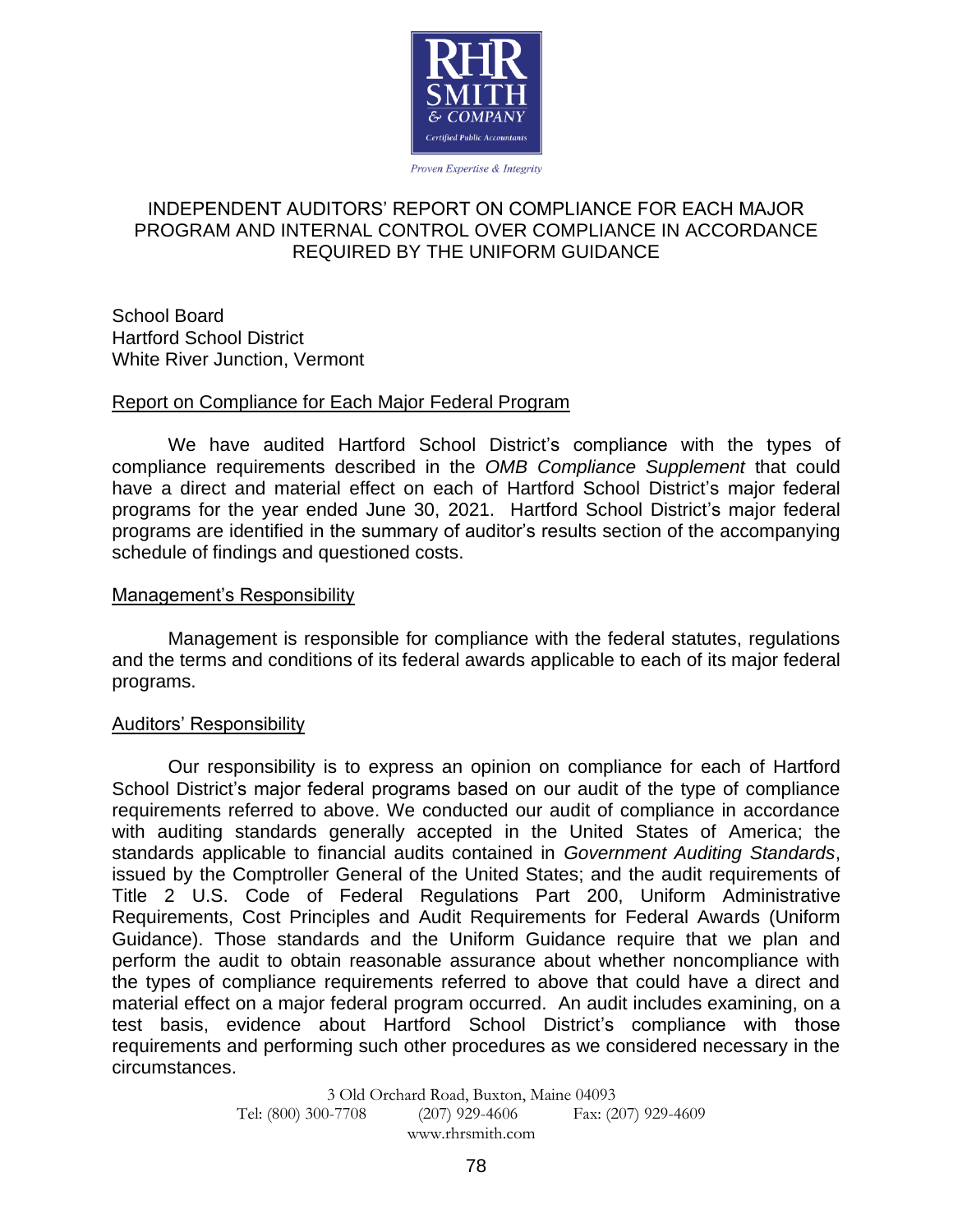We believe that our audit provides a reasonable basis for our opinion on compliance for each major federal program. However, our audit does not provide a legal determination on Hartford School District's compliance.

#### Opinion on Each Major Federal Program

In our opinion, Hartford School District, complied in all material respects, with the type of compliance requirements referred to above that could have a direct and material effect on each of its major federal programs for the year ended June 30, 2021.

### Report on Internal Control Over Compliance

Management of Hartford School District is responsible for establishing and maintaining effective internal control over compliance with the type of compliance requirements referred to above. In planning and performing our audit of compliance, we considered Hartford School District internal control over compliance with the types of requirements that could have a direct and material effect on a major federal program in order to determine our auditing procedures that are appropriate in the circumstances for the purpose of expressing our opinion on compliance for each major federal program and to test and report on internal control over compliance in accordance with the Uniform Guidance, but not for the purpose of expressing an opinion on the effectiveness of internal control over compliance. Accordingly, we do not express an opinion on the effectiveness of Hartford School District's internal control over compliance.

A *deficiency in internal control over compliance* exists when the design or operation of a control over compliance does not allow management or employees, in the normal course of performing their assigned functions, to prevent or detect and correct, noncompliance with a type of compliance requirement of a federal program on a timely basis. A *material weakness in internal control over compliance* is a deficiency or combination of deficiencies, in internal control over compliance requirements of a federal program will not be prevented or detected and corrected on a timely basis. A *significant deficiency in internal control over compliance* is a deficiency or a combination of deficiencies, in internal control over compliance with a type of compliance requirement of a federal program that is less severe than a material weakness in internal control over compliance, yet important enough to merit attention by those charged with governance.

Our consideration of internal control over compliance was for the limited purpose described in the first paragraph of this section and was not designed to identify all deficiencies in internal control over compliance that might be material weaknesses or significant deficiencies. We did not identify any deficiencies in internal control over compliance that we consider to be material weaknesses. However, material weaknesses may exist that have not been identified.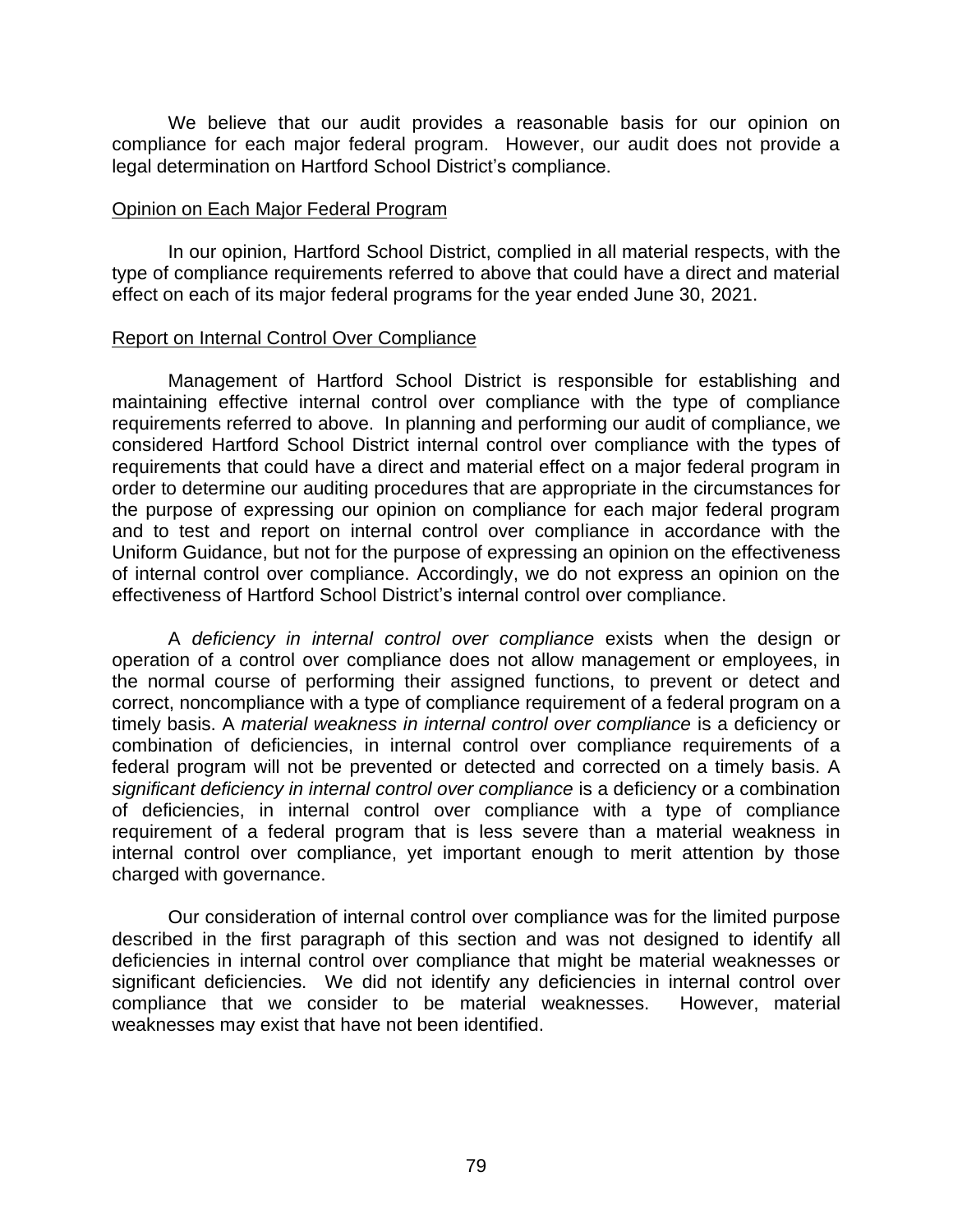This purpose of this report on internal control over compliance is solely to describe the scope of our testing of internal control over compliance and the results of that testing based on the requirements of the Uniform Guidance. Accordingly, this report is not suitable for any other purpose.

RHR Smith & Company

Buxton, Maine Vermont Registration No. 092.0000697 December 10, 2021